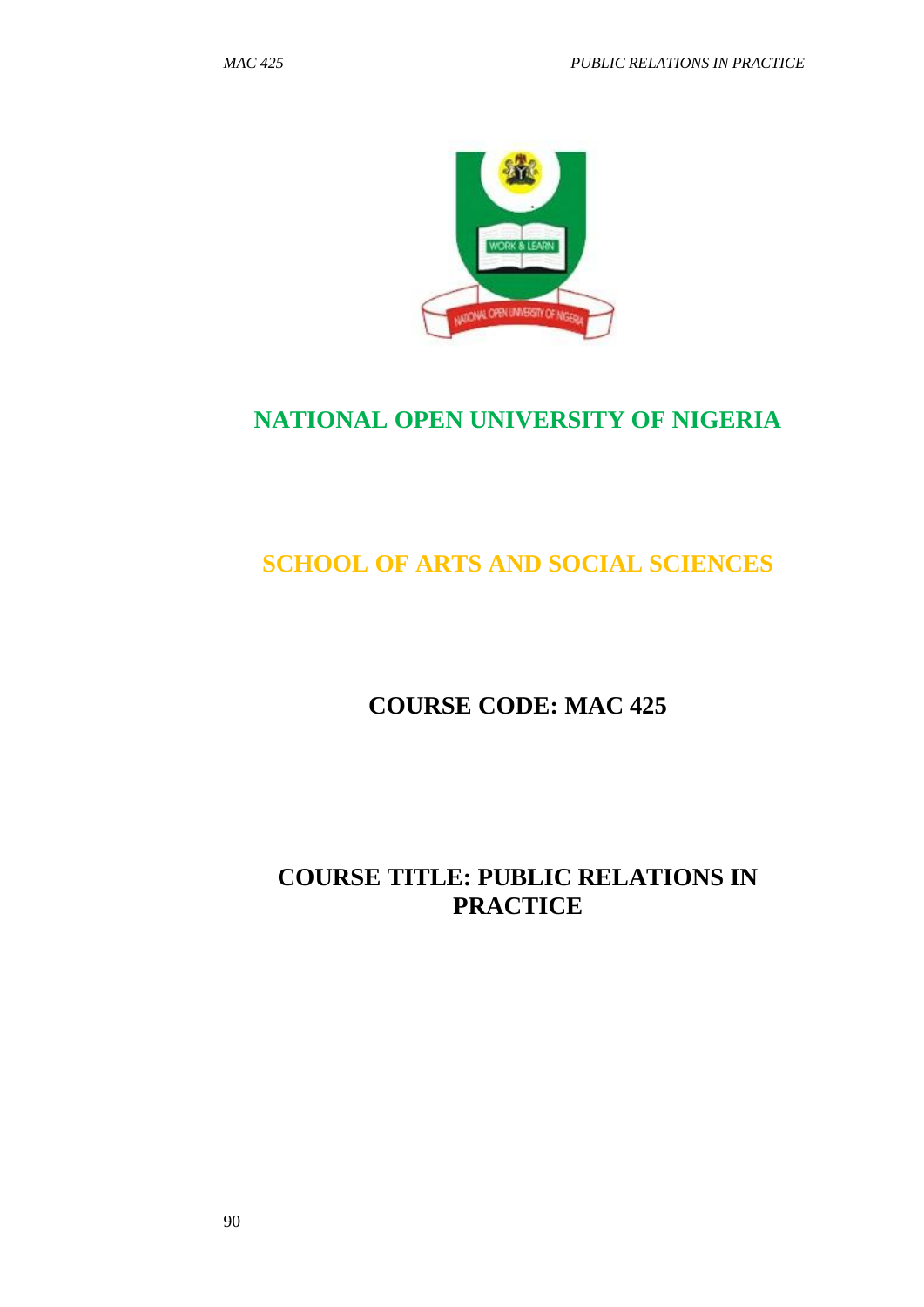# **COURSE GUIDE**

## **MAC 425 PUBLIC RELATIONS IN PRACTICE**

Course Team Dr. Levi Chinaka Nwodu (Course Developer/ Writer) - Anambra State University Dr. Josep Bel-Molokwu (Course Editor) - Pan-Atlantic University Dr. Jonathan E. Aliede (Programme Leader) - NOUN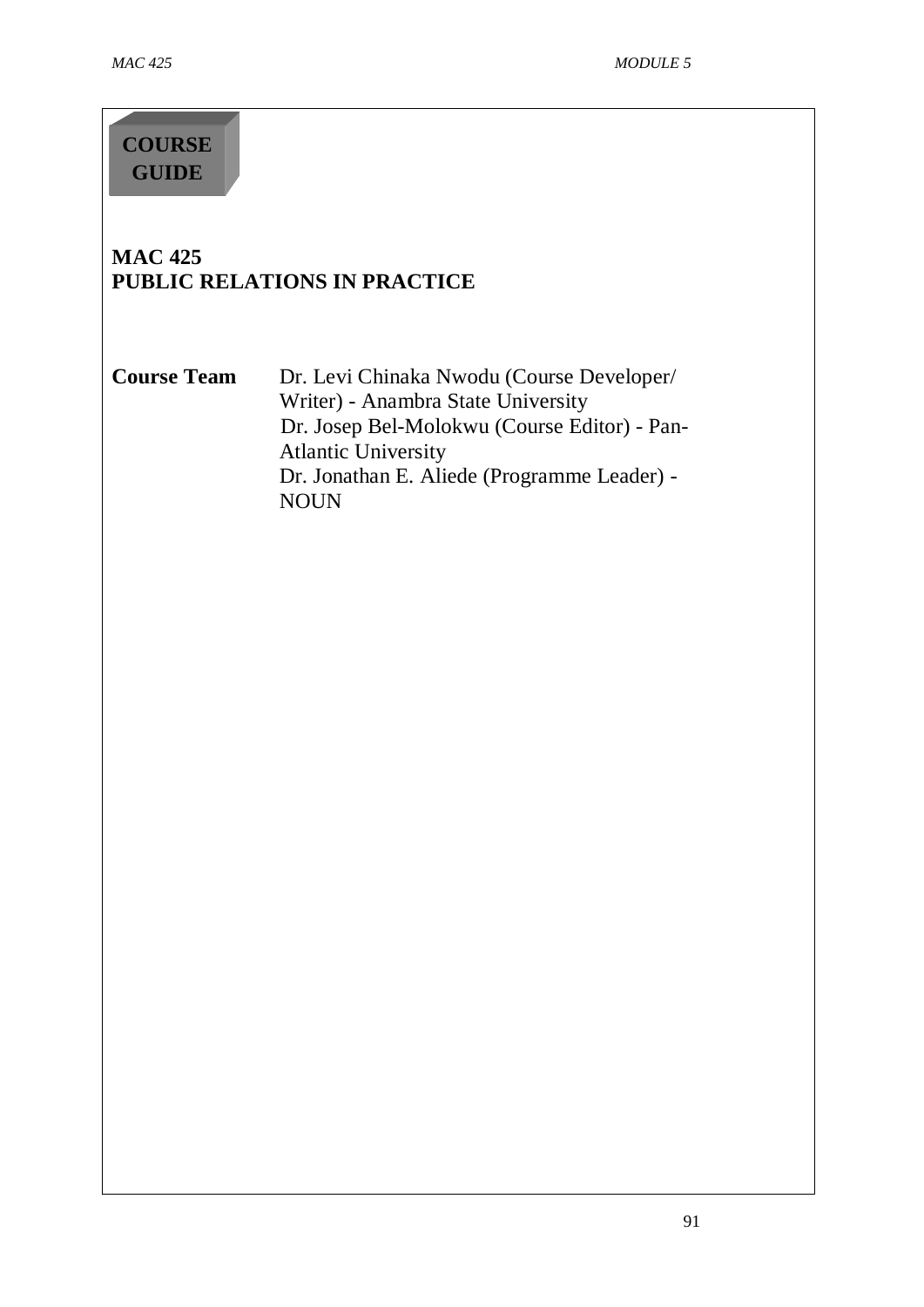

# **NATIONAL OPEN UNIVERSITY OF NIGERIA**

National Open University of Nigeria Headquarters 14/16 Ahmadu Bello Way Victoria Island, Lagos

Abuja Office 5 Dar es Salaam Street Off Aminu Kano Crescent Wuse II, Abuja

e-mail: centralinfo@nou.edu.ng URL: www.nou.edu.ng

Published by National Open University of Nigeria

Printed 2014

ISBN: 978-058-648-2

All Rights Reserved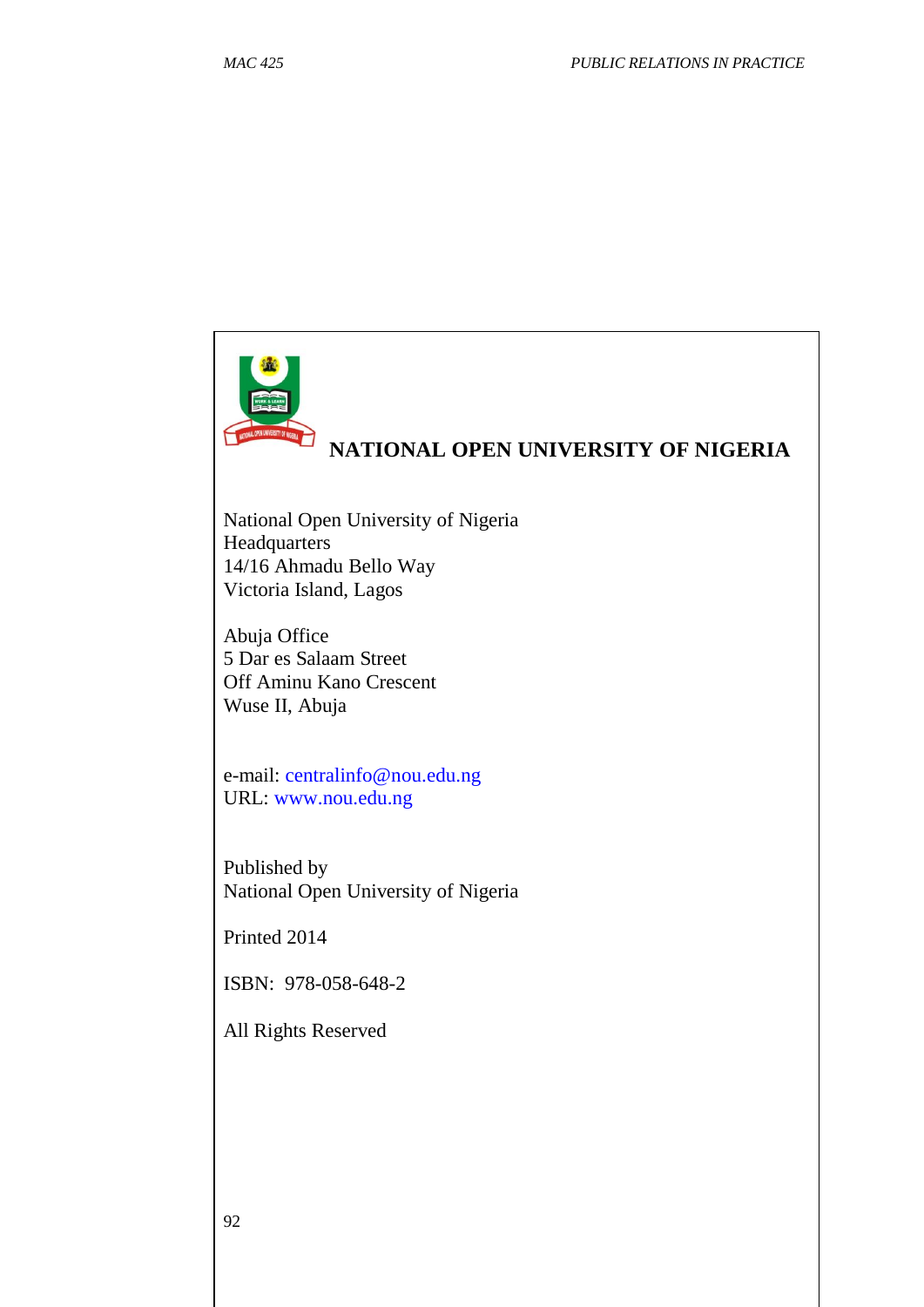# **CONTENTS PAGE**

| iv  |
|-----|
|     |
|     |
|     |
|     |
| vi  |
|     |
| vii |
|     |
|     |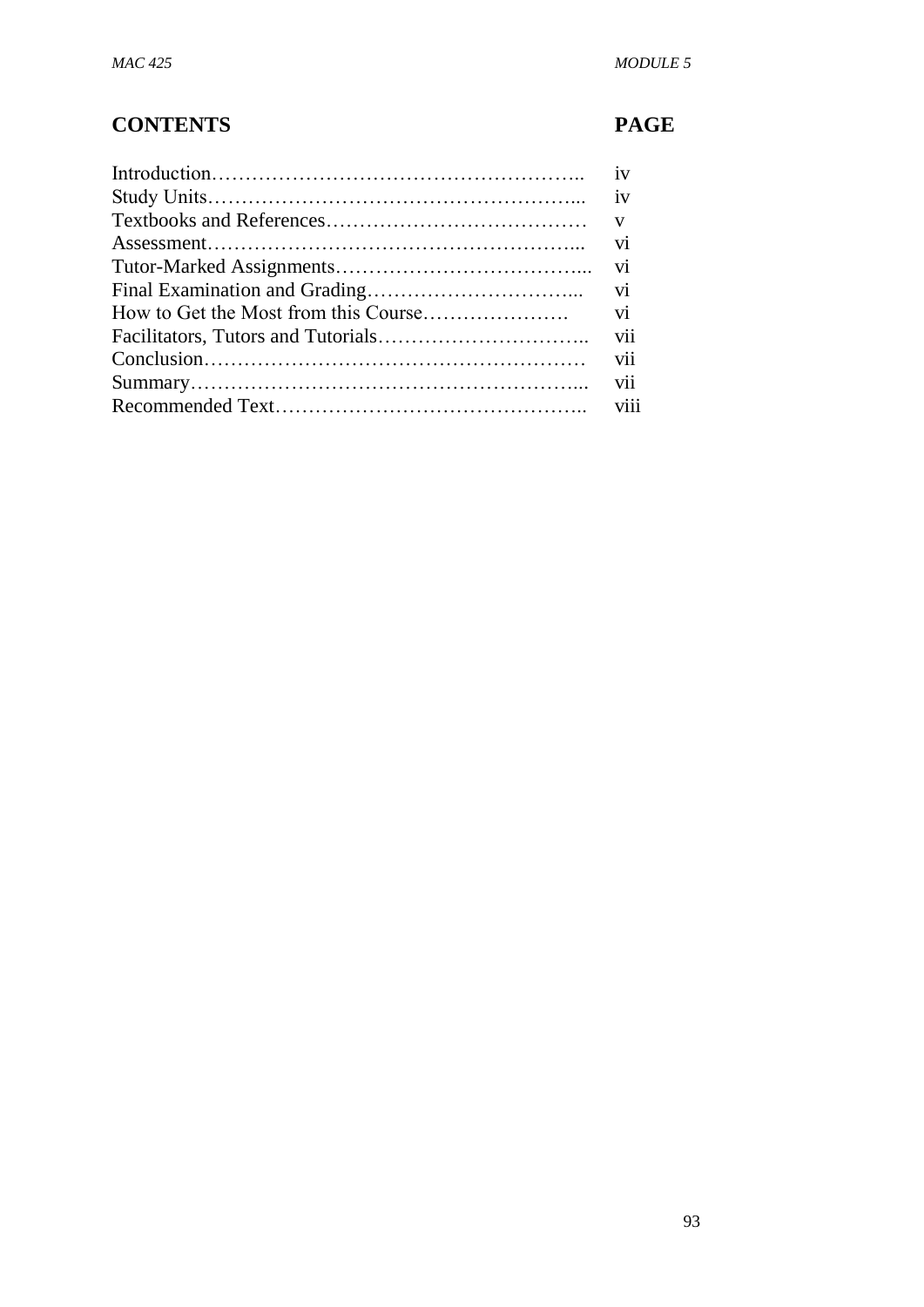#### **INTRODUCTION**

This course is entitled **Public Relations in Practice**. The course code is **MAC 425**. It is designed for undergraduate students of Mass Communication. The course provides the students with applicatory knowledge of public relations practice. At the end of the tutorials in the course, students are expected to have acquired sufficient knowledge of public relations skills processes and practice. Students will also learn the relevant theories in guiding public relations practice. Precisely, the students who have gone through this course would be expected to have in-depth understanding of the basic principles imperative for effective public relations practice. Students would also be expected to acquaint themselves with mainstream literature in public relations principles and practice; the major discussion that embed the literature and be able to apply the basic and concepts of public relations successful public relations practice.

This course guide therefore, offers you with informative insights into the course contents. It also provides you with a list of relevant materials you will need to gain adequate familiarity with in-depth understanding of the subject matter. The course design is structured in such a way that would enable you gain far reaching insight into the course. It will engage you into productive thinking through the underlying principles and theories of issues you will study. It will also serve as a guide post to effective understanding of public practice during and after the course of your study.

#### **STUDY UNITS**

MAC 425 which is entitled Public Relations in Practice is a 400 Level course for undergraduate Mass Communication students. It is a 3 credit unit course. The course is packaged in five modules of varying units and lengths. The modules and the corresponding units are:

#### **Module 1 Nature of Public Relations**

- Unit 1 Meaning of Public Relations
- Unit 2 Publics in Public Relations Practice
- Unit 3 Functions of Public Relations
- Unit 4 Cualities of Public Relations Practitioners

#### **Module 2 Public Relations Process and Application**

- Unit 1 Public Relations Strategy
- Unit 2 Public Relations Tactics
- Unit 3 Research in Public Relations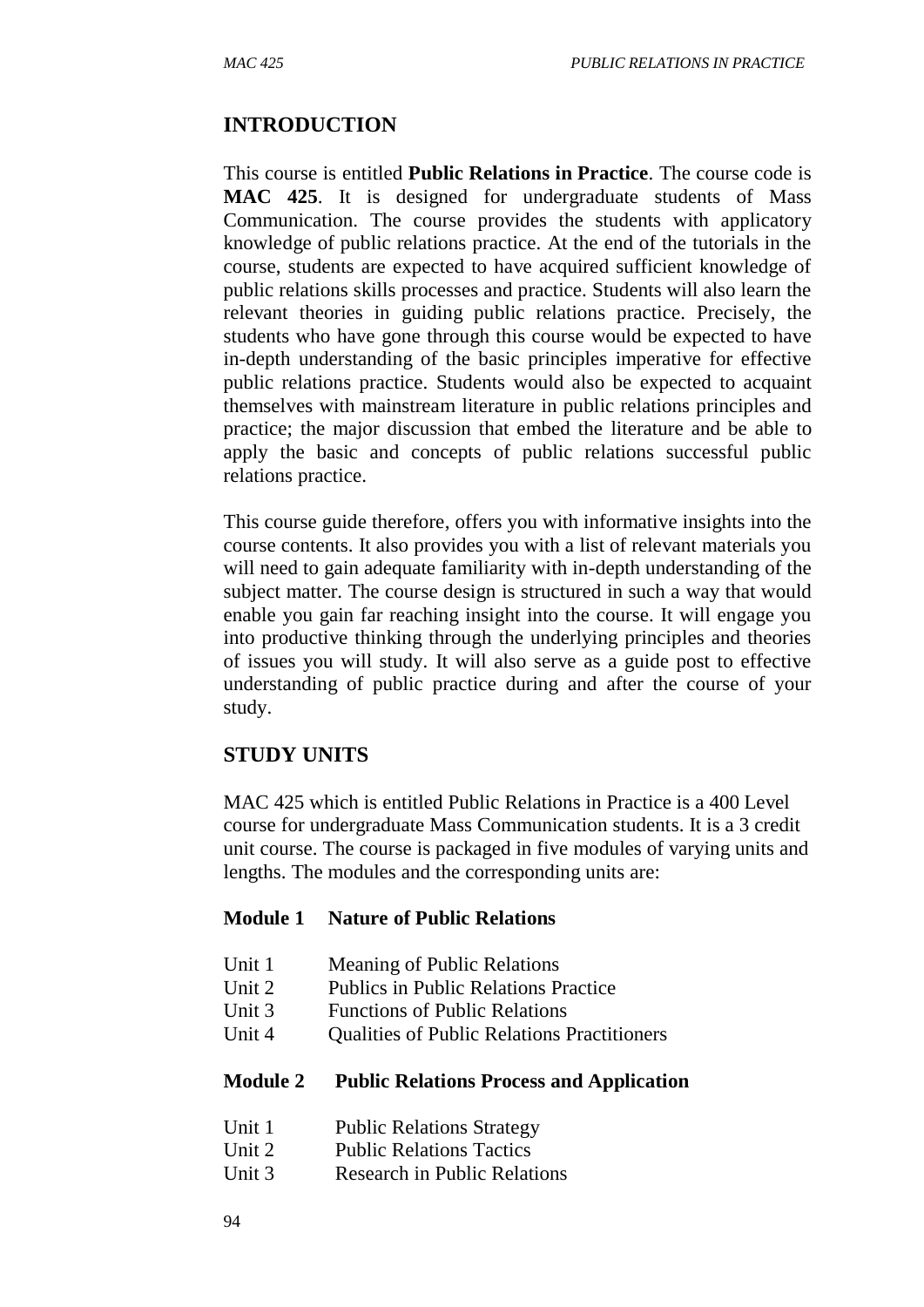Unit 4 Budget and Budgeting in Public Relations

## **Module 3 Major Field of Public Relations Practice**

- Unit 1 Community Relations
- Unit 2 Financial Public Relations
- Unit 3 Media Relations
- Unit 4 Government Relations

## **Module 4 Corporate Communications in Public Relations Practice**

- Unit 1 Press Release
- Unit 2 Press Conference
- Unit 3 Crisis Management
- Unit 4 Issues Management
- Unit 5 Speech Communication

| <b>Module 5</b> | <b>Theories in Public Relations Practice</b> |  |  |  |
|-----------------|----------------------------------------------|--|--|--|
|-----------------|----------------------------------------------|--|--|--|

| Unit 1 | <b>System Theory and Public Relations Practice</b> |
|--------|----------------------------------------------------|
| Unit 2 | Situational Theory and Public Relations Practice   |
| Unit 3 | Individual Differences Theory and Public Relations |
|        | Practice                                           |
| Unit 4 | Innovation, Diffusion and Public Relations         |

It is important to note that every module offers you a listing of all the units that make it up. Each unit also offers you the content outlines, introduction and objectives with the main content preceding each unit. Self-Assessment Exercises (SAEs) will be provided to enhance learning, comprehension, internalisation and retention of what you will be taught. To further enhance learning and effectively monitor your progress on the course, every unit will end with Tutor-Marked Assignment (TMA) which you are to work on and submit for marking.

## **TEXTBOOKS AND REFERENCES**

Enormous effort was made to provide you with in-depth and useful materials you need to pass this course. However, you will find at the end of each unit, a listing of relevant reference materials you may consult at your convenient time to enhance your understanding of the course. I therefore, expect that you would make out time to consult as many of the relevant reference materials as possible within the time available to you even before attempting to do your exercises.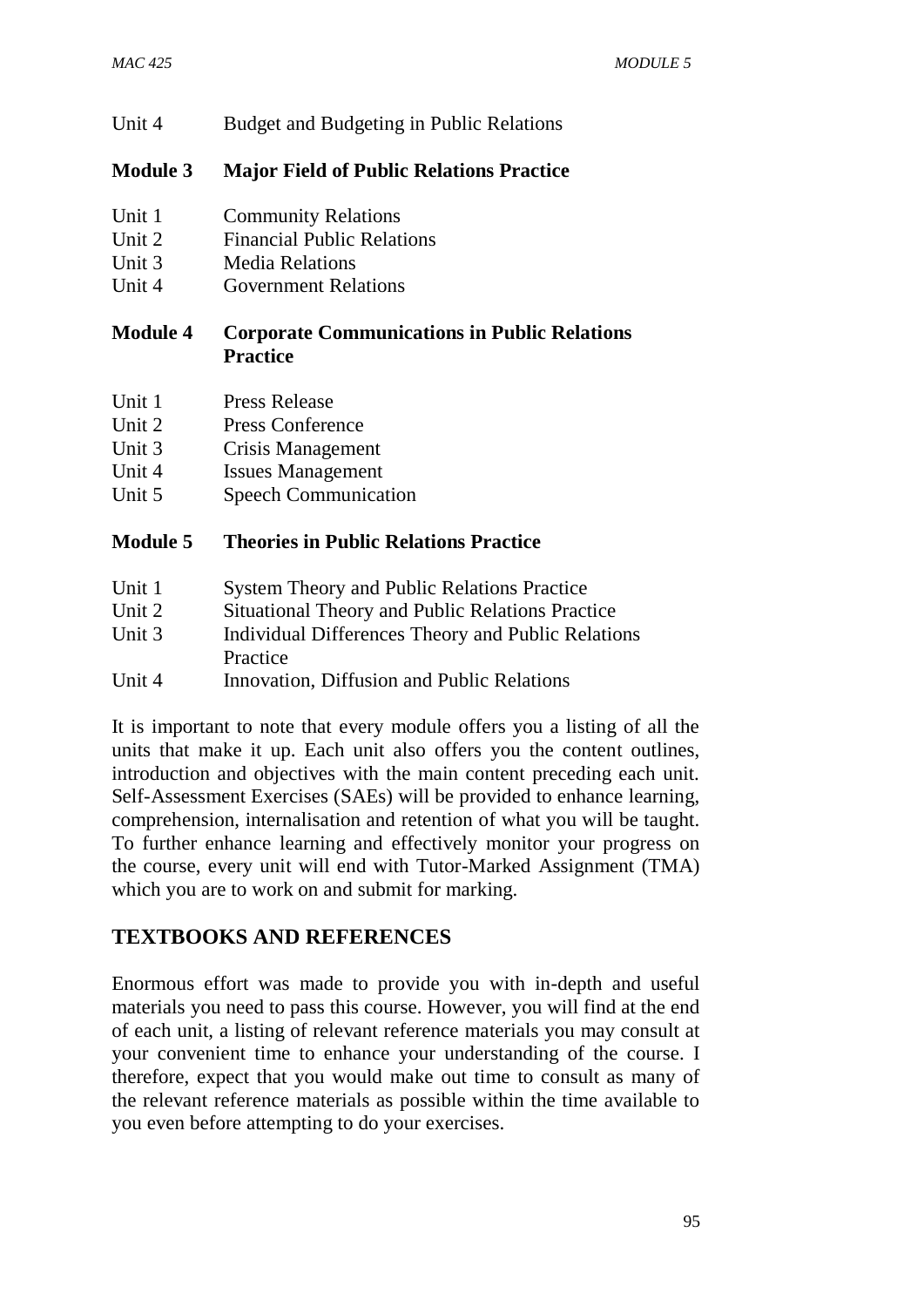#### **ASSESSMENT**

To excel in this course, you would undergo two important assessments. These are Self-Assessment Exercises (SAEs) and Tutor-Marked Assignment (TMA). Though you are not to submit the answers to SEAs questions to your tutor, it is importance you take it serious as it would help you to assess your own understanding of the course. It would also help you to identify the areas you need to improve on as the tutorials progresses. The Tutor-Marked Assignment should also be taken serious and carefully answered. It should be properly filled in your assignment file for submission and marking. Your performance in this exercise counts a lot as 30% of your total score on the course depends on it. You are once again encouraged to take it serious.

#### **TUTOR-MARKED ASSIGNMENTS**

You will find at the end of every unit, a Tutor-Marked Assignment (TMA). I expect that you will carefully answer the assignments and put them in your assignment file for submission as instructed. Note that this course guide does not contain any Tutor-Marked Assignment questions. You will find them in virtually all the units of every module in the main course details.

#### **FINAL EXAMINATION AND GRADING**

As a 3-credit unit course, the final examination for MAC 425 will last for three hours. The examination will count for 70% of the total course grade. Note again that the Tutor-Marked Assignment will be 30% of the total grade. So, your score in the Tutor-Marked Assignment plus your score in the final examination will determine your final grade in this course. The examination questions will reflect to a large extent on your SAEs and TMAs which you are expected to have answered while studies on the course last. I advise you make proper use of the time you have between the completion of the units and the examination to revise the whole course. You will find this exercise useful as it will help you to be familiar with SAEs and TMAs before your final examination.

#### **HOW TO GET THE MOST FROM THIS COURSE**

To excel in this course, you will need to review your knowledge of principles of public relations and public relations straggles and tactics. This will certainly refresh your mind on the meaning and essence of public relations. Although the main course manual is well detailed and comprehensive, you will need to purchase at least, two textbooks out of the number of textbooks recommended to you. This will aid your mastery of the course. You may also need to visit some websites for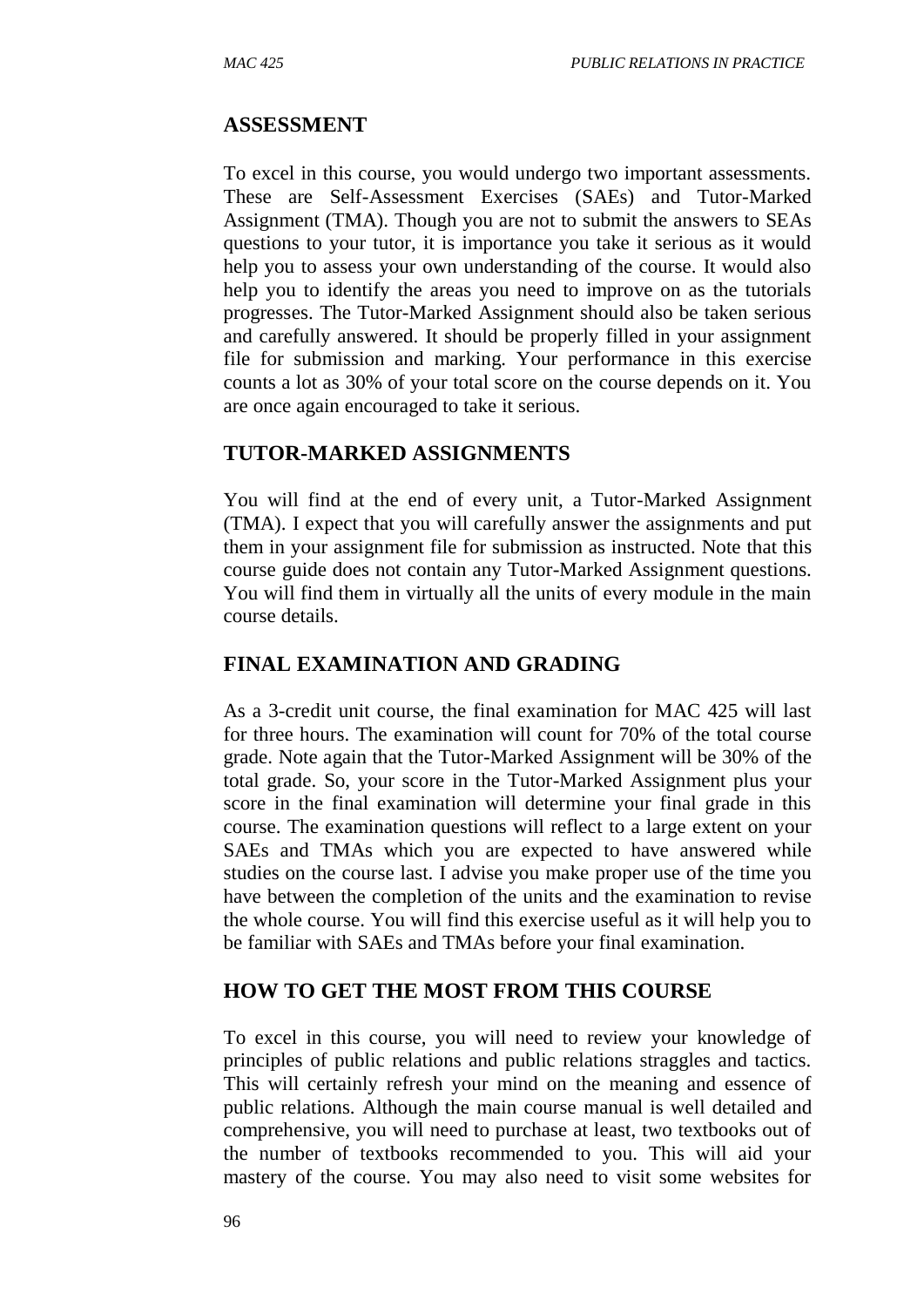additional reference materials that will facilitate your understanding of the course. Also, you will need to visit institutional/organisational libraries for additional insights into their communication plans, strategies and actions in public relations process and practice. Finally, you will need to cultivate quality time to rehearse what you learnt in the course on weekly basis. This will further enhance your knowledge of the course.

## **FACILITATORS, TUTORS AND TUTORIALS**

Tutorials in this course will span through 24 hours. The dates and locations of the tutorials as well as the name and phone number of your tutor will be communicated to you once you are allocated a tutorial group. Your tutor will mark and comment on your assignments. Your tutor will also monitor your progress in the course and will be able to assist with your SAEs and TMAs. I therefore, encourage you to feel free to contact your tutor in case of any difficulty and ensure prompt submission of your assignments. Always attend your tutorials regularly and on time. Also ensure you always participate actively in class discussions.

## **CONCLUSION**

This course is both theoretical and practical based courses. The course requires in-depth understanding of the theoretical foundations underlying it and the ability to apply the theoretical knowledge to effective public relations process and practice. You will therefore make the most out of the course if you cultivate the right attitude of mind of understanding how best public relations principles apply to the practice of the profession.

## **SUMMARY**

This course guide is carefully packaged to give you tight insight into MAC 425 (Public Relations in Practice). The course is designed to equip you with rich conceptual and theoretical as well as practical knowledge of public relations. At the end of your studies in this course therefore, you would have learnt not only the conceptual/theoretical underpinning of the course but also, the strategic practical approaches to public relations practice. However, your success in this course will depend more on the quality and quantity of time you put into your tutorials; the efforts you put into solving your SAE and TMA questions; and your strategic planning for engaged studying and revising of the entire course. I sincerely wish you successful journey through your studies in the course and the entire programme.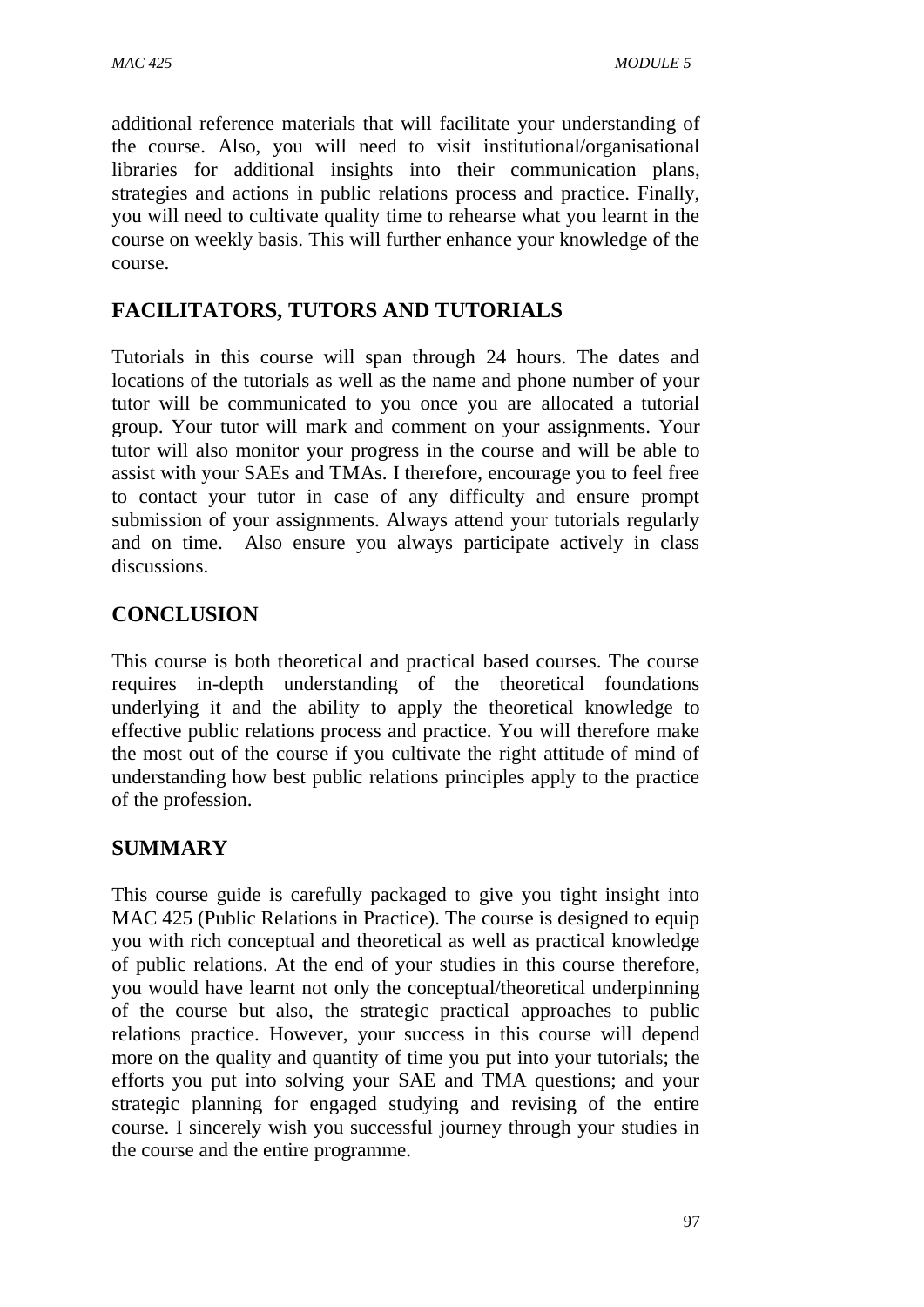#### **RECOMMENDED TEXTS**

Nwodu, L. C. (2007). *Corporate Public Relations Management.*

- Black, S. (1990). *Introduction to Public Relations.*
- Nwosu ,I. E. (1996). *Public Relations Management: Issues and Application.*
- Farrell, T. J. & Farrell, M. M. (1997). *Public Speaking: Skill and for Success.*
- Ndolo, I. S. (2001). *Understanding Business Communication.*
- Newsome, D. & Carrell, B. (2007). *Public Relations Writing: Form and Style.*
- Nwosu, I, E & Idemili, S. O. (n.d). *Public Relations: Speech, Media Writing and Copy.*
- Ademolekun & Ekundayo, T. (2002). *Interactive Public Relations.*

Nweke, O. F. (n.d). *Public Relations Practice: Concept and Strategies.*

- Reddi, C. V. N. (2009). *Effective Public Relations and Media Strategy.*
- Johnston, J. & Zawawi, C. (2004). *Public Relations Theory and Practice.*
- Lattimore *et al* (2004). *Public Relations: The Profession and The Practice.*
- Nwosu, I. E. & Uffoh, O. (2006). *Environmental Public Relations Management: Principles Strategies, Issues and Cases.*
- Nwodu, L.C. (2006). *Journalism Practice: News, Aesthetics, Ethics and Law.*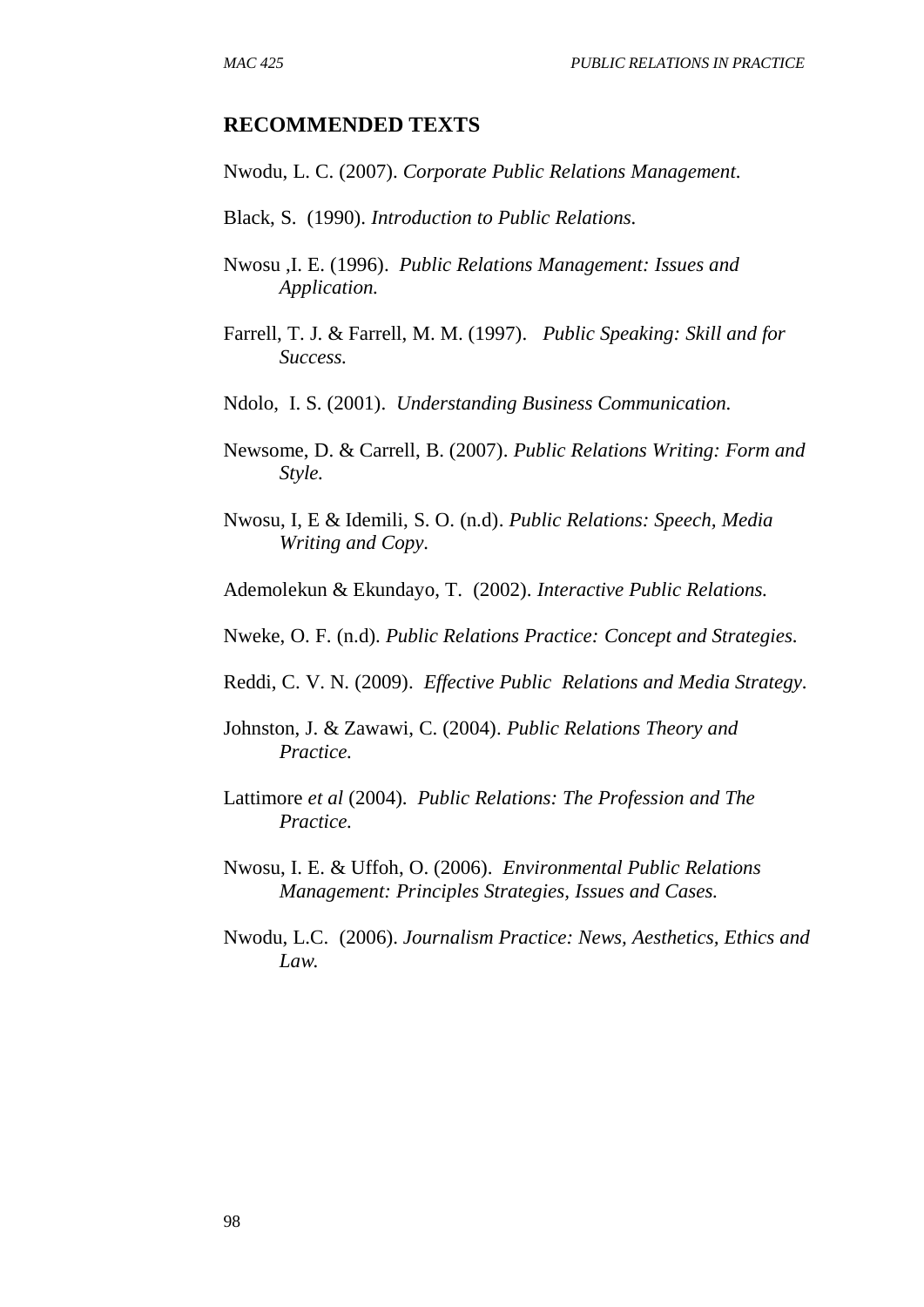# **MAIN COURSE**

| <b>CONTENTS</b><br><b>PAGE</b> |                                                 |     |  |  |
|--------------------------------|-------------------------------------------------|-----|--|--|
| <b>Module 1</b>                |                                                 | 1   |  |  |
| Unit 1                         |                                                 | 1   |  |  |
| Unit 2                         |                                                 | 5   |  |  |
| Unit 3                         |                                                 | 10  |  |  |
| Unit 4                         | Qualities of Public Relations Practitioners     | 14  |  |  |
| <b>Module 2</b>                | <b>Public Relations Process and Application</b> | 19  |  |  |
| Unit 1                         |                                                 | 19  |  |  |
| Unit 2                         |                                                 | 24  |  |  |
| Unit 3                         |                                                 | 29  |  |  |
| Unit 4                         | Budget and Budgeting in Public Relations        | 34  |  |  |
| <b>Module 3</b>                | <b>Major Field of Public Relations Practice</b> | 39  |  |  |
| Unit 1                         |                                                 | 39  |  |  |
| Unit 2                         |                                                 | 47  |  |  |
| Unit 3                         |                                                 | 52  |  |  |
| Unit 4                         |                                                 | 58  |  |  |
| <b>Module 4</b>                | <b>Corporate Communications in Public</b>       | 63  |  |  |
|                                |                                                 |     |  |  |
| Unit 1                         |                                                 | 63  |  |  |
| Unit 2                         |                                                 | 68  |  |  |
| Unit 3                         |                                                 | 73  |  |  |
| Unit 4                         |                                                 | 79  |  |  |
| Unit 5                         |                                                 | 84  |  |  |
| <b>Module 5</b>                |                                                 |     |  |  |
| Unit 1                         | System Theory and Public Relations Practice     | 90  |  |  |
| Unit 2                         | Situational Theory and Public Relations         |     |  |  |
|                                |                                                 | 94  |  |  |
| Unit 3                         | <b>Individual Differences Theory and Public</b> |     |  |  |
|                                |                                                 | 97  |  |  |
| Unit 4                         | Innovation, Diffusion and Public Relations      | 100 |  |  |
|                                |                                                 |     |  |  |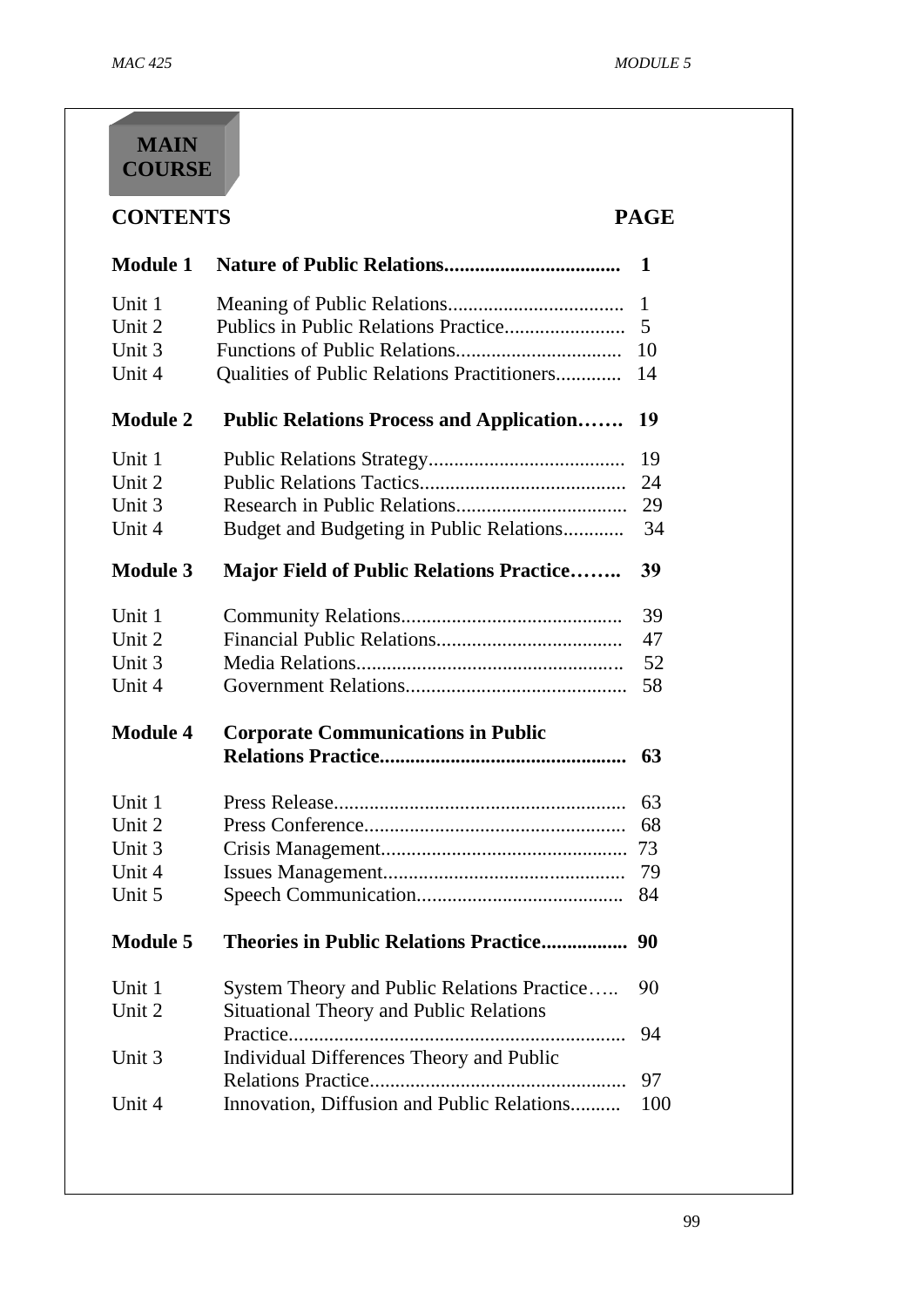## **MODULE 1 NATURE OF PUBLIC RELATIONS**

- Unit 2 Publics in Public Relations Practice
- Unit 3 Functions of Public Relations
- Unit 4 Oualities of Public Relations Practitioners

## **UNIT 1 MEANING OF PUBLIC RELATIONS**

## **CONTENTS**

- 1.0 Introduction
- 2.0 Objectives
- 3.0 Main Content
	- 3.1 Definition of Public Relations
	- 3.2 Implication of the Definitions to Public Relations Practice
- 4.0 Conclusion
- 5.0 Summary
- 6.0 Tutor-Marked Assignment
- 7.0 References/Further Reading

## **1.0 INTRODUCTION**

Public Relation Practice is a fourth year course designed to teach the students the strategic approaches to public relations practice. It is important to first understand public relations concepts before delving into the practice. This beginning unit therefore will expose the students to brief conceptual overview of the meaning and essence of public relations. The motive is to refresh your minds on public relations principles before commencing on in-depth discuss on public relations practice.

## **2.0 OBJECTIVES**

At the end of this unit, you should be able to:

- define public relations
- explain issues arising from the definitions of public relations.

## **3.0 MAIN CONTENT**

## **3.1 Meaning of Public Relations**

According to Nwosu (1996), there are more than 600 standard and acceptable definitions of public relations in the world. This implies that there are several other definitions of public relations that are not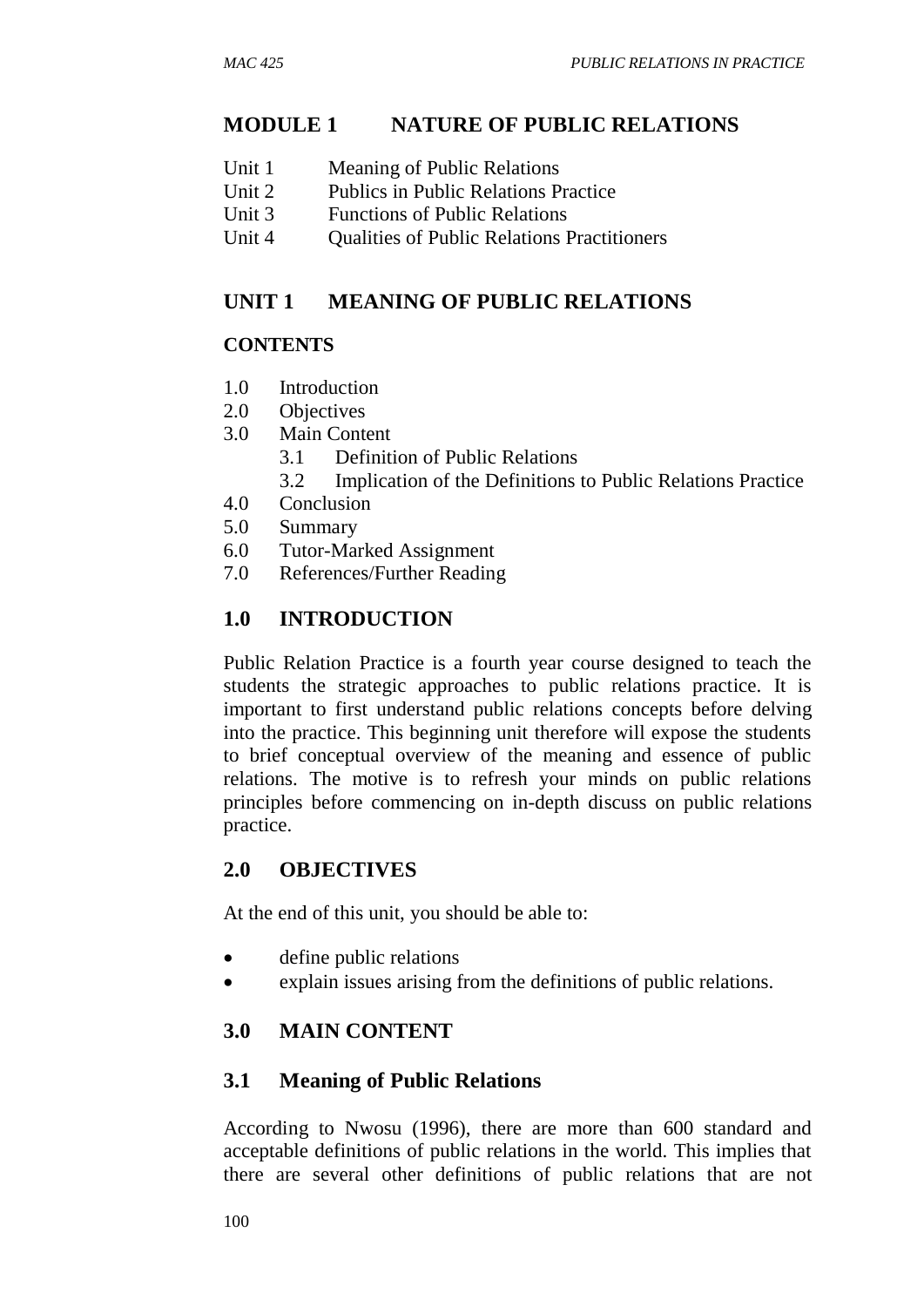considered 'standard and acceptable'. Be they 'standard and acceptable or not, the fact remains that the striving to have as much as 1,000 definitions of public relations with many more emerging definitions clearly shows how important the profession is to the practitioners, researchers and scholars.

For better understanding of the meaning and nature of public relations, therefore, we shall consider few definitions out of the numerous existing definitions of public relations here.

- 1. Public relations is "essentially about positively and systematically using actions and communications to influence people's attitudes, opinions, belief, interest and behaviour in a given or desired direction (e.g. Adopting good environmental behaviours as well as building lasting credibility and reputation for individuals and corporate entities like profit or non-profit organisations and even nations, states, local government or communities" (Nwosu and Uffoh, 2006:12).
- 2. Public relations is concerned with "the promotion of rapport and goodwill between persons, firms or institutions, and other persons, special publics or the community at large, through the distribution of interpretative materials, the development of neighbourly interchange and assessment of public reaction"(Webster, 1992).
- 3. Public Relations is "the ethical and strategic management of communication and relationship in order to build and develop coalitions and policy, identify and manage issues and create messages to achieve sound outcomes within a socially responsible framework" (Johnston and Zawawi,2004:6).

Although the above definitions range from the simple to the complex, they all point to one direction which Nwodu (2006:1) says it involves "deliberate use of organised actions and persuasive communications to influence opinions and actions and by so doing, secure public sentiments or sympathy in favour of a cause".

The definitions were considered working definitions for discussing public relations practice because of their conceptualisation beyond the context of corporate organisation. It implies that public relations practice is not strictly restricted within the corporate framework or context alone. It extends to building coalition and relationship within and outside:

- Government circulation at various levels
- Community level
- Social institutions
- Faith Based organisation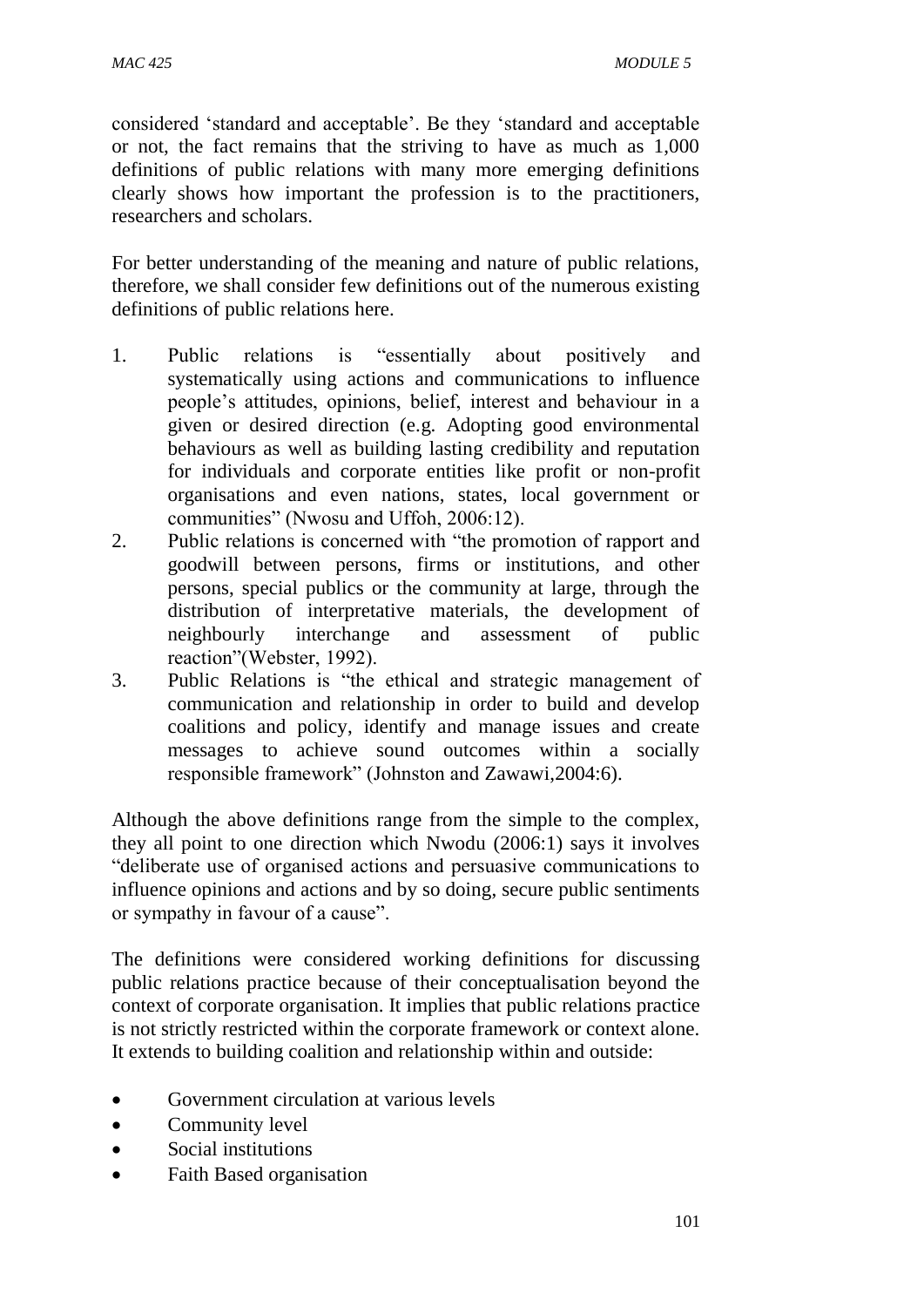- Social groups
- Non-governmental/Community-based organisations.

As Johnston and Zawawi (2004:7) put it, the public relations process can "occur at many levels and can explain the way in which practitioners, whether they are in government, corporations working for a community group, can use the same basic sets of skills and techniques...".

## **3.2 Implication of the Definitions to Public Relations Practice**

The three working definitions of public relations stated above were carefully selected from the lot. The reason as we emphasised earlier is that the definitions tend to capture the dimensions of public relations practice in contemporary time. The definitions therefore clearly take into cognisance the dynamic nature of public relations practice. The definitions show that public relations practice is no longer limited to big businesses often referred to as corporate organisations. The dynamic nature of the profession requires the practitioners to sharpen their professional skills to cope with the emerging challenges and expanding scope of the profession.

From the definitions also, it is decipherable that public relations communication activities are hardly carried out to impress. Communication activities must therefore be well planned, persuasive, purposive and goal driven to the extent they can positively influence public opinion and behaviour change. Nwodu (2006:3) summarises the implications of these definitions to public relations practice by saying that:

- 1. public relations actions must be well focused to achieve positive ends
- 2. the actions must be used systematically (that is in an organised manner)
- 3. the actions must be properly communicated to the targets
- 4. the actions must be goal-orientated (that is designed to influence for purpose of achieving favourable image); and
- 5. the action must be aimed at achieving good social climate for corporate organisations (profit and non-profit, governments and communities).

## **4.0 CONCLUSION**

Our discussion in this beginning unit serves as an eye-opener to the fact that the field of public relations practice is too broad. It extends to profit and non-profit organisations, institutions, governments, communities,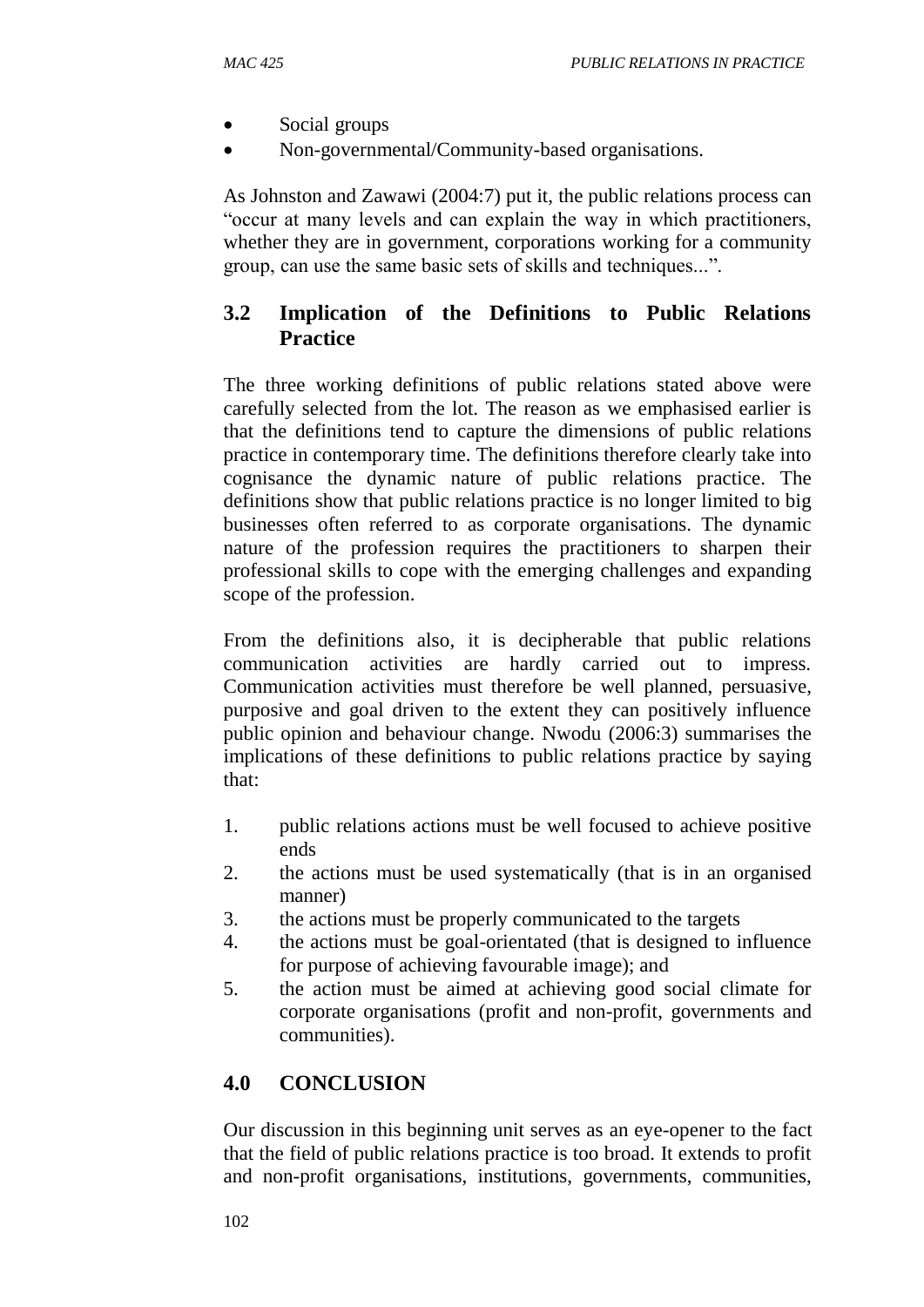groups and even high up individuals. It also buttresses the fact that "much of the communicating that public relations practitioners do is both persuasive and purposive" (Lattimore *et al*., 2004).

## **5.0 SUMMARY**

This unit is concerned with laying the background for the study of public relations in practice. Thus, the definition and the implication of issues implicit in the definition were discussed to refresh the students' minds on the meaning and essence of public relations.

## **6.0 TUTOR-MARKED ASSIGNMENT**

Using at least two definitions of public relations as frame of reference, explain how the professional practice goes beyond the context of corporate organisations.

## **7.0 REFERENCES/FURTHER READING**

- Lattimore, D. *et al.* (2004). *Public Relations: The Profession and The Practice*; Boston: McGraw Hill.
- Johnson, J. & Zawawi, C. (2004). "What is Public Relations" In: J. Johnson & C. Zawawi (Eds). *Public Relations Theory and Practice*; Crows Nest: Allen and Unwin.
- Nwodu, L.C. (2007). *Corporate Public Relations Management;* Enugu: Precision Publishers Limited.
- Nwosu, I.E. & Uffoh, O. (2006). *Environmental Public Relations Management: Principles, Strategies, Issues and Cases;* Enugu: IDS.
- Nwosu, I. E. (1996). *Public Relations Management: Issues and Application;* Lagos: Dominican Publishing.
- *The Webster's Dictionary of English* (1992). New York: Lexican Publication.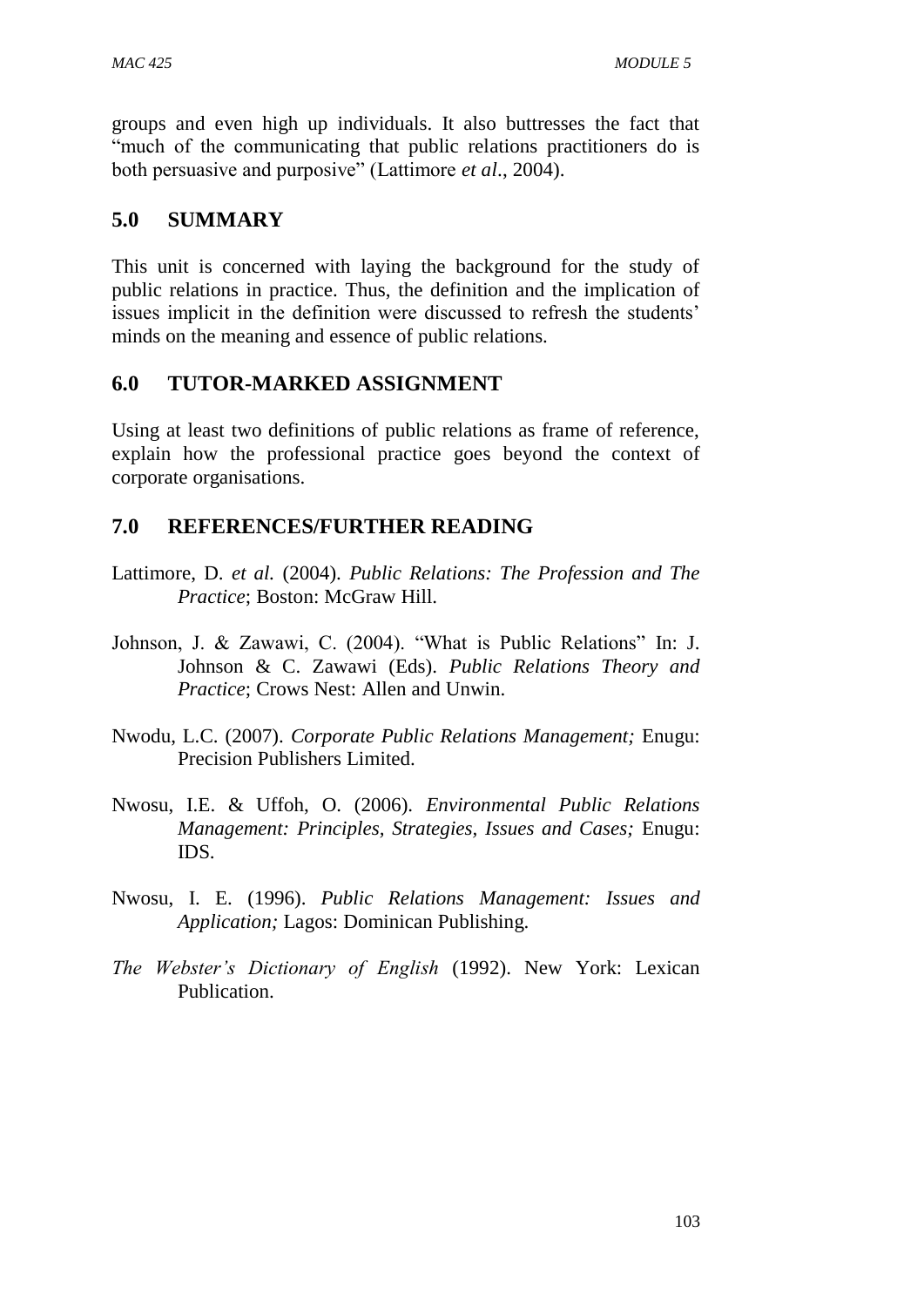## **UNIT 2 PUBLICS IN PUBLIC RELATIONS**

#### **CONTENTS**

- 1.0 Introduction
- 2.0 Objectives
- 3.0 Main Content
	- 3.1 Understanding the Concept of Publics
	- 3.2 Constituents of Publics of an Organisation
- 4.0 Conclusion
- 5.0 Summary
- 6.0 Tutor-Marked Assignment
- 7.0 References/Further Reading

## **1.0 INTRODUCTION**

It is important to note that the concept "publics" is not acceptable or does not exist in conventional grammar. This is because the word public is regarded as a collective noun which should ordinarily not have a plural form. However, in the context of public relations, the word exists as a professional jargon or register. This unit therefore aims at explaining the meaning of publics, who and/or what constitute the 'publics' of an organisation.

## **2.0 OBJECTIVES**

At the end of this unit, you should be able to:

- explain the meaning of publics in the context of public relations practice
- explain the actual publics of an organisation.

## **3.0 MAIN CONTENT**

## **3.1 Understanding the Concept of Publics**

Most scholarly definitions of public relations touched on the word "publics" either directly or indirectly. This is because "publics" are very crucial to the survival and business continuity of an organisation.

'Publics' in this context refers to all those groups whose activities affect an organisation and are being affected by that of the organisation. According to Lattimore (2004:7) publics refers to "groups that are almost always important to an organisation." Nwodu (2007:14) broadly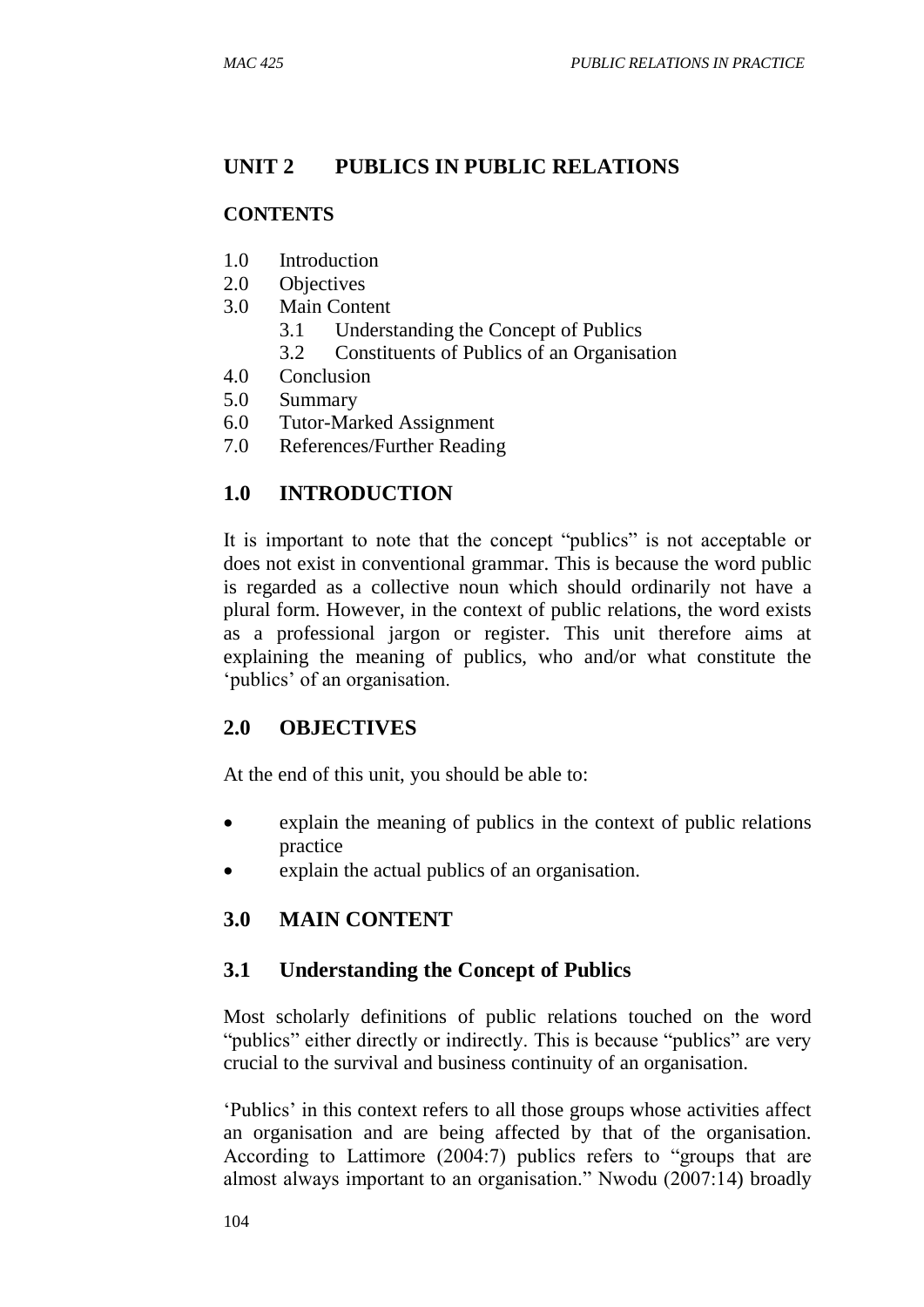defines publics as "various individuals (internal or external), community or corporate entities who one way or the other, affect and are being affected by the operations or activities of an organisation which could be corporate, government agency or public institution."

Nwodu (2007:14) further emphasis that, "it is proper to term a combination of different groups of people who affect and are also affected by the activities of an organisation as publics". The implication is that no organisation exists as an island. To exist and function effectively therefore, there must be certain groups (in this context publics) who are imparted upon by the very existence of that organisation and whose actions also impact on the survival of the organisation.

Newsom and Carrell (2001:7) summarised it by submitting that publics "is any group of people tied together by some common factor.

## **3.2 Constituents of Publics of an Organisation**

In defining and explaining "publics" as a concept, we did note that it means categories of people who become important to our organisation for one reason or the other". That reason may be that such people render services to our organisation and therefore deserve their pay to the extent withdrawal of their service may adversely affect the operations of the organisation.

Another reason could be that the people supplied material input to our company on contractual basis and default on our side may attract litigation and consequently rubbish the image of our company. It could also be among others, that the activities of the company constitute nuisance to the environment and health of the people to the extent the affected publics begin "to express opinions, talk with others about the issues, and to reconcile their opinions with more long-standing attitudes, values and group affiliations" (Lattimore,2004: 9).Whatever is the case, that fact remains that once an organisation is established and is made functional, various groups will arise that will impact on the organisation even as the organisation impacts on the groups. This impact could be positive or negative or both. It is the responsibility of the Public Relations Director of an organisation to ensure that the positive impact is sustained and improved upon while effort will be made to transfer negative impact to positive one. It is important to note at this point that publics of any organisation are usually divided into two: the internal and the external publics. While the internal publics refer to groups that are under the employ of the organisation, the external publics are all those groups that one way or the other does business with the organisation.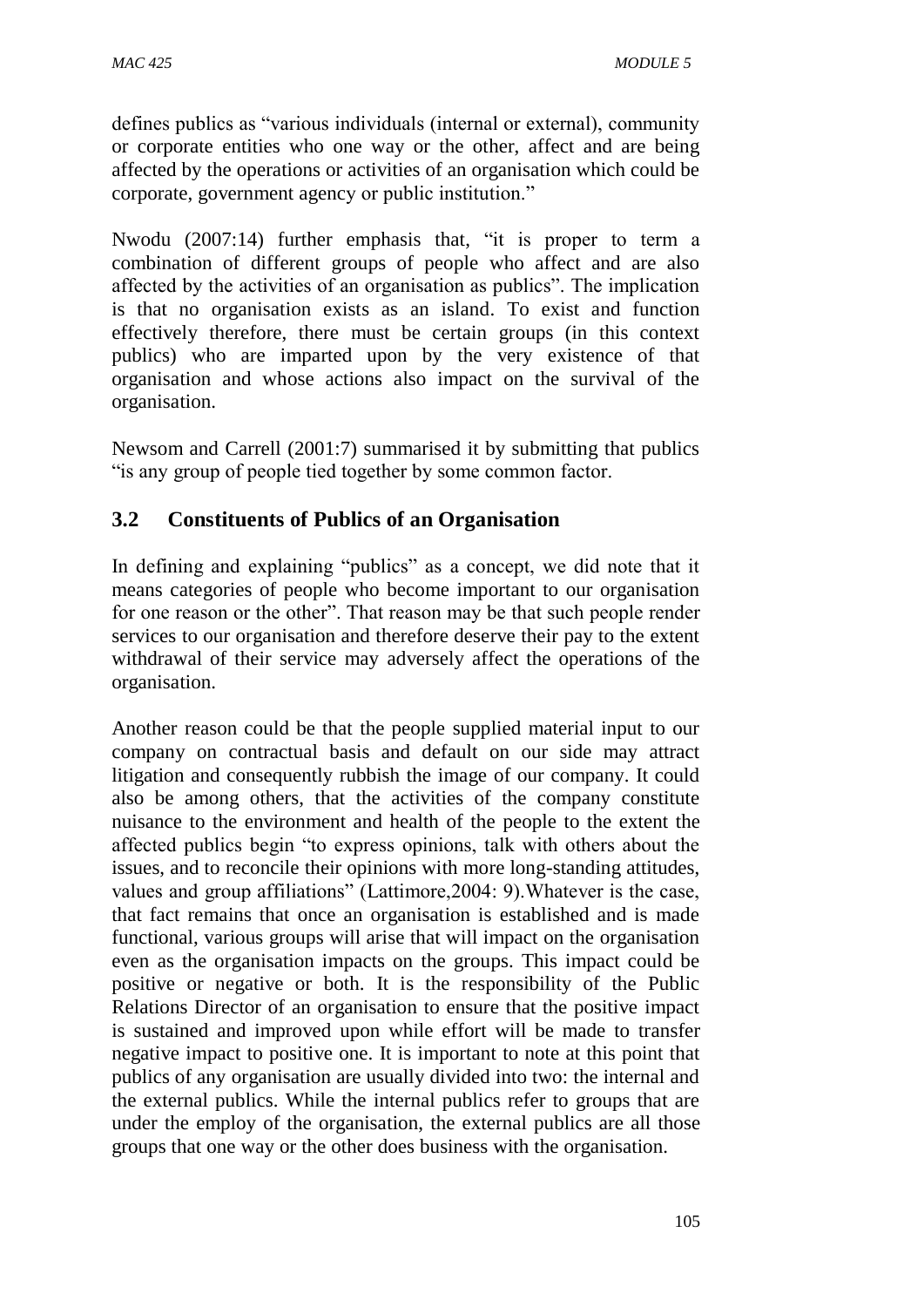So, when we define public relations as a deliberate use of action and communication to achieve smooth relationship between an organisation and its publics, we mean that the profession is concerned with ensuring healthy relationship between the management of the organisation and both the internal and external publics.

We need clear illustration to understand the internal and external publics. Let us use the National Open University of Nigeria (NOUN) as case to demonstrate the constituents of the internal and the external publics. Thus, it is imperative to note that the National Open University of Nigeria (NOUN) is a corporate educational institution. Therefore, it has both external and internal publics which the institution should strive at all times to maintain favourable relationship with. This is so because if the relationship between the university and its internal or external publics or both is strained, it will rob on the image and reputation of the university.

The university management must, as a matter of necessity, be conscious of its actions, policies and communications, to ensure they do not jeopardise the publics' (internal and external) perception of the organisation. In doing this, however, there is need to determine or establish who constitutes the internal and the external publics of the university. This is what we mean by the constituents of the 'publics' of an organisation.

We can therefore identify the following as the internal publics of National Open University of Nigeria (NOUN):

- 1. The academic staff of the university who do the actual teaching or tutorials as well as rendering other academic-oriented services.
- 2. The administration or nonacademic staff such as the registrar, the admission officers, the personal officers, the bursar etc.
- 3. Various categories and levels of students for whose sake the university was established to serve.
- 4. Junior cadre workers like clerks, cleaners, gardeners, gatemen and security men who are not decision makers but decision implementer and whose services count a lot in the success or otherwise of the organisation.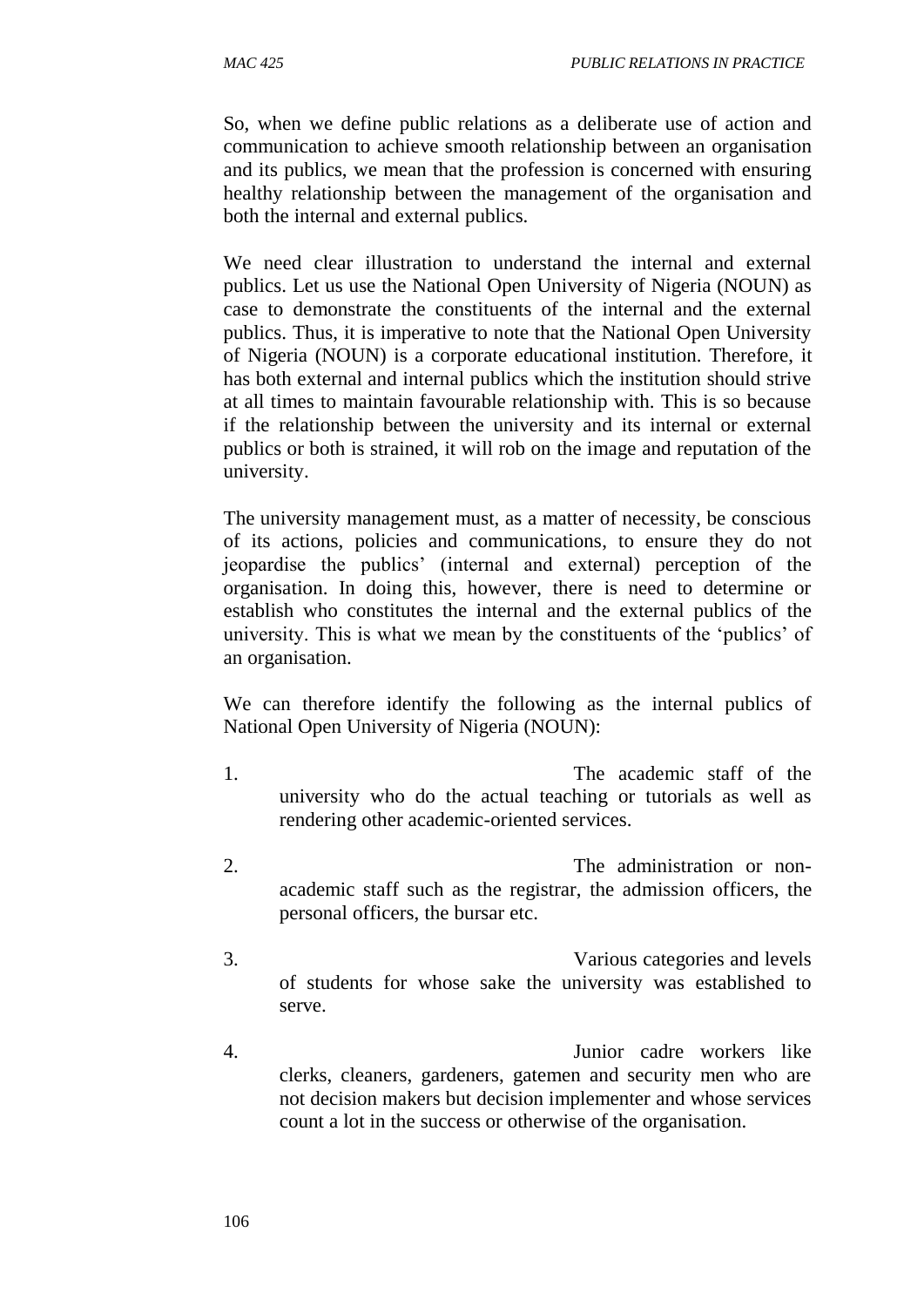In case of external publics, NOUN can also have the following as some of its external publics.

- 1. Other organisations that are domiciled in the university environment but are not under the control of university management. Organisation like banks, restaurants etc.
- 2. Organisations that are not domiciled in the university environment that do also render services to the university community and management, like banks, insurance companies, affiliate institutions and sundry companies that render retainer services to the university.
- 3. The indigenes of the community neighbours or host communities of the university and whose actions can affect smooth operations of the university.
- 4. "Contractors that execute infrastructural development of the university which include landscaping; construction of classrooms, offices, hostels and sundry blocks; construction of parks, seat outs and other beautification media or recreational/sporting facilities; setting up of laboratories, studios, etc''(Nwodu,2007:15).
- 5. "Artisans, food vendors, hawkers, business centre operators etc, who operate within and distant near the university premises because of the very presence of the university'' (Nwodu, 2007:15).
- 6. Suppliers of all kinds who supply stationeries and office equipment, chemicals and reagents for the laboratory, studies equipment, vehicles etc.

## **4.0 CONCLUSION**

From the foregoing, it is clear that the 'publics' of any organisation are diverse. They include all those individuals and or groups whose action influences the operations of an organisation and whose actions are in turn influenced by the actions and policies of the organisation. It is important therefore that a tutorial in public relations in practice should refresh your mind on the concept of publics and the constituents of publics of an organisation. This is what we have explained in this unit

## **5.0 SUMMARY**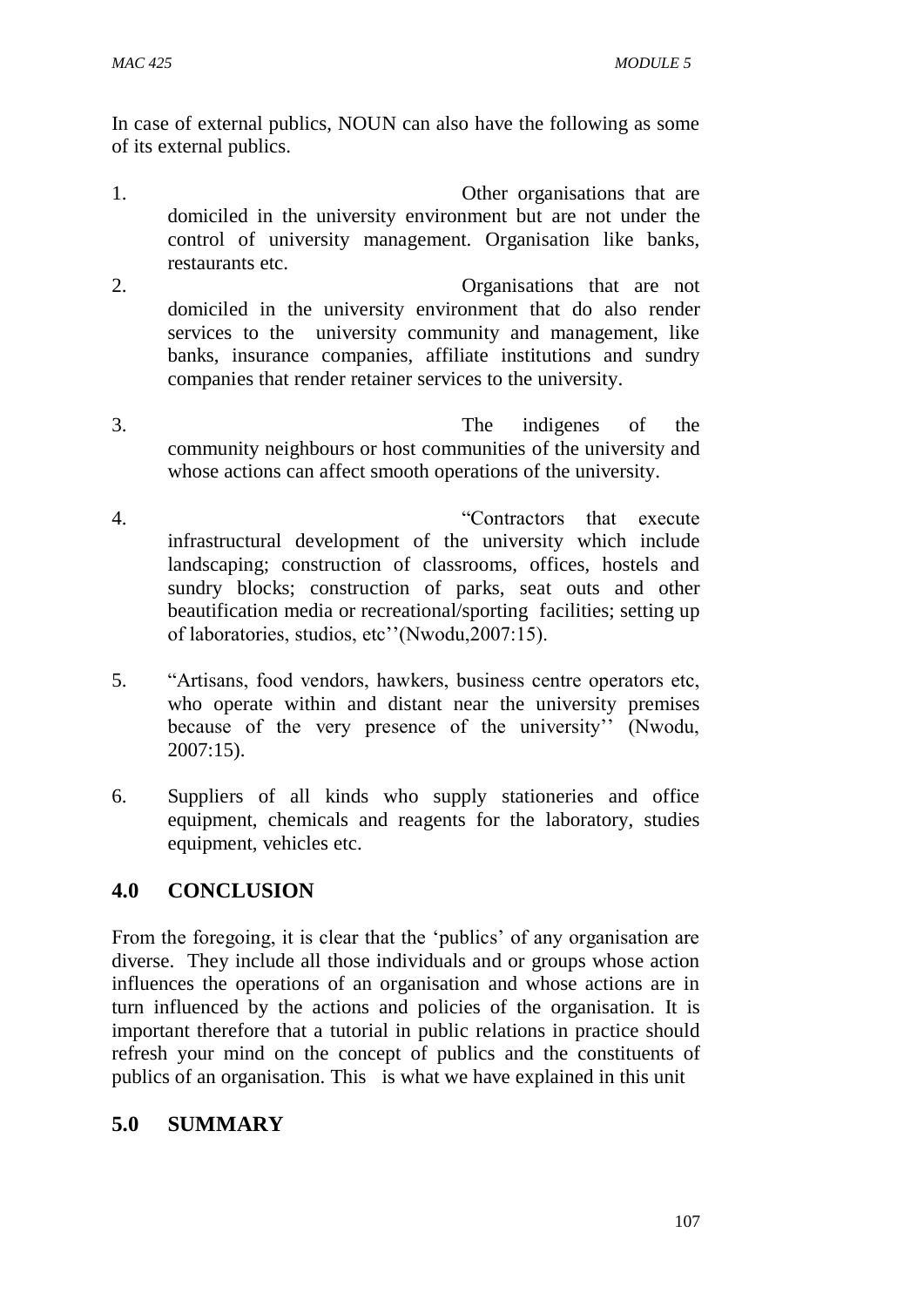Module 1 of this tutorial is design to refresh our minds on some important basic principles of public relations. The reason is that you cannot easily get to understand the public relations in practice without refreshing your mind on the principles underlying it. This unit therefore discussed the meaning of publics in public relation practice and concludes with clear explanation of the constituents of organisational publics. To cap it, hypothetical cases of the components of both internal and external publics of an organisation were discussed.

#### **SELF-ASSESSMENT EXERCISE**

Define and explain the concept, 'publics'

#### **6.0 TUTOR-MARKED ASSIGNMENT**

You have just been employed as the Public Relations Manager of XYZ Oil, an oil exploratory company. Based on your knowledge of public relations, discuss your understanding of the internal and the external publics of the company. List at least five internal and five external publics of the company.

#### **7.0 REFERENCES/FURTHER READING**

- Lattimore, D. *et al.* (2004). *Public Relations: The Profession and The Practice*; Boston: McGraw Hill.
- Newsome & Carrell, B. (2001). *Public Relations Writing: Form and Style*, Badmouth, Wadsworth/Thomson Publishing.
- Nwodu, L. C. (2007). *Corporate Public Relations Management;* Enugu: Precision Publishers Ltd.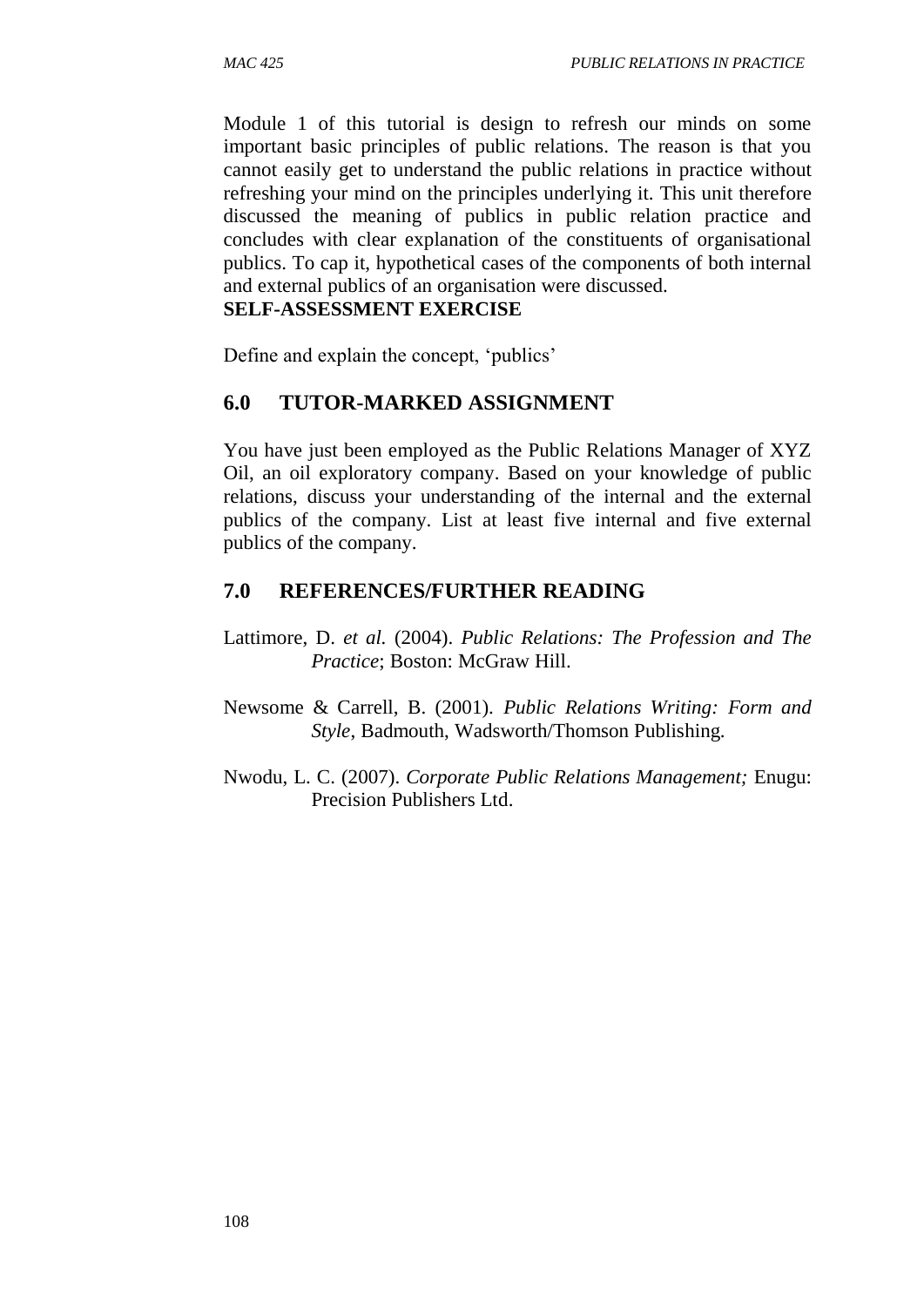## **UNIT 3 FUNCTIONS OF PUBLIC RELATIONS**

## **CONTENTS**

- 1.0 Introduction
- 2.0 Objectives
- 3.0 Main Content
	- 3.1 Factors Influencing Growth of Public Relations
	- 3.2 Functions of Public Relations
- 4.0 Conclusion
- 5.0 Summary
- 6.0 Tutor-Marked Assignment
- 7.0 References/Further Reading

## **1.0 INTRODUCTION**

Governments, community, humanitarian organisation (voluntary and non-voluntary) and corporate organisation are increasingly realising the need for public relations in cementing their relationships with their respective publics. This realisation comes as a result of the increasing importance of public relations practice in organisational management. This unit shall therefore expose you to the functions of public relations.

## **2.0 OBJECTIVES**

At the end of this unit, you should be able to:

- explain the reason for the increasing need for public relations in the management of modern organisation
- discuss the relevance of public relations in an organisation.

## **3.0 MAIN CONTENT**

## **3.1 Factors Influencing Growth of Public Relations**

Public relations industry as a special field of practice has witnessed steady growth overtime. There is need for public relations in businesses regardless of whether they are small, medium or large scale businesses. In the political and government spheres, political class usually spend fortune to enhance their images and reputation in the eyes of members of the public.

Even in the area of faith-based organisations, Nwodu (2007:16) reports that they now use public relations strategies to publicise their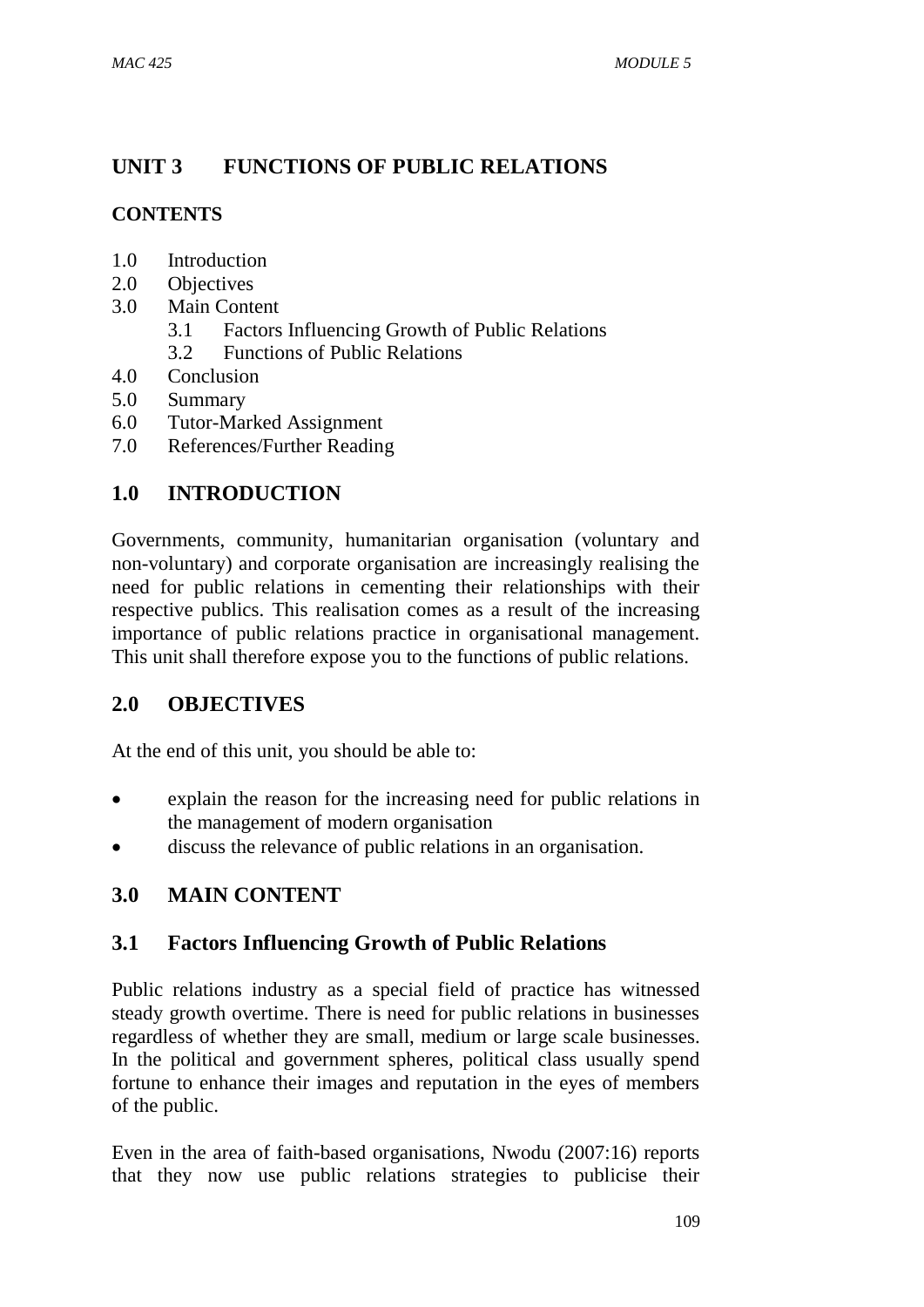congregation's prowess at healing and prosperity and by extension, enhance their credibility and membership. This by implication shows that the industry is growing rapidly both in scope and areas of influence. According to Nwodu (2007:16) a number of factors combine to enhance the growth and scope of public relations practice and application in both individual and organisational image and reputation building and sustenance. Baran (1999:25-26) identifies some of the major factors influencing the growth and practice of public relations as:

- i. Technological advancement which provided enabling environment for mass production, distribution and marketing in addition to providing resources for efficient and effective organisational communication and more specific audiences.
- ii. Increase in the number of sufficiently educated middle class who to a large extent are conscious of the world around and desperate at getting information about people and organisations.
- iii. Growth of organisations like private and public sectors, government agencies and corporations, trade unions, voluntary organisations and sundry organisations that influence peoples' lives.
- iv. Advancement in social science researches which has led to systematic accumulation of reliable, dependable and sophisticated data needed to plan, execute and evaluate public relations campaigns and interpret public opinions and or sentiments.
- v. The professionalisation of public relations to the extent public relations regulatory bodies now exist at local, national and international levels.

## **3.2 Functions of Public Relations**

Various definitions of public relations have pointed to a common denominator which is that the profession involves maintaining mutual relationship between two entities. This means that public relations management is all about relationship management with emphasis on image/reputation building and sustenance.

According to Nwodu (2007:4), it serves as a lubricant that galvanises the interaction between individual/groups (called publics) and corporate organisations; between government/government agencies and their allies/ subjects; and between communities and the constituent groups in the communities.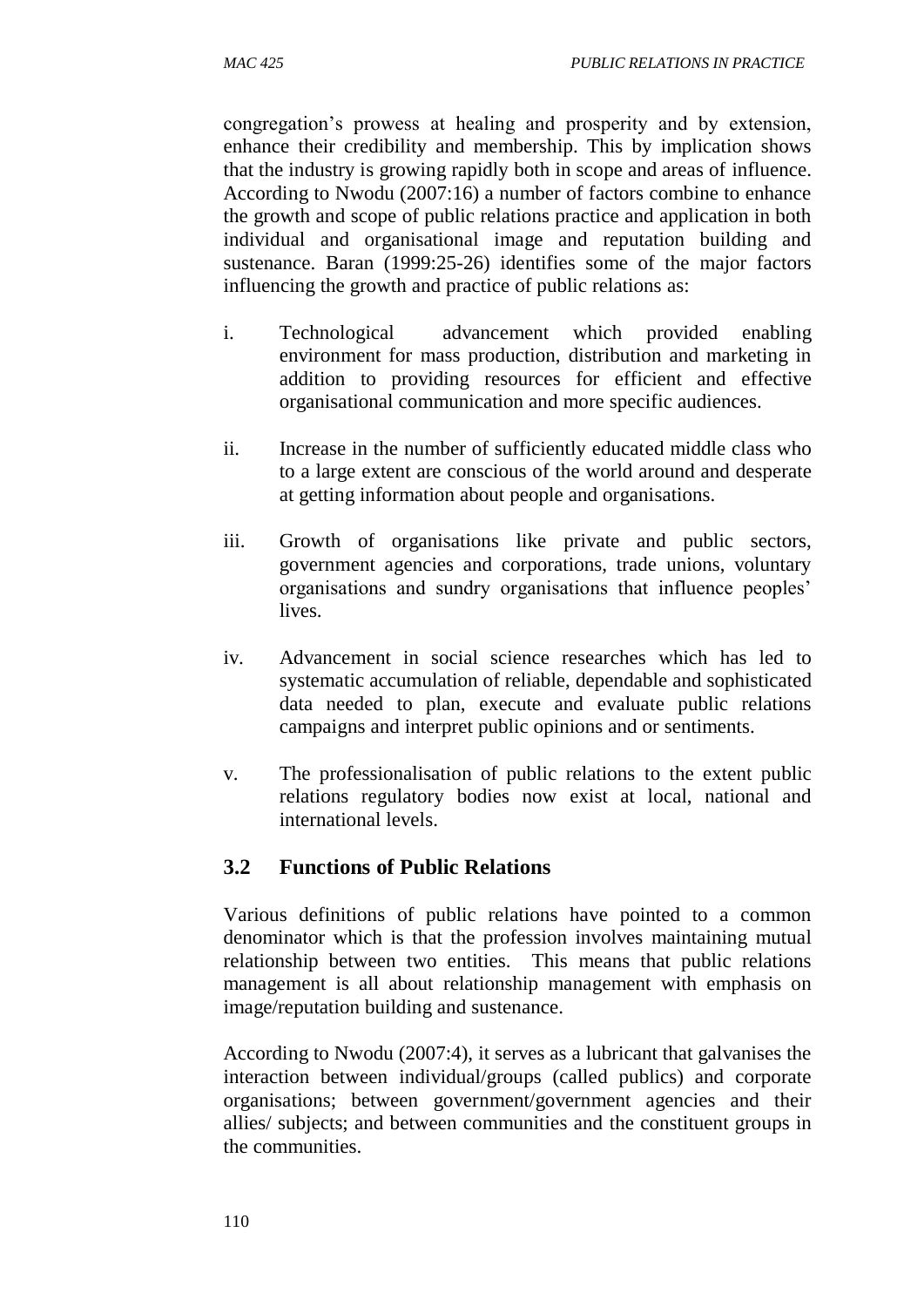From the above, it is important to note that public relations, as a profession plays enormous roles in both corporate and societal lives. This is true in view of the fact "no institution including government can survive let alone flourish if its policies, programmes and actions fail to meet or are perceivable as failing to meet the expectation of the publics it seeks to serve" (Barney, 1923 cited in Nwosu, 1990).The functions publics relations according to Nwodu (2007:.4) included but not limited to:

- a) Identifying, interpreting and evaluating public opinions, attitudes, and feelings about prominent individuals, corporate organisations, government and communities.
- b) Imitating, planning and executing special events or programmes on short, medium and long term basis for purpose of winning publics' consent and/or sympathy for a noble cause.
- c) Sufficiently informing various publics about the policies, activities and future plans of governments, organisational and community leaders.
- d) Engaging in conflict management and crisis settlement and wading off negative trend and press reports likely to mar the image and reputation of an organisation, government/or community.
- e) Providing level playing ground for healthy interactions between management of an organisation and/or government functionaries and their respective publics and subjects.
- f) Maintaining favourable relationship between an organisation and the mass media and by so doing, guard against engaging in negative and damaging mass media war.
- g) Helping to balance organisational vis-a-vis government interest with that of the publics-cum-subjects for optimum relation.
- h) Striving to achieve safe organisational social climate by engaging in community relations needed to enhance business motives of corporate organisations.

It is imperative to note therefore that public relations is essential in achieving and sustaining corporate and social climate for harmonious co-existence and for enthroning sustainable image and reputations. Abraham Lincoln, former American President summarised the relevance of public relations in the following words: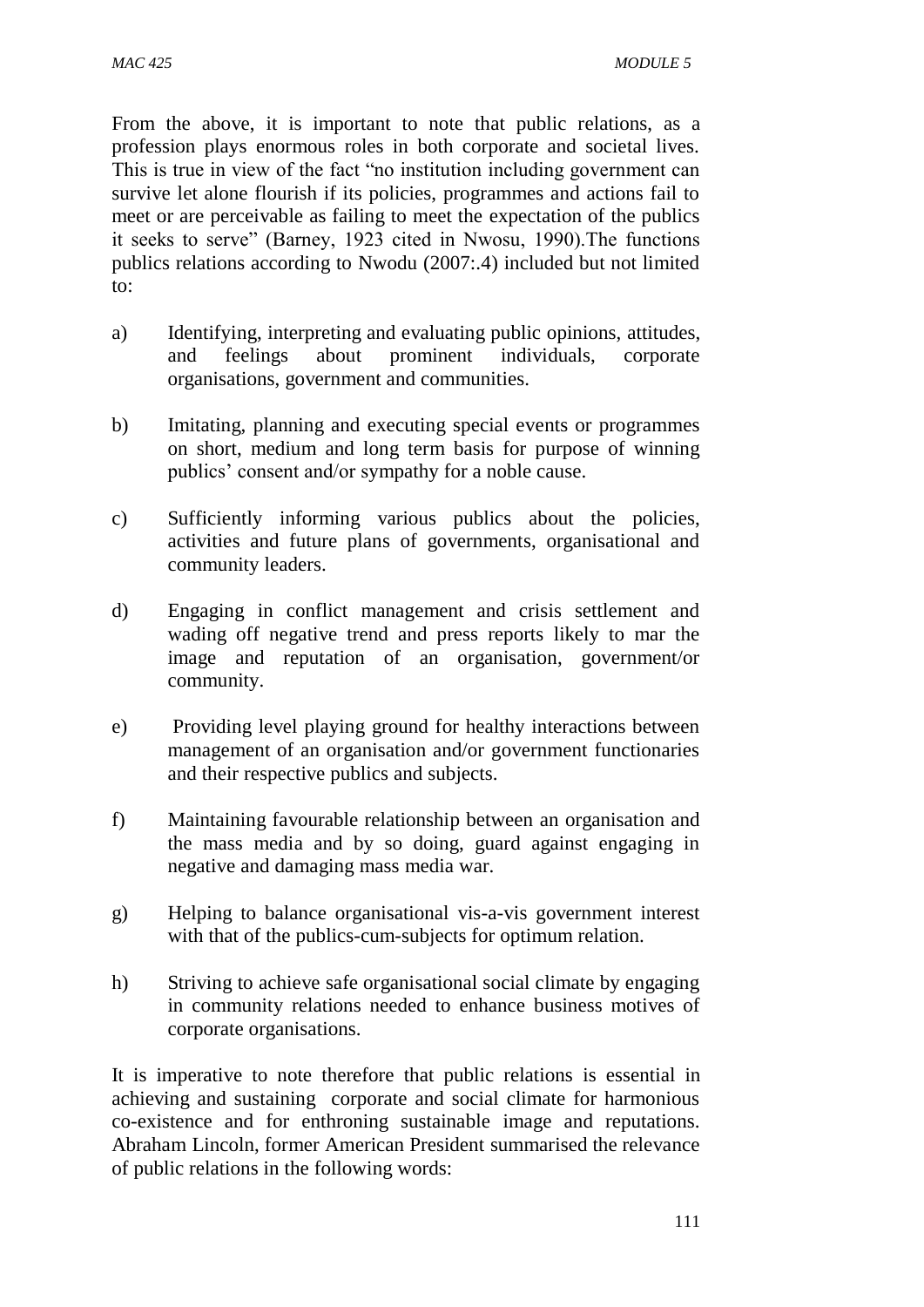Public sentiment is everything; with public sentiment nothing can fail, without it nothing can succeed. He who moulds public sentiment goes deeper than he who makes statues and pronounces decisions...public relations is everything.

#### **4.0 CONCLUSION**

Of truth, public relations practice is very important in reducing friction within organisational set up. It emphasises the use of action and communication to build and sustain favourable image and reputation of an organisation. With sustainable favourable image and reputation, an organisation will be in proper position to enjoy the confidence and continued patronage of its various publics.

#### **5.0 SUMMARY**

Public Relations is no doubt, a growing industry. This unit therefore examined the factors that have facilitated the growth of public relations practice in contemporary time. It also discussed the functions of public relations.

#### **SELF-ASSESSMENT EXERCISE**

Explain the factors responsible for the growth of public relations practice in the modern time.

#### **6.0 TUTOR-MARKED ASSIGNMENT**

Mention and discuss the functions of public relations.

#### **7.0 REFERENCES/FURTHER READING**

- Baran, S.J. (1999). *Introduction to Mass Communication: Media Literacy and Culture.* California: Mayfield Publishing.
- Nwodu, L.C. (2007). *Corporate Public Relations Management.* Enugu: Precision Publishers Limited.
- Nwosu, I.E. (1990). *Mass Communication and National Development*. Aba: Frontier Publishers Limited.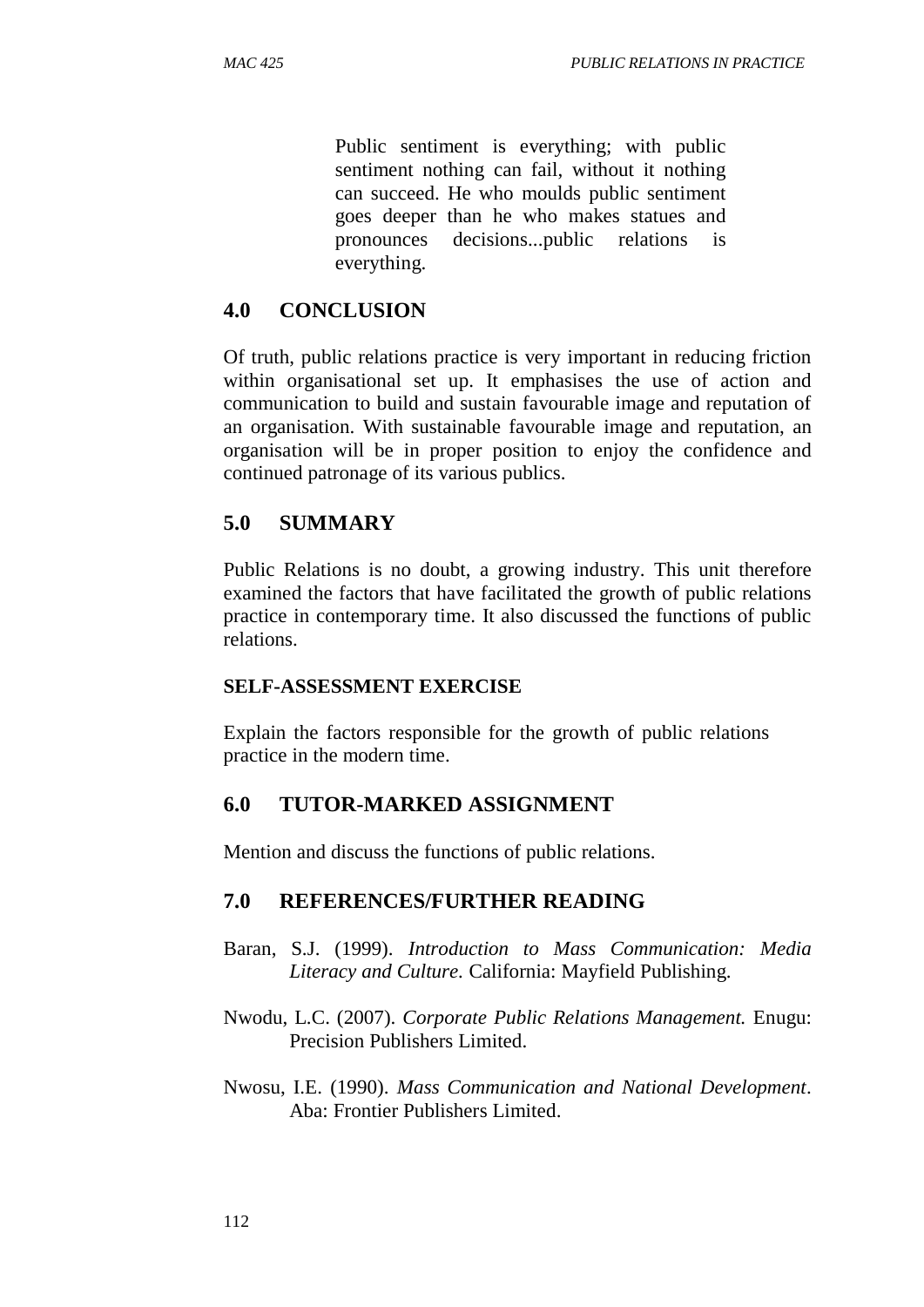## **UNIT 4 QUALITIES OF PUBLIC RELATIONS PRACTITIONERS**

## **CONTENTS**

- 1.0 Introduction
- 2.0 Objectives
- 3.0 Main Content
	- 3.1 Technical Qualities
	- 3.2 Normative Qualities
- 4.0 Conclusion
- 5.0 Summary
- 6.0 Tutor-Marked Assignment
- 7.0 References/Further Reading

## **1.0 INTRODUCTION**

The functions of public relations as we learnt in unit 3 above are enormous. To carry out such functions effectively and cope with other challenges facing the profession, the practitioners, of necessity, need to possess certain qualities. This unit is therefore designed to explore those qualities which public relations practitioners need to possess in order to excel in their professional practice.

#### **2.0 OBJECTIVES**

At the end of this unit, you should be able to:

- enumerate the basic educational qualifications required to practice public relations in Nigeria
- mention the traits and/or non certificated qualities the practitioner needs to possess in other to excel.

## **3.0 MAIN CONTENT**

## **3.1 The Technical Qualities**

Every profession is usually distinct from other professions. One of the factors that distinguish a profession from the other is the nature of training the professional receive. Often times, the training is certificated. That is why one needs certain educational qualifications to function as a lawyer, medical practitioner or an engineer.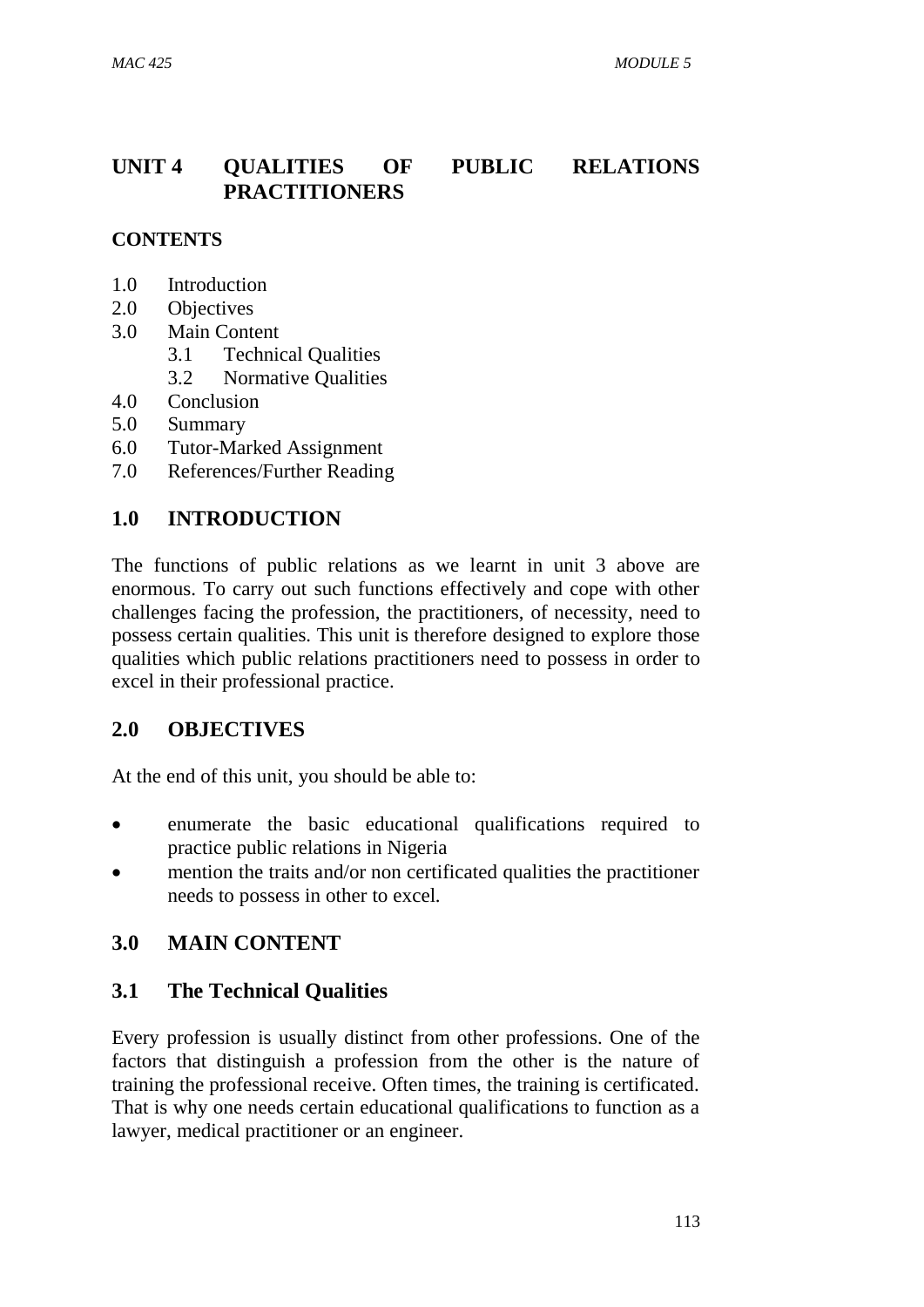In the same manner, a public relations practitioner needs to attain certain educational level in other to practice the profession. This is what we refer to as technical qualities. Technical quality therefore refers to the legal-cum-academic height one needs to attain in order to practice public relations in Nigeria. The implication is that public relations practice is not an all comer's affair. To practise the profession in Nigeria and indeed elsewhere, the practitioner must achieve certain specific technical qualifications.

It is imperative to make reference to Decree Act No 16 of 1990 which established the Nigerian Institute of Public Relations (NIPR) in order to understand the technical qualities expected of the professionals in Nigeria. Thus, Section 1 of the Act establishing the Nigerian Institute of Public Relations (NIPR) prescribes among other things that the Institute shall be charged with the responsibility of:

> determining what standards of knowledge and skill are to be attained by persons seeking to become registered members of the public relations professions and reviewing those standards, from time to time as circumstances may permit;

This legal provision clearly indicates that a given standard of knowledge and skill is required to practice the profession. To this end, Section 10(1) of the Act spells out the condition for registering one as a practitioner of public relations in Nigeria thus, if:

- a) He passes the qualifying examination accepted by the institute under this decree and completes the practical training prescribed by the council, from time to time; or
- b) He holds a qualification granted outside Nigeria and for the time being accepted by the institute and is by law entitled to practice for all purpose as a public relations practitioner in the country in which qualification was granted and the council that he has had sufficient experience as a public relations practitioners; or
- c) He holds at least one of the qualifications prescribed in Schedule 4 to this Decree for purpose of registration or the register and has complied with the other requirements prescribed under section 8 (4) of this Decree.

Note that reference was made to Schedule 4 of the decree in Sub-section 1 (c) above. It is important that we state also the provisions of the Schedule 4 to fully understand the technical qualities required of a public relations practitioner in Nigeria. The schedule which is concerned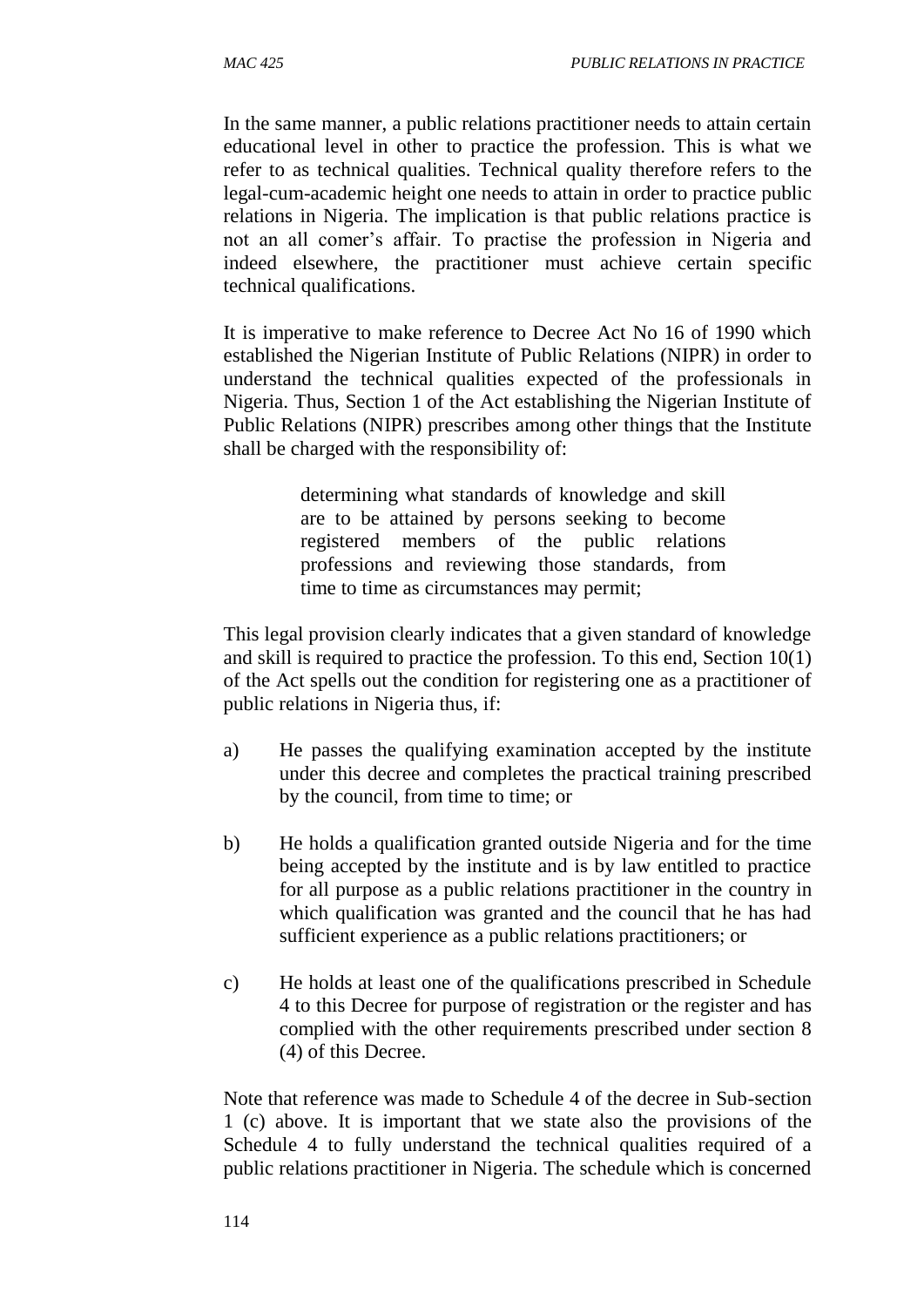with accepted minimum qualification for registering somebody as a practitioner of public relations in Nigeria clearly stated as follow:

- 1. The institute's professional Certificate and Diploma.
- 2. Communication, Advertising and Marketing (CAM) Foundation Certification and Diploma in Communication Studies.
- 3. British Institute of Public Relations Membership Diploma.
- 4. Business Education Exams Council (BEEC) professional Certificate and Diploma in Public Relations.
- 5. Bachelor of Arts, Bachelor of Science, Higher National Diploma, Master of Arts , Master of Science or Doctor of Philosophy in Public Relations; Bachelor of Science, Bachelor of Arts (Mass Communication); Master's in Business Administration with major or specialisation in public relations.
- 6. Any other qualification as many be approved by the council.

The technical requirements one may attain in order to practise public relations in Nigeria as summarised by Nwodu (2007:26-27) are as follow:

- Higher Certificate (preferably degree) in mass communication or marketing or professional masters/PhD degree in public relations.
- At least five years cognate corporate relations/affairs management experience in a reputable organisation.
- Active membership of regulatory professional body or bodies like International Public Relations Association (IPRA), Federation of Africa Public Relations Associations (FAPRA), and the Nigeria Institute of Public Relations (NIPR).

## **3.2 The Normative Qualities**

In our discussion of technical qualities above, we said it has to do with standard knowledge and skill required to practice public relations in Nigeria. In the case of normative qualities, the emphasis is usually on the "moral and psychological qualities of public relations practitioners" (Nwodu, 2007:26).

Decree Act 16 of 1990 establishing NIPR also touched on some parts of this aspect of the qualities of public relations practitioners. Section 10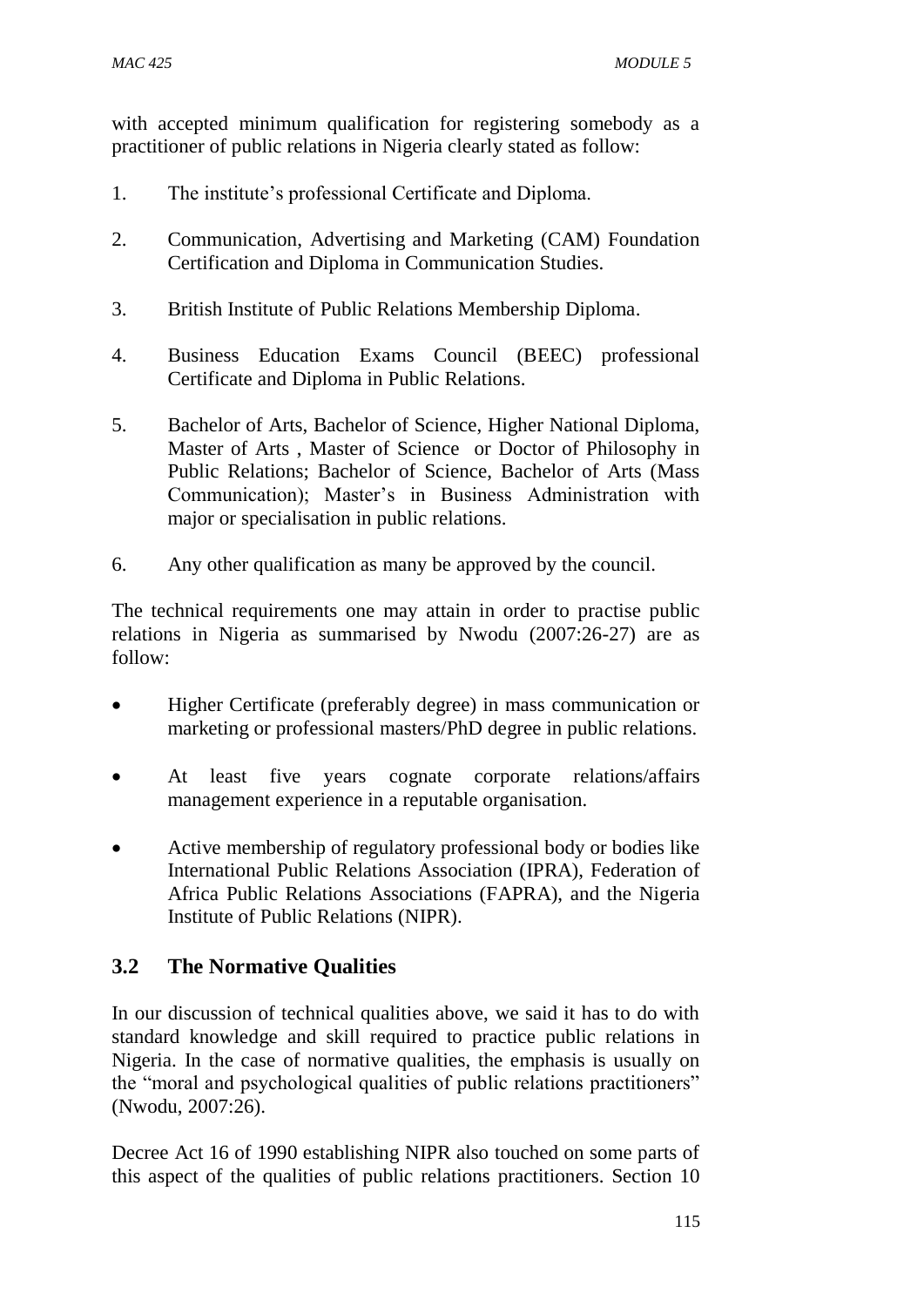(3) clearly stipulates that "An applicant for registration shall, in addition to evidence of qualification, satisfy the council that he:

- Is of good character.
- Has attained the age of twenty-one years; and
- Has not been convicted in Nigeria or elsewhere of an offence involving fraud or dishonesty.

Beyond these moral aspects of normative qualities, the practitioner needs to possess other psychological qualities. Nwodu (2007: 27-29) encapsulates these qualities. Below are the warts and all of these qualities, as Nwodu puts it:

- a) possession of sense of history
- b) possession of high sense of figure and statistics
- c) ability to take full responsibility for actions wrongly taken and learn from such actions
- d) ability to communicate effectively using precise, unambiguous, easy to understand language
- e) ability to identify and analyse trends in the social system
- f) ability to identify and appreciate the target cultures and be able to initiate and package public relations programmes that do not conflict with the cultures
- g) ability to adhere strictly to ethical precepts of the profession.

## **4.0 CONCLUSION**

Public Relations is not an all comers affair. It is a highly skilled area of knowledge and practice. The practitioner therefore needs to be conversant with the qualities required to practice the profession in addition to possessing them. To effectively practise public relations in Nigeria therefore, the practitioner needs to attain at least the minimum technical qualities in addition to possessing the normative qualities which are enumerated and discussed in this unit.

## **5.0 SUMMARY**

This unit discussed the qualities required to practise public relations. It recognised two broad qualities needed to excel in the professional practice. These are technical and normative qualities. While technical qualities refer to educational attainment required to practice the profession, the normative qualities are concerned with moral and psychological traits one needs to possess in other to cope with the demands of the practice.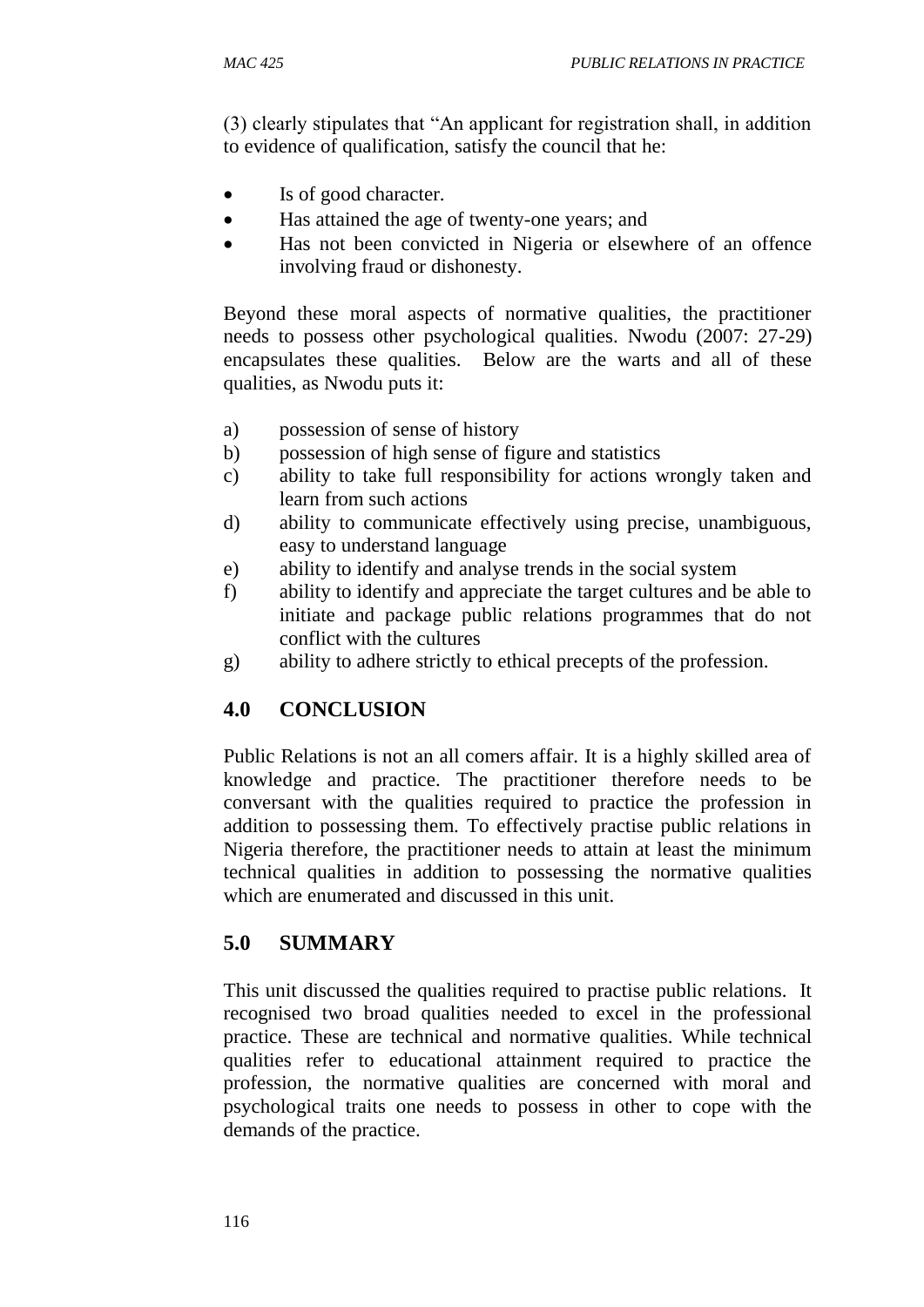## **6.0 TUTOR-MARKED ASSIGNMENT**

Mention the two broad categories of normative qualities of public relations practitioners need to possess and explain in details how such qualities affect public relations practice in Nigeria.

#### **7.0 REFERENCES/FURTHER READING**

- Black, S. (1998). *Introduction to Public Relations.* London: The Modino Press.
- Federal Republic of Nigeria Official Gazette No 27 (1990). *The Nigerian Institute of Public Relations Practitioners Decree 1990*. Lagos: The Federal Government Printing Press.
- Nigeria Institute of Public Relations (1992). *NIPR Register of Members*. Ikeja: NIPR.
- Nwodu, L.C. (2007). *Corporate Public Relations Management.* Enugu: Precision Publishers Limited.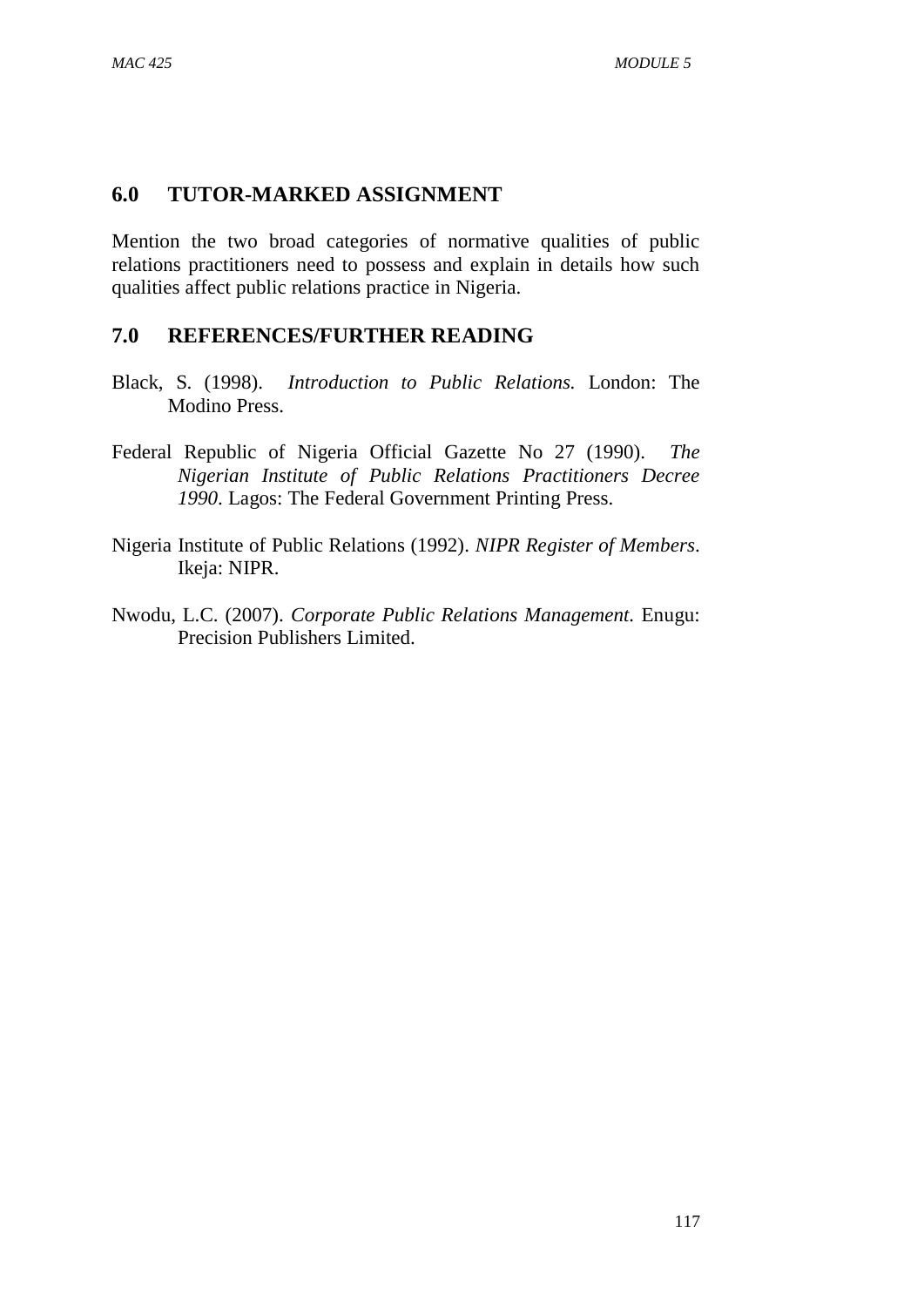## **MODULE 2 PUBLIC RELATIONS PROCESS AND APPLICATION**

- Unit 1 Public Relations Strategy
- Unit 2 Public Relations Tactics
- Unit 3 Research in Public Relations Practice
- Unit 4 Budget and Budgeting in Public Relations Practice

## **UNIT 1 PUBLIC RELATIONS STRATEGY**

#### **CONTENTS**

- 1.0 Introduction
- 2.0 Objectives
- 3.0 Main Content
	- 3.1 Public Relations Strategy
	- 3.2 Roadmap to Planning a Public Relations Strategy
	- 3.3 Basic Performance Indicators
- 4.0 Conclusion
- 5.0 Summary
- 6.0 Tutor-Marked Assignment
- 7.0 References/Further Reading

## **1.0 INTRODUCTION**

The highly competitive environment in which modern businesses operate requires the operators should plan strategically. Strategic planning and execution of public relations activities are therefore sine qua non for image and reputation building/sustenance. This unit is designed to serve that purpose. Impliedly, this unit aims to expose the students to the rubrics and plans for the effective public relations strategy.

#### **2.0 OBJECTIVES**

At the end of this unit, you should be able to:

- define public relations strategy
- explain specific plan for a public relations strategy
- enumerate the parameters for assessing performance in PR strategy.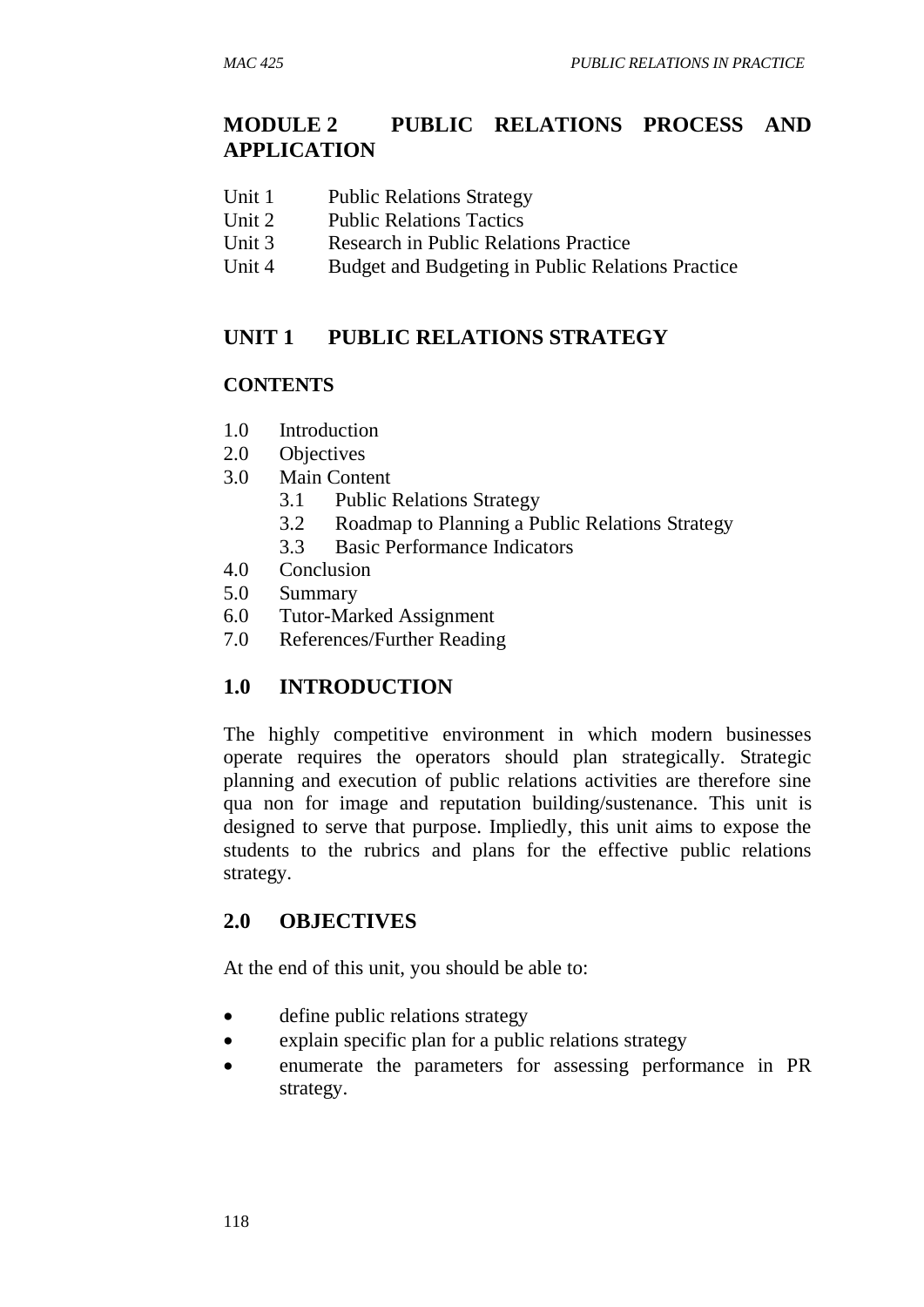## **3.0 MAIN CONTENT**

## **3.1 Public Relations Strategy**

The word 'strategy' is, no doubt, alien to management literature. It used to be a military term which refers to "the role of a military commander and his art and skill" (Allert and Zawawi: 2004, p.170). Over time, the concept was imported to management literature to mean a blue print for well coordinated corporate and planned corporate activities meant to achieve a long term corporate goal. According to Mintzberg and Quins (1991:5), strategy is:

> ...a pattern or plan that integrates an organisation's major goals, policies and action sequences into a cohesive whole. A well formulated strategy helps to marshal and allocate an organisation's resources into a unique and viable posture based on its relative internal competences and shortcomings, anticipated changes in the environment and contingent moves by an intelligent opponent.

Thus strategy in the context of public relations entails organisational management's deliberate and well planned use of communication activities in the direction that would position the organisation as a credible one and by so doing, enhance both the image/reputation of the organisation before its publics on one hand and its market share on the other hand. By implication, public relations strategy according to Nwodu (upcoming) requires that:

- organisational leadership should have a well articulated and defined communication policy
- the policy should take into account the implication of corporate communication activities for the realisation of corporate goal or mission of the organisation
- the policy must be cohesive to the extent of improving customer relationship and translate same in the sustenance and even expansion of market share.

## **3.2 Roadmap to Planning a Public Relations Strategy**

Strategic plan for corporate communication activities is hardly an easy task. In doing this therefore, a number of questions come to the mind of public relations practitioners. Allert and Zawawi (2004:174) articulated some of these numbing questions as: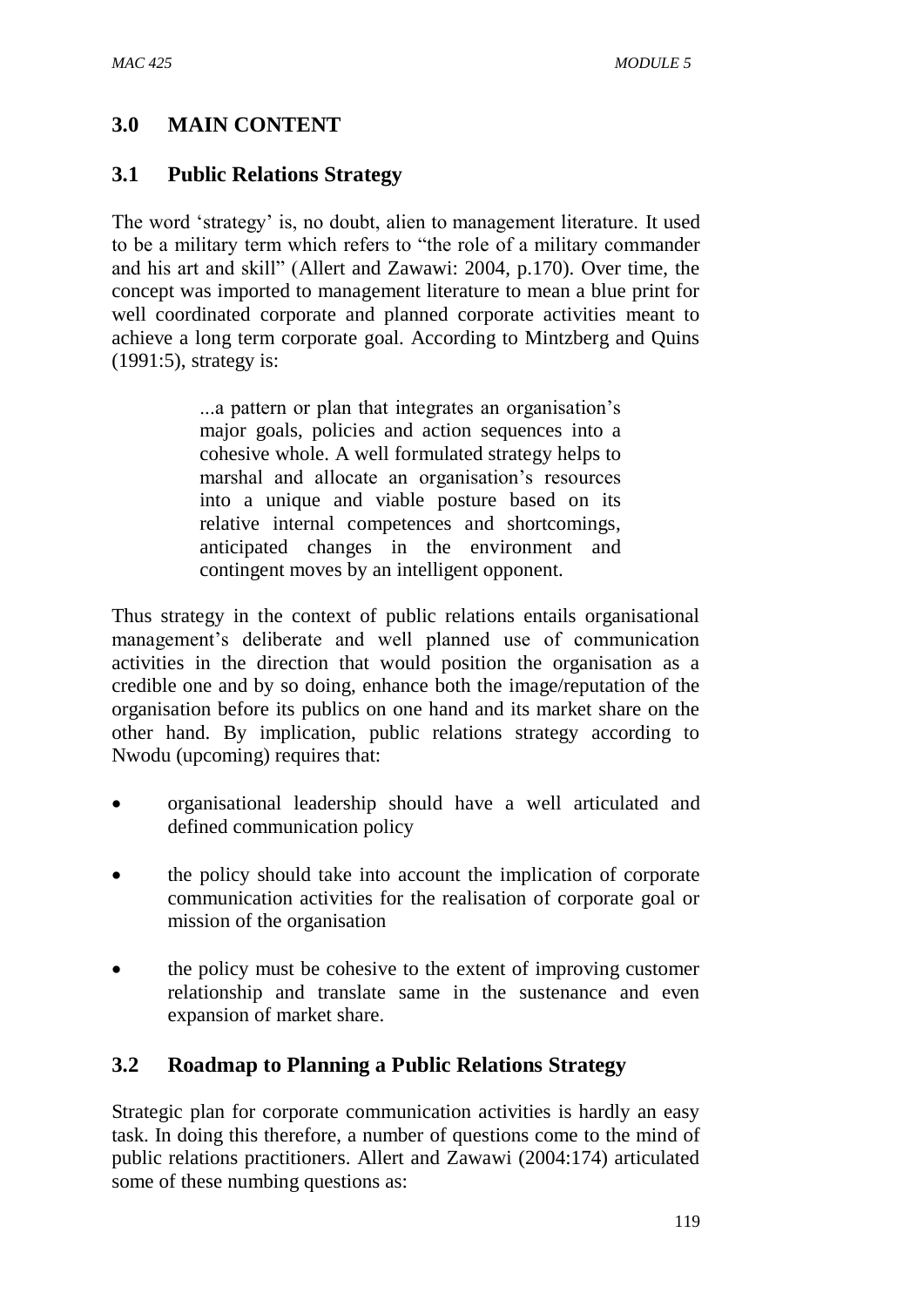- what business are we in?
- why does the business exist?
- what are our aims?
- what do we stand for?
- how do we see ourselves?
- how do others see us?
- what values and benefits do we hold?
- how can these be made manifest in our business?
- how do we view our clients?

Allert and Zawawi further posit that careful examination of these question and provision of satisfactory answers to them before progressing into any business direction(in this context corporate communication) are germane for successful business outing. This means that in planning public relations strategy, the practitioners must be in tune with the area of competence which their organisation is known for. This understanding will by extension equip the practitioners to gain clear understanding of the vision and mission of the organisation. To successfully infuse the corporate vision and mission into the corporate communication plan, the vision and mission statements must be clear, succinct, achievable and measurable.

While vision statement envisioned the future (that is where the organisation target to be in future), the mission statement describes in concrete and practical terms, the broad- based approach for achieving the vision.

In consonance with the above, public relations mission statements according to Allert and Zawawi (2004:175) "are directly applicable to the public relations aims and objectives of the organisation, and are thus developed from, and directly related to, the organisation's overall vision and mission.

So once the overall organisation's vision and mission statement are established and adopted, the public relations activities particularly communication activities must be tailored along the line of the well defined mission and vision statements. This will in turn reconcile how we want to be seen with how others do actually see us vis-a-vis what we need to say in our corporate communications to achieve visibility, acceptance by target publics, and lasting business endeavour.

#### **3.3 Basic Performance Indicators (BPIs)**

In many management literatures, Basic Performance Indicators is the same as the Key Performance Indicators (KPIs) or Key Result Areas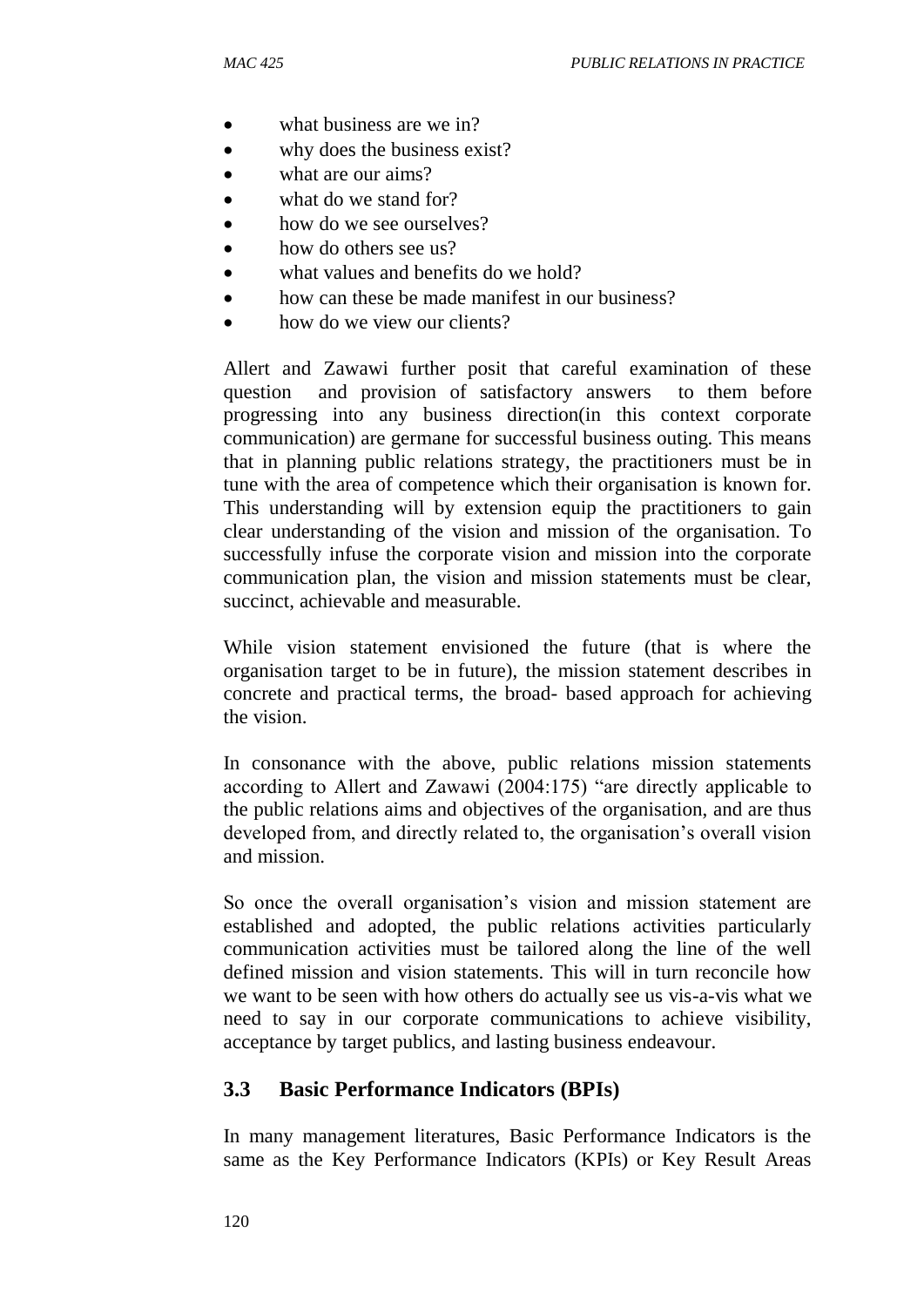(KRAs). Regardless of the nomenclature, they all refer to the major observable features for measuring success.

Applying KPIs in public relations strategy is to some extent difficult because "the results of public relations work can be intangible in nature and are not often repeated on regular basis" (Allert and Zawawi: 2004:177). The scholars further added that, most times, input and output rather than outcome is measured.

Thus, basic performance indicators can be measured in terms of:

- 1) Number of media organisations that attended an organisation's public relations events and the number that actually reported the event positively or negatively.
- 2) Determining the number of press releases sent out on an issue and how much coverage was achieved (Allert and Zawawi: 2004:177).
- 3) How many invitations were despatched to the publics of the organisation and how many actually attended etc.

The implication is that practitioners should tailor their performance indicators in terms of input and output as earlier stated. The effects of such input and output actions are not easily measured.

## **4.0 CONCLUSION**

Public relations activities can easily fail if they are not strategically planned. To succeed in achieving and sustaining favourable image and reputation, practitioners need to develop functional strategy for the use of communication. This is the essence of this unit.

## **5.0 SUMMARY**

This unit discussed the meaning of strategy in the context of public relations. Specific areas like public relations strategy, planning public relations strategy and performance indicators were discussed.

## **6.0 TUTOR-MARKED ASSIGNMENT**

Define strategy in the context of public relations and explain the roadmaps for effective planning of public relations strategy.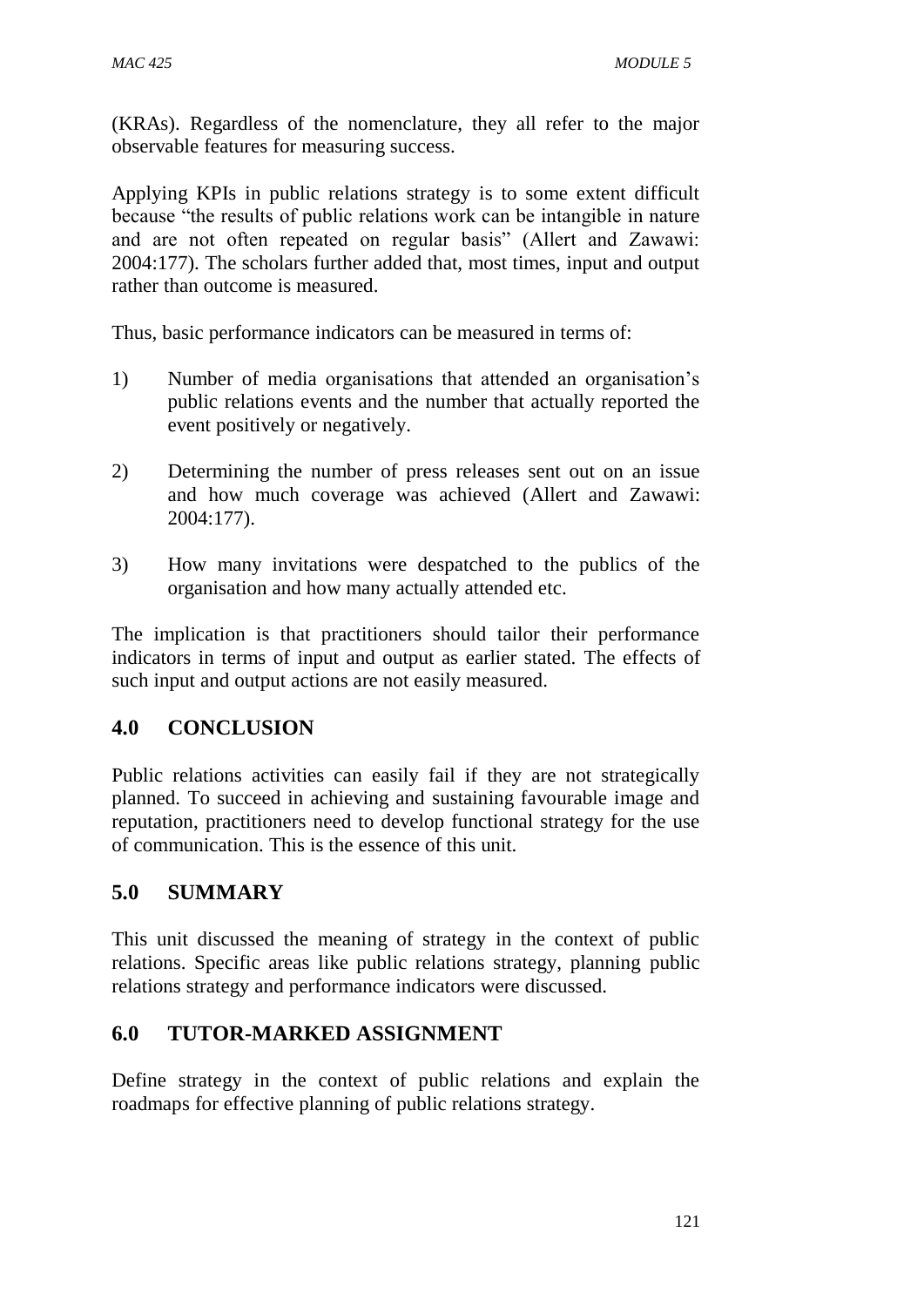#### **7.0 REFERENCES/FURTHER READING**

- Allert, J. & Zawawi, C. (2004). "Strategy, Planning and Scheduling" .In: Jonhston, J & Zawawi, C. (Eds.). *Public Relations: Theory and Practice*. Crows Nest: Allen and Unwin.
- Minezberg, H. & Quinn, J.B. (1991). *The Strategy Process: Concept, Context, Cases.* Englewood Cliffs: Prentice Hall.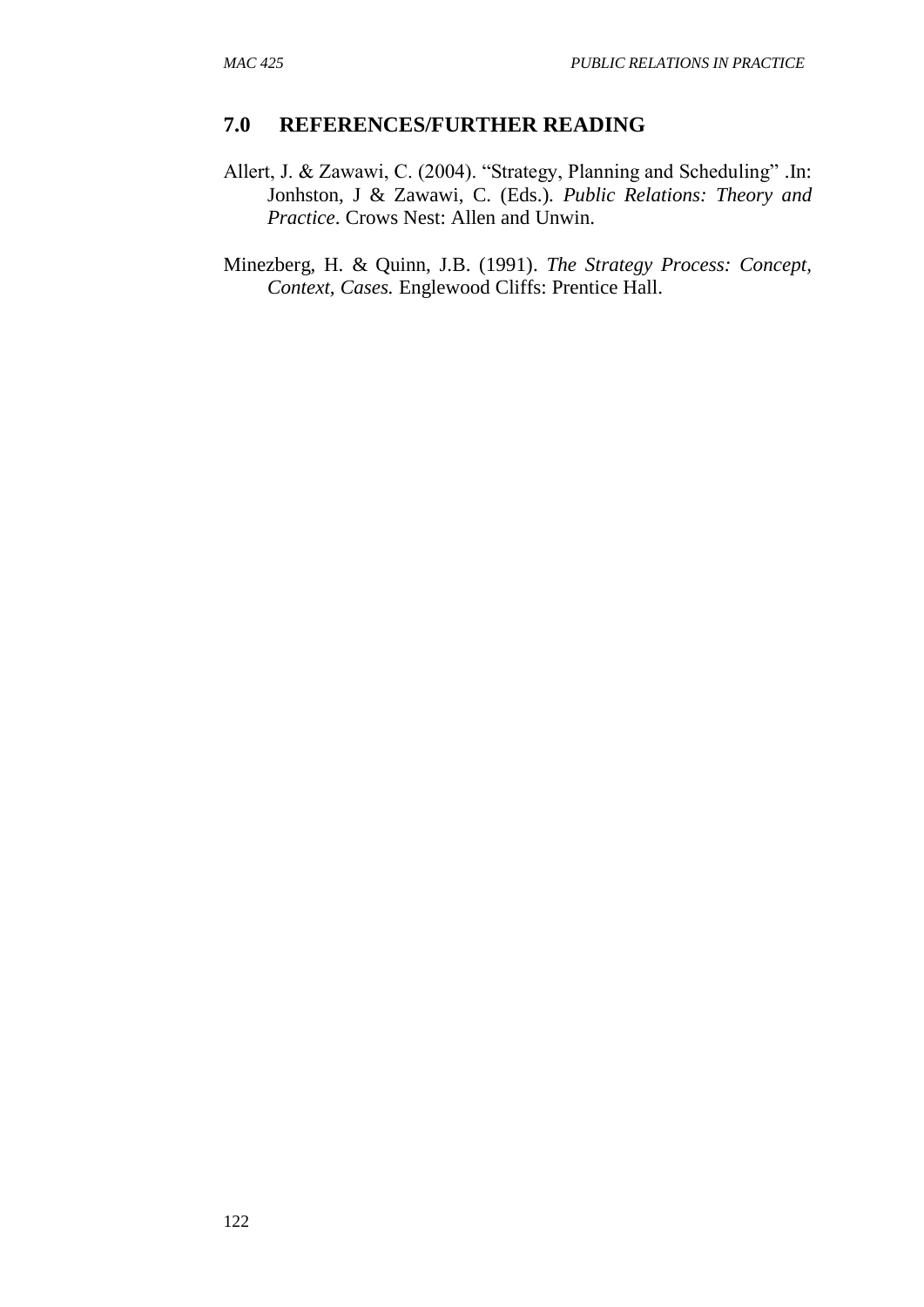## **UNIT 2 PUBLIC RELATIONS TACTICS**

## **CONTENTS**

- 1.0 Introduction
- 2.0 Objectives
- 3.0 Main Content
	- 3.1 Meaning of Tactics
	- 3.2 Controlled Tactics
	- 3.3 Uncontrolled Tactics
	- 3.4 Major Tools for PR Tactics
- 4.0 Conclusion
- 5.0 Summary
- 6.0 Tutor-Marked Assignment
- 7.0 References/Further Reading

## **1.0 INTRODUCTION**

Every plan must be put into action before it can yield result. Strategic plans will therefore amount to nothing if such plans are not religiously executed. This is why we cannot discuss public relations strategy without devoting a unit to talk about public relations tactics.

## **2.0 OBJECTIVES**

At the end of this unit, you should be able to:

- define tactics in public relations context
- list the types of public relations tactics.

## **3.0 MAIN CONTENT**

## **3.1 Meaning of Tactics**

Public relations as a profession have been severally defined as deliberate use of communication to achieve convivial relationship between an organisation and its publics. In doing this, practitioners usually map out action plans to achieve set goals. While those action plans sum up to what is now known as strategy, the actual coordinated activities for the realisation of the plans are the tactics.

By implication, strategy is the overriding plan that allows a public relations practitioner to help ensure that organisational goals and objectives are achieved (Hudson, 2004:198). On the one hand, tactics is the actual steps, or actions taken to achieve those organisational goals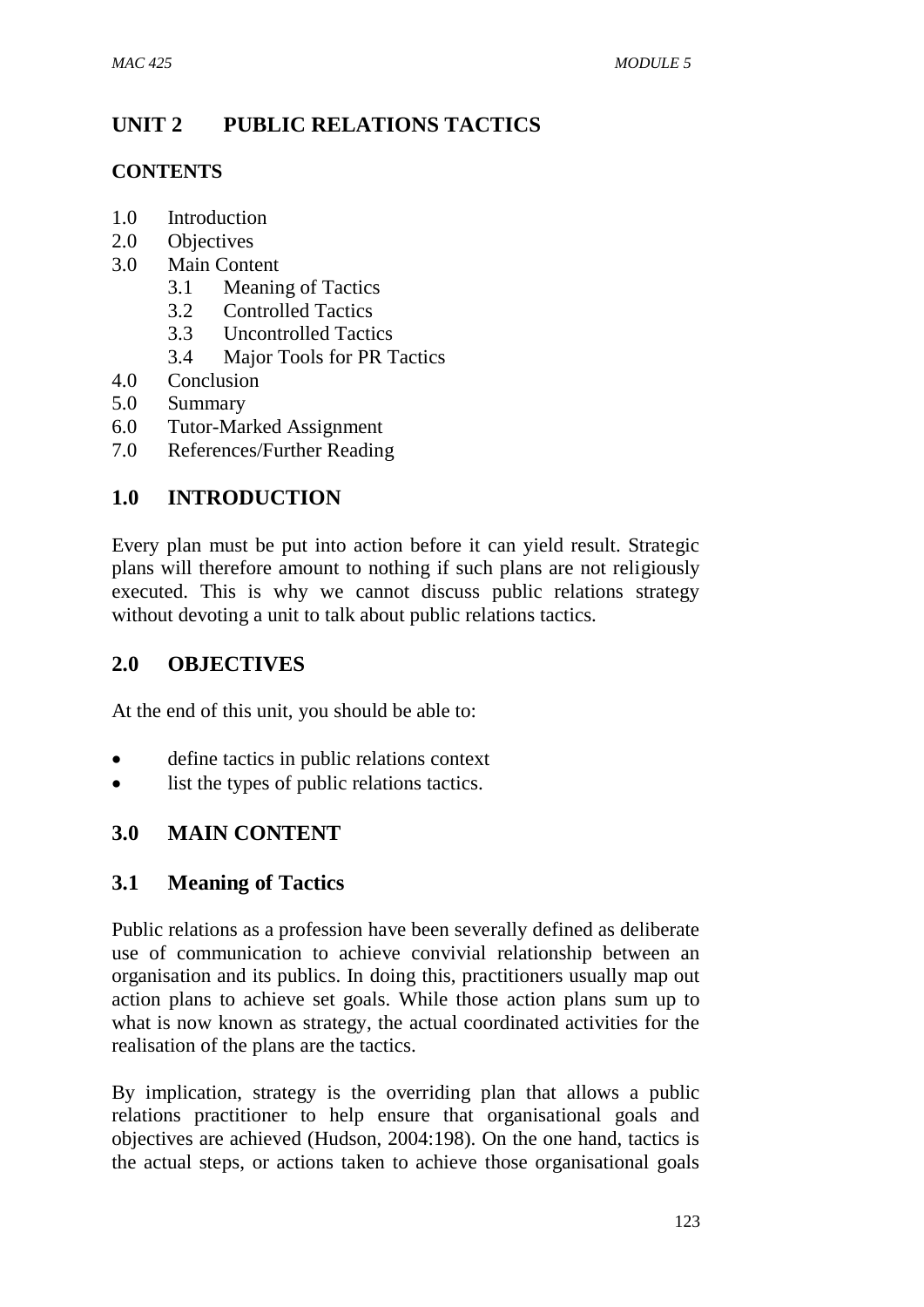and objectives. According to Hudson (2004:198) "every tactics must relate directly back to its defined purpose: achieving the strategic outcome". Public relations tactics can therefore be of two types: controlled and uncontrolled tactics.

## **3.2 Controlled Tactics**

Controlled public relations tactics are those public relations activities which the practitioner has absolute control of all the processes. In this case, the practitioner is in full control of the communication activities right from the ideation to message development and distribution-cumdissemination. Major examples of controlled public relations tactics are: advertising, annual report, brochures, posters, direct mail, corporate gifts and advertorials. These forms of communication are branded controlled in the sense that the practitioner takes absolute decision on the length of message, the wordings, the accompanying visuals, demonstrations etc. Hudson (2004: 199) summarises this form of tactics in the following words:

> the practitioner crafts the message, selects exactly how it will be produced, what values may be utilised, and what kinds of colours, typefaces, fonts and papers may be chosen, then determines exactly when and where the information may appear or to whom the painted materials will be distributed.

## **3.3 Uncontrolled Tactics**

As the name implies, public relations practitioners usually have, if any, minimal control over this form of tactics. Unlike controlled tactics, uncontrolled tactics can be altered by external influences. In this context, public relations practitioners are incapable of determining the length of message to be disseminated/distributed, when to distribute and how. It is important to note that most media relations practitioner who issues press release on behalf of their organisations cannot determine whether the release will be used, what quantity of it will be used, when it will be used etc. Other forms of uncontrolled public relations tactics include but are not limited to:

- i. press conferences which the practitioner cannot determine the angle the press will take in reporting the issues arising at the conference neither can he/she determine whether the press will actually cover the issues
- ii. public meetings which may be hijacked by various interest groups especially in a conflict situation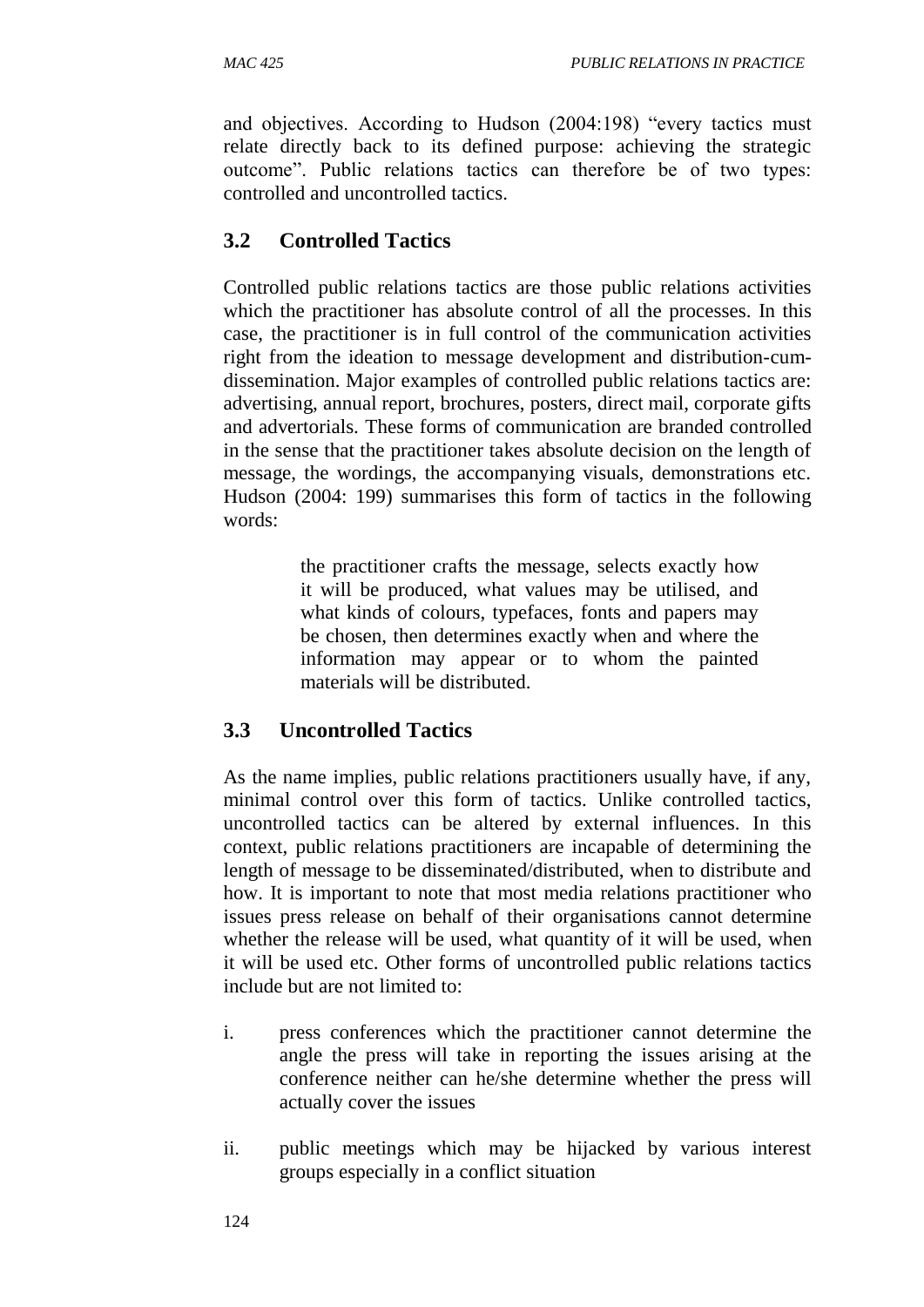- iii. plant visits/tours in which the press men can decide what to report, when and how
- iv. public functions like the end of the year party where the participants decide what to say and the press will report what it considers news worthy.

The bottom line, however, is that the "most obvious uncontrolled tactics is media relations"(Hudson,2004:199).

## **3.4 Major Tools for PR Tactics**

We have classified public relations tactics into controlled and uncontrolled tactics. It is also important to note that as we pointed out earlier, tactics refers to action packed activities aimed at achieving the goals of an organisation. According to Nwodu (2007:78), it is "a strategy in motion" in that while strategy is the plan for achieving set goals, tactics is the action taken to achieve such goals.

So, the major public relations tactics are not far from the public relations tools for achieving specific public relations objectives. A particular tactics used for achieving financial public relations objectives may be also used to achieve community or media relations objectives. We may however try to delineate major tools for public relations tactics according to areas of interest in the table below:

| <b>Areas of Specialisation</b> | <b>Major Tactics</b>                             |
|--------------------------------|--------------------------------------------------|
| Financial<br>Public            | Annual/quarterly reports, fact books(or          |
| Relations                      | factsheets), press releases, newsletters,        |
|                                | telecommunication devices (old & news            |
|                                | communication technologies, meetings with        |
|                                | and presentations before the financial           |
|                                | publics (Reddi, 2009: 171)                       |
| Press (Media) Relations        | Press releases, press conferences, press         |
|                                | tours, feature articles, letters to the editors, |
|                                | rejoinder, press interview, press                |
|                                | photographs, newsletter, media advisories,       |
|                                | curtain raiser, facts sheets, press kit, pitch   |
|                                | letters (short letter to the editors about news  |
|                                | items) electronic news services, corporate       |
|                                | press advertising, advertorials, press           |
|                                | inquires, press reception, press open day,       |
|                                | press clippings services (Reddi, 2009: 325)      |
| <b>Community Relations</b>     | Press releases, press conferences, press         |
|                                | tours, feature articles, factsheets,             |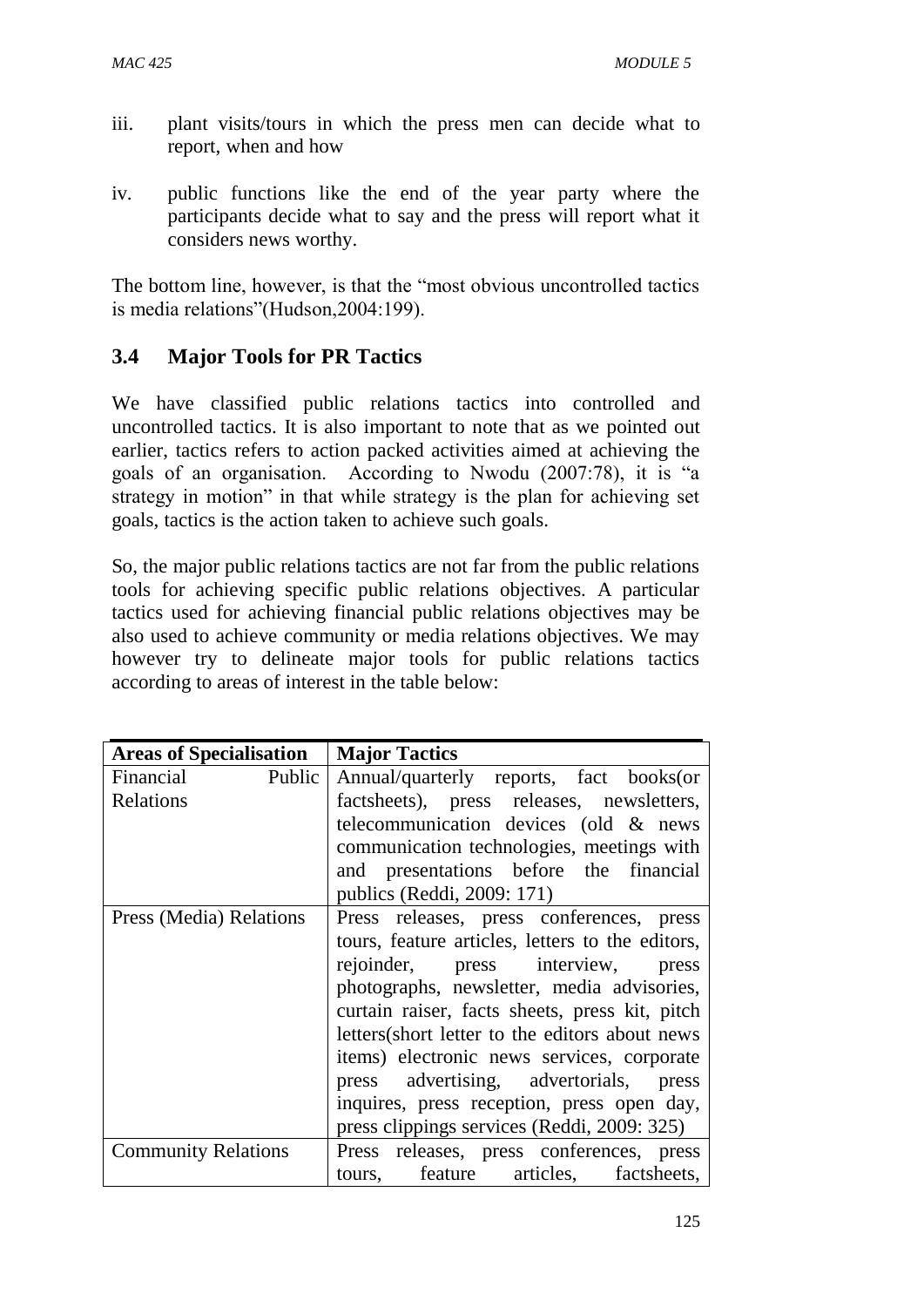|                             | advertorials/supplements, meetings<br>with      |  |  |  |  |
|-----------------------------|-------------------------------------------------|--|--|--|--|
|                             | host communities, public lectures, event        |  |  |  |  |
|                             | sponsorships, physical development of host      |  |  |  |  |
|                             | communities, organisation of fund raising,      |  |  |  |  |
|                             | social visits, employment creation,             |  |  |  |  |
|                             | patronising local suppliers, etc. (Nwodu,       |  |  |  |  |
|                             | 2009).                                          |  |  |  |  |
| <b>Government Relations</b> | Printing brochures, features articles, letters  |  |  |  |  |
|                             | to the editor, sponsorship of definition for or |  |  |  |  |
|                             |                                                 |  |  |  |  |
|                             | against a cause; lobbying, telephone calls,     |  |  |  |  |
|                             | courtesy calls/ visits, text messages/ e-mail;  |  |  |  |  |
|                             | government event sponsorship, etc.              |  |  |  |  |
| <b>Employee Relations</b>   | Meetings, memos, requisitions, newsletters,     |  |  |  |  |

Note that the public relations tactics are not limited to the above. There are very many others not listed here. But what we have here constitute the major tools or tactics for effective public relations practice.

## **4.0 CONCLUSION**

One of the popular maxims in public relations practice is: failing to plan is planning to fail. So, planning is essential part of public relations practice. However, best strategic plan can come to grief if not put into action. Practitioners should as a matter of necessity show greater commitment to the execution of public relations plans. This is where understanding of public relations tactics comes into plan

## **5.0 SUMMARY**

This unit exposed students to different dimensions of public relations tactics. Thus, the meaning, types and major domain of public relations tactics were discussed.

### **SELF-ASSESSMENT EXERCISE**

Distinguish between public relations strategy and the tactics.

# **6.0 TUTOR-MARKED ASSIGNMENT**

Discuss two categories of public relations tactics known to you.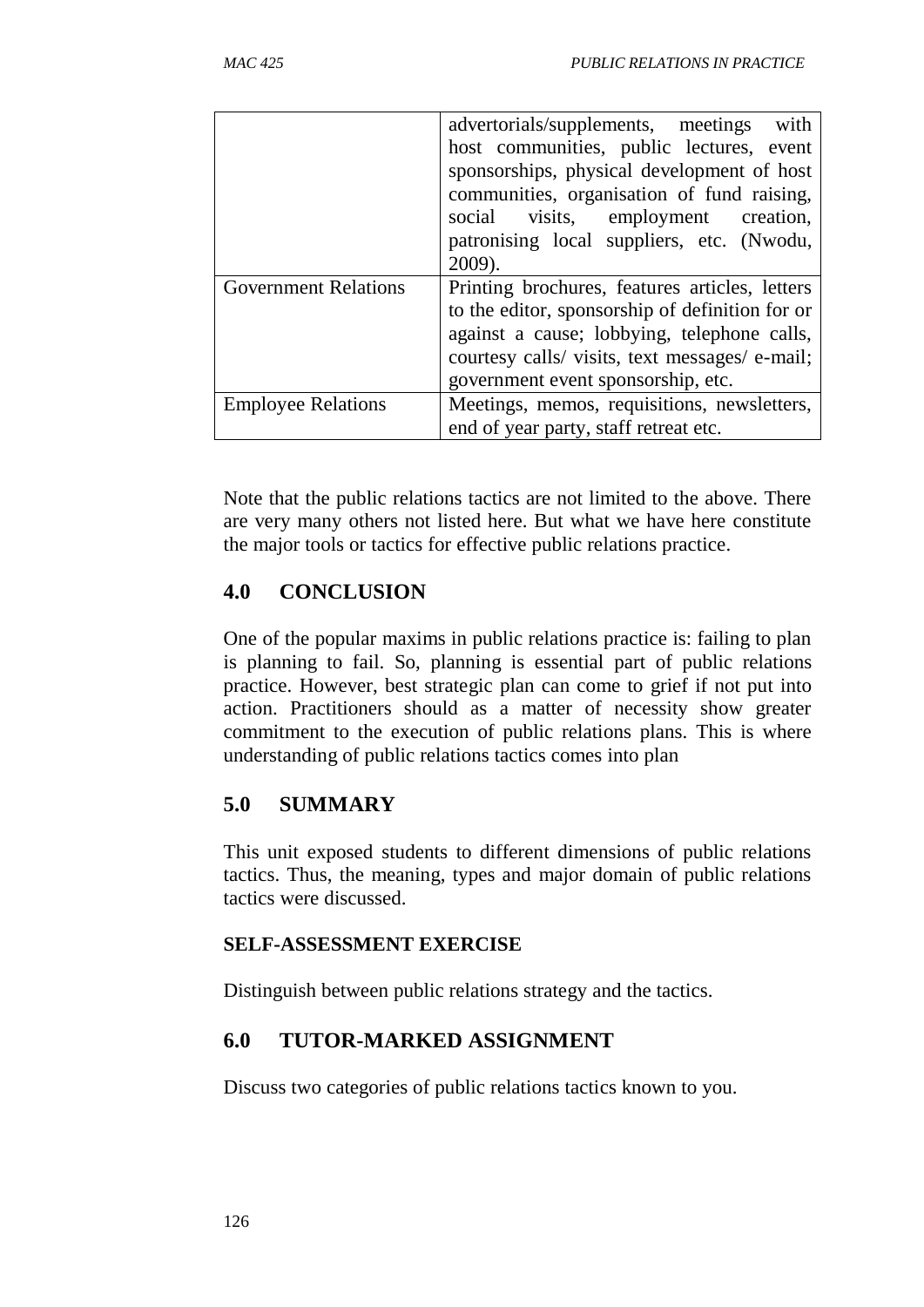- Hudson, M. (2004). "Tactics" In: Johnston, I & Zawawi, C (Eds.).*Public Relations Theory and Practice*. Crow's Nest: Allen and Unwin.
- Nwodu, L.C. (2007). *Corporate Public Relations Management.* Enugu: Precision Publishers Ltd.
- Reddi, C. V. N (2009). *Effective Public Relations and Media Strategy.* New Delhi: PHI Learning Private Limited.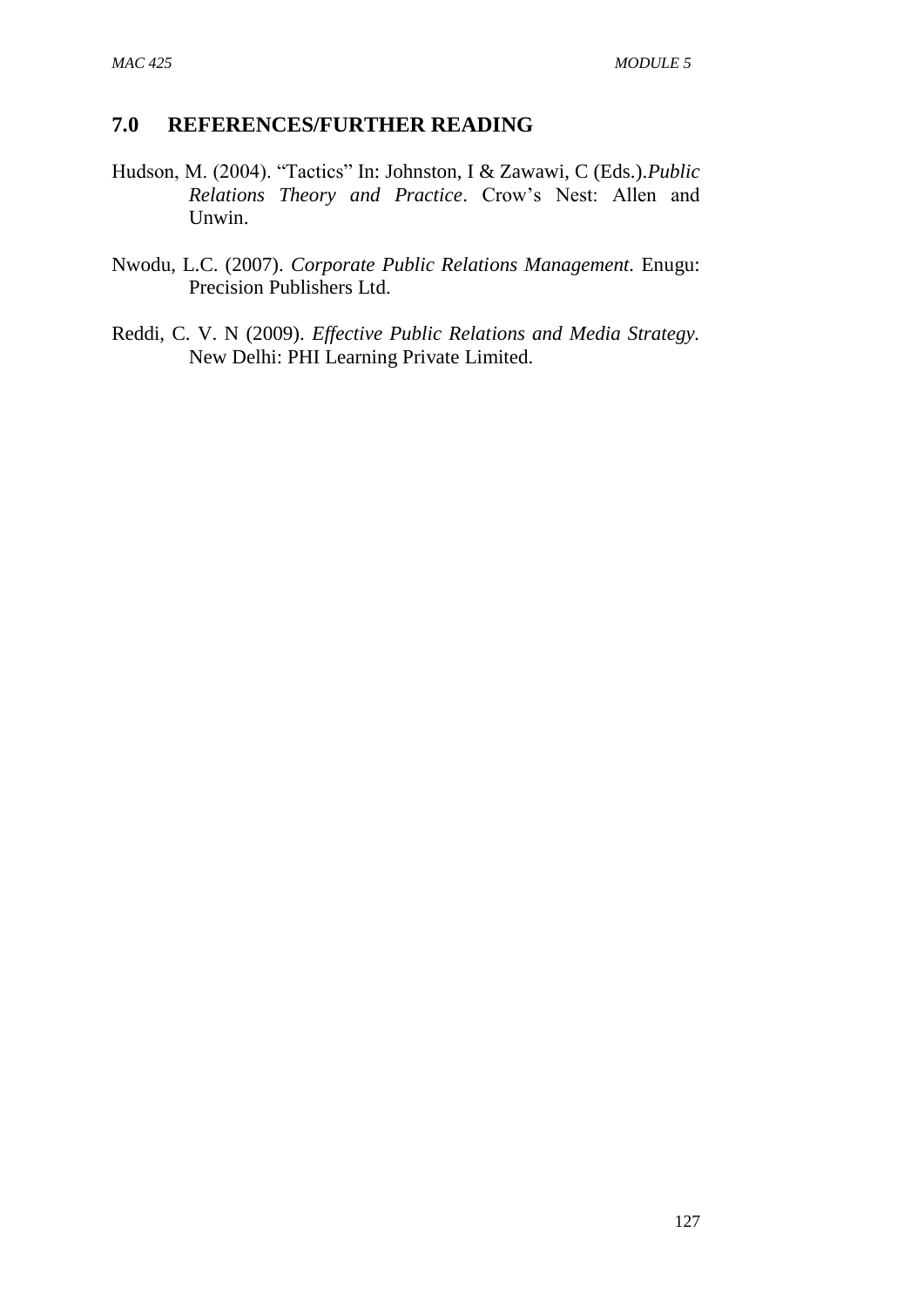## **UNIT 3 RESEARCH IN PUBLIC RELATIONS PRACTICE**

#### **CONTENTS**

- 1.0 Introduction
- 2.0 Objectives
- 3.0 Main Content
	- 3.1 Classification of Public Relations Research
	- 3.2 Scope of Public Relations Research
	- 3.3 Procedures for Conducting Public Relations
- 4.0 Conclusion
- 5.0 Summary
- 6.0 Tutor-Marked Assignment
- 7.0 References/Further Reading

## **1.0 INTRODUCTION**

Effective planning and execution of public relations programme requires one form of research or the other. Research is therefore necessary both at the public relations planning stage to the execution through evaluation stages. For this reason, practitioners, of necessity, need to understand social science research in order to excel.

## **2.0 OBJECTIVES**

At the end of this unit, you should be able to:

- explain the meaning and forms public relations research
- state the process for executing public relations research.

## **3.0 MAIN CONTENT**

## **3.1 Classification of Public Relations Research**

Before we categorise public relations research into different forms, it is germane that we first understand research as a concept. Research is defined as "a systematic, controlled, empirical and critical investigation of hypothetical proposition about the presumed relationship among natural phenomenon" (Kerlinger, 1979:21). This means that research "is concerned with systematic probing of the relationship existing between variables" (Nwodu, 2006: 3).

The implication is that a research exercise is usually geared towards providing a dependable solution to a problem. It usually raises questions of why certain things happen in certain specific ways under certain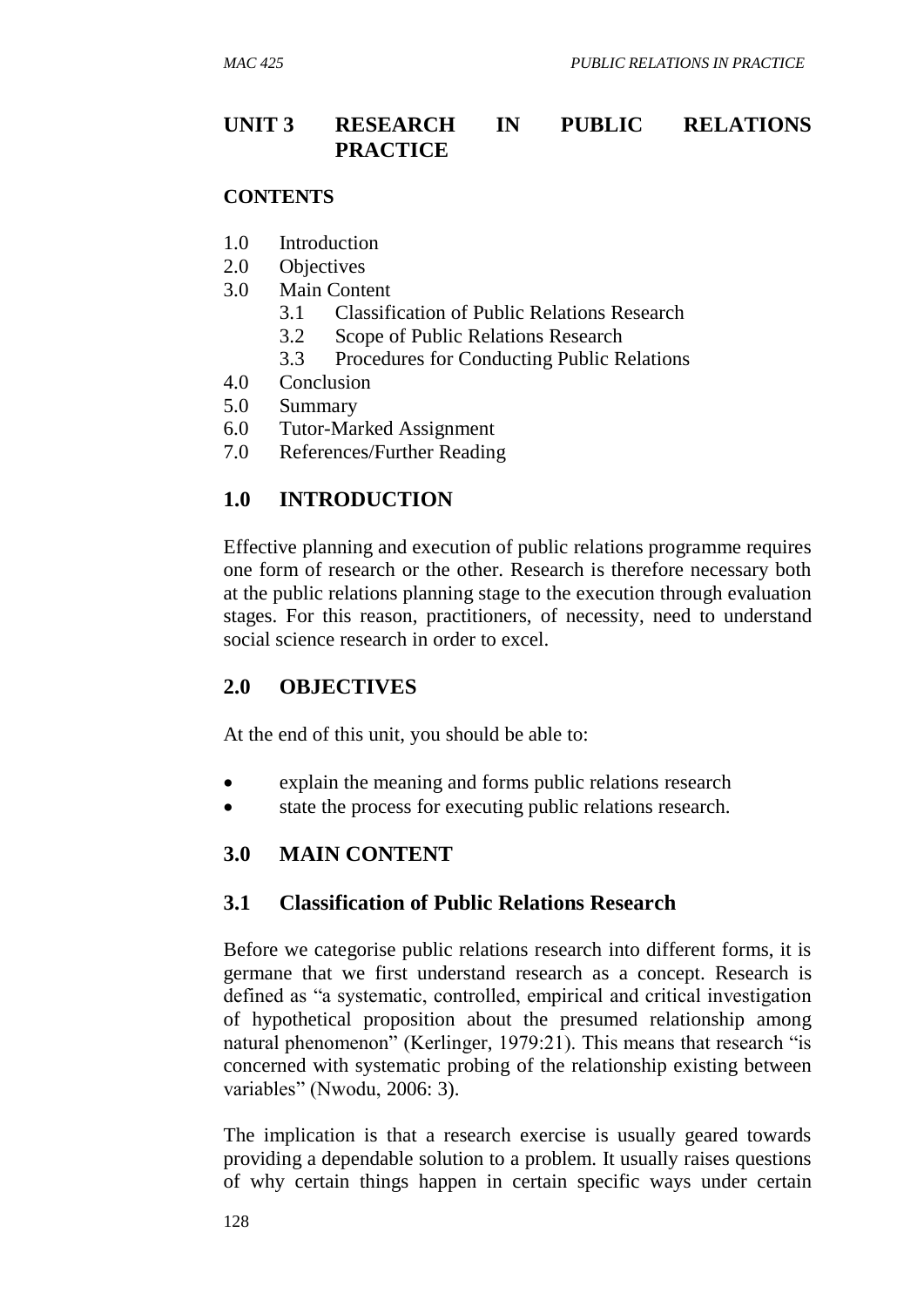conditions. Research also tries to provide through systematic approach, dependable answers to the 'why'. Dependable in the sense that once research outcome establishes answers to why things happen in certain specific ways, another researcher following the same approach under the same condition can investigate similar issue and arrive at the same answer.

However, public relations research like other social science research can be categorised into the major forms or types. These are:

**1. Applied Research:** As the name implies, applied research is usually carried out to solve specific problem facing the industry. The essence is not to add to knowledge. Rather, it seeks to find solution to the problems of strategy and tactical effectiveness. According to Nwodu (2006:4),

> most organisations carry out applied research to aid management decision regarding specific personnel problems, sales strategy, image problem, product adulteration, information diffusion problems etc.

It implies that applied research in the context of public relations are of two kinds which, according to Nwodu (2009:16) are strategic research and evaluation research. Nwodu adds, "While strategic research bothers on empirical evaluation of public relations offerings-cum-campaigns; evaluation research is concerned with systematic examination of the potentials of such offerings-cum-campaigns in solving the problem for which they are meant to solve."

- **2. Pure (Basic) Research:** This is a knowledge–based research. It is more of academic value than problem solving. It helps in the generation of public relations ideas, principles, models, theories, concepts and constructs that aid the classification and increase in the body and understanding of knowledge of public relations: According to Wimmer and Dominick (2003:380) pure research "is most interested in examining the underlying process of and in constructing theory that explain public relations process." Nwodu (2009:17-19) rightly points out, this type of public relations research provides answers to:
	- What to hypothesise in the context of public relations variable relationship
	- Establishing, testing and validating models that simplify our understanding of variable relationship and evolution of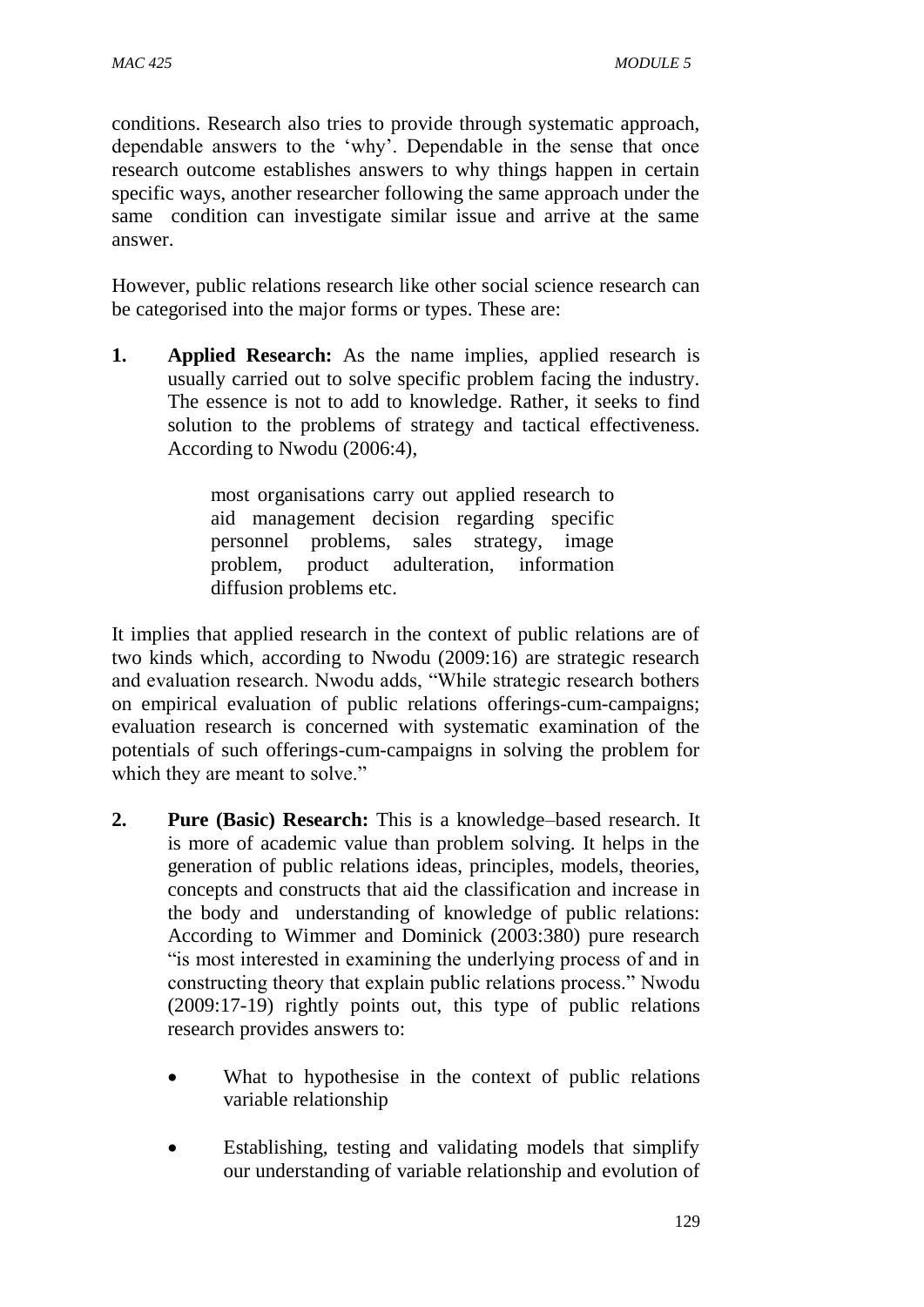principles, concepts and constructs that help our understanding of the nature of the subject, express ideas and define meaning

- Make empirical-based deduction or generalisation, regarding how a change in a given public relations variable affects another corresponding.
- **3. Introspective Research:** The word "introspective" according to Summers et al (1996:748) is the process of thinking deeply about your own thoughts and feelings to find out their real meaning. This in the context public relations means "an inward look at public relations as distinct field of learning" (Nwodu, 2009:18). Expanding on this, Nwodu (2009:18) adds:

It is a deep-rooted probing of the potentials of the profession in contemporary highly competitive economic environment; the future of professionals in the field; the direction of research and development in the field; the place of the profession in modern business management.

## **3.2 Scope of Public Relations Research**

Kerlinger (1977:46) and Wimmer and Dominick (2003:382-388) identify the scope of public relations research as:

- i. Environmental monitoring which involves accumulation of baseline data concerning social, political and economic issues and trends; determining publics acceptance or otherwise of change in policy matters; tracking issues arising from social environment and predicting the future trends based on the outcome of environmental scanning.
- ii. Public Relations Audits which entail introspective studies of public relations practitioners' disposition to the profession. It involves deliberate studies aimed at finding out "the stakeholders' overall attitudes, behaviours and perceptions towards their organisation" (Nwodu, 2007:21).
- iii. Communication Audit which bothers on the effectiveness of corporate channels of communication. Emphasis here is usually on what proportions of organisation's publics are exposed to the organisation's channels of communication. Channels of communication here refer to corporate communication tools like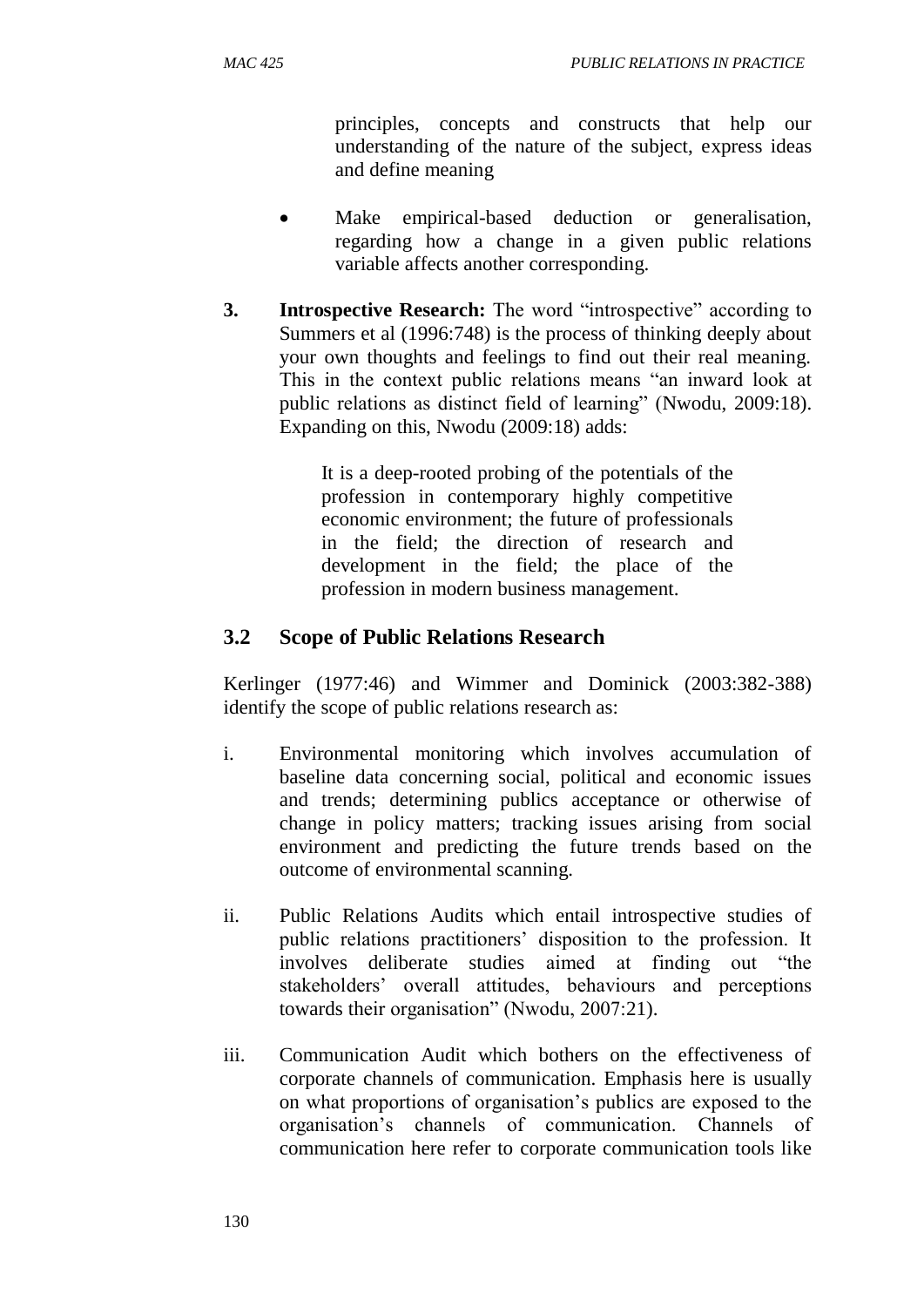newsletters, annual reports, company/product profiles, diaries and sundry publications (Nwodu, 2009:21).

- iv. Social Audit which is "one of the potent means an organisation can use to find out the publics' perception of its social action" (Nwodu, 2009:21). The emphasis here is on investigating the public's assessment of an organisation's level of commitment to its social responsibility.
- v. Evaluation research which as the name implies entails systematic study of the outcome of a public relations campaign/programme. It involves pre and post project/campaign evaluation geared towards ascertaining among others, what to plans, why, for whom, at what cost and what benefit. It also entails a critical evaluation of the result or outcome of an already executed project/campaign.

## **4.0 CONCLUSION**

Research is very crucial in public relations practice. Public relations campaigns can fail to yield the desired result if not anchored on painstaking research. Practitioners are therefore advised to develop public relations campaigns after a painstaking research.

## **5.0 SUMMARY**

This unit explored the types and scope of public relations research. The students are expected to be conversant with the meaning, types and scope of public relations research as treated in this unit.

### **SELF-ASSESSMENT EXERCISE**

Define and explain the concept, research in the context of public relations.

## **6.0 TUTOR-MARKED ASSIGNMENT**

Mention and explain the major areas of interest in Public Relations research.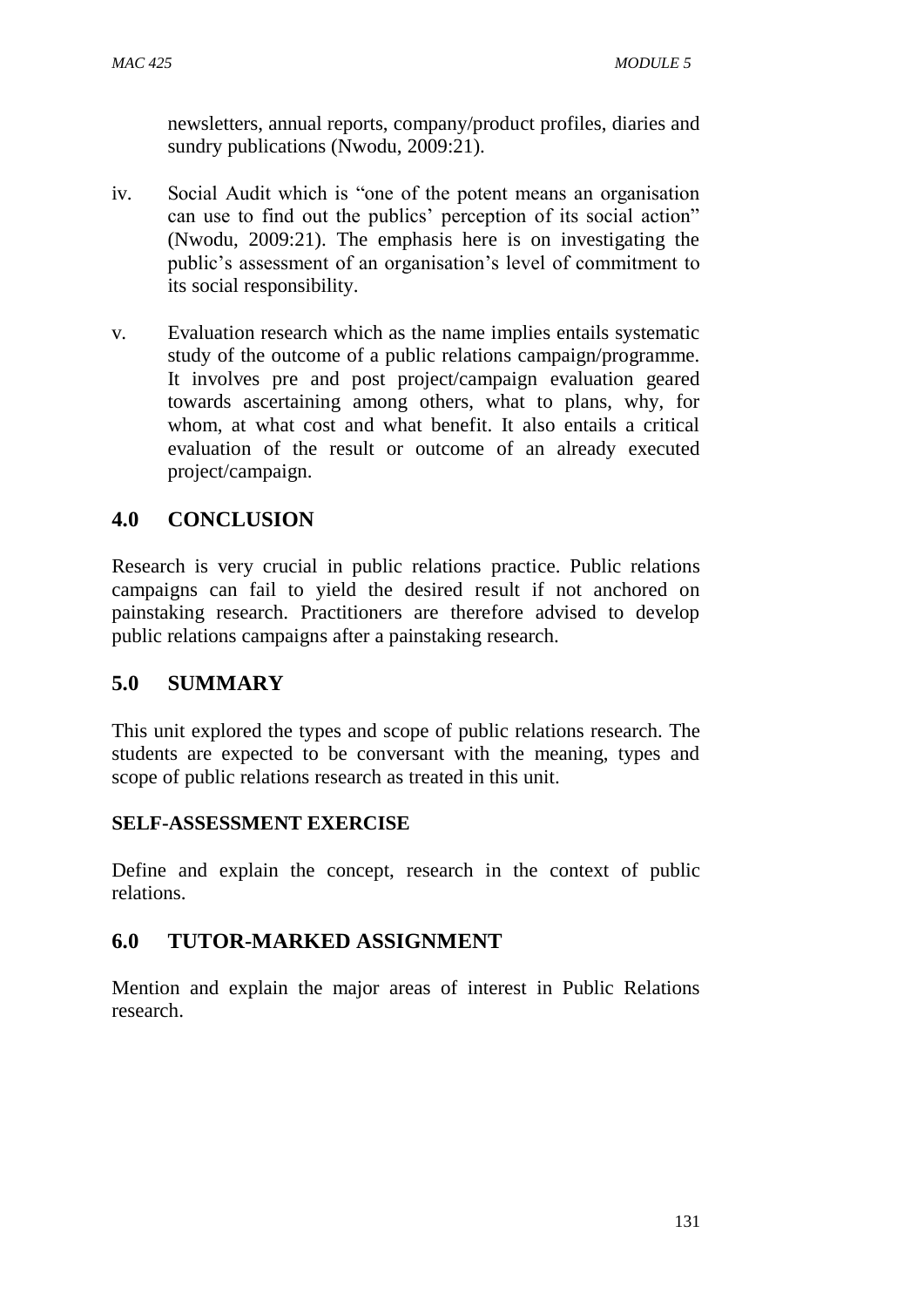- Kerlinger, M. (1973). *Fundamentals of Behaviour Research.* New York: Holt, Rinehart and Winston.
- Nwodu, L.C. (2009). "Mastering Public Relations and Advertising Research, Monitoring and Evaluation Strategies for Improved Professional Excellence." *The Nigerian Journal of Public Relations.* Vol. Nos. 1&2.
- Nwodu, L.C. (2006). *Research in Communication and Other Behavioural Sciences: Principles, Methods and Issues.* Enugu: Rhyce Kerex.
- Wimminer, R. & Dominick, J.R. (2006). *Mass Media Research: An Introduction.* California: Thomas Wadsworth.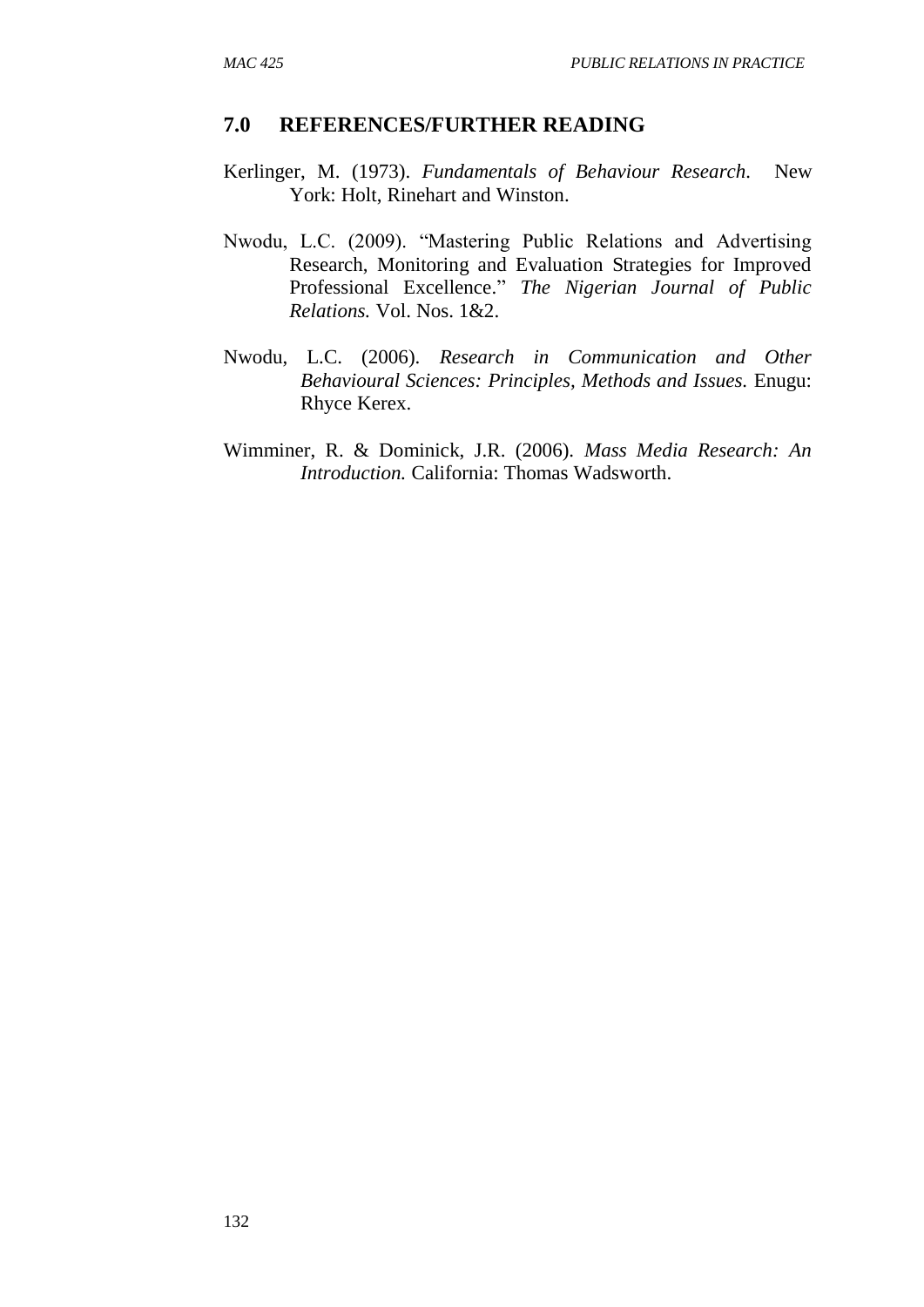# **UNIT 4 BUDGET AND BUDGETING IN PUBLIC RELATIONS PRACTICE**

## **CONTENTS**

- 1.0 Introduction
- 2.0 Objectives
- 3.0 Main Content
	- 3.1 Meaning and Domain of Public Relations Budget
	- 3.2 Features of a Typical Public Relations Budget
- 4.0 Conclusion
- 5.0 Summary
- 6.0 Tutor-Marked Assignment
- 7.0 References/Further Reading

## **1.0 INTRODUCTION**

Public relations practice involves a lot of planning. One of the essential things that come up at the planning stage is budgeting. Without a clear and realistic budget, a public relations programme may fail to accomplish the set objective. This unit is meant to expose the student to brief tutorial on budget and budgeting process.

## **2.0 OBJECTIVES**

At the end of this unit, you should be able to:

- define the meaning and essence of budget
- explain the basic elements of budgeting
- describe a typical public relations budget.

## **3.0 MAIN CONTENT**

## **3.1 Meaning and Domain of Public Relations Budget**

Budgeting is very essential in the planning of public relations activities. It is needed for effective and economic accomplishment of a public relations task as well as profitable engagement of consultants (Jefkins, 1972). Budget is therefore, a forecast of expenses which are to be expended in the administration of public relations programme/activities including the coordination and execution of such programme/activities (Nwanwene, 1993). A well articulated budget should therefore establish 'definite cost objectives for proper accounting prudence with little or no waste in programme elements'. This is why Nwodu (2007:175) argues that 'budgeting aims at fixing specific costs to specific items'.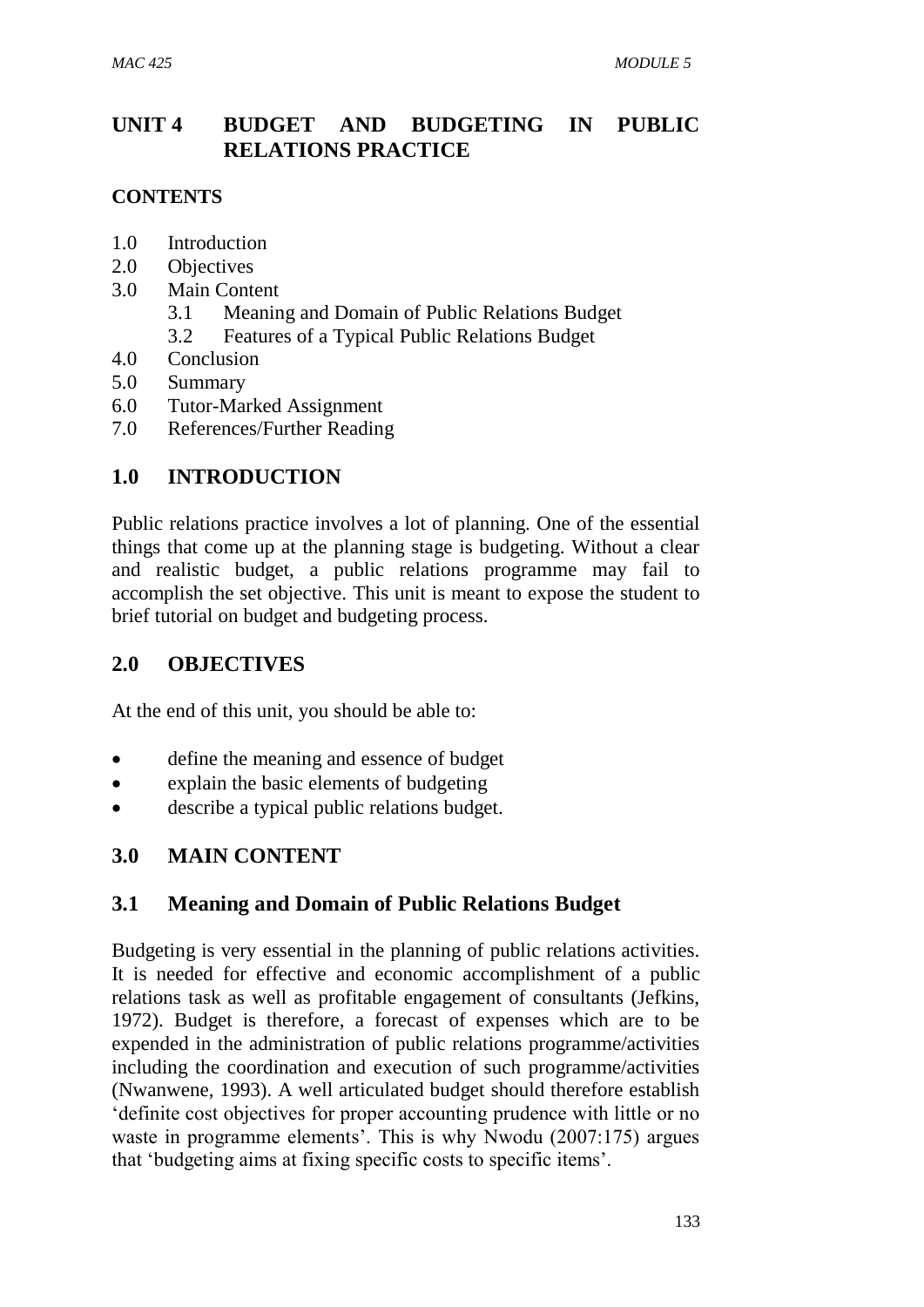However, the domain of any budget is largely dependent on the nature of programme as well as the specific items being budgeted for. Nevertheless, Jefkins (1972:42) identifies four domains of budgeting in public relations practice as:

- 1. Labour covering salaries (for both management and staff), honourarium for consultants and other hired staff.
- 2. Office overhead covering payment for rents and rates, telecommunications and insurance services, power supply and client liaison.
- 3. Material cost involving stationeries, postages, photographs, printed matter, visual aids, exhibition stand, alternative power supply, vehicle and sundry material needs.
- 4. Miscellaneous which covers out-of-pocket expenses incurred by staff members while carrying out official duties. Such expenses according to Nwodu (2007:176) include unbudgeted but necessary transport fares, hotel bills, and entertainment allowances.

Most time, some unscrupulous staff members hide under miscellaneous expenses to defraud their organisations. For this reason, management of organisations (particularly in most developing nations) is not favourably disposed to miscellaneous expenses. To cushion the negative effects of miscellaneous expenses therefore, most organisations often spell out fix cost for most of things that constitute miscellaneous. Nwodu (2007:176) summarises the common practice now in the following words:

> The in-thing now is to fix different transport, hotel and daily saving allowances (DSA) for different staff and consultants based on their varying official cadre or status and possibly the distance between where they work and where the programme will take place.

# **3.2 Features of a Typical Public Relations Budget**

Budgeting in public relations does not differ significantly from other forms of budgeting. What differs if any is the area of specific things to be budgeted for. The structure of the budget is basically the same. By structure here, we mean the format of presentation. The format of a good budget is usually presented in a table which clearly indicate the serial number of specific item budgeted for, the quantity of the specific item needed, brief description of the item budgeted for, unit and total cost of each item budgeted for. Below is typical sample of a public relations budget culled from Nwodu (2007:178).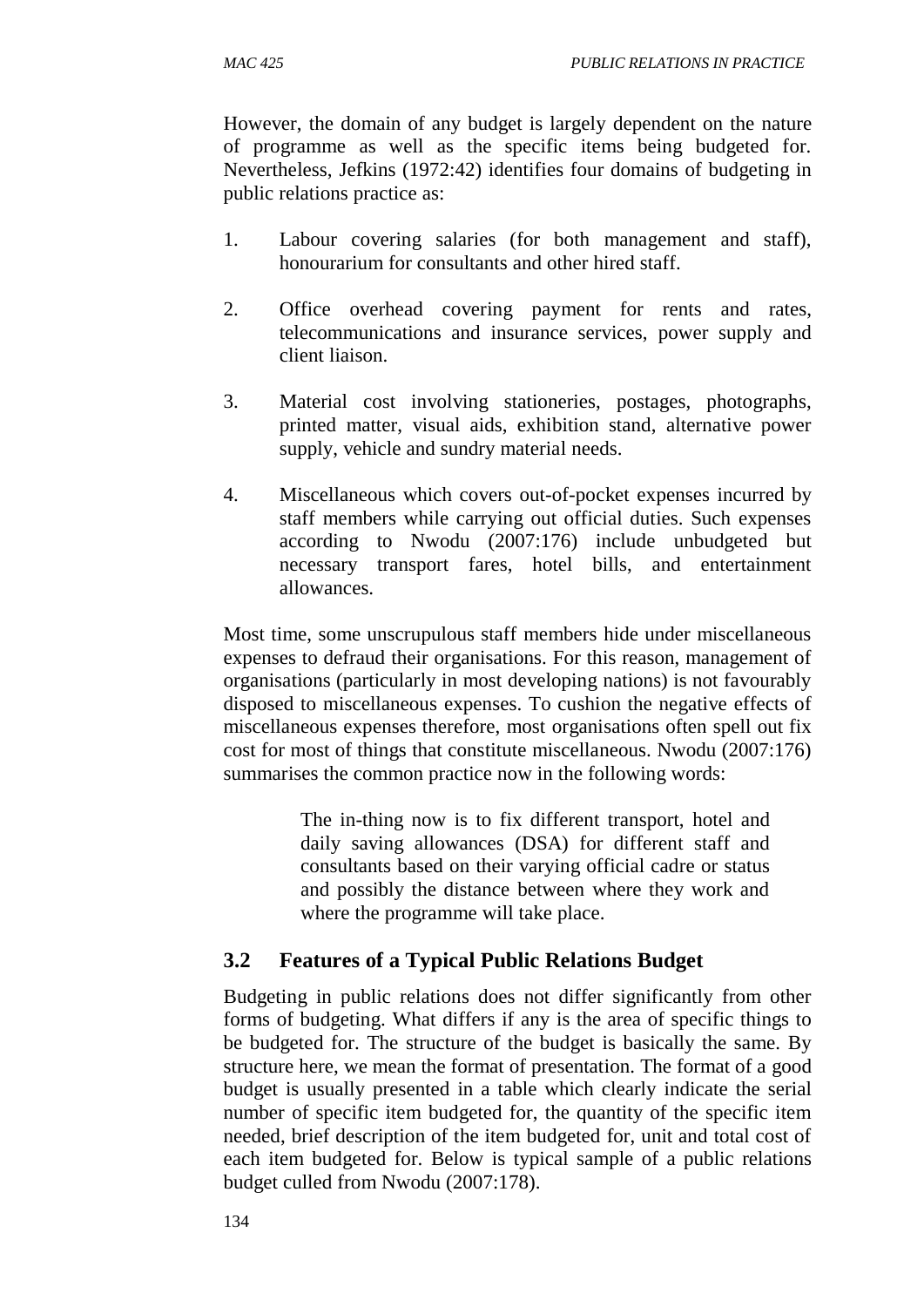## **Table 4.1: A Sample Budget for a Four-Day Capacity Building (TOT) Workshop on Corporate Financial Relations Management in a Democratic Culture**

| S/No           | Qty            | <b>Item</b>                    | <b>Rationale (Where</b>   | Unit           | <b>Total</b>   |
|----------------|----------------|--------------------------------|---------------------------|----------------|----------------|
|                |                | <b>Description</b>             | necessary)                | Cost(N)        | Cost(N)        |
| $\mathbf{1}$   | $\overline{4}$ | Honorariums                    | To<br>train               | 50,000x4       | 200,000.       |
|                |                | $\overline{4}$<br>Guest<br>for | participants              |                | 00             |
|                |                | speakers                       |                           |                |                |
| $\overline{2}$ | 100            | Trainee                        | 500 per day               | 500x100        | 200,000.       |
|                |                | Allowances                     |                           | x4             | 00             |
| $\overline{3}$ |                | Nominee                        | To forward names          | 50x50          | 2,500.00       |
|                |                | 50<br>letters<br>to            | of participants           |                |                |
|                |                | organisations/p                |                           |                |                |
|                |                | ostage                         |                           |                |                |
| $\overline{4}$ |                | of<br>Letter                   |                           | 50x4           | 200.00         |
|                |                | invitation<br>to               |                           |                |                |
|                |                | guest                          |                           |                |                |
|                |                | speakers/posta                 |                           |                |                |
|                |                | ge                             |                           |                |                |
| 5              |                | Telephone                      | <b>To</b><br>follow<br>up |                | 20,000.0       |
|                |                | call/internet                  | invitations/other         |                | 0              |
|                |                | services                       | arrangements              |                |                |
| 6              |                | Hiring of hall                 |                           | 25,000x4       | 100,000.       |
|                |                | for 4 days                     |                           |                | 00             |
| 7              |                | of<br><b>Hiring</b>            | To<br>enhance<br>oral     | 720x4          | 2,880.00       |
|                |                | public address                 | presentations             |                |                |
|                |                | system                         |                           |                |                |
| 8              |                | Hiring of slide                | point<br>For<br>power     | 2330.16x       | 13,320.6       |
|                |                | projectors/othe                | presentation/illustra     | $\overline{4}$ | $\overline{4}$ |
|                |                | r visual aids                  | tions                     |                |                |
| 9              |                | Tea break for                  |                           | 350x110        | 38,500.0       |
|                |                | 110 persons                    |                           |                | $\theta$       |
| 10             |                | Launch for 110                 |                           | 750x110        | 82,500.0       |
|                |                | persons                        |                           |                | 0              |
| 11             |                | Accommodatio                   |                           | 10,000.3       | 100,003.       |
|                |                | 10<br>for<br>n                 |                           | 3x10           | 30             |
|                | 130            | persons                        |                           |                |                |
| 12             |                | Workshop                       |                           | 450.05x1       | 58,506.0       |
|                |                | stuffed<br>bags                |                           | 30             | 0              |
|                |                | with stationery                |                           |                |                |
| 13             |                | Transport<br>allowance<br>for  |                           | 5000x6         | 30,000.0<br>0  |
|                |                | staff<br>(6)                   |                           |                |                |
|                |                | persons)                       |                           |                |                |
|                |                | to<br>and fro                  |                           |                |                |
| 14             |                | Impress                        | For contingencies         |                | 45,000.0       |
|                |                | Account                        |                           |                | 0              |
|                |                |                                |                           |                |                |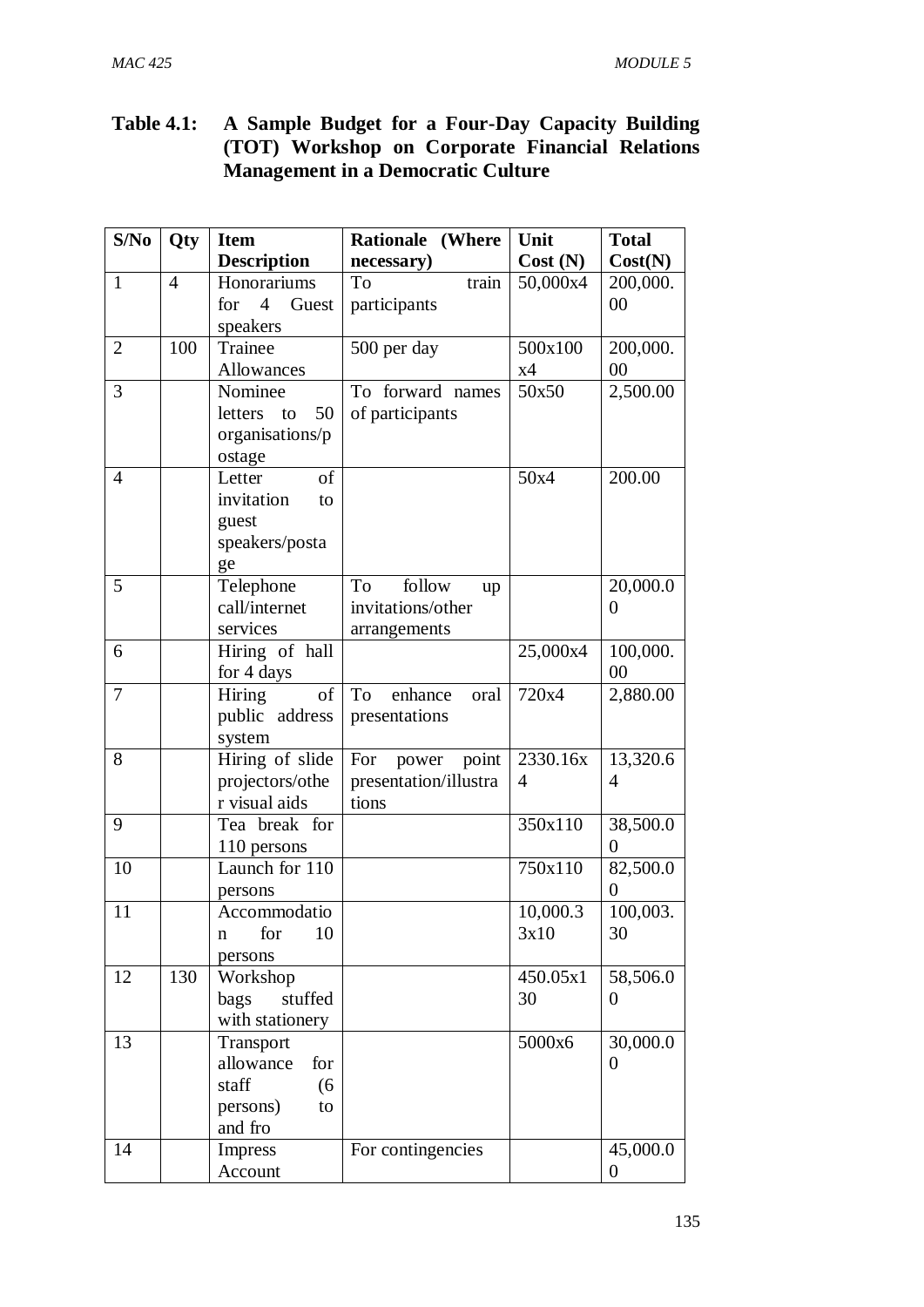| ⊥~                            |  | Decorations |  |  | 35,000.0 |
|-------------------------------|--|-------------|--|--|----------|
|                               |  |             |  |  |          |
| Grand Total $=$<br>915,089.94 |  |             |  |  |          |

From the above it is clear that a typical public relations budget like budget of any other kind should have the following features as itemised by Nwodu (2007:178):

- (a) Title of the budget
- (b) Item serial number
- (c) Quantity of item needed where necessary
- (d) Item name/description
- (e) Rationale for budgeting the item, where necessary
- (f) Unit cost of each item budgeted
- (g) Total cost of the items budgeted
- (h) Total cost for all the items budgeted

## **4.0 CONCLUSION**

Budgeting is very important in planning and execution of public relations event. It helps in determining what an event will cost before actual execution. A good public relations practitioner should be able to know what is required for successful public relations activities as well as drawing up realistic and reasoning budget for such events.

## **5.0 SUMMARY**

This unit offered a brief insight into budgeting in public relations practice. The meaning and domain of budgeting in public relations as well as the essential features of public relations budget were discussed.

#### **SELF-ASSESSMENT EXERCISE**

Explain what you understand by budgeting stating clearly the domains of public relations budget.

## **6.0 TUTOR-MARKED ASSIGNMENT**

The management of your organisation has just resolved to organise a media tour for senior journalists in your locality. As the public relations manager of your company, draft a 20-item budget for the event that would be present in the next management meeting to demonstrate your knowledge of public relations budgeting.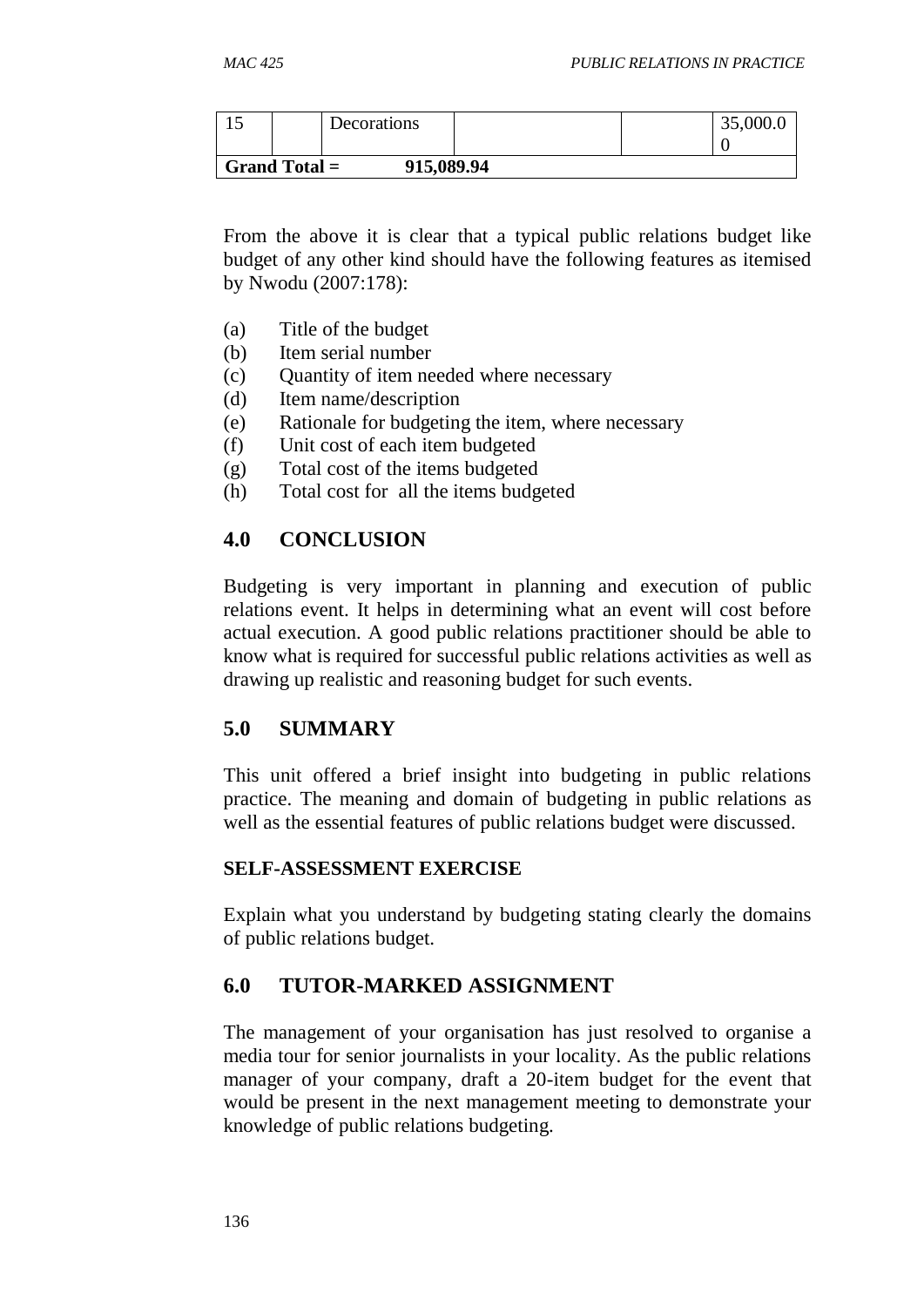- Jefkins, F. (1972) *Planning Public Relations.* London: International Book Company.
- Nwenwene, A.T.M. (1973). *Financial Public Relations and Nigeria's Financial Institutions.* Enugu: Acne Publisher.
- Nwodu, L. C. (2007). *Corporate Public Relations Management*. Enugu: Precision Publishers.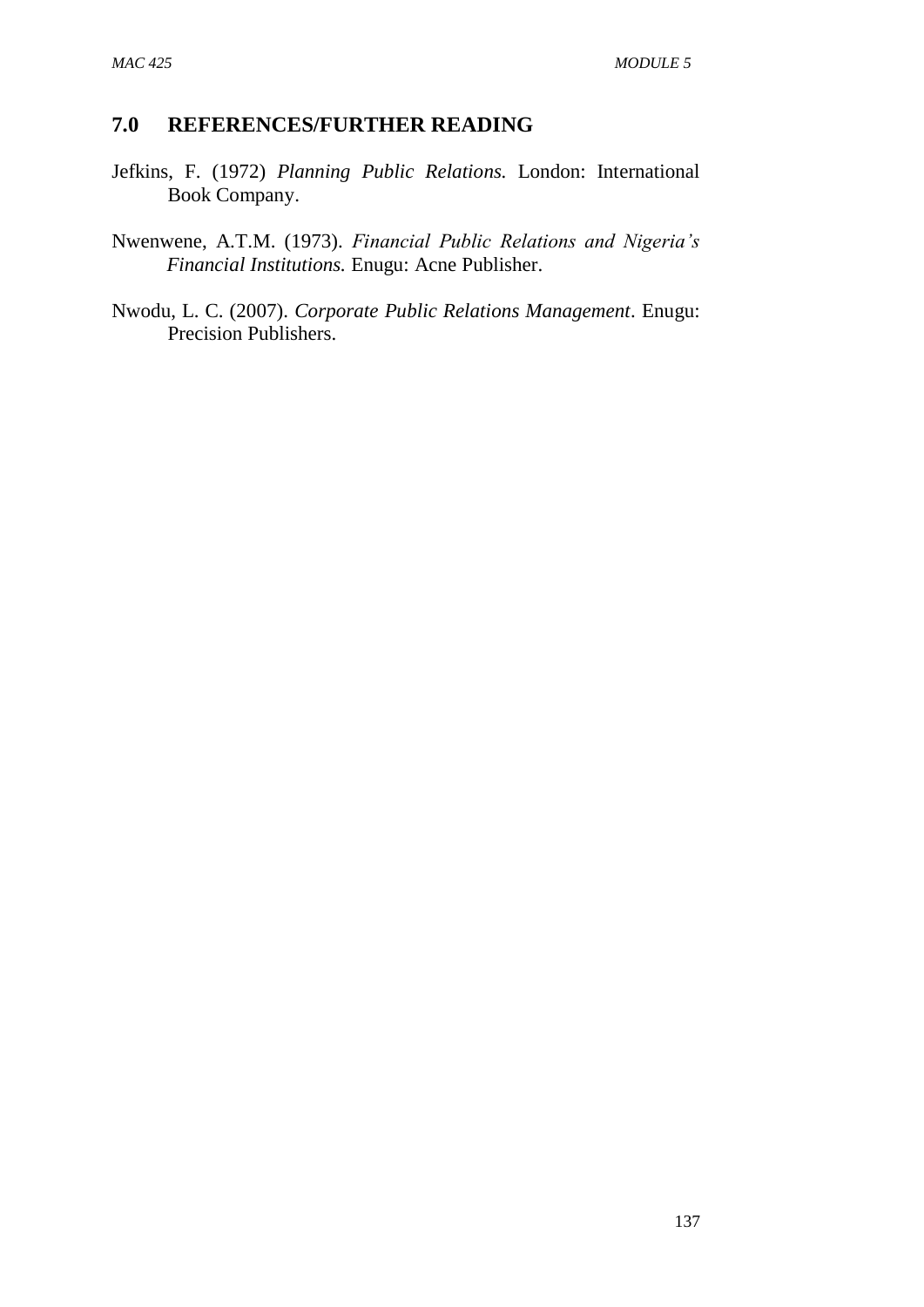# **MODULE 3 MAJOR FIELDS OF PUBLIC RELATIONS PRACTICE**

- Unit 1 Community Relations
- Unit 2 Financial Public Relations
- Unit 3 Media Relations
- Unit 4 Government Public Relations

## **UNIT 1 COMMUNITY RELATIONS**

#### **CONTENTS**

- 1.0 Introduction
- 2.0 Objectives
- 3.0 Main Content
	- 3.1 Meaning of Community Relations
	- 3.2 Rationale for Community Relations Practice
	- 3.3 Strategies for Community Relations Practice
	- 3.4 Problems of Community Relations Practice in Nigeria
- 4.0 Conclusion
- 5.0 Summary
- 6.0 Tutor-Marked Assignment
- 7.0 References/Further Reading

## **1.0 INTRODUCTION**

The survival and consequent perpetuation of the business activities of any corporate organisation within a given community and its environs depend in part, on how the organisation relates with its host community (Nwodu, 2007:214). This is why Chukwu (2000:50) argues that the good mutual relationship is necessary for effective operation of the organisation. This unit discusses the meaning of and strategies for practicing community relations.

### **2.0 OBJECTIVES**

At the end of this unit, you should be able to:

- define community relations technically
- discuss why the practice of community relations is important
- explain strategic ways for enhancing relationship between organisations and their host community relations.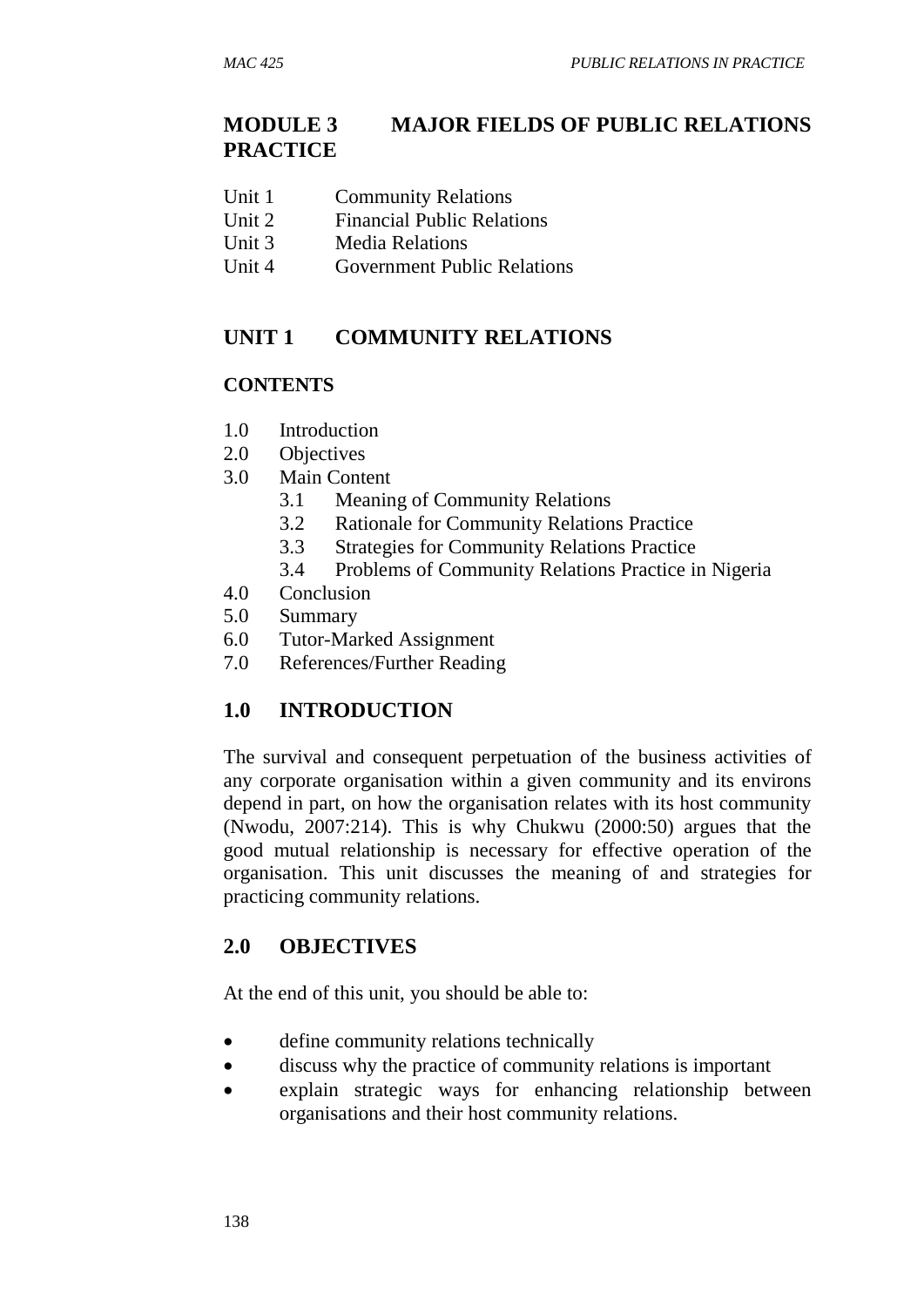## **3.0 MAIN CONTENT**

## **3.1 Meaning of Community Relations**

Community relations is a branch of public relations concerned with the cultivating and sustaining healthy relationship between an organisation and the community or communities where the organisation exists (Nwodu, 2007:214). It is simply conceptualised as "social service responsibility of an organisation" (Ademolekun and Ekundayo, 2002:133).

The essence of community relations practice therefore is to achieve and sustain safe operational climate for any organisation operating within a given community. Peak (1991:177) cited in Nwosu (2001:49) therefore defines community relations as an institution's planned, active and continuing participation within a community to maintain and enhance its environment to the benefit of the institution, its employees and shareholders and the larger community.

The implication is that community relations practice is beneficial to both an organisation and its host community. The organisation benefits by operating in a safe community atmosphere and the community benefits by having its environment developed by the organisation. This will in turn help to ameliorate conflict between the organisation and its host community. Community relations therefore require that organisations should:

- know the community or communities in which they exist
- identify with the needs of the community or communities in which they exist
- be and function as corporate citizens of the community or communities in which they exist
- ensure at all times that there is healthy relationship between them and the community or communities in which they exist.

The above clearly reinforce Nwodu's (2004:185) position where he argues that community relations demand that:

> ...corporate organisations should work closely with their host communities in order to sufficiently understand and contribute immensely to the concrete priority needs of such communities and by extension achieve harmonious relationship with the communities. This harmonious relationship is needed to enhance the corporate objective of any business concern as such could hardly be achieved in a climate of violence.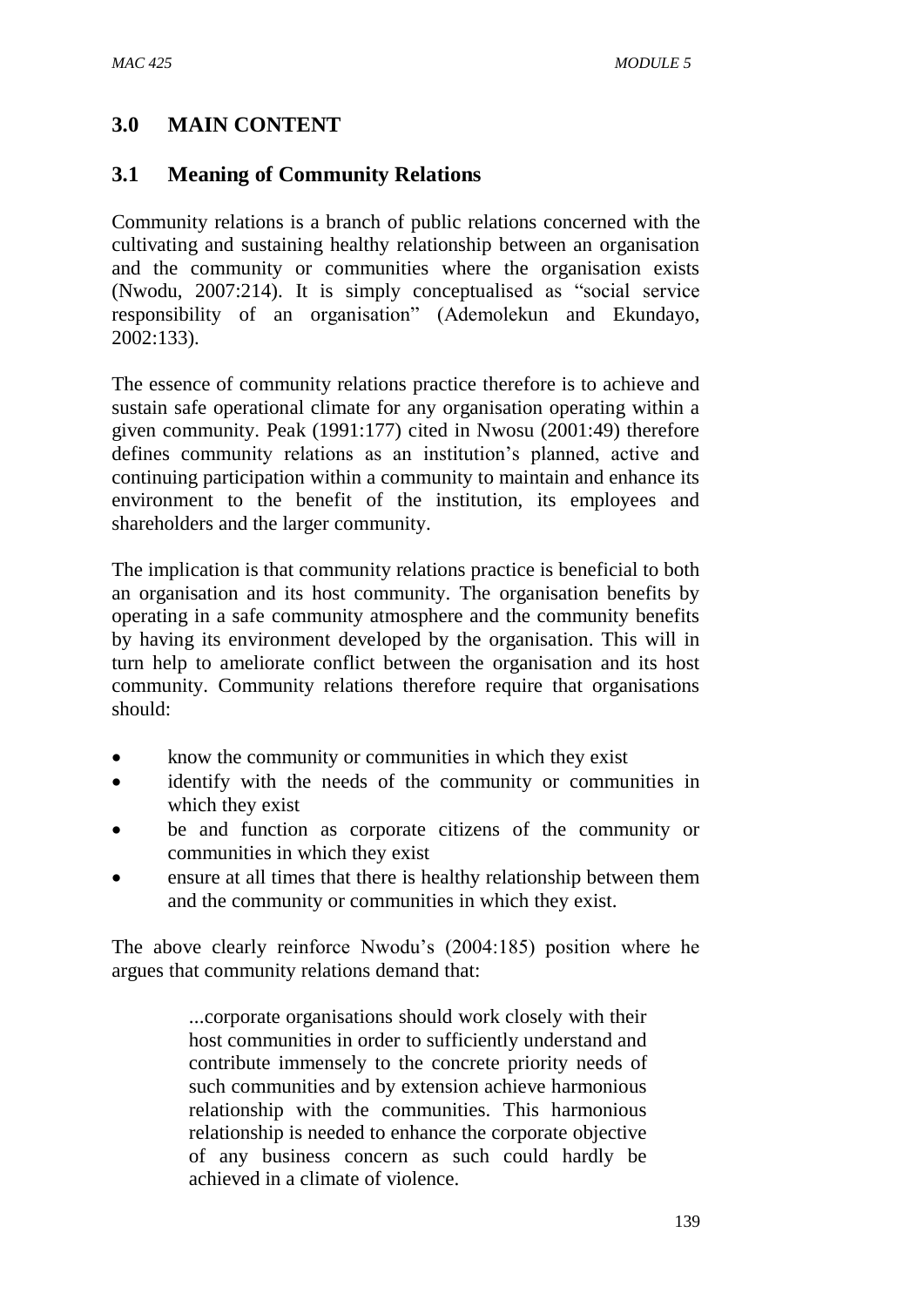## **3.2 Rationale for Community Relations Practice**

It is incontrovertible that the very presence of a corporate organisation in a given place easily impacts on socio-cultural, economic and physical environment of that locality. By localising an organisation in an area, the residents of that area who suffer from the ugly consequences of such localisation should also gain from positive outcome of the business activities of that organisation.

Community relations are therefore needed to ensure that host communities receives fair treatment from the organisations operating within their communities. This explains why the indigenes of Niger Delta (the major oil producing area in Nigeria) have persistently "clamoured for fairness in what they have termed exploitation without commensurate compensation from the necessary quarters for long years of oil exploration in their area" (Chukwu, 2000:50).

Note that the discussion here is not meant to support or debunk the veracity of the above claim. But what it shows however is that real or perceived unfair treatment of host communities by corporate organisations operating in such communities can lead to a chain of conflict which if not properly managed could snowball into crisis. When such is the case, the economic activities of the organisation can be crippled as was the case with Mobil Producing Unlimited which was reported to have lost about N6b in a single communal clash (Media Report cited in Ademolekun and Ekundayo, 2002:136). It makes sense therefore for organisations to engage in community relations so as to achieve harmonious relationship between an organisation and its community neighbours. The rationale or need for community relations practice as articulated by Nwodu (2007:221- 222) includes but is not limited to:

- a. Understanding the power-cum-leadership structure inherent in the community and fashion out how to use the potentials of the power structures to achieve common understanding between the organisation and the host community.
- b. Understanding the state of social institutions like schools, hospital, market etc, existing in a community in order to know how such institutions could be enhanced.
- c. Understanding the cultures including the norms, values, mores, social events (festivals) and general life style of the community members.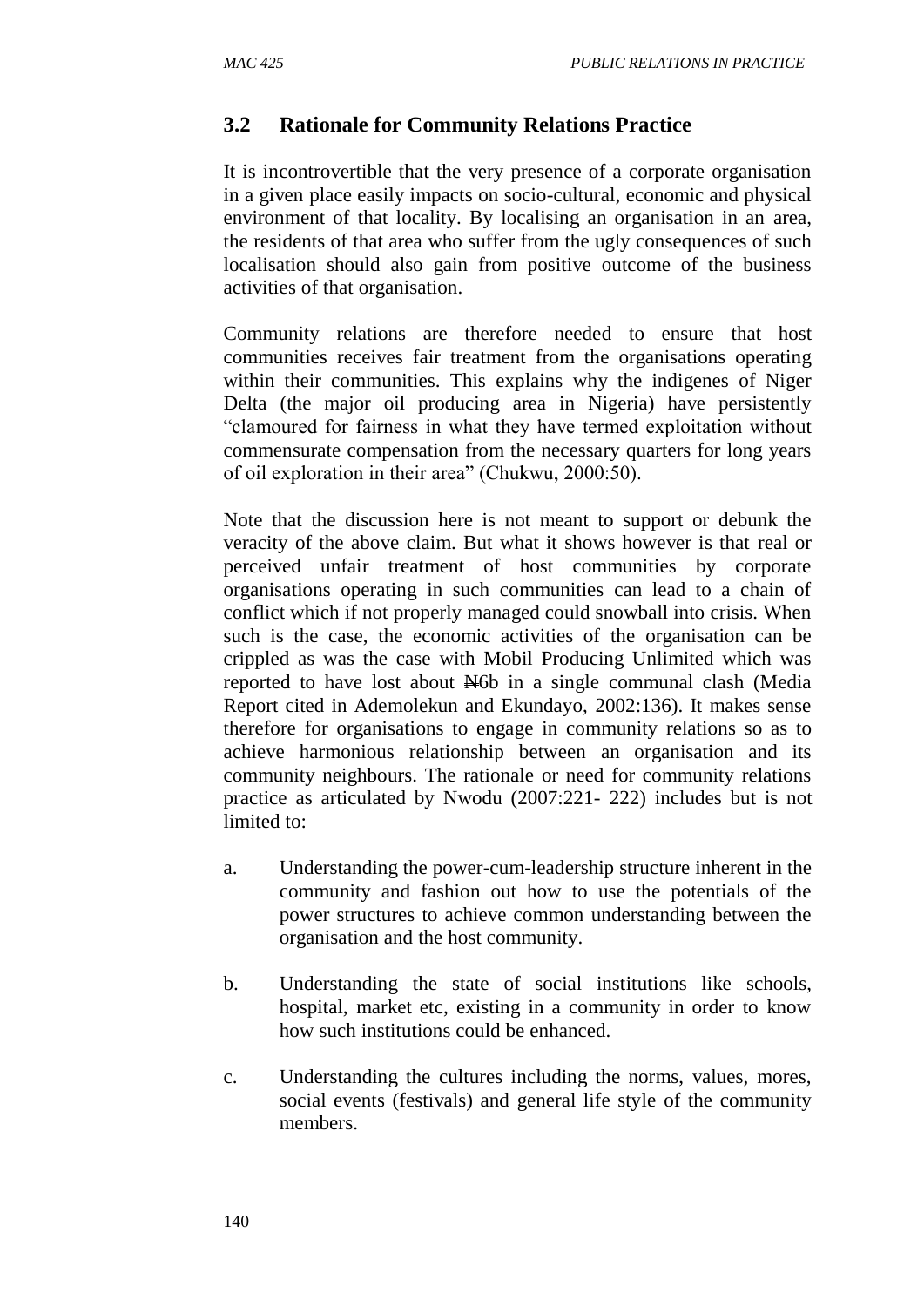- d. Understanding clearly, the core needs of the community and prioritise such needs according to their relative degree of importance.
- e. Providing enabling environment for constant dialogue between various arms of or interest groups in a community and by extension, monitor their feelings and dispositions toward the company.
- f. Understanding how best to go about the management the organisation's social responsibility functions without provoking negative reactions from the community residents.

## **3.3 Strategies for Community Relations Practice**

Raya (2001) cited in Onabanjo (2005:88) identifies the primary objectives of community relations as: to

- increase sales and patronage of its product or service;
- exhibit commitment in the area of social responsibility of business – the contemporary prime objectives of business;
- make the community a better place for both the organisation and the people of the community alike;
- maintains peace and harmony with the community, and
- prove good corporate citizenship.

In attempt to pursue some of all of these goals, organisations have often found themselves at logger-head with the host communities. The reason being that most of the times the desires of the organisations for their host communities often conflict with the actual desires of the communities. To strike a balance between the corporate organisation's desires for the host communities and the actual communities' desire therefore requires that community relations practitioners should as prescribed by Nwodu (2007:223 – 224):

- i. Ascertain by the empirical means the community's disposition towards the organisation and its depth of knowledge pertaining to the organisation's policies, philosophies and practices.
- ii. Correct misrepresentation of, misconception and misinformation about the organisation via regular dissemination of credible and convincing information about the organisation's policies, products and services.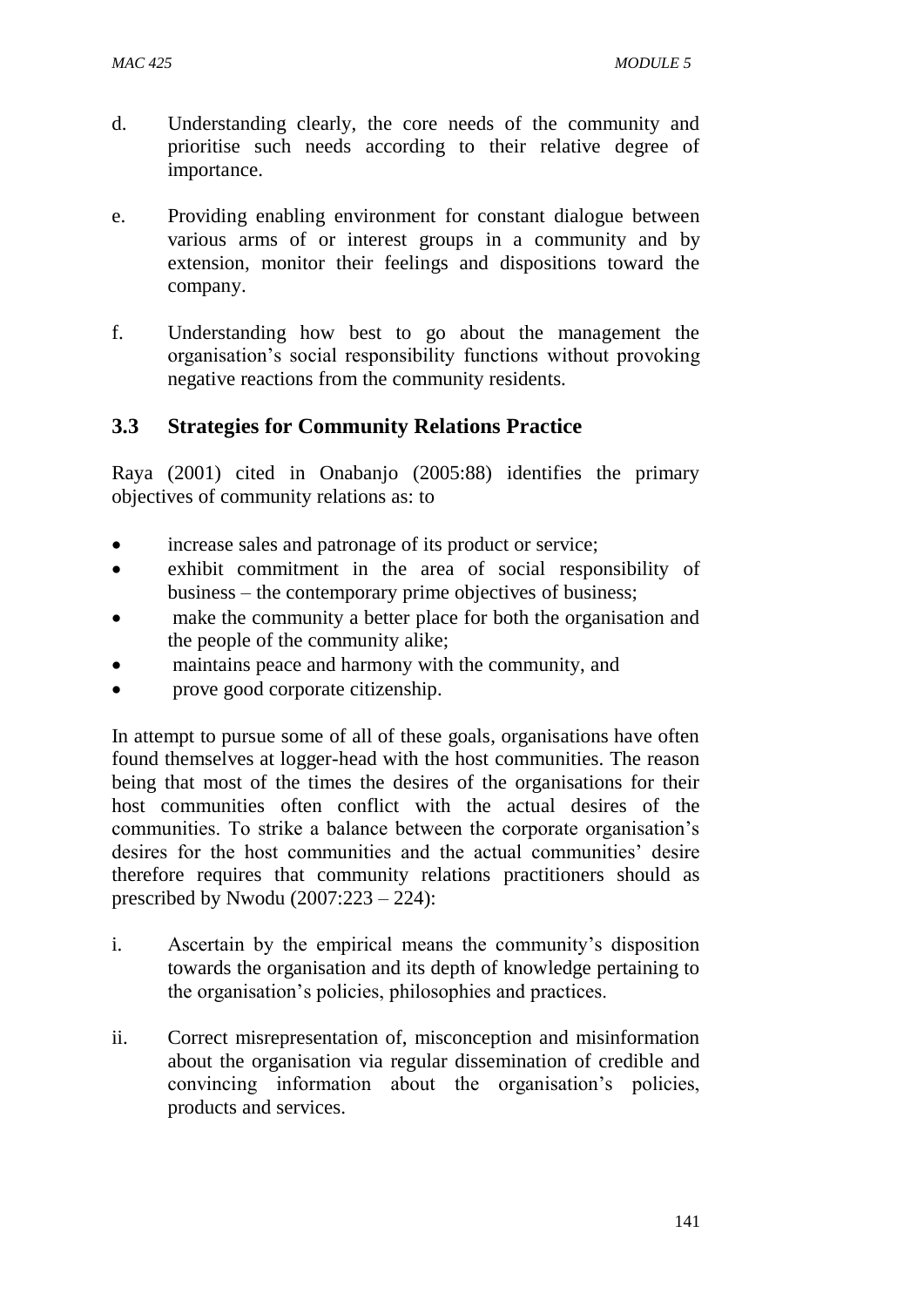- iii. Strike balance, via wide consultation between and advocacy, between the community's tall demands and what the organisation can actually offer.
- iv. Influence local, state and national legislations in favour of the organisation's business short, medium and long term interest.
- v. Position the organisation as committed, genuine, caring and invaluable corporate citizen of the organisation.

## **3.4 Nuggets for Improving Relationship between an Organisation and Host Communities**

Nwodu (2010: 284-285) identifies seven nuggets for improving relationship between organisations and their host communities in community relations practice. These nuggets are discussed below:

- (i). **Event Sponsorship:** A corporate organisation can enhance its relationship with the community neighbours through event sponsorship. The community neighbours may therefore develop a sense of belonging when the corporate organisation operating in their area decided to sponsor an event that is so dear to them. In Nigeria for instance, the sponsorship of traditional events like new yam, Mmanwu (Masquerade), Oro and Argungu festivals; educational programmes like quiz and essay competitions, and sporting competitions can go a long way to cement the relationship between an organisation and the host communities.
- (ii). **Physical Infrastructural Development:** Part of the social responsibility functions of corporate organisations demands that organisations should carryout physical development of the community neighbours. Note that public relations business is all about action and communication. So, taking action in this direction and communicating same will help immensely to enhance the image and reputation of corporate organisations before the host communities.
- (iii). **Assisting in Community Development Projects:** By collaborating with town unions to organise fund raising for the execution of community initiated development projects.
- (iv). **Social Visits:** The management team of a corporate organisation can also help to achieve cooperation of host communities by visiting community leaders, the management of some institutions located in the communities and influential people in the community.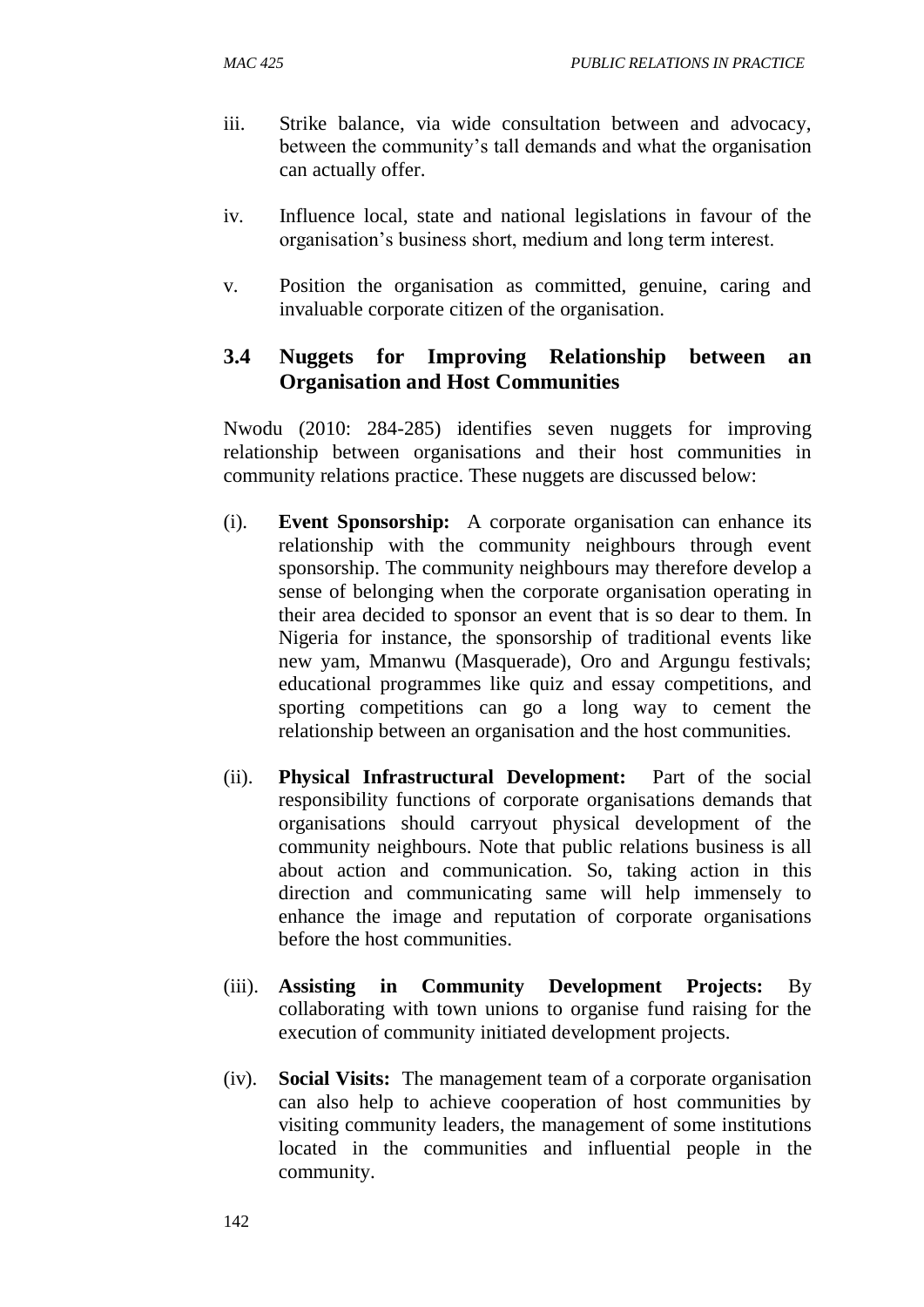- (v). **Creating Employment:** The image and reputation of an organisation can further be enhanced by employing members of the host communities in the organisations operating within the area. Such employment will give the employers a sense of 'oneness' and by extension, make them to treat the organisation as their own.
- (vi). **Patronising Local Contractors/Suppliers:** Where necessary local contractors/suppliers should be patronised to further give them a sense of belonging. As Nwodu (2010, p.285) puts it, this will make such contractors/suppliers "feel belonged and by extension, become favourably disposed towards the corporate organisation".
- (vii). **Being a Good Corporate Citizens of Host Community:** The corporate organisation should always strive to position itself as good corporate citizen of the host community. This the organisation can do by responding positively, identifying and participate actively in community activities as well as paying its corporate tax promptly.

## **3.4 Problems of Community Relations Practice in Nigeria**

A number of challenges bedevil the community relations practice in Nigeria. Nwodu (2010:287) identifies some of these as:

- 1. Rumour: many times few selfish interest seekers and dubious enlightened cliques in communities often sponsor destabilising rumour against the corporate organisation. The interest is usually to incite the numerous illiterate community neighbours against the corporate organisation just to service their selfish interest.
- 2. Some communities' demands are often numerous, in fact, much more than what the corporate organisations can afford.
- 3. Brazen hostility by host communities: In this case the communities may not have any cogent or justifiable reason for disrupting the business activities of the companies they play host to. This is often demonstrated through frequent, boring and impracticable demands with a view to deliberately provoke the companies' staff and management.
- 4. Unfair treatment of host communities by some corporate organisations. Chukwu (2000:53) observes that many a time organisations "may decide to establish a project that will not have much relevance to the needs of the community".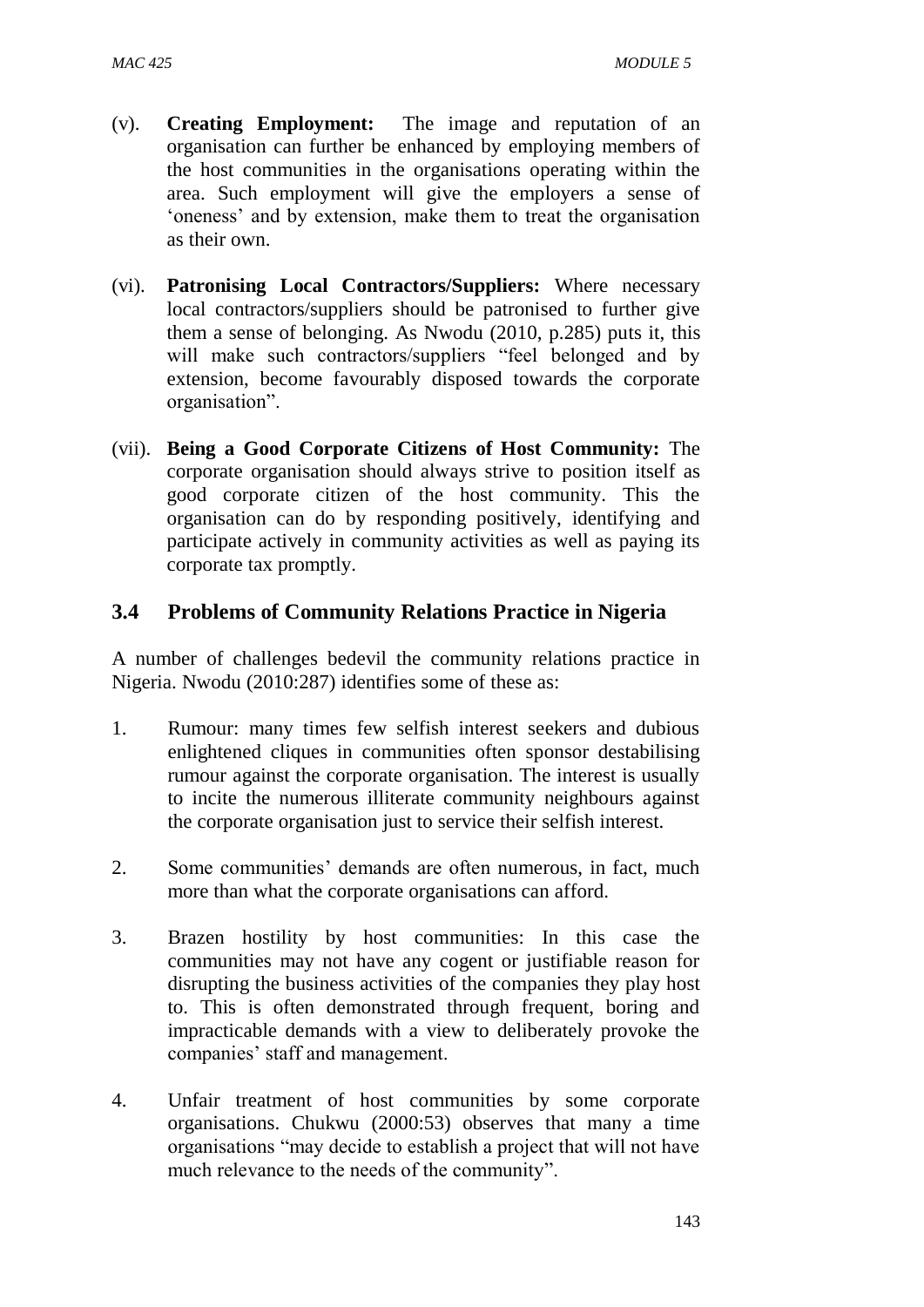- 5. Government influence to some extent also impact negatively on the relationship between corporate organisation and its host communities. This is usually the case when organisation are made to pay heavy or excessive taxes to the government to the extent the companies may not have enough to pay their staff, pay suppliers, service machines and meet their social responsibility obligation to the host communities.
- 6. Ignorance: Most time community neighbours are easily brainwashed and mobilised against a corporate organisation that is doing its best to impact positively on the host communities due to ignorance. Cases abound where some dubious cliques in the community deliberately hijack a company's welfare packages meant for the entire community without the community residence knowing about it.

## **4.0 CONCLUSION**

Community relations practice is very important for the survival of an organisation within the host community. Effective community relations are needed to achieve convivial relationship between an organisation and the host communities. Therefore, practitioners shall not go about it with levity.

### **5.0 SUMMARY**

This unit focused on community relations as one of the specialised areas in public relations practice. In consonance with the objectives of the unit, issues relating to community relations practice were discussed extensively. Precisely, the meaning, rationale and strategies for community relations practice as well as the problems of community relations practice in Nigeria were discussed.

#### **SELF-ASSESSMENT EXERCISE**

Define and explain community relations.

### **6.0 TUTOR-MARKED ASSIGNMENT**

Discuss the rationale and strategies for community relations practice.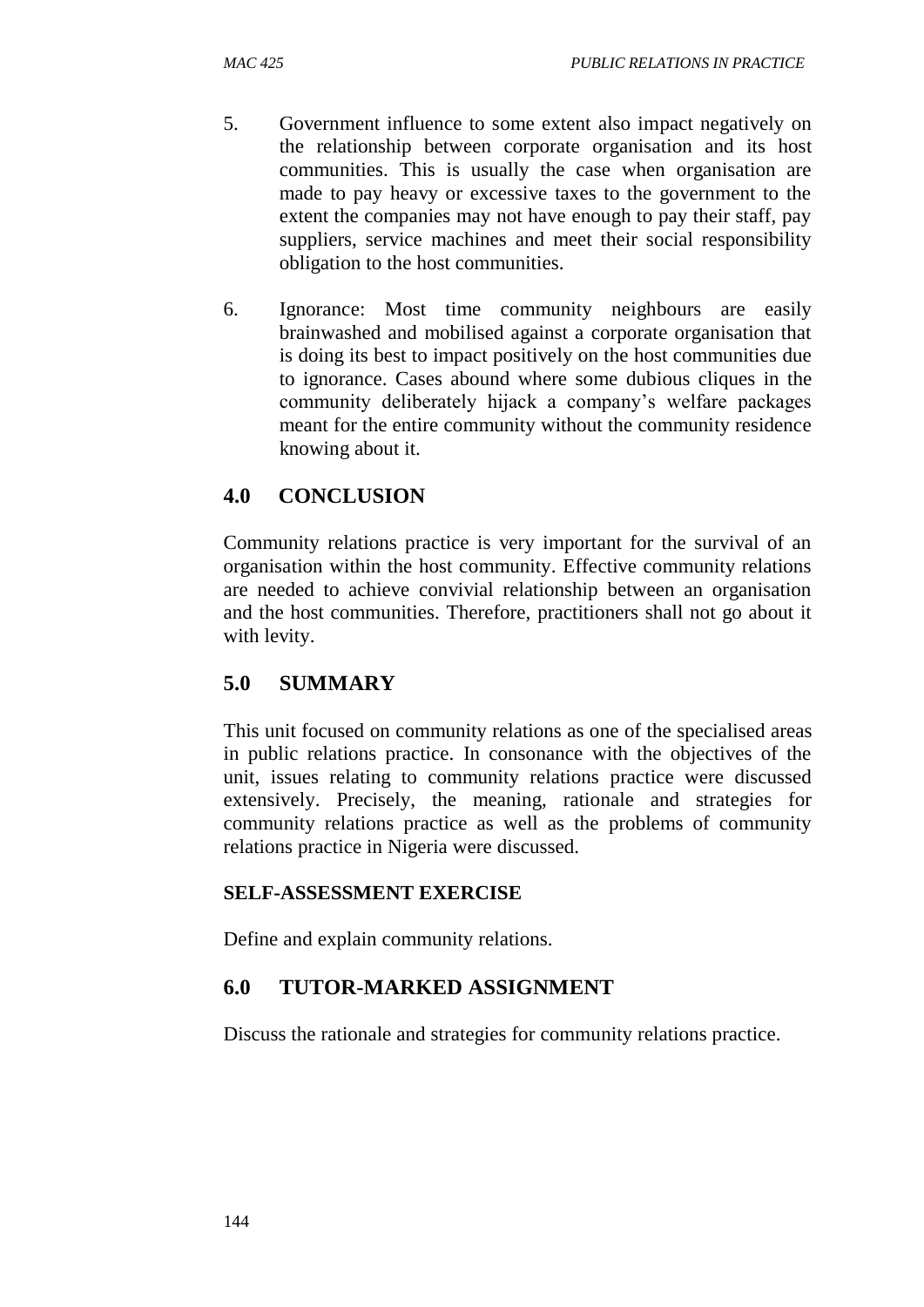- Ademolekun, W. & Ekundayo, T. (2002). *Interactive Public Relations.* Ikeja: Taymos Communications.
- Chukwu, I. (2000). *Public Relations: Its Role in Marketing.* Enugu: Melfin Publishing.
- Nwodu, L. C. (2004). "Community Relations As Critical Factor in Managing Niger Delta Crisis." In: I. E. Nwosu & D. Wilson (Eds). *Communication, Media and Conflict Management in Nigeria.* Enugu: ACCE/Prime Target.
- Nwodu, L. C. (2007). *Corporate Public Relations Management.* Enugu: Precision Publishers Ltd.
- Nwodu, L. C. (2010). "Community Relations" In: K. O. Nworgu (Ed.) *Mass Communication Theory and Practice.* Owerri: Ultimate Book.
- Onabanjo, O. (2005). *Community Relations in Action.* Lagos: Concept Publishers.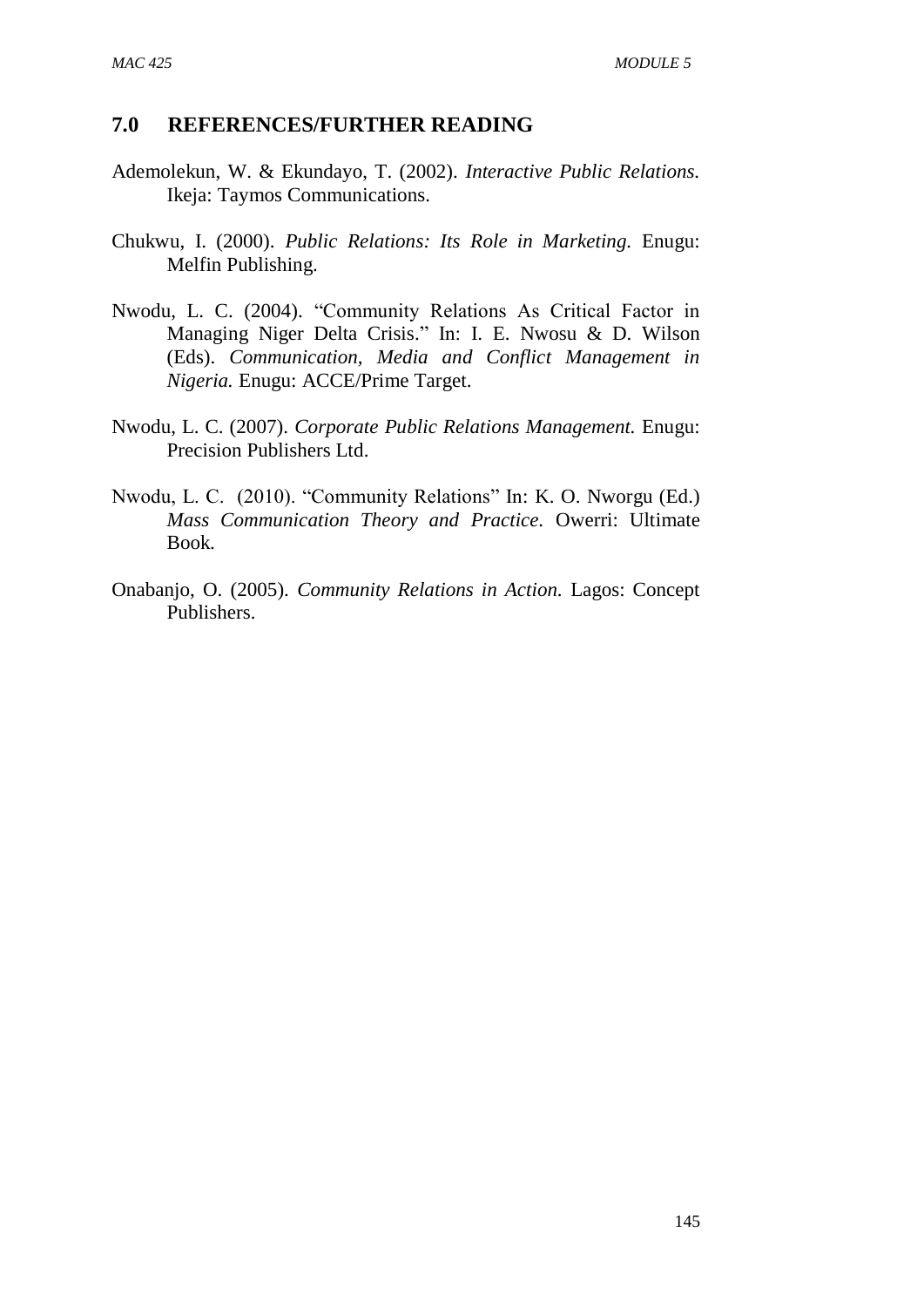## **UNIT 2 FINANCIAL PUBLIC RELATIONS**

### **CONTENTS**

- 1.0 Introduction
- 2.0 Objectives
- 3.0 Main Content
	- 3.1 Definition of Financial Public Relations
	- 3.2 Publics of Financial Public Relations
	- 3.3 Factors Influencing Financial Public Relations Practice
	- 3.4 Strategies for Financial Public Relations Practice
- 4.0 Conclusion
- 5.0 Summary
- 6.0 Tutor-Marked Assignment
- 7.0 References/Further Reading

# **1.0 INTRODUCTION**

*Financial public relations* is one of the highly skilled areas in public relations management and practice. It is also, one of the fastest growing aspects of public relations practice. This is because corporate organisations now appreciate the need to attract and sustain reputable investors needed to boost their financial base. This is why the practice of financial public relations has become so crucial in modern organisational management. This unit examines financial public relations as a distinct area of public relations practice.

## **2.0 OBJECTIVES**

At the end of this unit, you should be able to:

- explain the meaning and nature of financial public relations
- list those involved in financial public relations practice
- describe what is involved in financial public relations practice.

# **3.0 MAIN CONTENT**

## **3.1 Definition of Financial Public Relations**

According to Nwosu (1996:132), financial public relations are a "specialised area of modern public relations management that is concerned with all matters that affect or could affect the financial existence, standing or survival of any organisation. Earlier, Nwanwene (1993:.9) defines financial public relations as: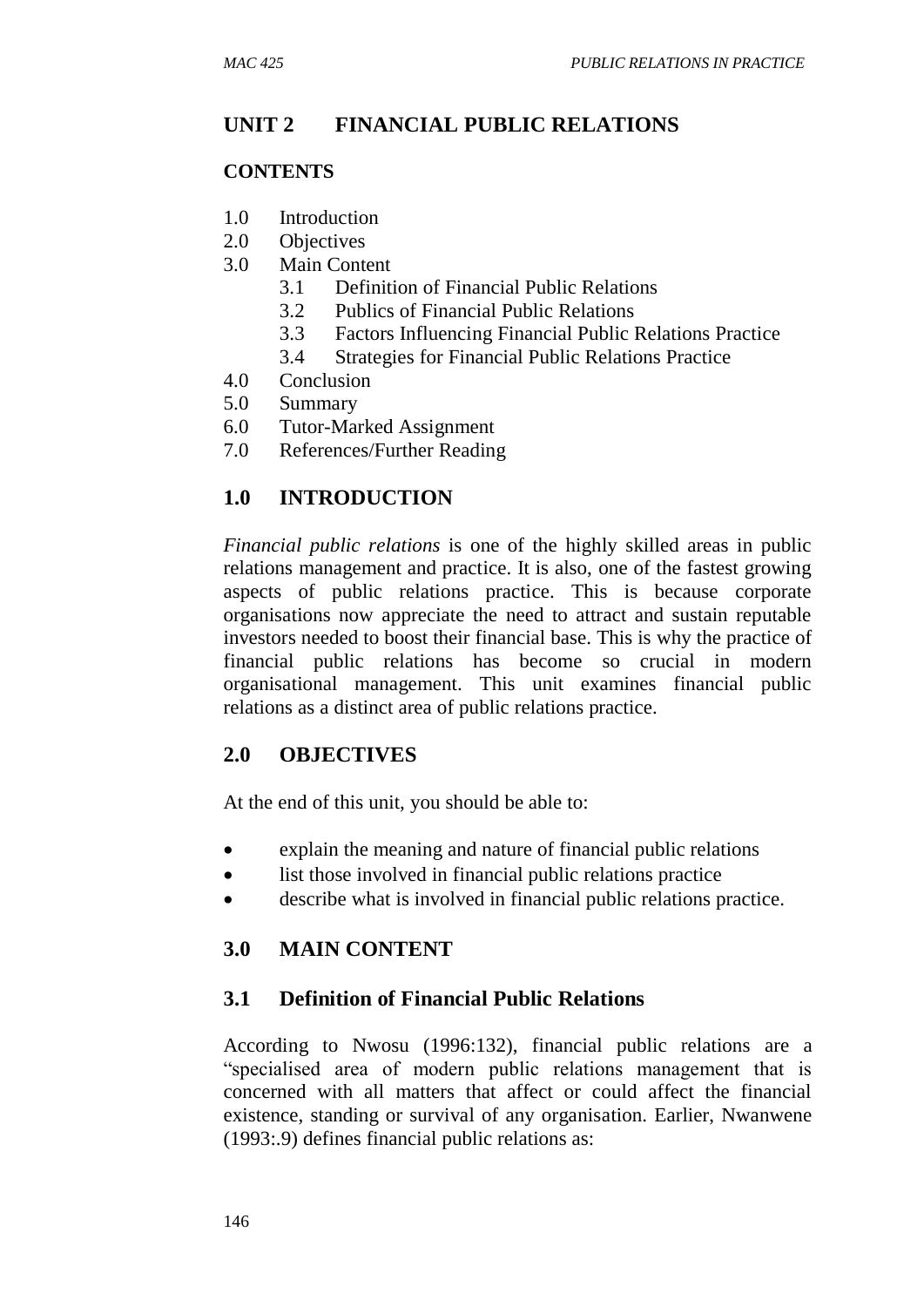... the relationship of a corporation with all the publics is important to its financial success. It aims at fostering easy and accurate lines of communication between a company's financial and commercial activities, and the various publics or groups affected by the activities or can have influence on the company's prospect and successes.

The implication is that the practice of financial public relations involves establishing and sustaining rewarding relationship between an organisation and the financial publics. Financial publics here include both the individuals and groups who contribute to and or benefit from the financial success of an organisation. This is why Nwodu (2009:159) informs that financial public relations usually target:

- wealthy individuals who have money to invest in shares and capital market
- real and or potential financial corporate friends of an organisation.

# **3.2 Publics of Financial Public Relations**

It is not in doubt that certain individuals or groups contribute to the financial success of an organisation. It is, therefore, those individuals and groups that contribute to the financial success of an organisation that sum up the financial publics of the organisation. The financial publics of an organisation include:

- real and potential share holders of an organisation
- stock brokers who help organisations to sell or buy shares
- financial institutions like banks, insurance and assurance companies that contribute to the financial growth of an organisation
- employees of an organisation responsible for financial transactions of the organisation
- employees of other organisations who consult with other organisations on financial matters. Examples here are employees of auditing, public relations and marketing firms
- financial press (like *Financial Times* and *Financial Standard*) and financial analysts in various media organisations whose comments, views, opinions and financial news reports can affect the financial success of an organisation
- consumers who part with their discretional income in order to consume the products or secure the services of an organisation
- wholesalers and retailers who help to distribute the products of the organisation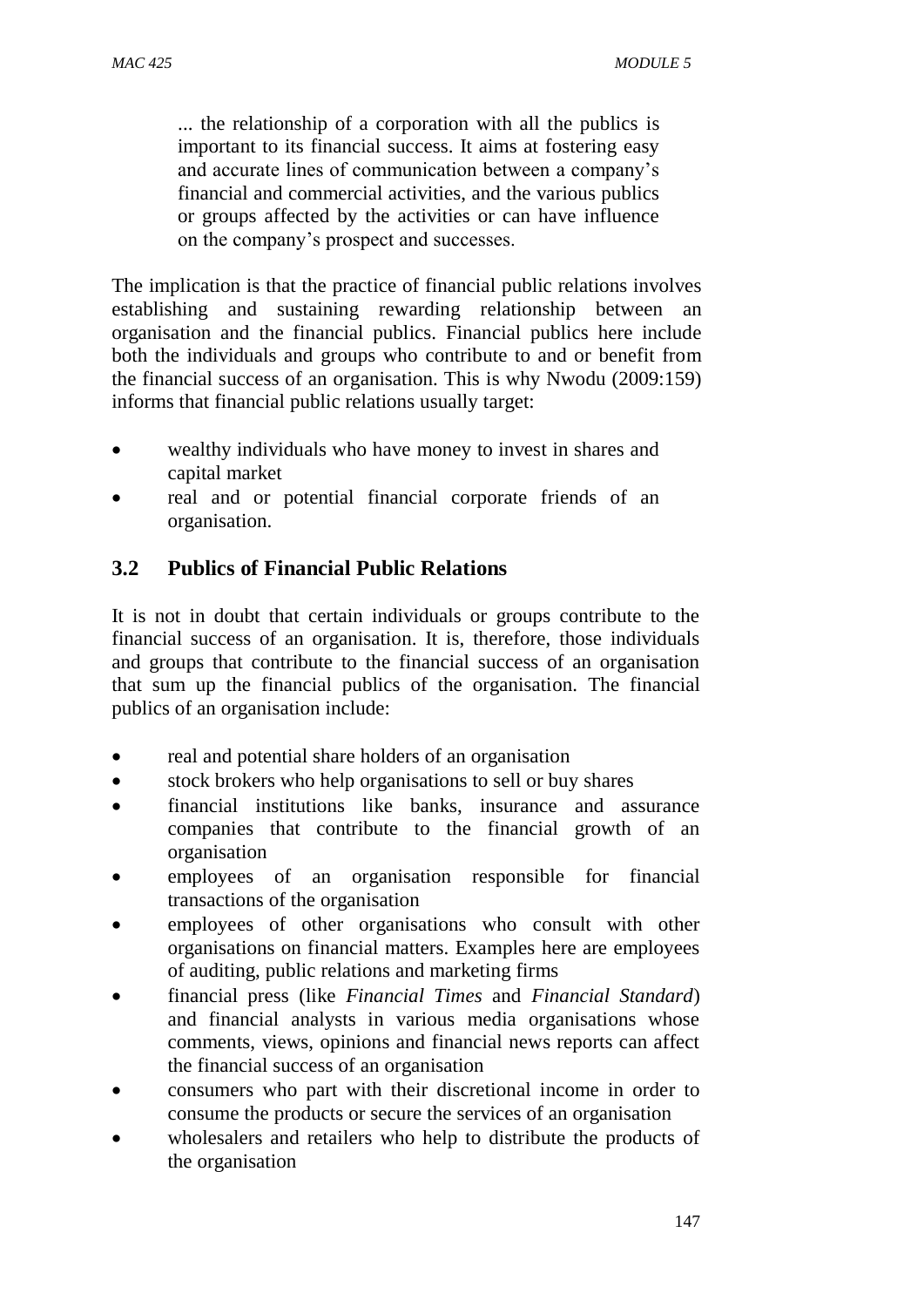- research institutes that conduct periodic applied research needed to improve on the offerings of an organisation and by extension, enhance its financial success
- security analysts and operators who from time to time advise corporate organisations on strategic ways of moving their financial resources from place to place as it is often the case with financial institutions.

# **3.3 Factors Influencing Financial Public Relations Practice**

According to Nwodu (2007:16):

factors like continued increase in the number, expansion and diversification of corporate organisations, the intense demand on corporate organisation by stock and shareholders to maintain sound financial credibility and reputation; the pressure on organisations to keep clean record of account; and their actual investment on corporate organisations among others, combine to enhance the growth of financial public relations in modern times.

However, Miller (1971) cited in Okoro *et al*. (1999:98) identifies eight factors responsible for the growth of financial public relations as:

- i. increase in the number and sophistication of security analysts
- ii. increase in the number of organisations going public
- iii. the ever-rising number of companies that are listed on the stock exchange
- iv. increase in the demand for better management
- v. the rising rate of corporate mergers and acquisitions and the desire for higher stock prices
- vi. the rising awareness of the need for expert guidance especially in view of court cases
- vii. growing awareness, education and sophistication of investing public
- viii. higher ethical and professional standards in relation to disclosing information by securities and exchanging commission.

## **3.4 Steps for Planning Financial Public Relations Activities**

Financial public relations practitioners are often saddled with lots of activities. Some of these activities according to Nwodu (2007:173) range from stakeholders and stockholders forum to interactive session with financial reporters; board of trustees and management team; take over/right issues meeting to fund raising and exhibitions/plant visits etc.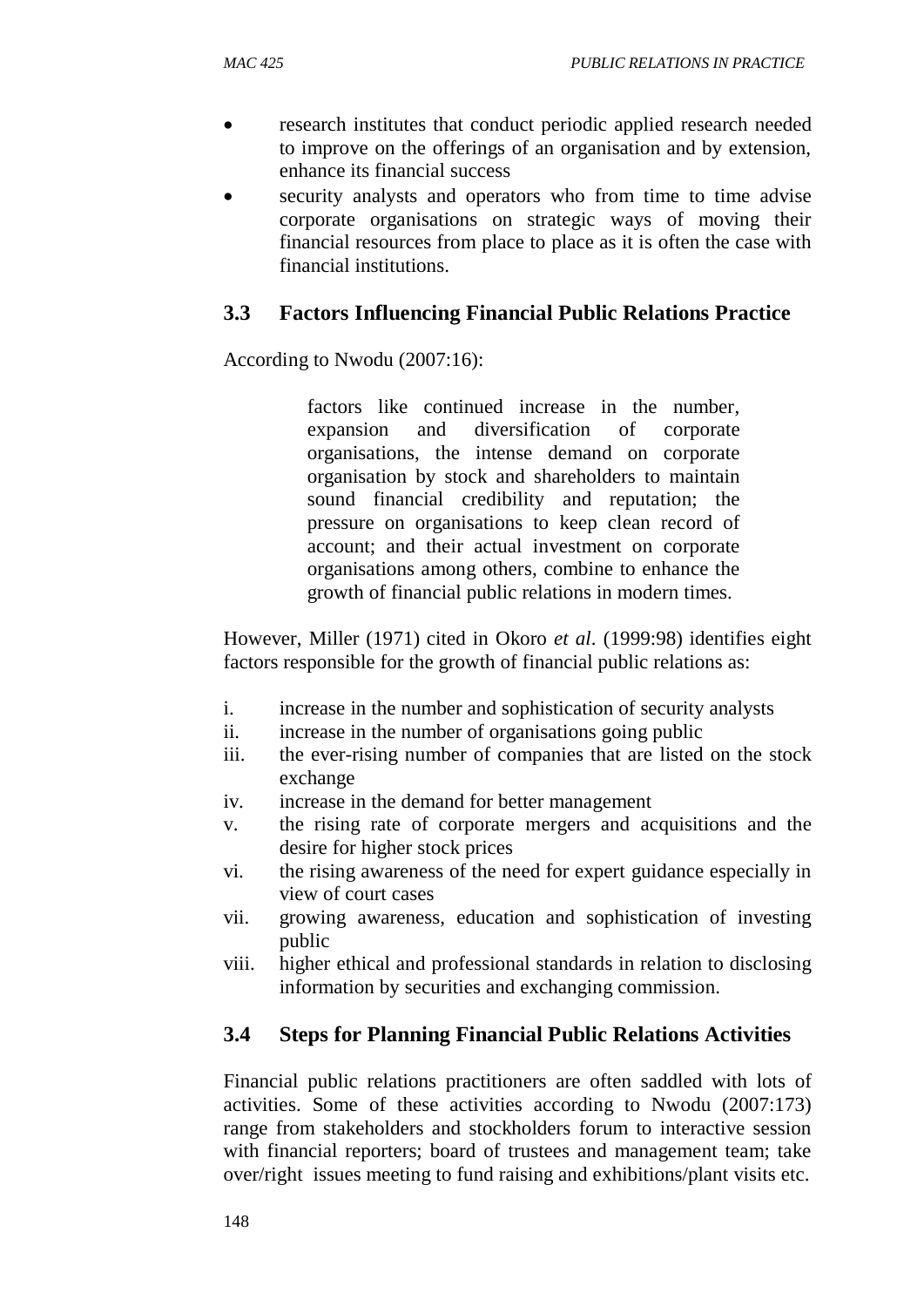Any of these events certainly calls for proper planning and execution. These financial public relations personnel of an organisation is therefore expected to take certain steps to ensure success. Such steps, according to Nwodu (2007:174), include:

- i. itemising special programmes or activities that will feature in the event
- ii. deciding who should do what activity for the overall success of the entire programme
- iii. making a detailed budget for the activities, material and other logistics needed to actualise programme plan
- iv. midwifing the packaging and production of programmes of events, brochures, hand bill, and so on with company's corporate identity engraved on such publications to further promote the image of the organisations during the occasion
- v. ensuring maximum coverage of the event for publication in the national media and company's newsletter or house journal
- vi. arranging for press kit and sundry facilities needed to facilitate press work and by extension, attract favourable press reports
- vii. defining mechanism for evaluating the effectiveness of programme execution and implementation as well as measuring the programme outfit.

# **4.0 CONCLUSION**

The challenging and competitive environment in which modern businesses operate demands that image and reputation managers of businesses should be conversant with financial public relations. Public relations practitioners should therefore be conversant with financial public relations to guarantee corporate organisations' financial success. This is the hallmark of financial public relations.

# **5.0 SUMMARY**

This unit examined different dimensions of financial public relations. Precisely, the unit discussed, among other issues, the definition of financial public relations, factors responsible for the growth of financial public relations practice and steps in planning events for financial publics were discussed.

# **6.0 TUTOR-MARKED ASSIGNMENT**

What is *financial public relations*? Mention and discuss the basic steps for planning financial public relations activities.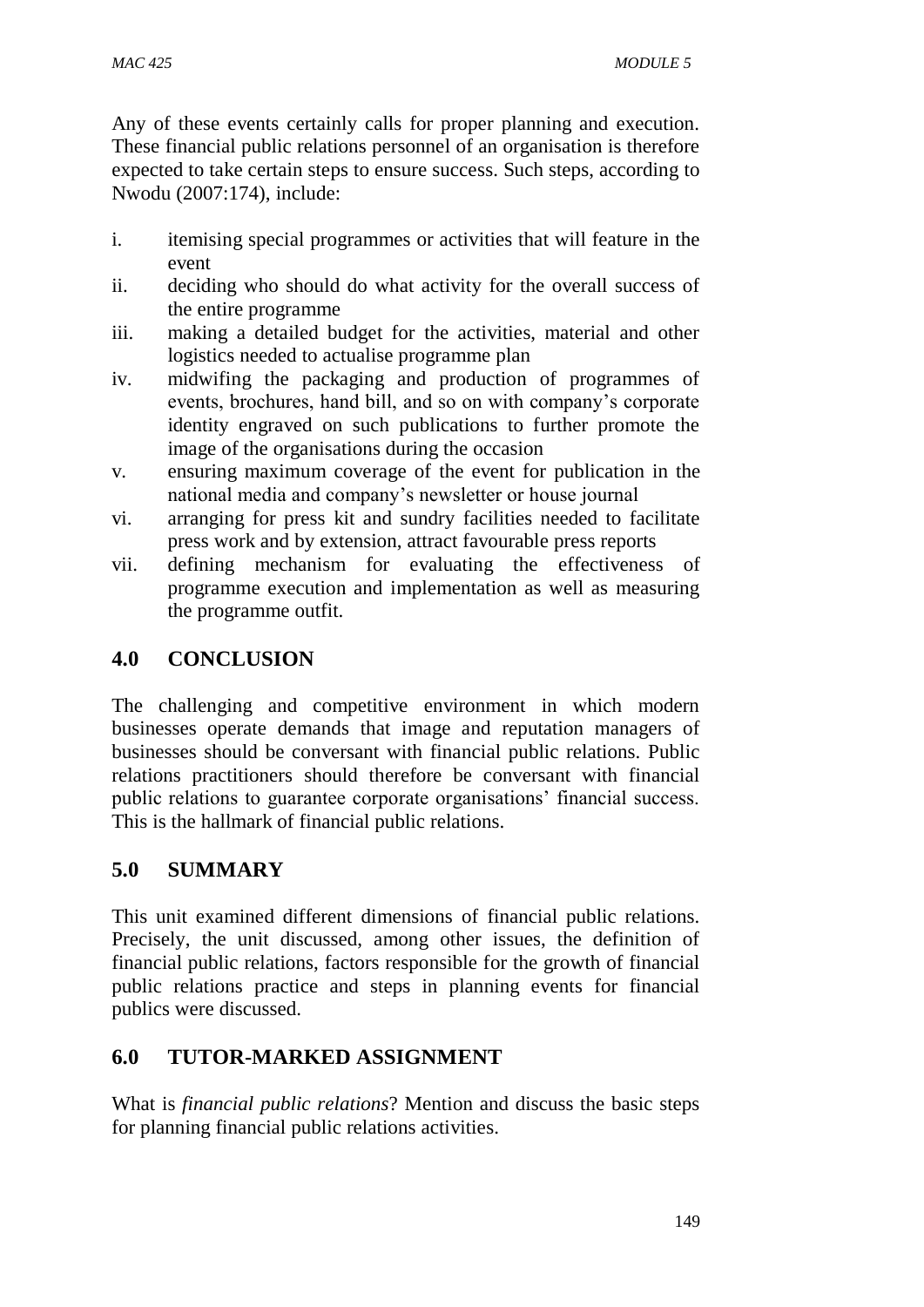- Okoro, N., Udeze, S. & Agbo, B. (1999). *Contemporary Public Relations: Strategies and Practice*. Nsukka: Prize Publications.
- Nwaenwene, A.T.M. (1993). *Financial Public Relations and Nigeria Financial Institution.* Enugu: ACENA Publishers.
- Nwodu, L.C. (2007). *Corporate Public Relations Management.* Enugu: Precision publishers Ltd.
- Nwosu, I. E. (1996). *Public Relations Management: Issues and Applications.* Lagos: Dominican. Publishers.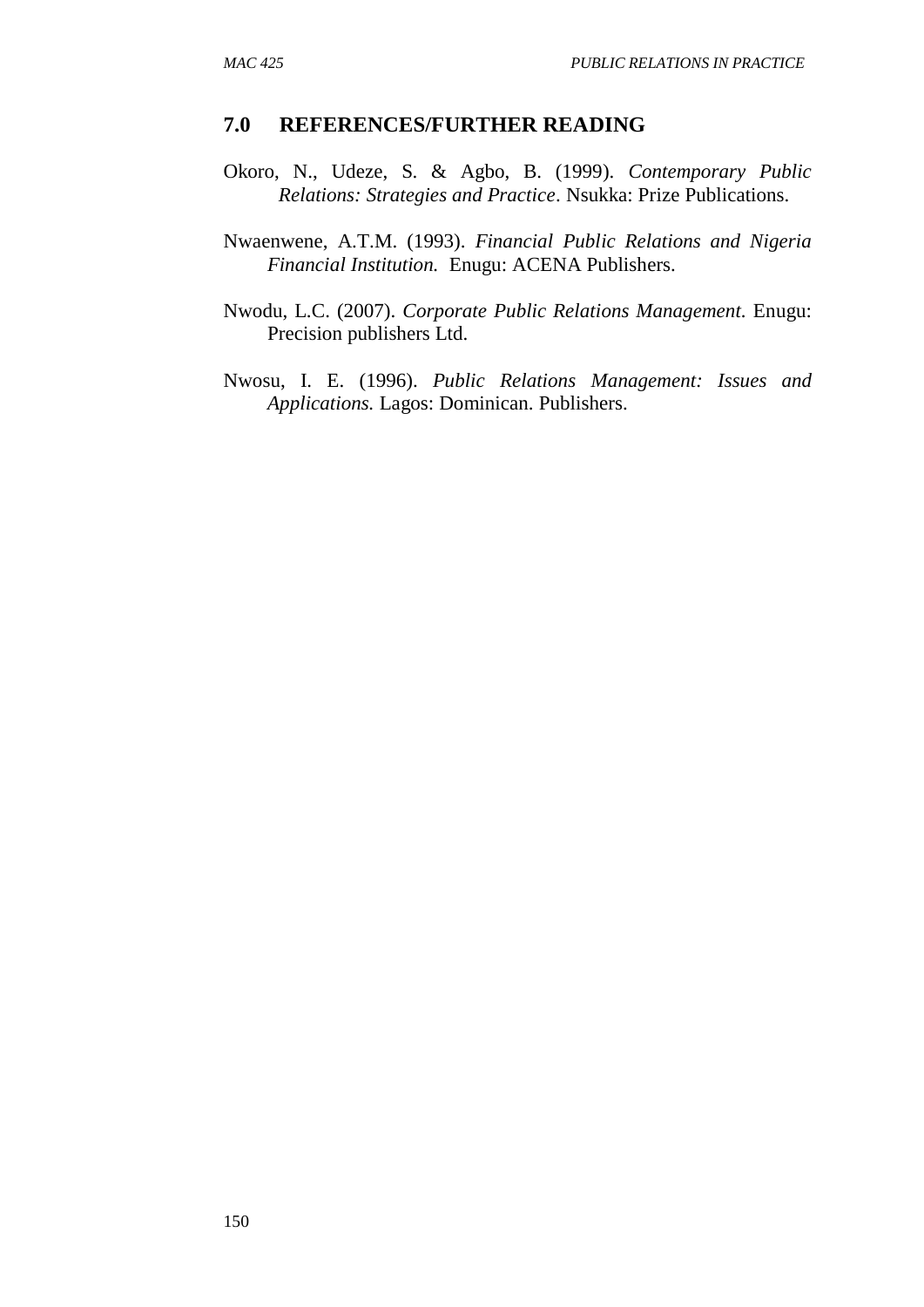# **UNIT 3 MEDIA RELATIONS**

## **CONTENTS**

- 1.0 Introduction
- 2.0 Objectives
- 3.0 Main Content
	- 3.1 Definition of Media Relations
	- 3.2 Relationship between Media and Public Relations
	- 3.3 Tools for Media Relations Practice
	- 3.4 Media for Internal and External Relations
- 4.0 Conclusion
- 5.0 Summary
- 6.0 Tutor-Marked Assignment
- 7.0 References/Further Reading

## **1.0 INTRODUCTION**

Media Relation is part of the essential aspect of public relations. Practitioners can hardly do without the media. In fact, no aspect of public relations practice can thrive without contact with the media. Through the media organs, public relations practitioners bring messages and images to the attention of the various publics. This unit therefore, discusses media relations as an important element in public relations practice.

## **2.0 OBJECTIVES**

At the end of this unit, you should be able to:

- define the meaning and state the objectives of media relations
- explain the synergy between media and public relations
- discuss media relations instruments or tools; among other things.

## **3.0 MAIN CONTENT**

### **3.1 Definition of Media Relations.**

According to Onabajo (2005:13):

Media relations are essentially a two-way operation. It is the link between an organisation and the media, comprising the press, radio and television. The organisation, on the other hand, supplies information and provides facilities to the media on request while,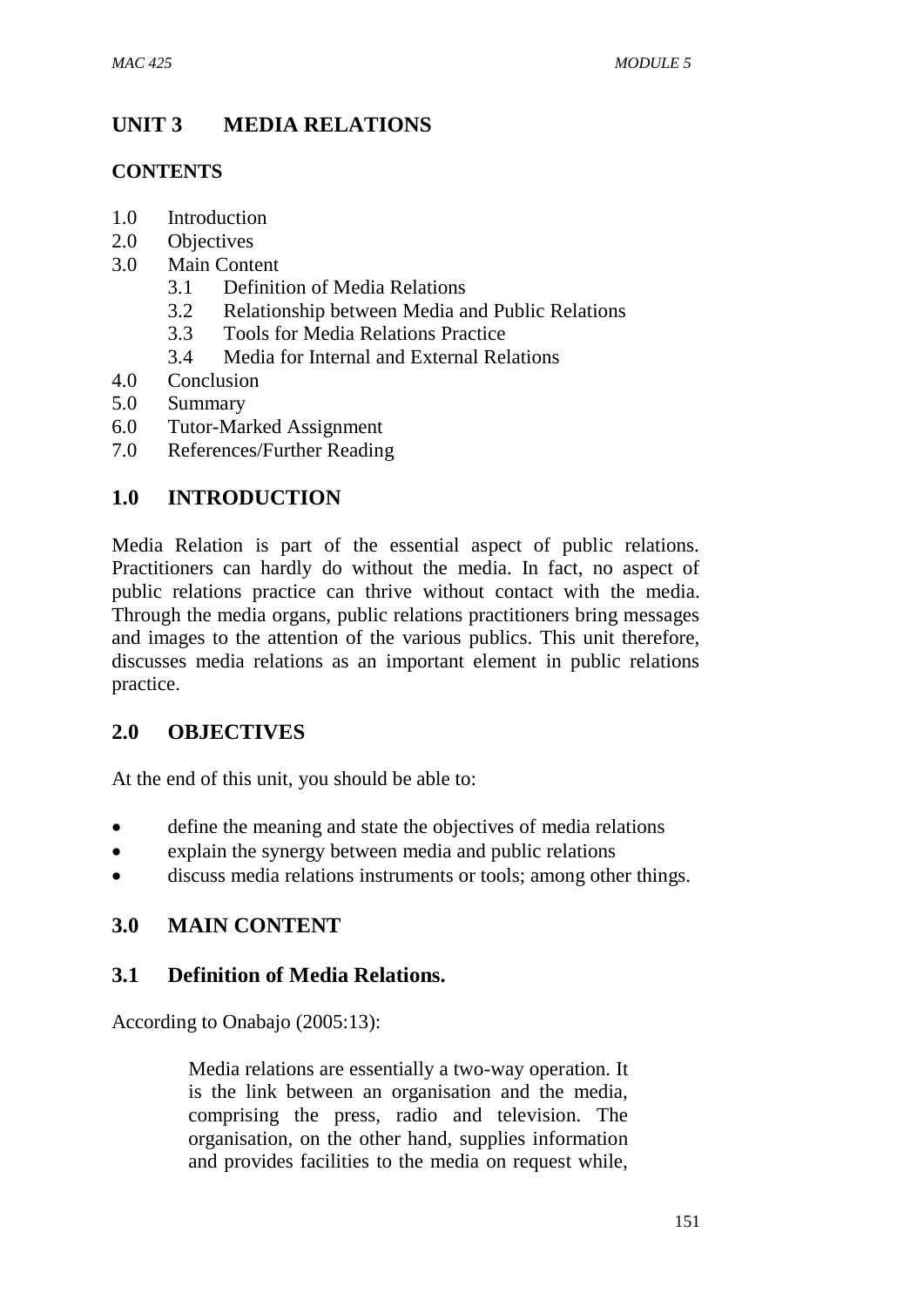on the other hand, it takes steps to initiate comments and news.

This rightly implies that media relations are concerned with corporate organisation's deliberate and conscious effort at seeking and achieving the cooperation of the media. Organisations need this profitable relationship given that it helps to wade off negative media coverage. Media relations, therefore, is:

> Public relations function which establishes and maintains mutual understanding, goodwill, co-operation, respect and support between an organisation and the mass media practitioners/owners with the aim of achieving public relations objectives (Nkwocha, 1999:40).

Nkwocha (1999:43-44) therefore isolates the objectives of media relations to include establishing and sustaining cordial relationships between an organisation and media houses; ensuring that organisations get sufficient and positive coverage of their products , services and activities; and to explain an organisation's policies and actions to media men particularly in crisis situations.

## **3.2 Relationship between Media and Public Relations**

According to Marshall and Kingsbury (1996:127) "PR has become one of the most important external influences in journalism as it is now practiced." This means that public relations practice has a lot to do with the press. Public relations practitioners often have media releases to push to the publics; media conferences to organise and media tours to embark upon and none of these take place without the collaboration of the media.

Public relations practice and media practice share a lot in common to the extent Habermas (1989:263) emphasises that press demands or requirements enhance the growth of public relations industry. Research evidence has also lend weight to the fact that both public relations/practice influences media practice.

McNamara, cited in Johnston (2004:263) for instance found that 30% out of 250 newspaper articles examined were news releases, about 20% of which were used verbatim. The relationship between public relations practice and media practice was aptly summarised by Johnston (2004:263) where the authors says: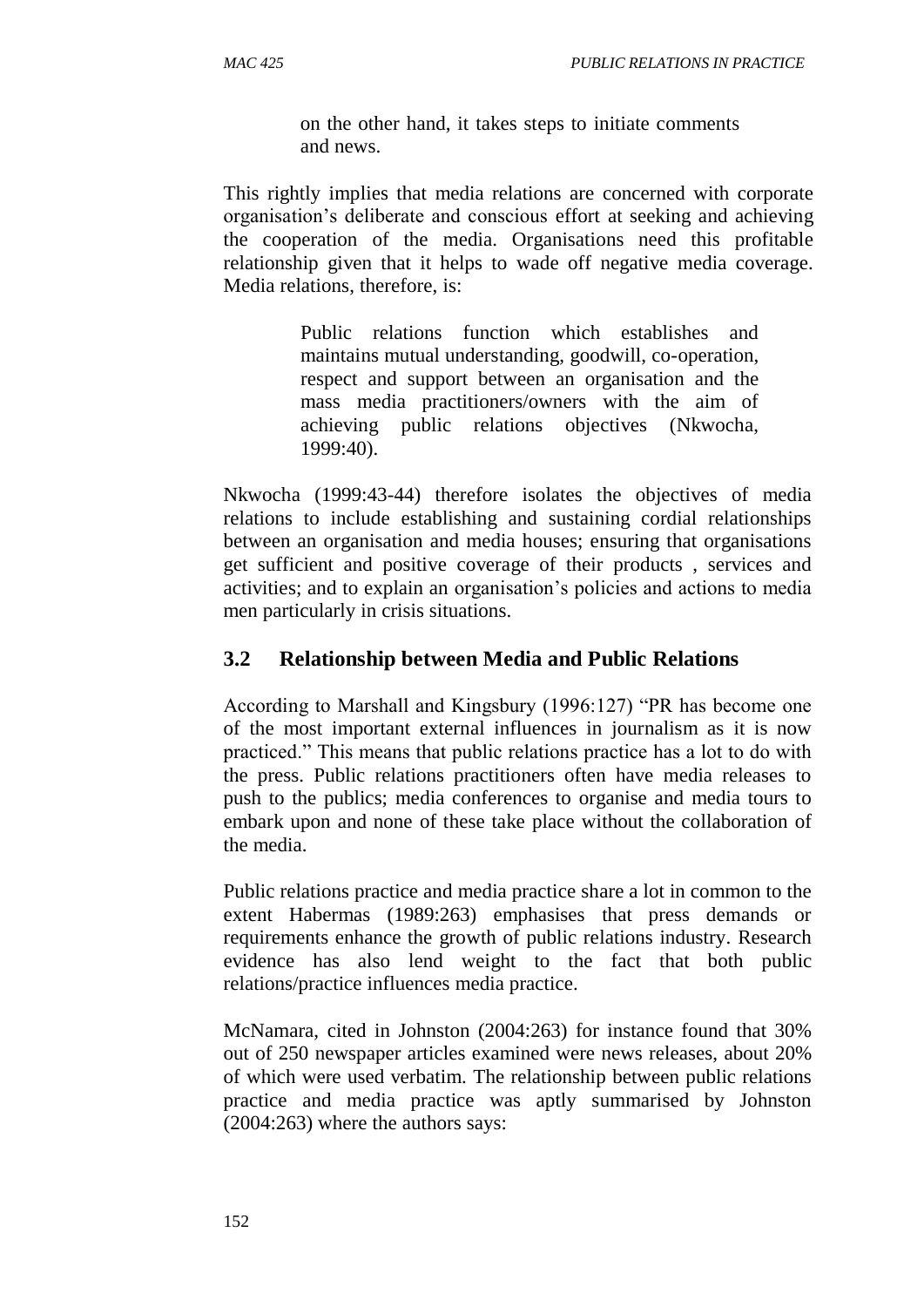But while public relations practitioners may rightly see their role as vital to the media, it is not a one-way relationship. Just as public relations provide information to the media, so too does the media provide information to the public relations profession. This is done through the simple task of media monitoring: reading, watching and listening to the media every day - a simple, yet vital form of research.... The practitioner will use the media in their role of issues management, monitoring trends, government policy and legislation, debates and opinions. In daily monitoring of the news media, a range of areas should be covered to gauge public opinion and trends. These include the news and features pages, the editorial or leader, columns, letters to the editor, talkback, radio and television panel and review programmes.

## **3.3 Tools for Media Relations Practice**

In our discussion on the relationship between public relations practice and media practice, we noted that each of the practices not only deal with information but also depend largely on each other for information. The platform for this healthy exchange of information comes in different forms which we described here as tools for media relations. This segment highlights various aspects of those tools that enhance media relations practice. The essential tools of media relations are:

- **i) Press release:** Which is often called news or media release. According to Nwodu (2007:49) it is "corporate news issued out by an organisation via the instrument of the mass media for public consumption with the purpose of enhancing the corporate image of the organisation." Press releases are therefore generated by corporate organisations who use the tool to tell stories about their activities with emphasis on the events happening or about to happen in an organisation; refute negative publications; comment on issues affecting the interest of the organisation or government agencies concerned (Nwodu; 2007:49).
- **ii) Press conference:** Which is also called news or media conference. According to Johnston (2001:275), three major reasons account for the organisation of press conference and these reasons are to allow for a wide dissemination of a story; to give all media access to the news at once; and to allow journalists to ask follow-up questions.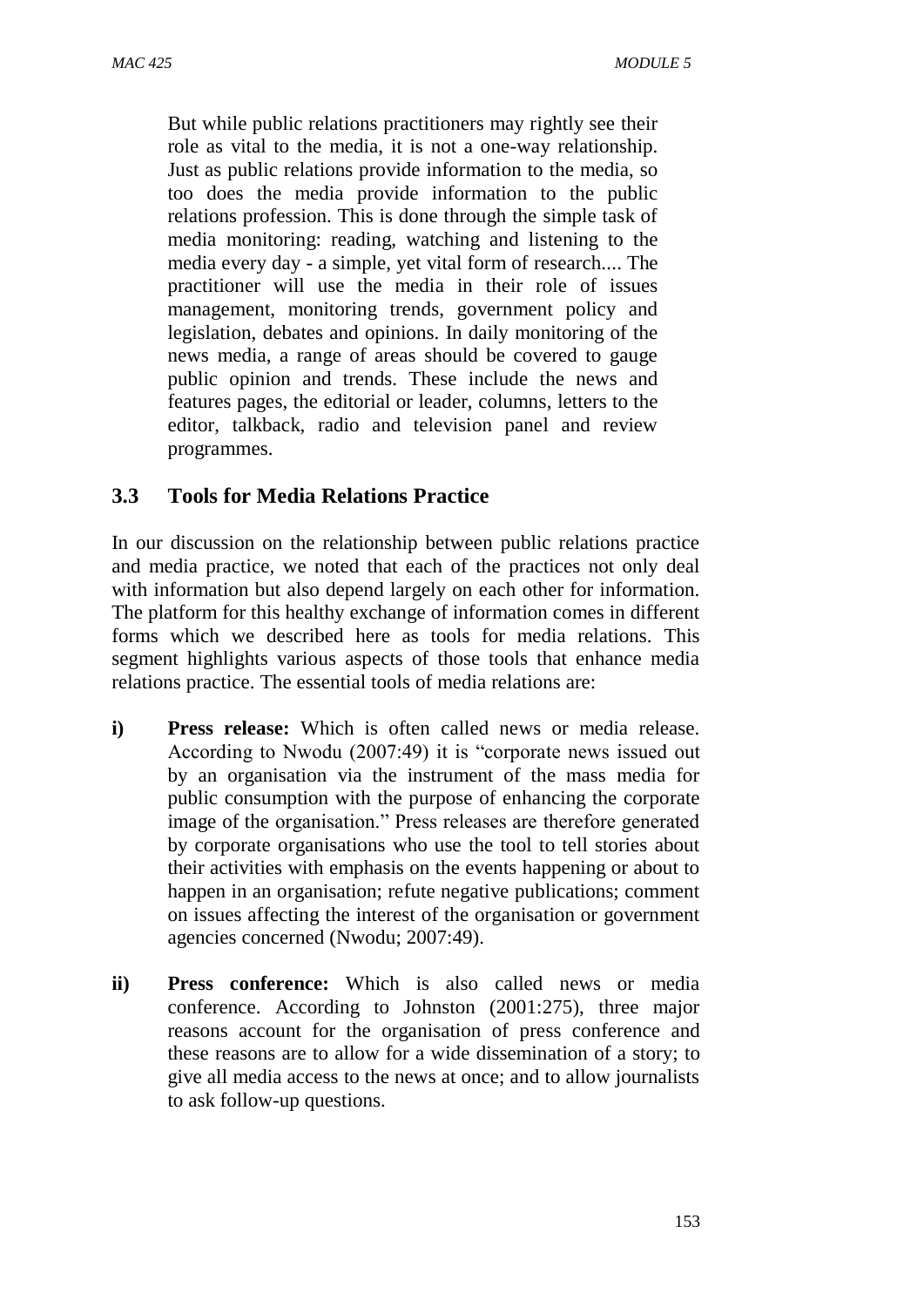- **iii) Media tour:** Which is usually arranged for the purpose of getting new chief executive of an organisation acquainted with media men.
- **iv) Media parley:** The primary purpose of which is meant to establish a rapport with people who will always write about you and your organisation (Popoola, 2005:56).
- **v) Information kit**: Which showcases varied write-ups concerning the history of the organisation issuing the kit; the product range; the mission and vision; and colourful pictures of departments and personalities in the organisation.
- **vi) Interviews:** Which could be either exclusive or general press interviews. Regardless of the form, it usually takes place either in the office of the chief executive or the organisation's conference room.
- **vii) Personality broadcast interviews:** In which the company's chief executive officers "are oftentimes invited to feature on a personality interview either on the radio or television" (Popoola, 2004 cited in Onabajo, 2005:59).

# **3.4 Media for Internal and External Publics**

Corporate organisations are usually interested in maintaining healthy relationship with both their internal and external publics. In doing this, the organisations use the media a lot. However, there is a significance difference between media channels or modes used to reach different publics of an organisation. This segment therefore aims at highlighting the various media used for the internal and external publics.

While the media for internal publics is needed to enhance employeremployee relationship, the media of external publics are used to reach out to widely dispersed publics. In the case of internal publics, the following formal and informal media channels are usually employed to serve the purpose of maintaining a healthy employer-employee relationship. These according to Onabajo (2003:64-73) are:

- **1. Newsletters:** Which communicate news in a timely and targeted fashion to the internal publics.
- **2. Supplementary publications:** This includes pamphlets, brochures, manuals and books. According to Cutlip *et al.* (2000:293) they serve three major purposes which are indoctrination, references and institutional promotion.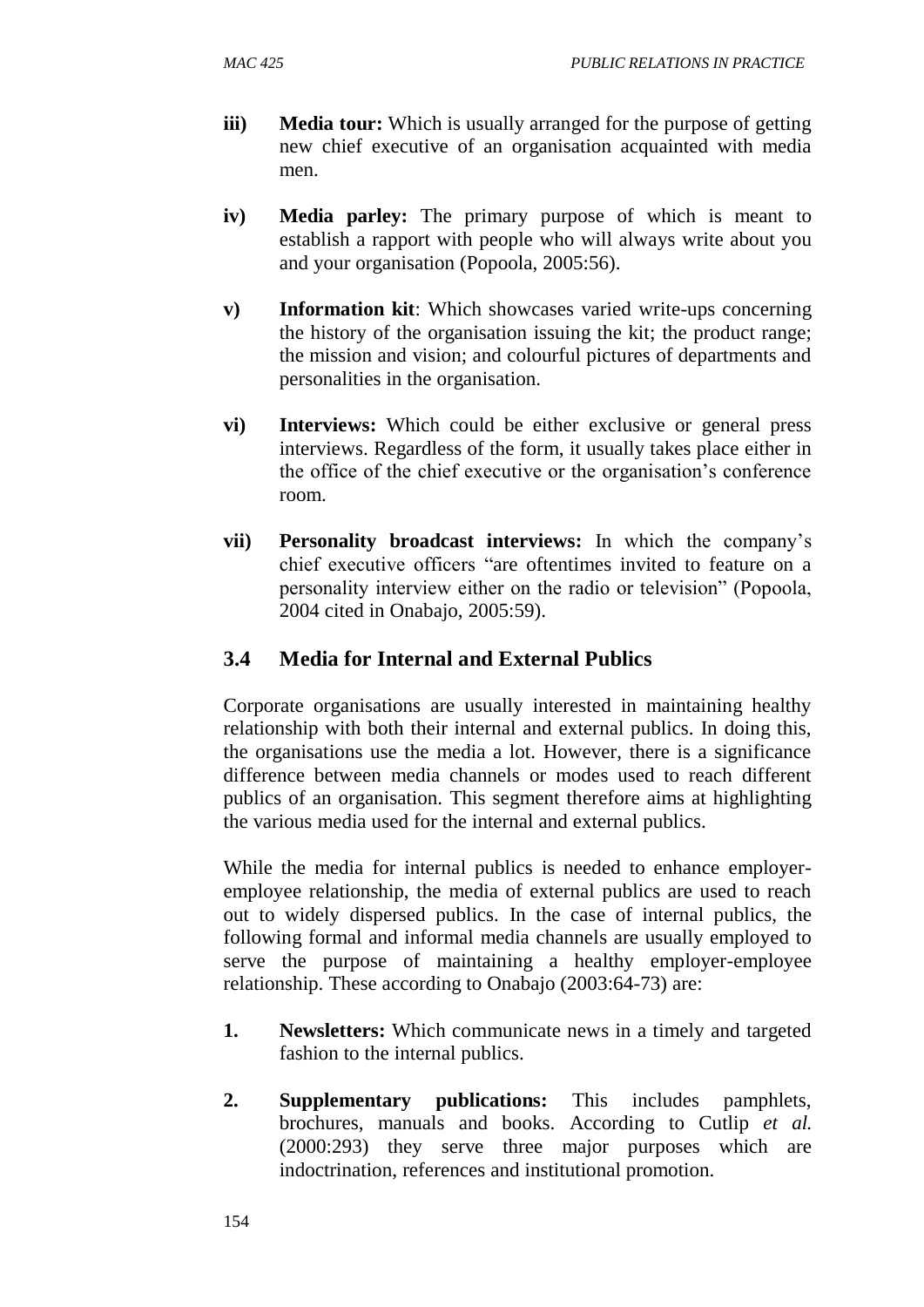- **3. Letters:** Which Onabajo (2003:67) rightly says "support line communication by ensuring accuracy of information..."
- **4. Inserts and enclosures**: Which to a large extent guarantee high message receptivity (inserts) and many a time, induces the targets to imitate actions in the positive direction (enclosure).
- **5. Reprinted speeches:** Which can be used to inform and reassure the target publics about issues of mutual interest.
- **6. The grapevine:** This fills the information gaps left by an inadequate communication process.
- **7. Meetings**: Which brings people together and provide opportunities to speak and listen to others, speak in a two-way communication system.
- **8. Teleconferencing:** Which enables speakers or conferees to meet and discuss online without having to physically travel several kilometres to participate.
- **9. Closed-Circuit Television (CCTV):** This allows for live telecast and beaming of messages for the consumption of many employees at the same time.
- **10. Video film and slide presentations**: This aims at developing favourable ideas, innovations, attitudes or behaviours in viewing audiences.
- **11. Displays and exhibits:** Which seek to achieve marketing and sales objectives and by so doing, boost employer-employee relationships.

On the other hand, media of external publics include all the organs of mass media, social media; and the wire services and news syndicate. The choice of these channels of communication for reaching external publics stems from the fact that they have the potential of reaching diverse heterogeneous publics irrespective of their spatial location. Details of the potentials of each medium in enhancing external publics relations are documented in Onabajo (2005:76-85).

## **4.0 CONCLUSION**

Media relations practice is very crucial in the creation and sustenance of healthy relationships between an organisation and its publics. The use of the media for this purpose requires that the practitioners should be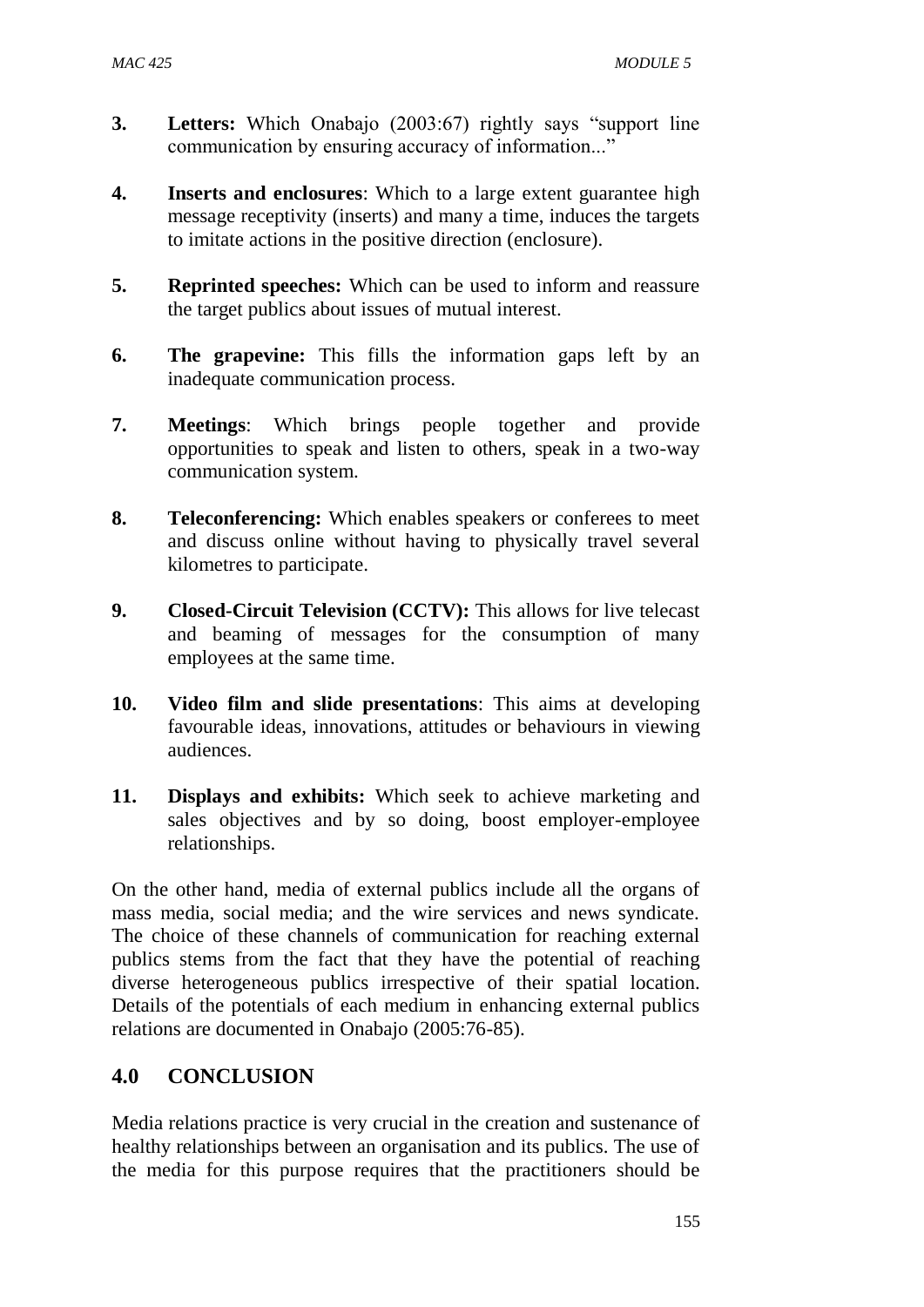conversant with various media for both internal and external publics of an organisation. The practitioners should also know which medium to be used to address specific situation or occasion.

## **5.0 SUMMARY**

This unit focused on media relations as an essential aspect of public relations practice. In line with the objectives of the unit therefore specific areas of media relations like the definition of media relations, relationship between media and public relations, tools for media relations and the media for internal and external publics were discussed.

## **6.0 TUTOR-MARKED ASSIGNMENT**

Define media relations and explain various media of internal relations.

- Cutlip, S.M., Center, A.H. & Broom, G.M. (2000). *Effective Public Relations.* New Jersey: Prentice Hall.
- Habermas, J. (1989). *The Structural Transformation of the Public Sphere.* Cambridge: Polity Press.
- Johnston, J. (2004). "Media Relations" In: J. Johnston & C. Zawawi (Eds.) *Public Relations Theory and Practice.* Crow's Nest: Allen and Unwin
- Marshall, I. & Kingsbury, D. (1996). *Media Realities*. Melbourne: Longman
- Nkwocha, J. (1999). *Effective Media Relations: Issues and Strategies.* Lagos: Zoom Lens Publishers.
- Nwodu, L. C. (2007). *Corporate Public Relations Management.* Enugu: Precision Publishers Limited.
- Onabajo, O. (2005). *Essentials of Media Relations.* Lagos: Concept Publications Limited.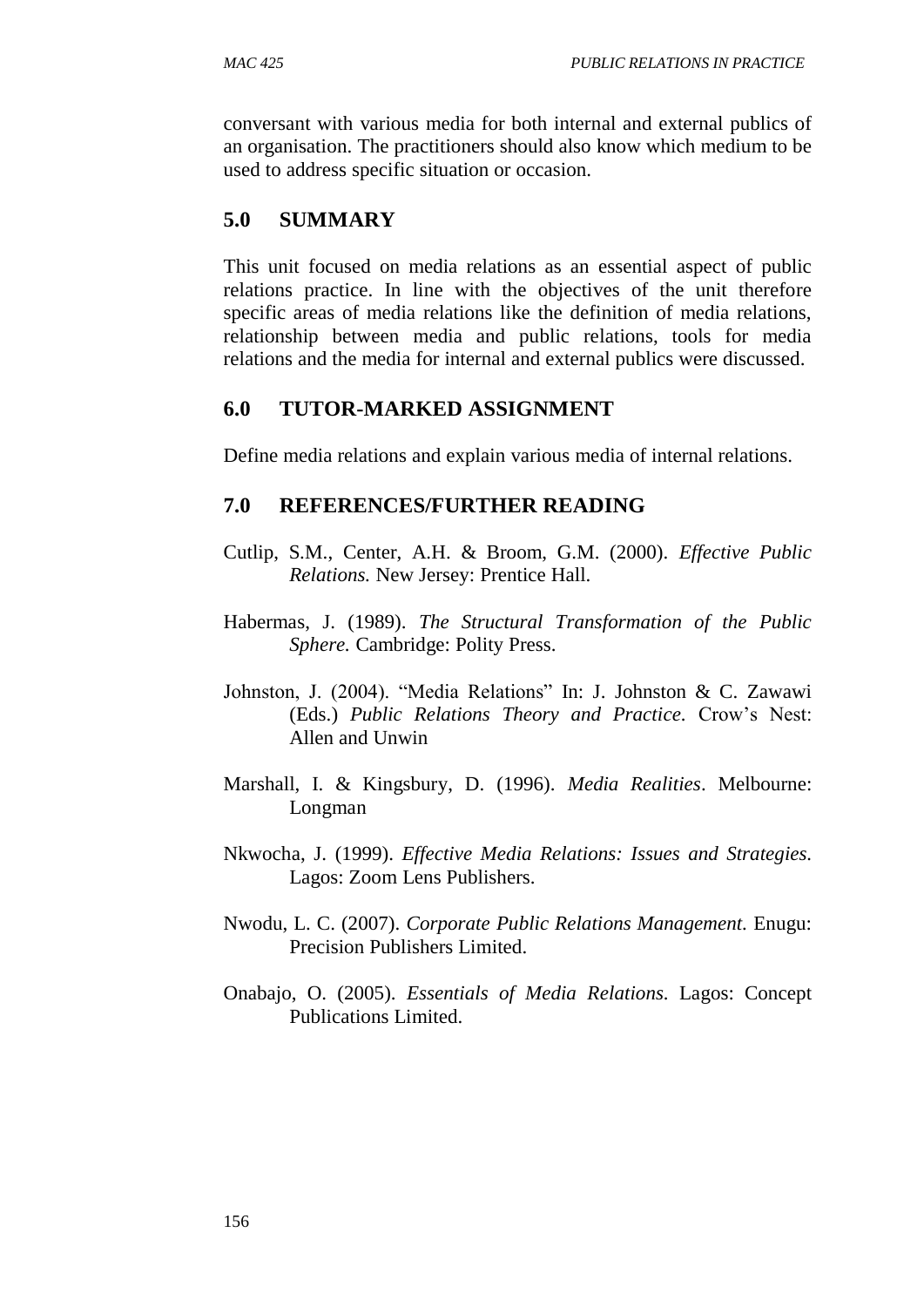# **UNIT 4 GOVERNMENT PUBLIC RELATIONS**

### **CONTENTS**

- 1.0 Introduction
- 2.0 Objectives
- 3.0 Main Content
	- 3.1 Government as the Major Public Relations Client
	- 3.2 Functional Public Relations
	- 3.3 Lobbying and Government Relations
- 4.0 Conclusion
- 5.0 Summary
- 6.0 Tutor-Marked Assignment
- 7.0 References/Further Reading

## **1.0 INTRODUCTION**

The nature of public relations training and practice does not permit that practitioners should engage in criticising government and institutions (Nwodu, 2007). Rather than criticise therefore, practitioners should help key players in governments and its institutions cultivate convivial relationship with the citizens through the pursuit of people-orientated programmes and policies. Government public relations has therefore come to stay as an essential part of public relations practice that enhances the relationship between and among government/government agencies and various institutions and individuals within the areas of a government's sphere of influence. This unit therefore is designed to expose the students to the basics of government public relations.

## **2.0 OBJECTIVES**

At the end of this unit, you should be able to:

- explain the rudiments of government relations
- discuss the major scope of government public relations
- explain the rudiments of lobbying as a public relations tool

# **3.0 MAIN CONTENT**

## **3.1 Government as Public Relations Client**

Government exist because nations exist. For as long there is a nation state therefore, there must be a government. And for any government to win the sympathy and confidence of the governed, that government must ensure that healthy relationship exist between it and the citizens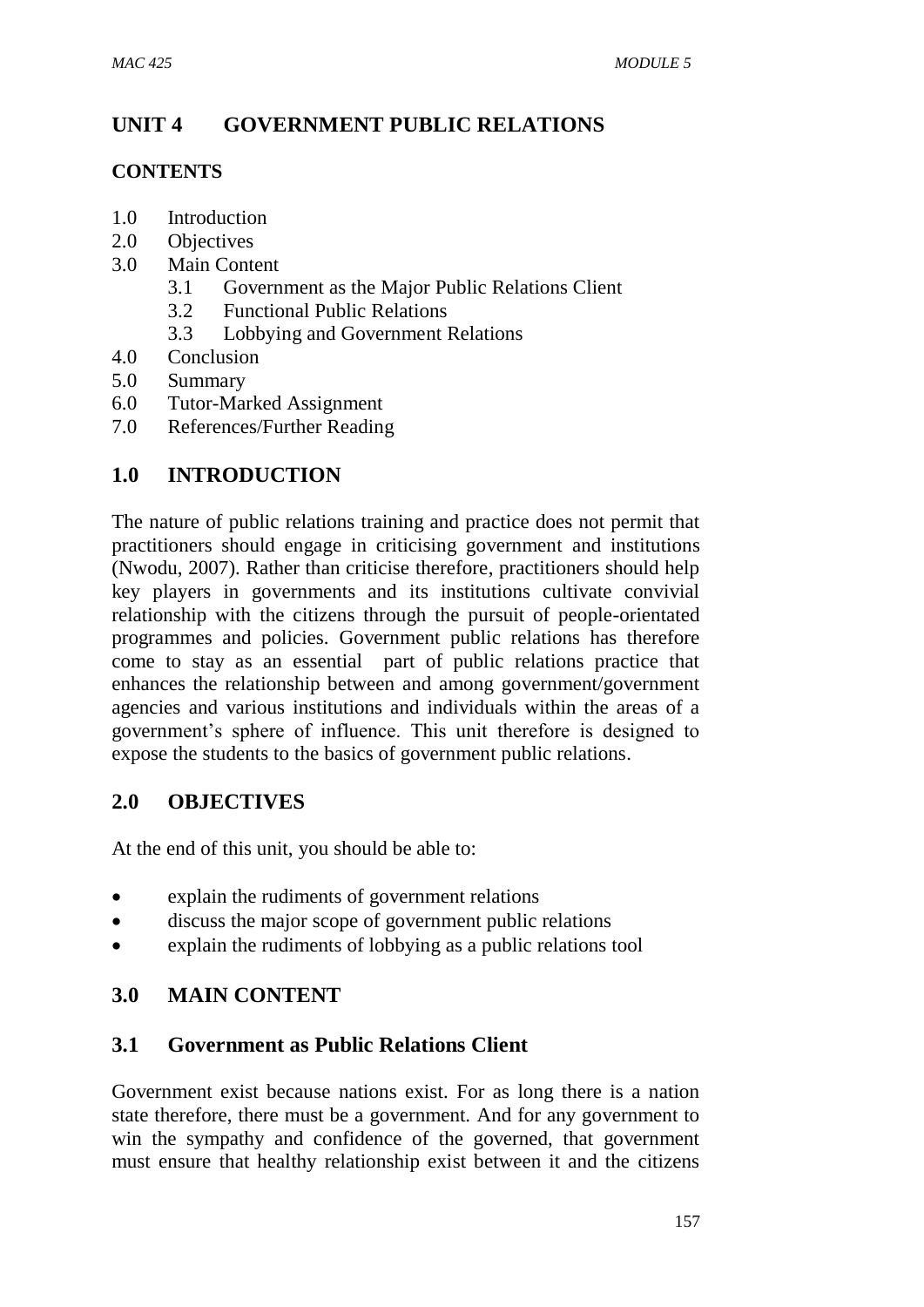including corporate citizen on one side and between the government and other national governments.

Since government "regulates the socio-political environment in which individuals, private institutions, businesses and public institutions interact" (Ogbidi, 2007:51).It (government) is therefore an important public relations client. Every level of government has intense need for favourable image in order to remain relevant among the subjects.

Public relations therefore, are relevant in state governance. Ogbidi (2007:51) is therefore right where he identifies the working domain of government public relations practitioner as:

- 1. creating contacts and programmes to improve communication with government personnel and agencies
- 2. monitoring the activities of legislators and regulatory agencies regarding statutes and prospective laws affecting business
- 3. facilitating participation in carrying out social programmes
- 4. advancing awareness and understanding natural constituencies about matters affecting their interests
- 5. encouraging the participation of constituents in the political process at all levels of government.

# **3.2 Functions of Public Relations in Government**

The working domain of public relations practitioners in governance as presented above clearly shows the relevance of public relations in governance. No government can therefore go far without sound public image and reputation.

The implication is that public relations play lots of functions in restoring confidence in political process and governance. Odigbo (2007:203-204) identifies the functions of public relations in politics/government as:

- 1. Issues monitoring and trend analysis of event likely to impact either positively or negatively on the client(s) and mapping out strategic plans to take advantages of the positive one, while nipping the negative ones in the bud.
- 2. Carrying out planned public education and enlightenment programmes aimed at disseminating relevant information on government policies, programmes and actions.
- 3. Taking concerted professional efforts to correct the misrepresentation, misinformation, disinformation, prejudice and biases against the government, political parties or politicians.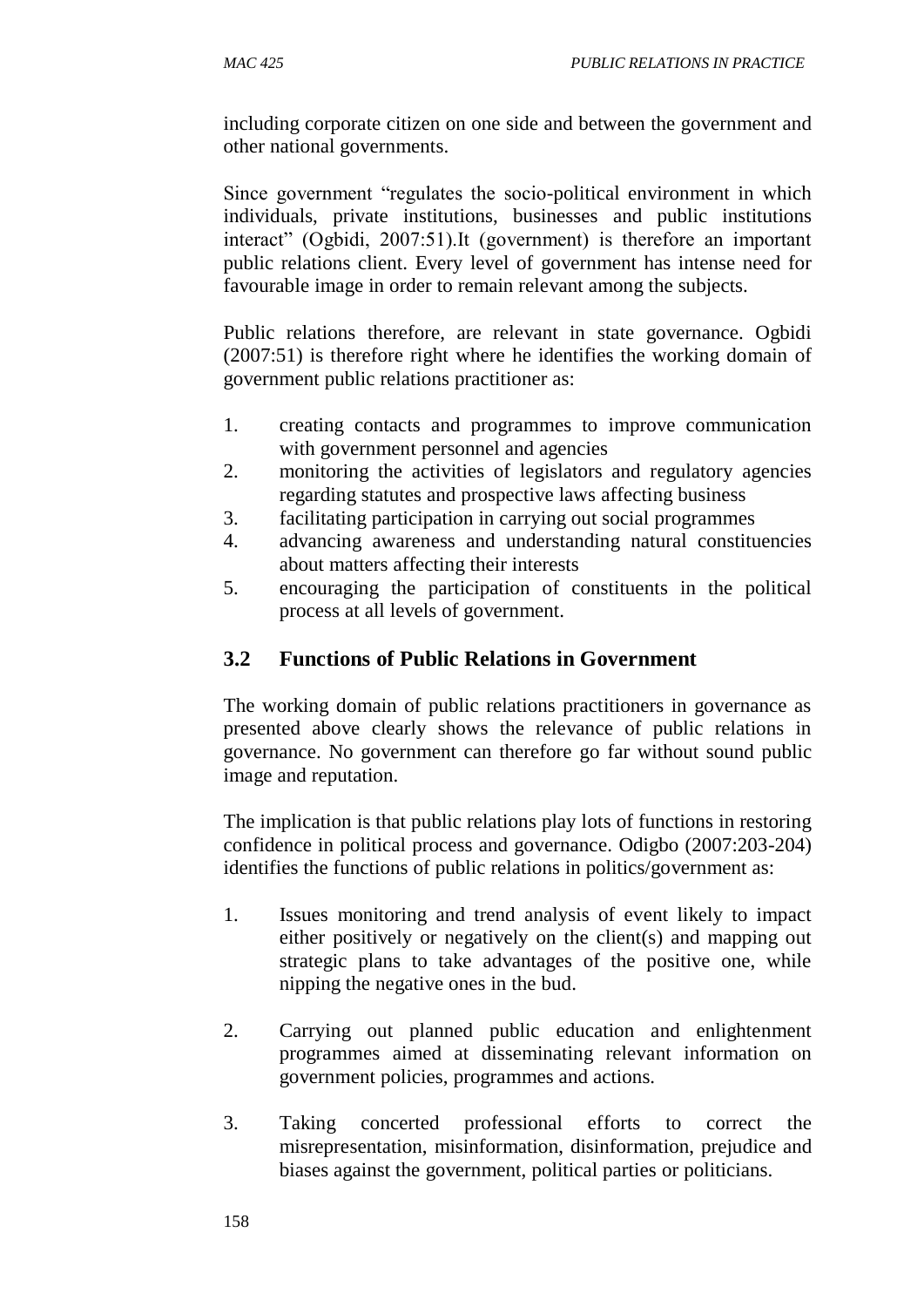- 4. Daily mass media auditing to discover areas of negative press and fashion out public relations initiatives to correct these while strengthening or consolidating on the areas of positive press.
- 5. Counselling, building and maintaining a positive public image, reputation and conducts for the government.
- 6. Winning public goodwill, acceptance, co-operation and support to the government's view, policies, programmes and projects.
- 7. Influencing and ensuring at all times mutual understanding and more harmonious relationship between the government, party or politicians and their publics.
- 8. Ensuring effective two-way communication mechanics between the government and the governed.
- 9. Helping to achieve without much opposition or dissent all the bottom line objectives, policies and programmes of the government, party and politicians.
- 10. Encouraging the governed to view life and future with hope as against despair which is a precursor to antagonisms and ill feelings.
- 11. Representing government interests effectively before government's key publics like the press, labour unions, students union, organised private sectors etc.
- 12. Counselling on and helping to see that the government meets up public expectations as public relations does not carve a rotten wood.
- 13. Training the leaders on better communication ways and public speech manners.
- 14. Encouraging the leaders to live up to their social responsibility obligations to the led and the entire society.
- 15. Ensure citizens willingly show obedience/compliance to the laws of the land.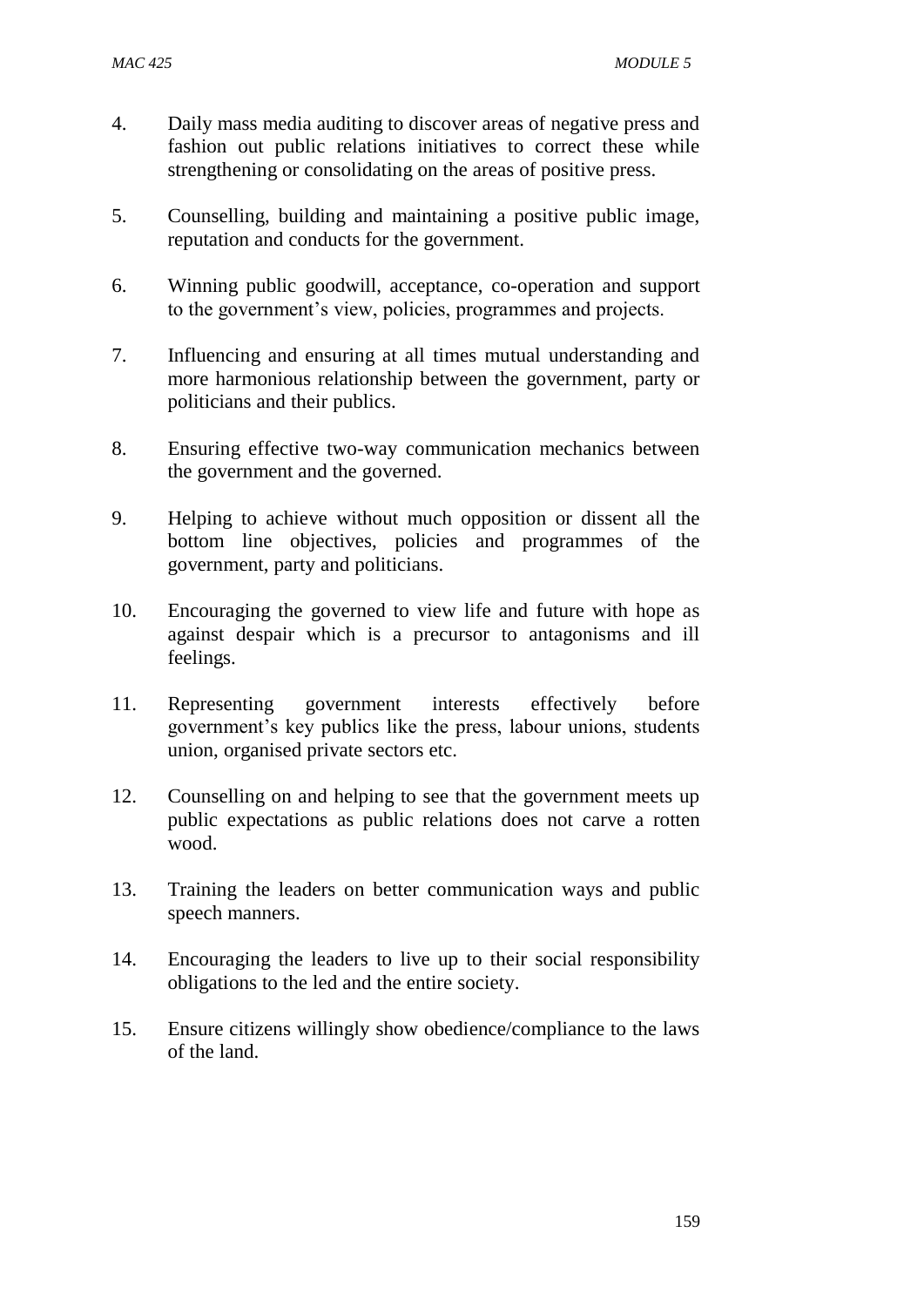# **3.3 Lobbying and Government Relations**

We cannot end discussion in this unit without mentioning lobbying. This is because lobbying has come to stay as an essential element of government public relations.

Lobbying means deliberate effort by groups of individuals, businesses and or an organ of government to facilitate or stop the passage of legislation. According to Ogbidi (2007:52) lobbying involves:

- digging out information from officials or records that ought to be known
- persuasively informing government officials
- promoting legislative or administrative actions for an organisation or against an adverse interest
- obtaining government cooperation or sponsorship.

A sound government relations practitioner should as a matter of necessity master the techniques of positive lobbying to achieve positive goal for their clients.

As Ogbidi (2007:53) summarises it, "government relations and lobbying offer a lot of opportunities and challenges to NIPR members who possess the right skill and attitude."

# **4.0 CONCLUSION**

Government public relations as an aspect of public relations practice are very crucial in the enthronement and sustenance of good governance. Practitioners should therefore take it serious.

# **5.0 SUMMARY**

This unit focussed attention on government public relations as an essential aspect of public relations practice. Issues pertaining to the working domain of government public relations, functions of government public relations and lobbying as essential aspect of public relations were discussed to provide the students clear understanding of government public relations practices.

## **6.0 TUTOR-MARKED ASSIGNMENT**

Define government public relations and explain at least, five essential functions of government public relations.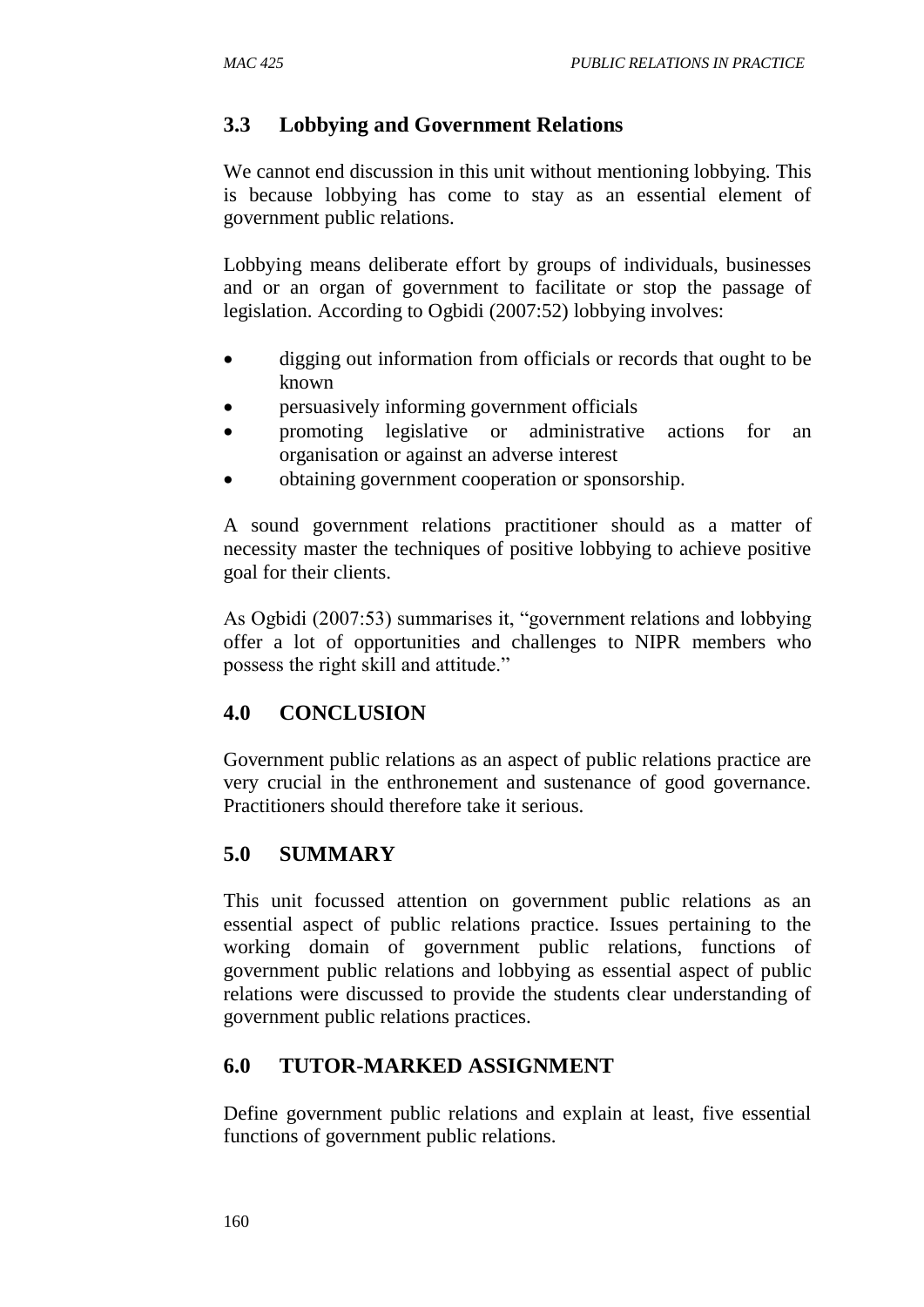- Black, S. (1990). *Introduction to Public Relations*. London: Modino Press Limited.
- Odigbo, B. (2007). "Conflict Management in Nigerian Political Environment: Public Relations Strategy" In: I.E. Nwosu (Ed.). *Nigerian Perspectives in Public Relations*. Enugu: Ezu Books Ltd.
- Ogbidi, W. (2007). "Government Relations and Lobbying in Public Relations Practice." In: I.E. Nwosu (Ed.).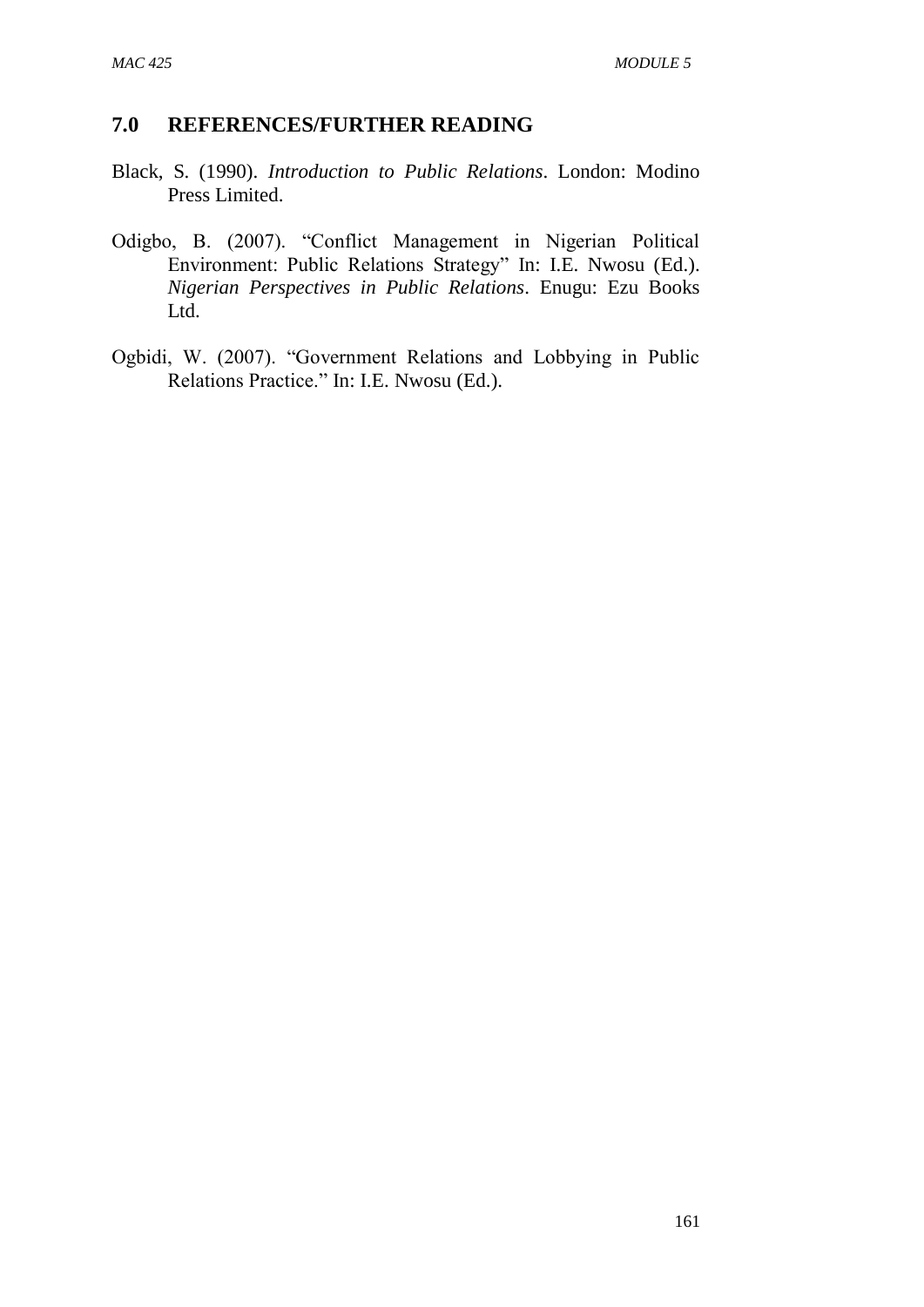## **MODULE 4 CORPORATE COMMUNICATIONS IN PUBLIC RELATIONS PRACTICE**

- Unit 1 Press Release
- Unit 2 Press Conference
- Unit 3 Crisis Management
- Unit 4 Issues Management
- Unit 5 Speech Communication

## **UNIT 1 PRESS RELEASE**

#### **CONTENTS**

- 1.0 Introduction
- 2.0 Objectives
- 3.0 Main Content
	- 3.1 Meaning of Press Release
	- 3.2 Writing the Press Release
	- 3.3 Forms of Press Release
	- 3.4 Problems Associated with the Use of Press Release
- 4.0 Conclusion
- 5.0 Summary
- 6.0 Tutor-Marked Assignment
- 7.0 References/Further Reading

## **1.0 INTRODUCTION**

Press Release is one of the effective means through which corporate organisations reach out to their external publics. It usually affords the organisation the opportunity to tell its own story its own way. This is because the organisation writes the stories concerning activities taking place in the life of the organisation and dispatches the stories to media organisations as press releases. This unit discusses this aspect of corporate communications practice.

#### **2.0 OBJECTIVES**

At the end of this unit, you should be able to:

- explain the meaning and essence of press release
- list the different types of press release
- discuss factors that could make media organisations not use press release.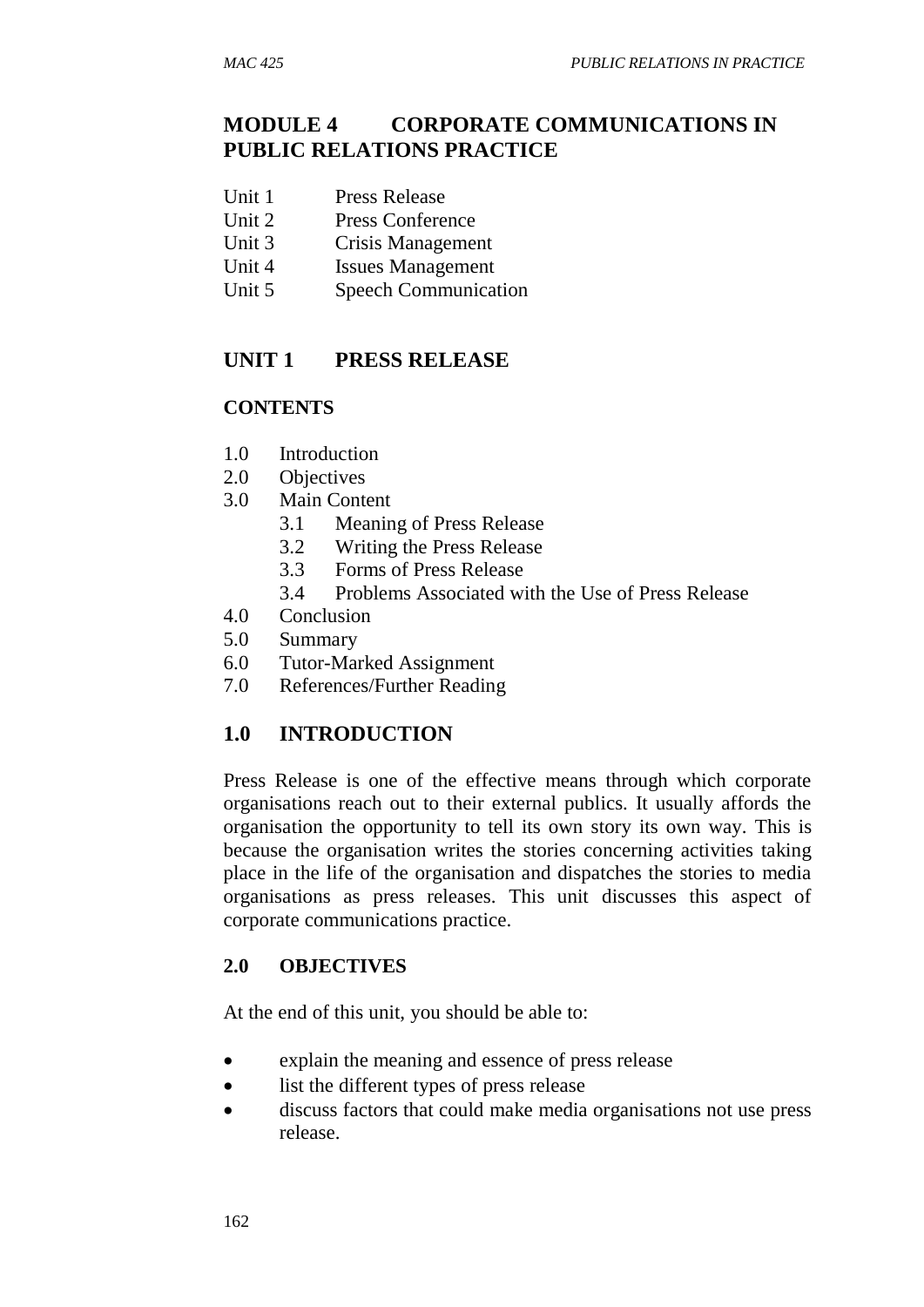## **3.0 MAIN CONTENT**

#### **3.1 Meaning of Press Release**

The concept, 'press release' has other terms for which it is known in public relations literature. It is therefore the same as 'news release'. It is also called 'media release'. Press Release is therefore defined as "corporate news issued out for consumption by an organisation via the instrument of the mass media with the purpose of enhancing the corporate image of the organisation" (Nwodu, 2007:48). Again, Nwodu (2007:48) informs that press release is regarded as corporate news given that the content of press releases usually focuses attention on the activities of the organisation issuing the releases rather than on public interests.

Most times, it is the job of the government officers or company's Public Relations Officers (PROs) to write and dispatch press releases.

### **3.2 Writing the Press Release**

According to Black (1989:14) in preparing press release, "it is well to remember that it will have to compete for attention with a great quantity of similar communications which editors receive daily". This means that "press release should be properly written to minimise the struggle for space or airtime in the mass media. When poorly written therefore, a Press release can suffer the possibility of not being used in the news content of the media organisations.

Modern editors have enormous task of editing volumes of news items on daily basis to the extent that their attention is easily turned off by poorly written press release. On the other hand, editors are easily attracted to press releases that conforms to the standard and rules of news writing and to some extent, each news medium's house style. Nwodu (2007:50) reinforces this view where he argues that "public relations managers, officers or practitioners should of necessity master basic rules of news writing in order to excel in the business of writing news releases". Some of those rules, according to Nwodu (2007), included:

1. Be accurate on the use of facts and figures; objective in the presentation of issues; fair to all concerned with or likely to be affected by the release by balancing your story; prompt in writing and delivery of the release (that is being timely and/or current); punchy (brevity) in language use; and clear in the expression of thoughts and ideas.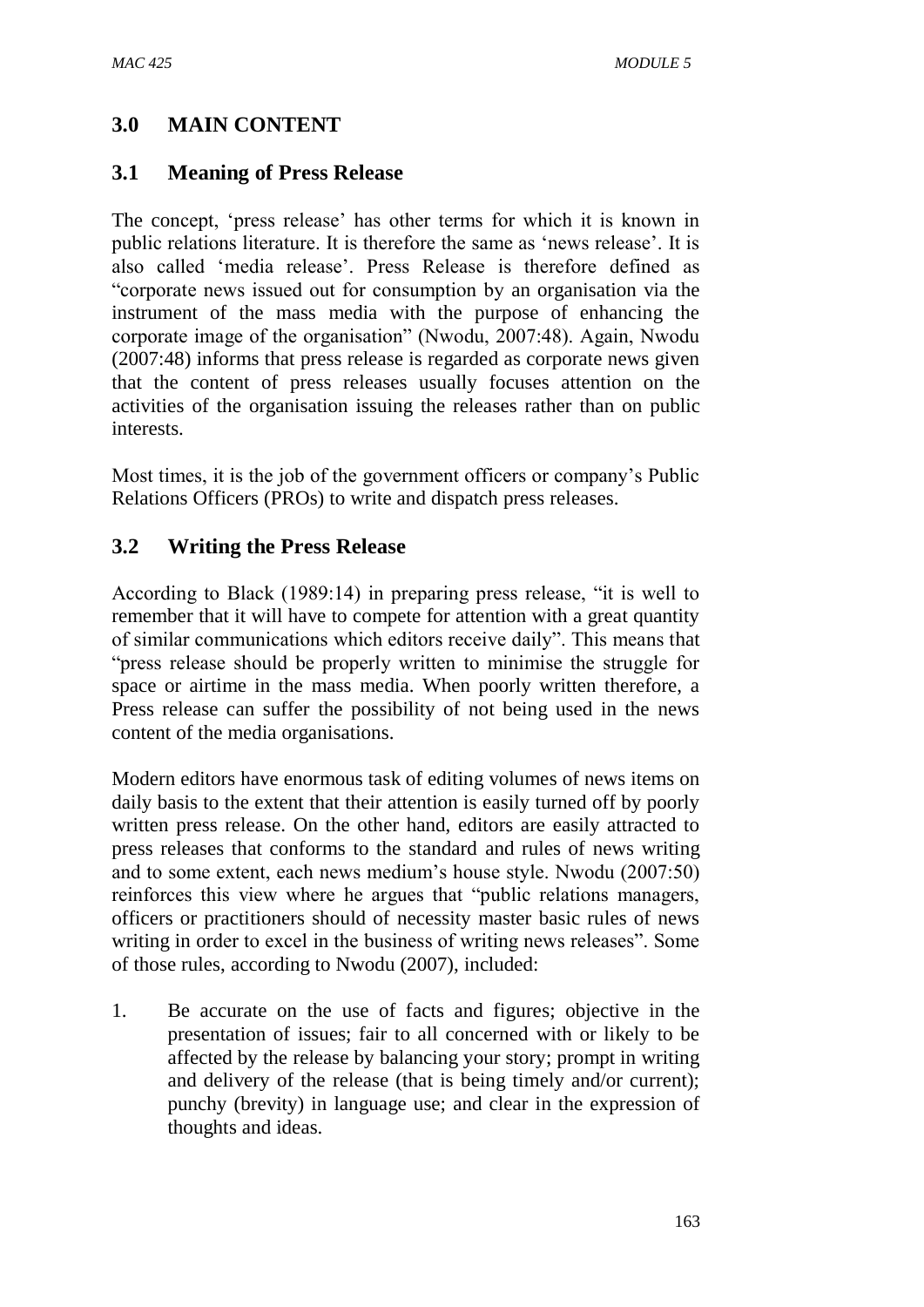2. Ensure that the lead (that is the first paragraph of the release) provides answer to what is most important about the issue for which the release is being issued. This is so because the release will be meaningless if it is silent on the "action" which in fact is the news. This is why Newsom and Carrell (2001:195) counsel:

> Once you have written a lead, read it over to make sure that it states clearly what the release is about and that it grabs the readers' interest. In other words, the lead must be interesting both to catch the eye of the editors and to get the attention of the newspaper reader.

- 3. Stick to news writing style. News release is simply a news item not an essay. Therefore, the lead and subsequent paragraphs like that of news story must of necessity provide answers to the who; the what; the why; the where; the when and the how of the story. Besides, the writer must be at home with writing rules with greater emphases on brevity (use of concrete words); concise (use of shorts sentences and paragraphs); precision (use of exact expressions/words to communicate the intended ideas/meanings); and simplicity (use of common language that is free from confounding technical jargons).
- 4. Ensure proper use of quotation lead when necessary. Whether the quote is created by the consultant (or information officer) or originated from the client (chief executive) the most important thing is to ensure that it properly fits where it is placed.
- 5. Do not assume that editors and readers already know the subject your release is meant to address. Avoid expressions like "as you all know", "we are aware that", "it is common knowledge," and "everybody knows". They are misleading, irritating and should be avoided like plague.
- 6. Be conscious of the length of the release. If your release becomes too lengthy, it may face the risk of not being used.
- 7. Avoid too much use of statistics. Too much statistics usually bore your audience and therefore should be used sparingly.
- 8. Ensure the entire structure of the release conforms to the structure of a typical news stories. Most times public relations officers write to impress their Chief Executives. This is wrong. To attract editor's attention and arouse his/her interest, news release should flow like typical news story.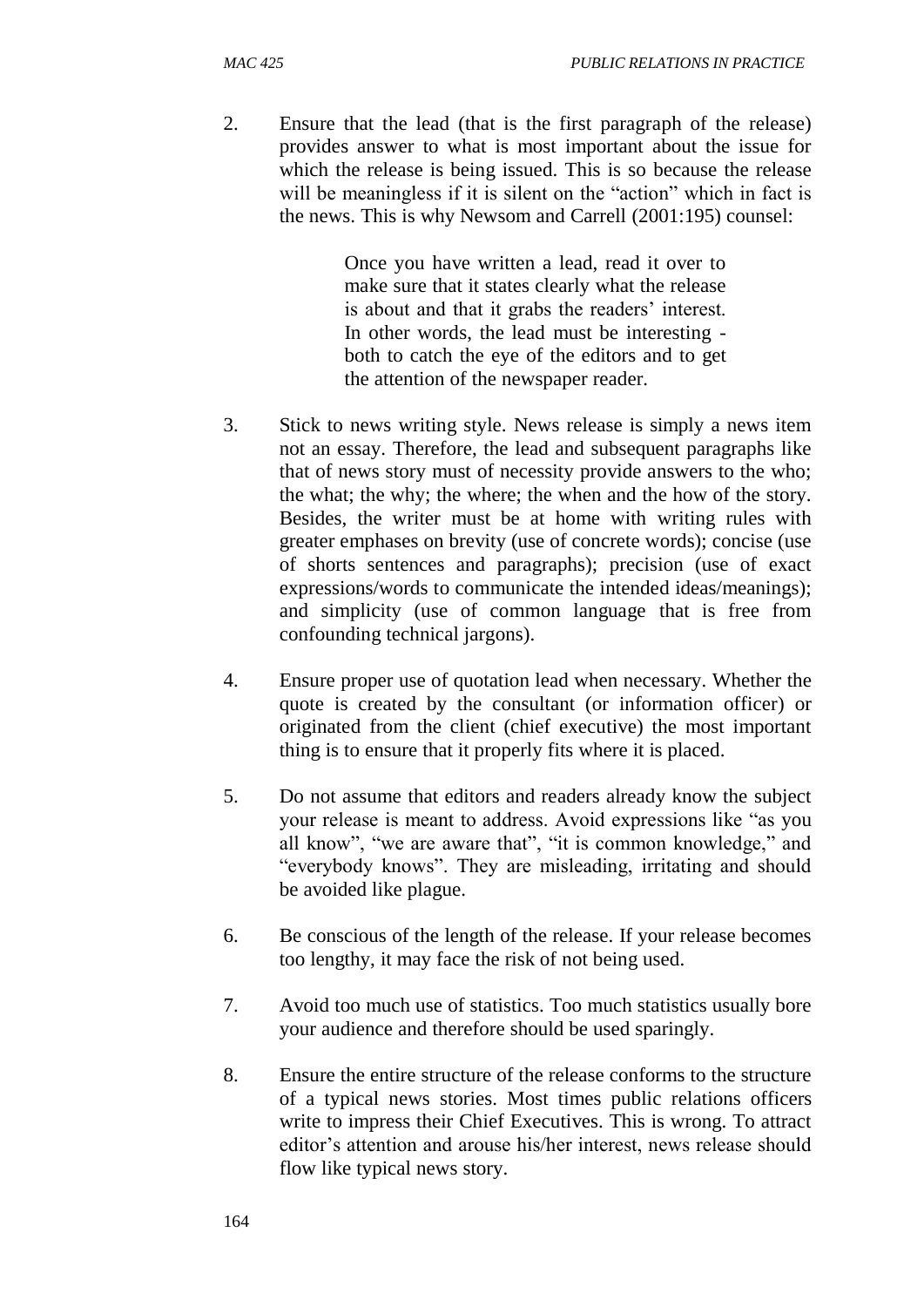## **3.3 Forms of Press Release**

Different kinds of press release exist. Below are some of the commonly used forms of press release:

- a) **Response Release** which is usually issued to serve as a company's response to an issue in the media that is critical of the company's actions and/or inactions.
- b) **Spot News Release** which companies affected by unprecedented occurrences like fire outbreak, aero hijack, bombing of oil sites and sundry man-made/natural mishaps often use to hint members of the public about the problem.
- c) **Bad News Release** which companies often use to state their positions on image damaging news or issue already in circulation.
- d) **Features News** which is used to publicise the achievements and/or success stories of a corporate organisation.
- e) **Announcement Releases** which as the name implies, announces "the marketing of a new products, the opening of a new plant, the company's latest financial results or a new company's policy" (Newsom and Carrell, 2000:205). This release is used to publicise an organisation's tangible and intangible products.

## **3.4 Factors that Impede on the Use of Press Release**

A media organisation has the right to use or drop any press release issued to it by any corporate organisation. And given that space and air time are very scarce in the news media, editors often evaluate the relative importance and uniqueness of press releases before use (Nwodu, 2007:64). In this case, how well or otherwise a press release is written determines whether the release will be used or not. However, Nwodu (2007:65) isolates six factors that could prompt editors to reject a release as:

- a) If the release lacks local angle, colouration or interest.
- b) If the release has manifest commercials undertone. That is, it is an advertisement packaged in the form of press release.
- c) If the release is full of grammatical, spelling and syntax errors.
- d) If the release is very drab, uninteresting, vague and essentially lacking factual and concrete information.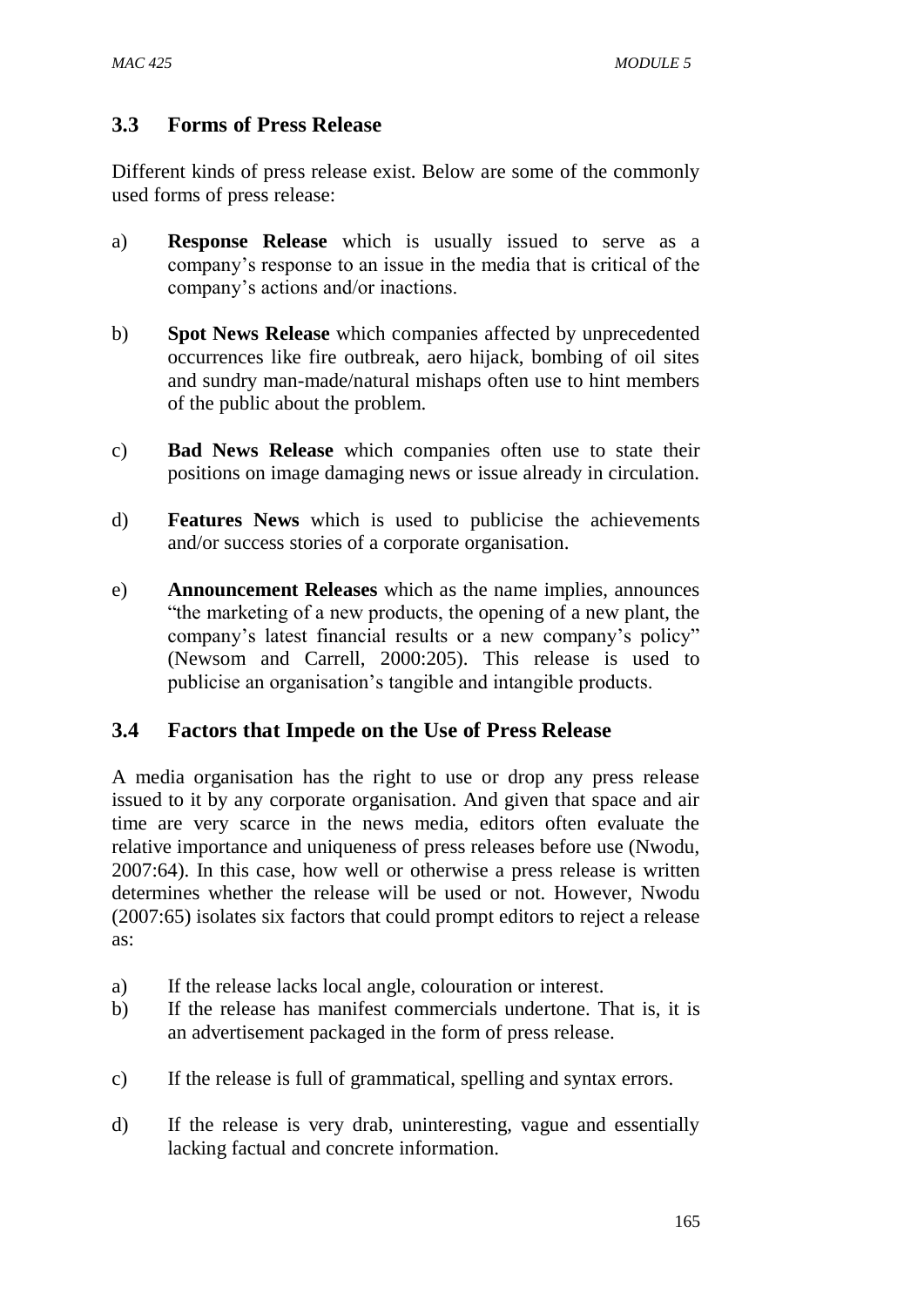- e) If the release is maliciously done and as such, capable of provoking legal tussle.
- f) If the language and style of presentation of the release runs counter to the policy of the news medium and/or its house style.

It is important for public relations officers evaluate their press releases against these backdrops before dispatching them to media organisations. This will help to reduce the risk of rejecting the releases.

## **4.0 CONCLUSION**

The Press release is an important corporate communication tool. It is usually issued to serve specific purpose. Regardless of the purpose, press release must be properly written to arouse the interest of editors who decide whether or not it will be used in the news bulletin. A well written press release therefore stands a better chance of being used in a medium's news of the day.

## **5.0 SUMMARY**

The emphasis in this unit is on understanding the meaning and essence of press release. In doing this, issues relating to the definition of press release, writing and forms of press release were discussed. Also discussed are the problems that could hinder press releases from being used by editors.

## **6.0 TUTOR-MARKED ASSIGNMENT**

A press release that is poorly written often stands the risk of not being used. Discuss this against the backdrop of the factors that could prompt editors to reject a press release.

- Black, S. (1989). *Introduction to Public Relations.* London: The Modino Press.
- Newsom, D. & Carrel, B. (2007). *Public Relations Writing: Form and Style.* Stanford: Wadsworth.
- Nwodu, L.C (2007). *Corporate Public Relations Management*. Enugu: Precision Publishing Limited.
- Nwodu, L.C. (2006). *Journalism Practice: News, Aesthetics, Ethics and Laws.* Enugu: Rhyce Kerex Publishers.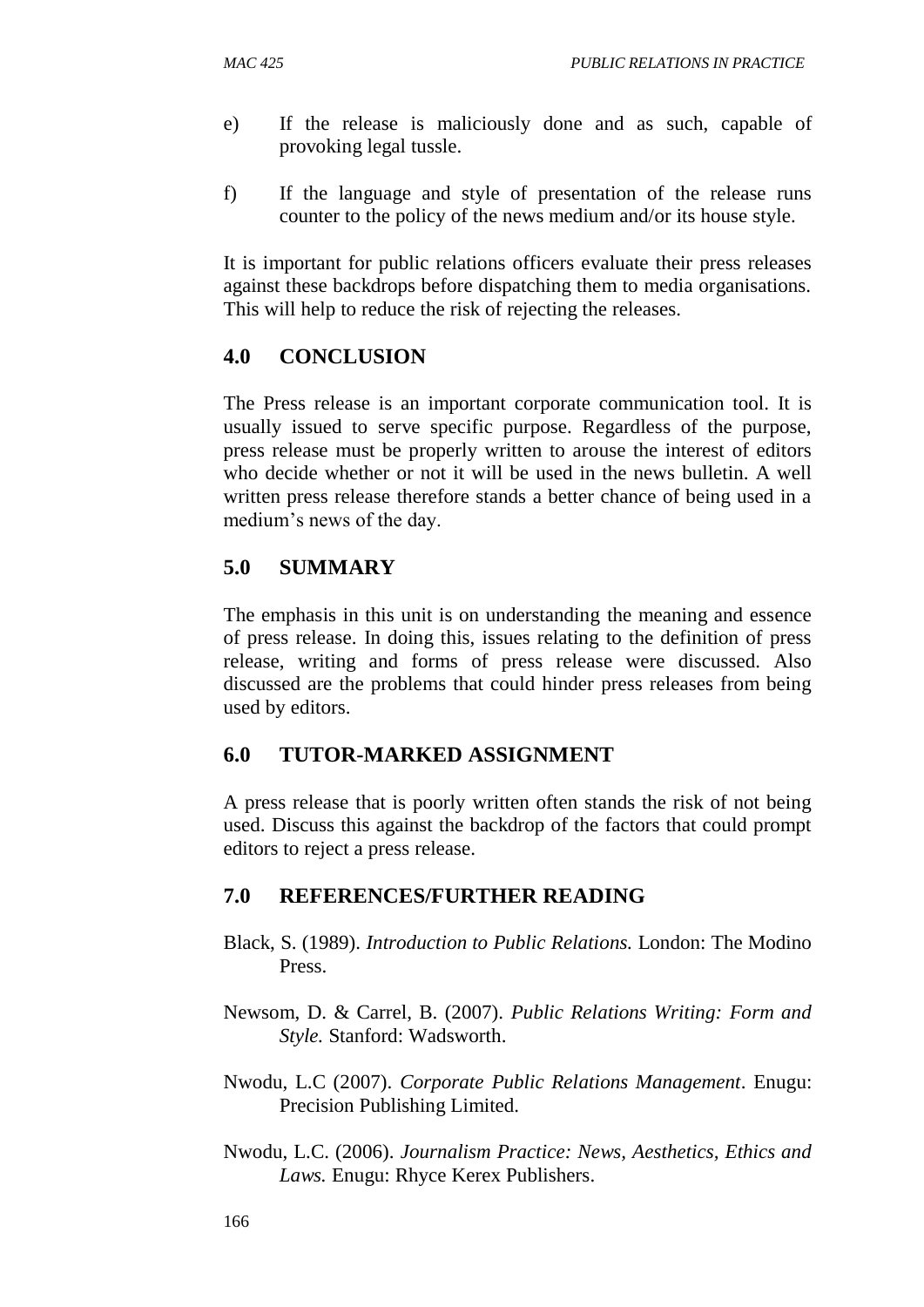# **UNIT 2 PRESS CONFERENCE**

### **CONTENTS**

- 1.0 Introduction
- 2.0 Objectives
- 3.0 Main Content
	- 3.1 Meaning and Rationale of Press Conferences
	- 3.2 Planning and Executing Press Conferences
	- 3.3 Post Press Conference Activities
- 4.0 Conclusion
- 5.0 Summary
- 6.0 Tutor-Marked Assignment
- 7.0 References/Further Reading

## **1.0 INTRODUCTION**

The Press conference like the press release is one of the essential tools or elements of corporate communications. Public relations officers make extensive use of press conferences to enhance two–way communication between their organisations and the publics of the organisations. This unit examines the press conference from conception to planning and execution.

## **2.0 OBJECTIVES**

At the end of this unit, you should be able to:

- define the meaning of a press conference
- explain the essence of press conference
- discuss the planning and execution of press conferences.

## **3.0 MAIN CONTENT**

#### **3.1 Definition of Press Conference**

The press conference in also regarded as news conference or media conference. Corporate organisations often organise press conferences to explain its position on a topical issue likely to impinge on the image and reputation of the organisation.

It is often organised to "create a two–way communication situation for an organisation to share information and ideas with media on major break – through and controversial complex facts that need proper explanation and in similar important information exchange situation (Nwosu, 1996:30).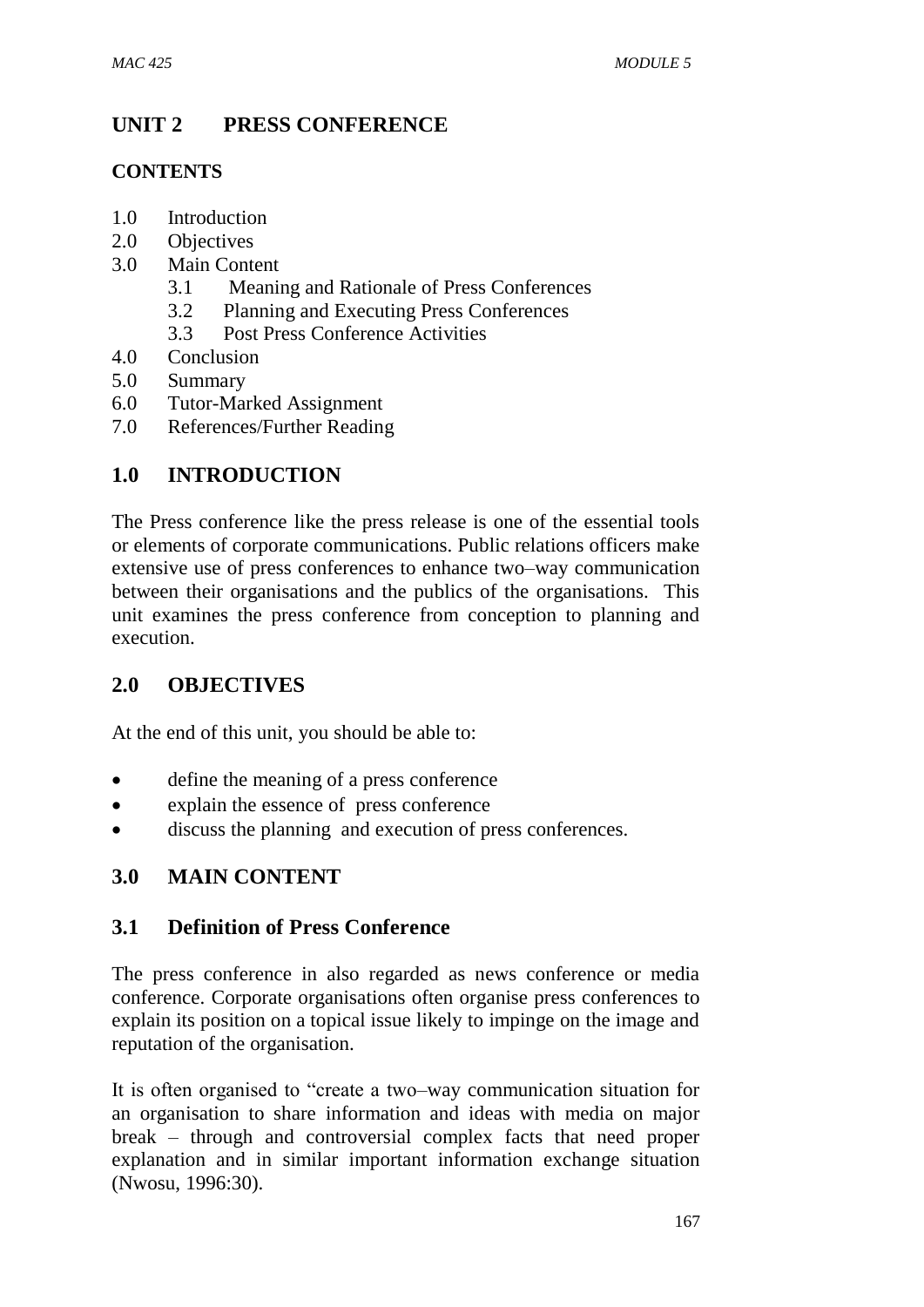Press or news/media conference is therefore "a two–way communication between an organisation and the press men through which the organisation shares its important information with the press which in turn publicise the information for public consumption" (Nwodu 2007:67).

Press conference is therefore a very serious media event. According to Wilcox and Nolte (1995 p 46) six conditions that lead to warrant the need for press conference are:

- 1. When an announcement of considerable importance to a large number of people in the community is to be made (Example: an election date);
- 2. When a matter of public concerns needs to be explained (Example: a food recall);
- 3. Where reporters have requested access to a key individual and it is important to give all media equal access to that person (Example: a visiting celebrity).
- 4. If a new product or an invention in the public interest is to be unveiled , demonstrated or explained to the media (Example: A solar–powered vehicle);
- 5. When a person of importance is coming to town and there are many media requests for interviews (Example: The Minister); and
- 6. When a complex issue or situation is to be announced and the media need access to someone who can answer their question (Example: Company Manager).

It is on this basis that Nwodu (2007:69) agrees that press conferences can be organised to achieve any or combination of the following purposes:

- explain new company policies
- publicise a company's latest invention
- introduce a company's new product or changed brand image, or state clearly a company's position in a crisis or conflicting situation.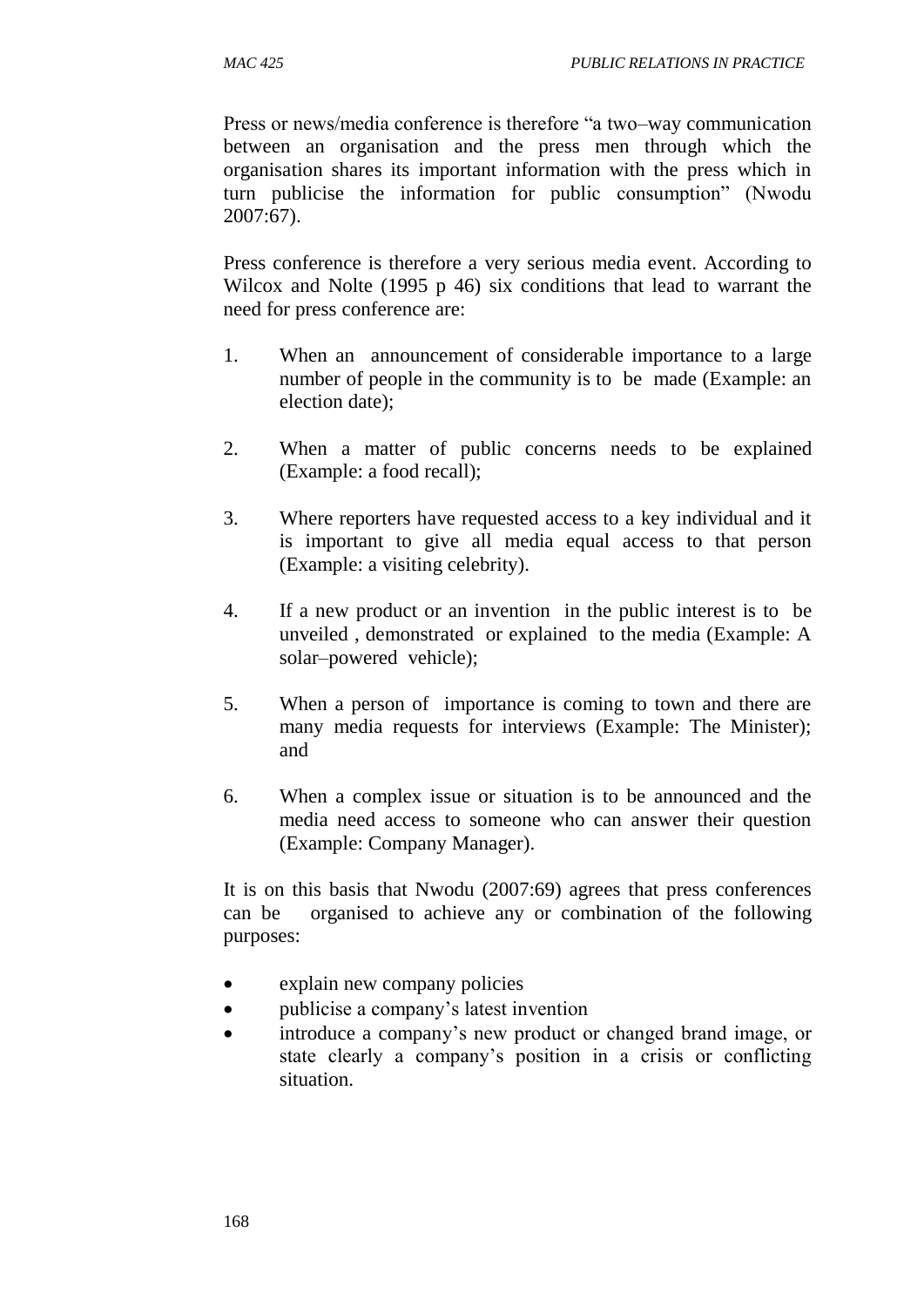#### **3.2 Planning and Execution of Press Conferences**

As we noted earlier, press conference is a very crucial aspect of corporate communications that should not be treated with levity. It therefore, requires proper planning and execution to achieve the purpose prompting an organisation to organise such a conference.

In planning for a press conference therefore, the public relations officers should consider what Nwodu (2007:69-74) as the " five nuggets" of press conference planning. These are:

- a. Who should be invited which entails drawing list of media organisations within a locality and deciding which among the lot to invite based on specific reason(s).
- b. Deciding the most convenient and efficient way of distributing the invitation to ensure it sets the targets.
- c. When to hold the conference which entails deciding on a date that will not clash with major or bigger event.
- d. Venue of the conference which requires deciding on a venue that is centrally to the invitees.
- e. Cost of the conference which entails proper articulation of the cost implications of the conference. Costing is the same as budgeting; it requires itemising all that it will take to organise a successful conference and fixing prices to them in line with market realities.

After the planning, next is action that is the actual execution of the press conference. Nwodu (2007:76) listed some of the things that are involved in actual execution of press conference as:

- a) Making adequate provision for the registration of media men in attendance and proper distribution of conference kits/materials to them.
- b) Ensuring proper arrangement of the hall in a manner that would enable the pressmen see and hear the speakers and actions at the high table with less friction.
- c) Ensure a seasoned reporter is on ground to take accurate record of major issues raised and discussed at the conference, responses to press questions, and useful comments made by both the speakers and other participants.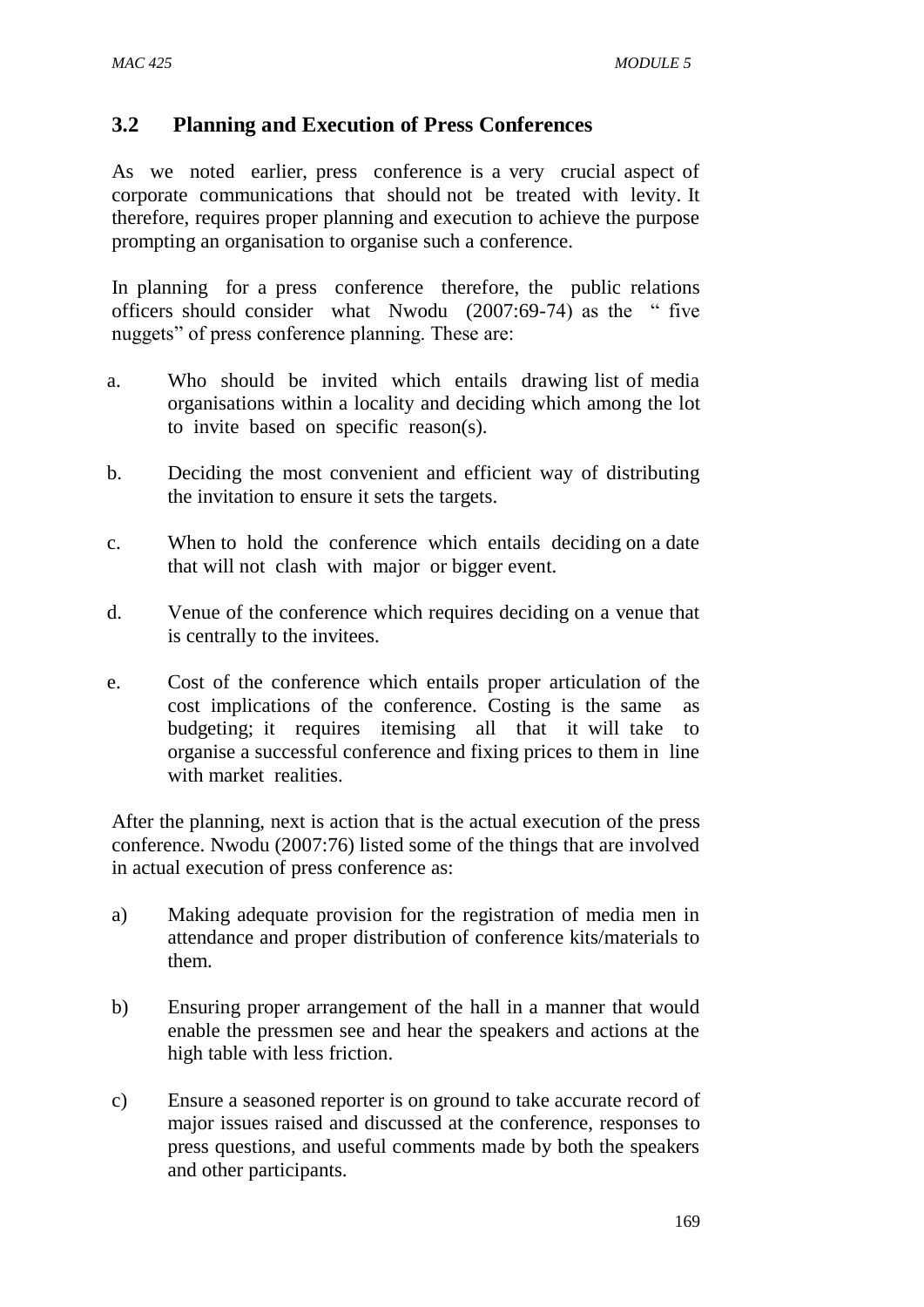- d) Arrange for alternative power supply and mini-information processing centre stuffed with computers, photocopying machines, fax, and internet facilities to enhance the work of print and electronic journalists in attendance.
- e) Ensure the hall is well lit to enhance the shootings and shots by camera men (see Nwodu, 2007:76-78 for details).

## **3.3 Post Press Conference Activities**

At the end of every press conference the public relation officer is expected to take a number of post conference actions to further ensure success. Some of these post conference actions or activities include:

- i. Distribution media Kits and Sundry Conference Materials to invited pressmen who were unable to make it to the conference.
- ii. Evaluate press reports on the conference by ascertaining the quantity and quality of news feature and opinions. Editorial within in the matter.
- iii. Evaluate the success or other wise of the conference in terms of the impact of the conference on the image the organisation.
- iv. Evaluate the on-the-spot impression of the participants (particularly the press – men) regarding the conference.

# **4.0 CONCLUSION**

When properly planned and executed press conference can enhance the image and reputation of an organisation on the other hand, a poorly managed press conference can mar the image and reputation of an organisation. Public relations practitioners should therefore take press conference planning and management serious.

# **5.0 SUMMARY**

This unit discussed various dimensions of press conference. Precisely, the unit discussed the meaning of and rational for press organisation; nuggets of press conferences planning and actual execution of press conference among other things.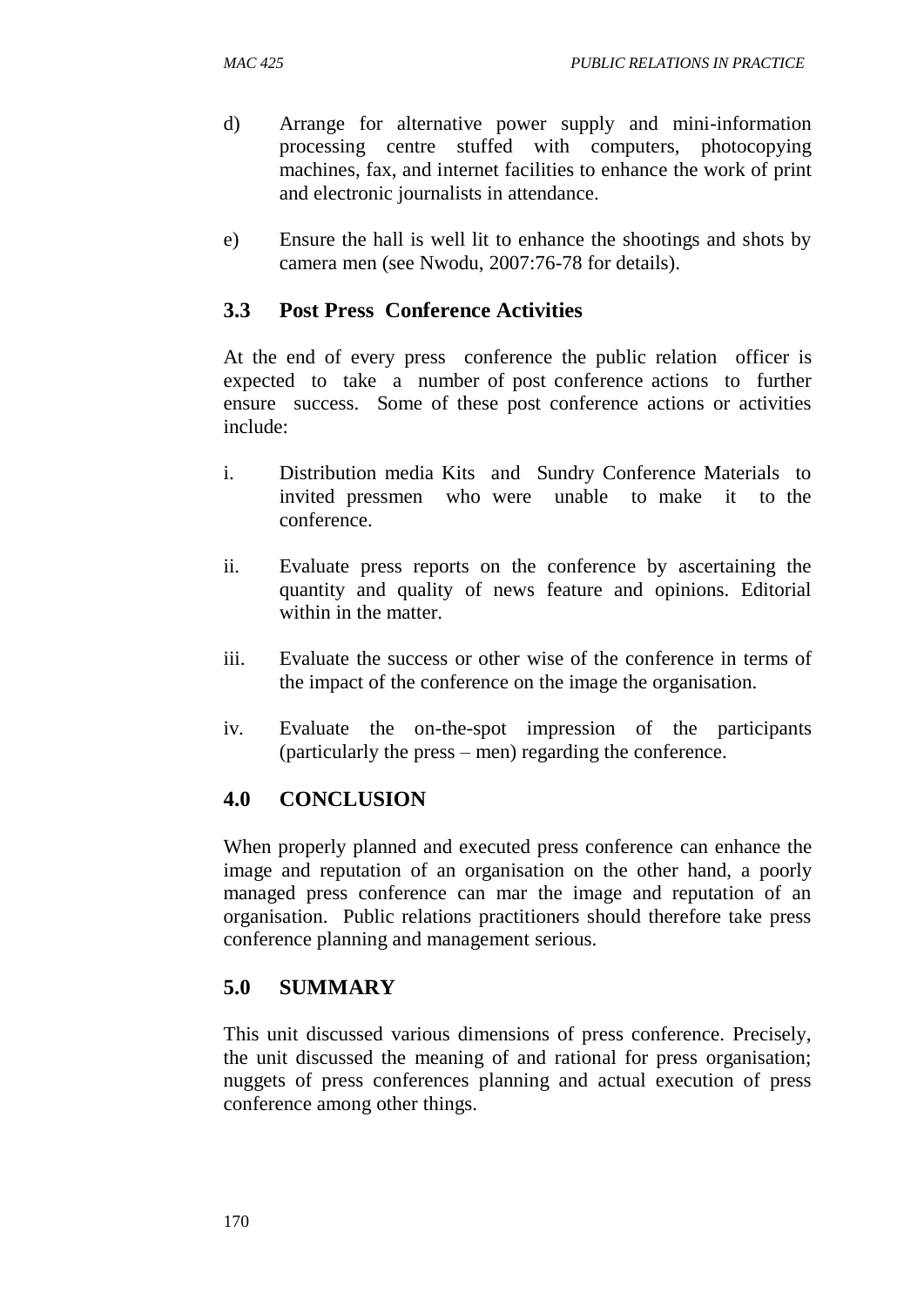### **SELF-ASSESSMENT EXERCISE**

Define Press conference and explain the rationale behind the covering of pre conference.

## **6.0 TUTOR–MARKED ASSIGNMENT**

Explain the process of planning and execution of a successful press conference.

- Black, S. (1989). *Introduction to Public Relations*. London: The Modind Press Limited.
- Nwodu, L.C. (2007). *Corporate Public Relations Management*. Enugu: Precision Publishers Limited.
- Nwosu, F.E. (1996). *Public Relations Management: Issues and Application*. London: Dominican Publishers.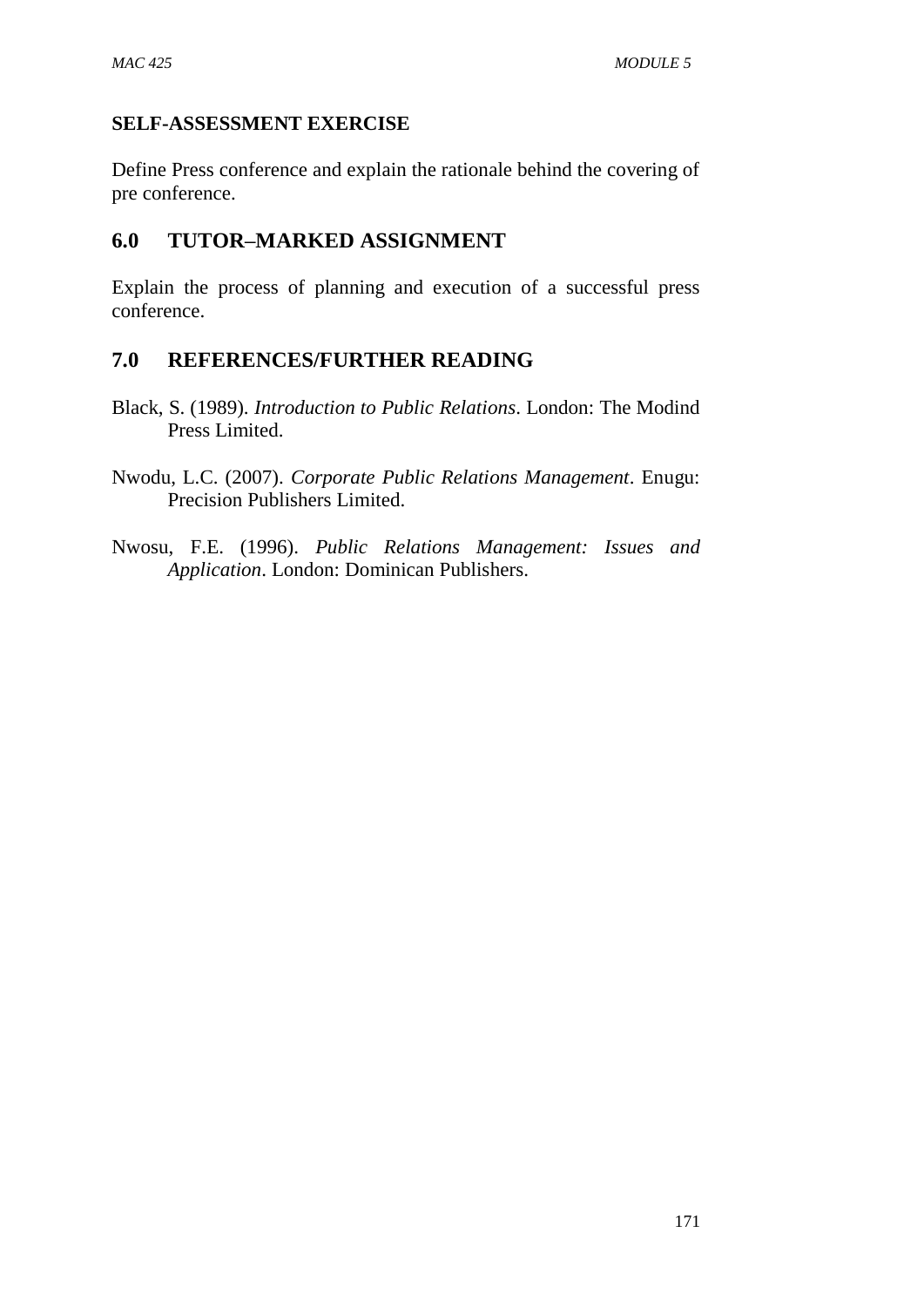## **UNIT 3 CRISIS MANAGEMENT**

#### **CONTENTS**

- 1.0 Introduction
- 2.0 Objectives
- 3.0 Main Content
	- 3.1 Meaning and Nature of Corporate Crisis
	- 3.2 Major Source of Corporate Crisis
	- 3.3 Stages of Managing Corporate Crisis
	- 3.4 Post Crisis Measures
- 4.0 Conclusion
- 5.0 Summary
- 6.0 Tutor–Marked Assignment
- 7.0 References/Further Reading

### **1.0 INTRODUCTION**

Crisis is inevitable in the life of any corporate organisation. So whenever it occurs, the onus lies on the public relations officer to manage the crises. The public relations officer also tries to nip the crisis in the bud by taking some measures. The essence of this unit therefore is to teach the students the basic things they should know in crisis management.

#### **2.0 OBJECTIVES**

At the end of this unit, you should be able to:

- explain the concept and nature of crisis
- explain possible causes of crises
- discuss the step in managing corporate crises.

## **3.0 MAIN CONTENT**

#### **3.1 Meaning and Nature of Corporate Crisis**

According to Summers et al (1996:322b) crisis is "a period or moment of great danger, difficulty, or uncertainty, especially in politics or economics". Corporate organisations often anticipate crisis and when they do the common thing will be to take pro-active measure to nip the impending crisis in the bud.

However, pro-active measures often task practitioners to take actions capable of checking crisis situation from snowballing into full crisis.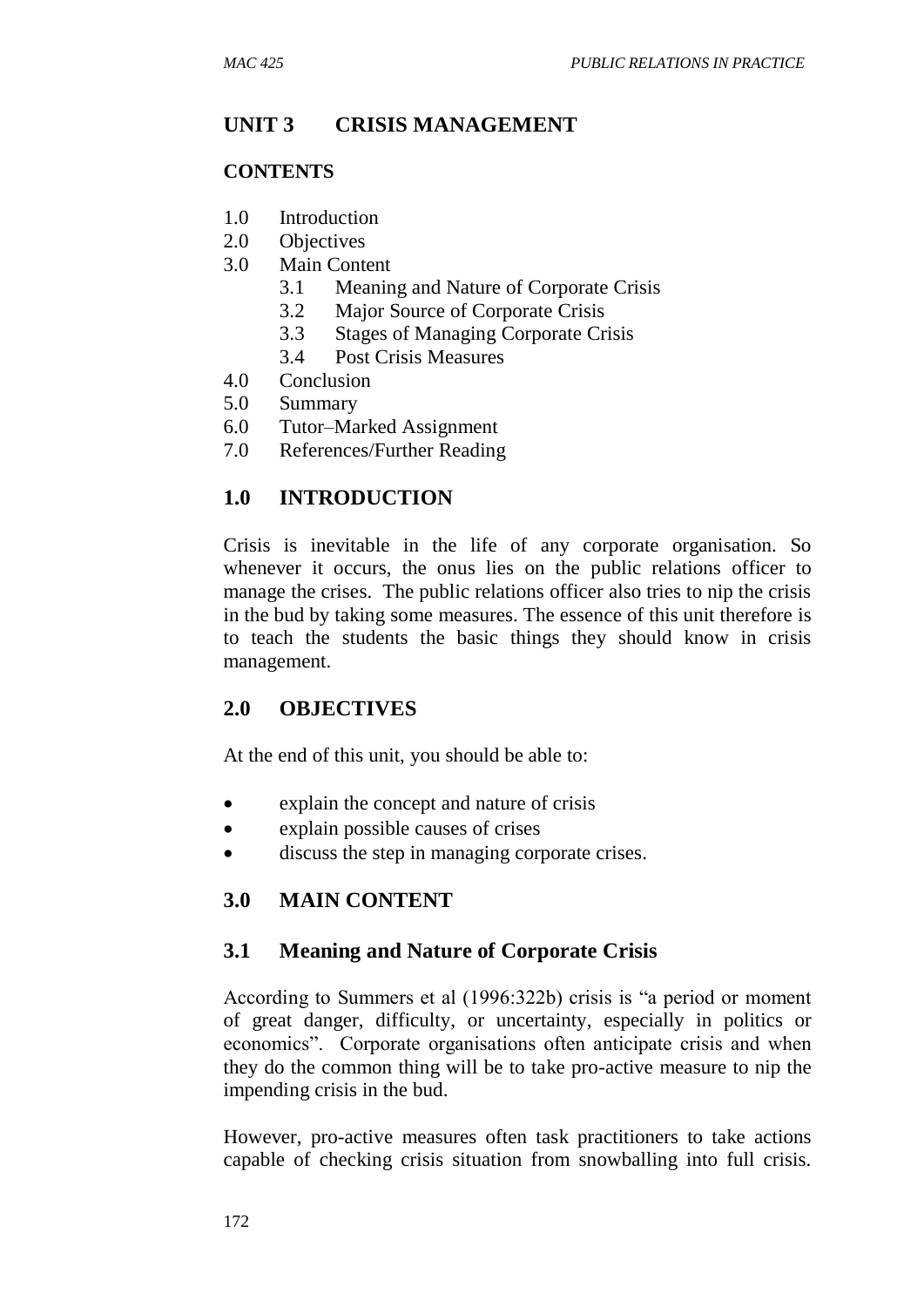The essence is to avert the likely image problems the impending crisis may cause the organisation if allowed to implode.

On the other hand, there are occasions pro-active measure may not actually forestall a crisis from occurring. So when the crisis occurs reactive approach becomes the most effective means of managing the problem.

The implication is that there are two broad ways or approaches to managing crisis– the proactive and reactive approaches. Which of these approaches to be applied in crisis management depends on the nature of the crisis? Black (1989:13) isolates two broad categories of crisis as:

### **1. Known and Unknown**

Every organisation has a defined line of business. The nature of the business therefore makes it imperative that certain defined catastrophe would actually occur in the corporate organisation. For instance, "a company that produces chemical or nuclear weapon may" according to (Nwodu, 2007:82) "anticipate a radioactive or lethal discharge as its potential danger."

In this case, it is obvious that someday a crisis would occur but what is not certain is when it will occur. So, the potential danger is known but when it may eventually occur is unknown. in this case it is the responsibility of public relations practitioners to advise the staff and management of the organisation on safety measure to added in order to forestall the impending danger from occurring" (Nwodu, 2007:82). The advice should also entail making adequate arrangement to cushion the probable effects of the anticipated catastrophe when it eventual occurs.

These pre-conditioner measures come under pro-active measures. Proactive measures therefore refer to precautionary measures taken to forestall impending crisis and or to cushion the effects of anticipated crisis.

#### **2. Unknown Crisis**

Unlike known unknown crisis, the unknown crisis can hardly be predicted nor anticipated. It just takes the organisation by surprise. According Black (1989:11) unknown crises are "sudden calamitous events that cannot be foreseen by anybody." It is hardly anticipated and when it occurs, the affected organisation must react to the issue concerned so the approach for managing this kind of crisis is the reactive approach.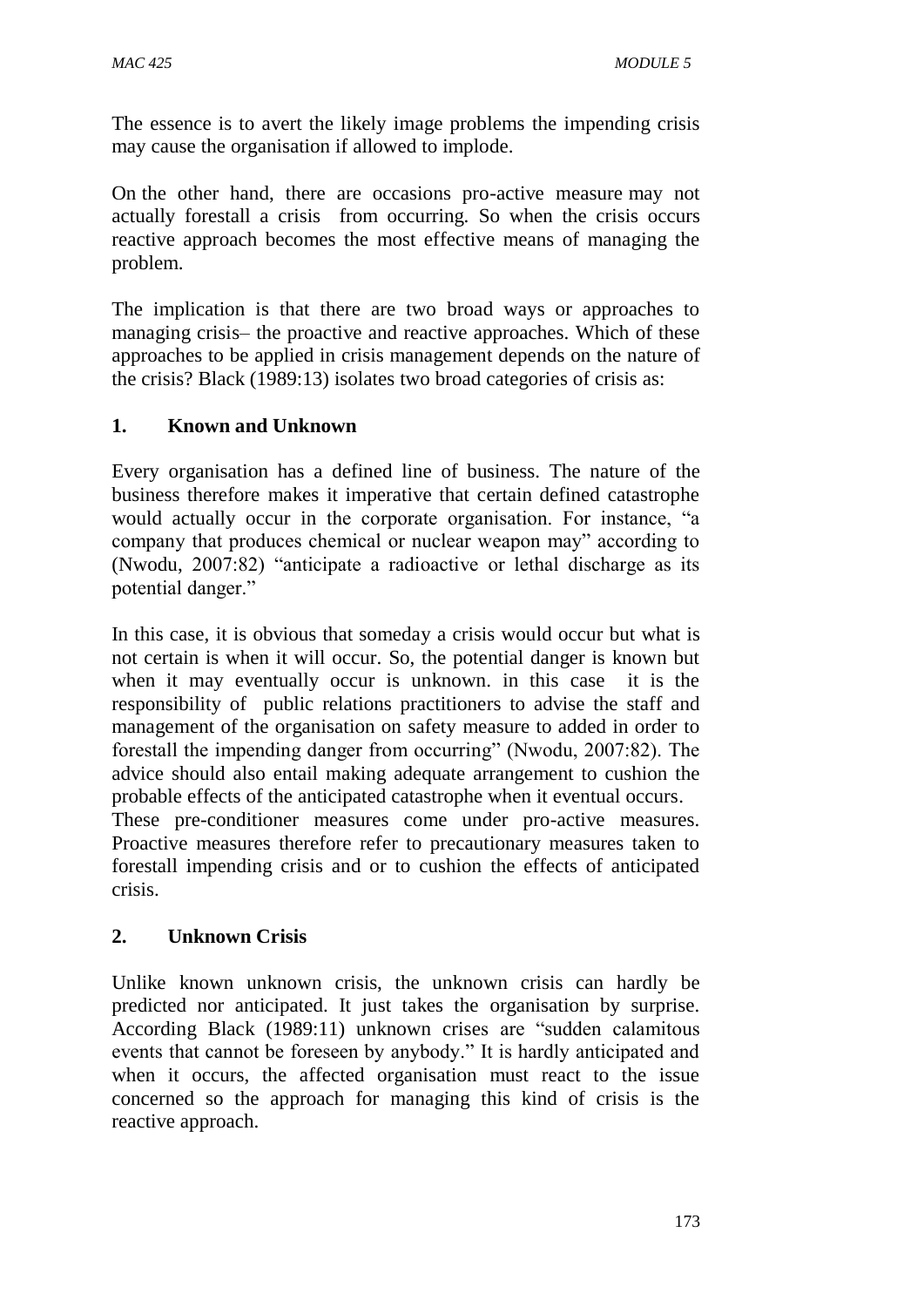The above clearly shows that "crisis is of two major modes which are predictable (or anticipated) and unpredictable (or unanticipated) crises" (Nwodu, 2007:.84).

# **3.2 Major Sources of Corporate Crises**

It is important to note that sources in this context are the same as causes. It implies situations and/or corporate actions that can cause crisis if not properly managed. Mackey (2004:16) however, identifies seven factors that could cause crisis as:

- A takeover bid: A planned takeover of ownership and management of a company can lead to crisis if the members of staff of the organisation are not certain that the security of their job will be guaranteed.
- Product tampering which usually occurs when the consumers of product suspect that the quality of the product has been tampered to the negative.
- Flood, fire, storm or drought which is caused by natural phenomena like the flooding in most of Nigeria's coastal plain. Also, accidents like plane crashes can cause crisis.
- Faulty product which usually occurs when the product fails to perform the functions claimed by the advertiser.
- Challenges and changes to the leadership can also induce crisis where the change is deemed to be unfair or "where the new leader manifest evidence of inexperience, ineptitude, corruption and lack of focus..." (Nwodu, 2007:86).
- Industrial dispute which emanates from dispute between one department of an organisation and another; between the management and staff; between the organisation and the host community; or between the management and the stakeholders etc (Nwodu, 2009:86).
- A terrorist action like the bombing of the WTC Tower in the USA and the UN House in Nigeria.

# **3.3 Stages for Managing Crisis**

Crisis management according to Summers *et al*. (1996:322) is the process of dealing with usually dangerous or difficult situation. Given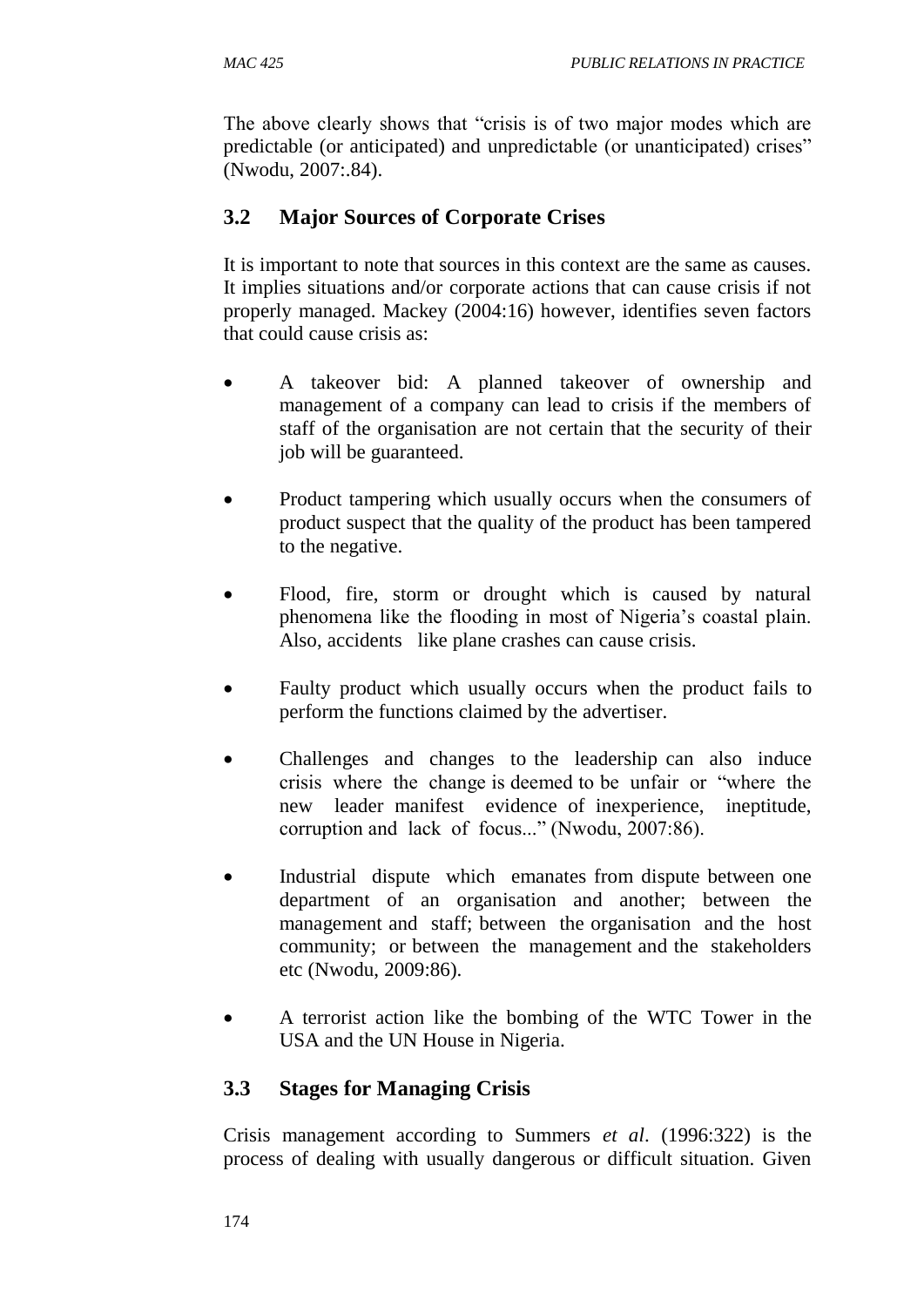that crisis is inevitable, every organisation should have well articulated means of dealing with both predictable and unpredictable crisis.

On a general note however, Nwodu (2007:87) categorised the procedures for managing crisis into three broad categories these are:

- 1. Pre crisis measures which entails planning for potential crisis. Pre-crisis measure would therefore, require the public relations officers to advise their organisations' management to:
	- a. Always ensure it conducts its activities in line with the corporate objectives and the socio-culture, political, economic trends and the legal provision within their areas of operation.
	- b. Engage on periodic risk audit as the organisation expands in terms of operational special, volume of production or services staff strength etc.
	- c. Strive to cultivate public confidence in advance since it has been established that "if people known and trust the organisation, it will be far easier for you to maintain that trust in difficult times" (Mackey, 2004:221).
	- d. Create a risk or crisis management team that should thinker out concrete and practicable strategies on the procedures for managing crisis.
	- e. Decide in advance who should be the spokes person or persons in time of challenge.
	- f. Ensure that the Chief Executive Officer (CEO) does not double as the spokesperson.
	- g. Expose the members of the crisis management team to periodic media training and retraining
- 2. On-the-crisis Management Measures. The emphasis here is on the tactics that is the actual execution of crisis management strategies. According to Ademolekun and Ekundayo (2001:116), the functional tactics for managing crisis included but not limited to:
	- a. Understand the nature, extent and impact of the crisis.
	- b. Accept blames and responsibilities; never deny or denounce the existing problem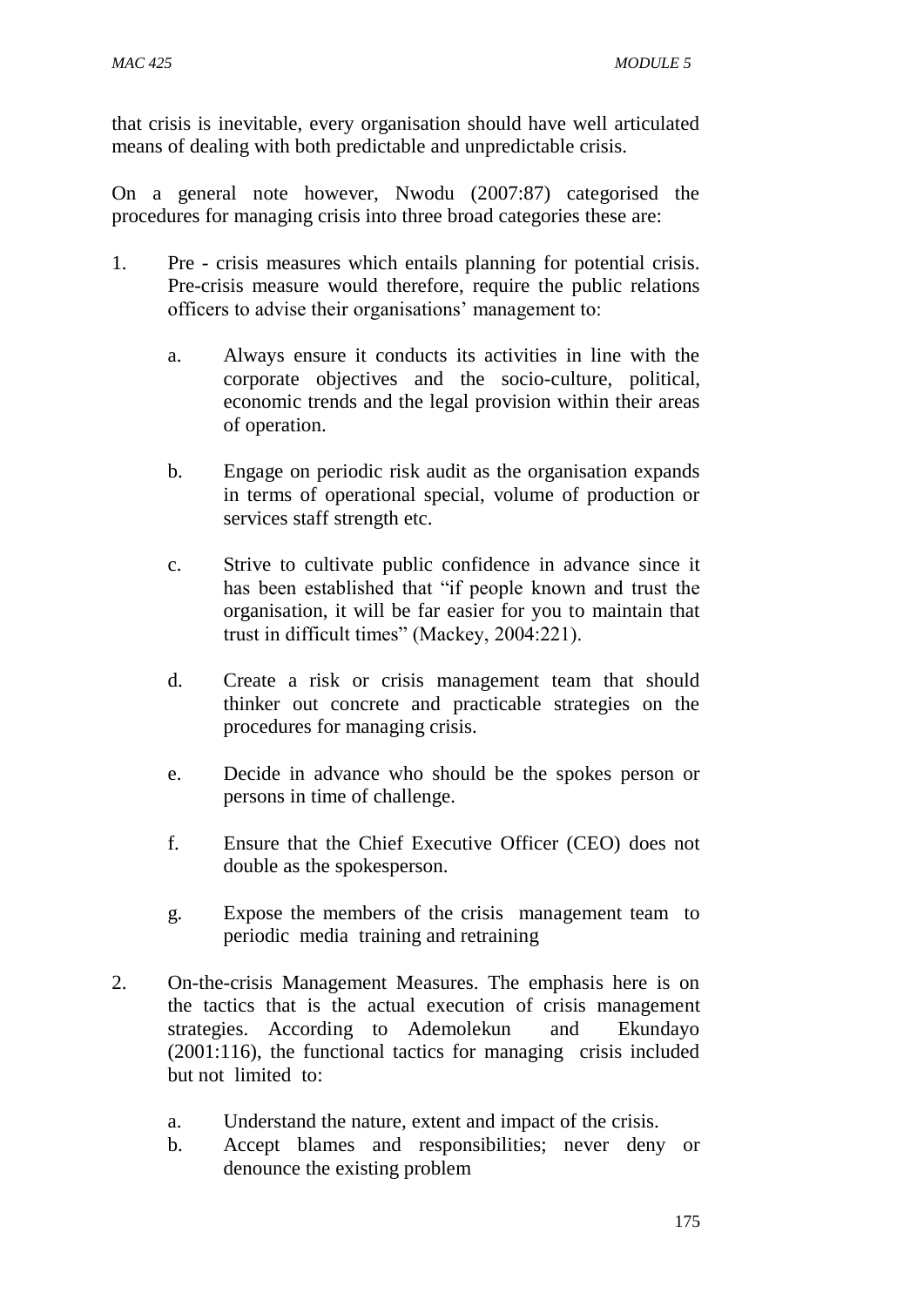- c. Operate an open policy and promptly communicate action to all stakeholders.
- d. Map out planes to solve the problem so that it will never re-occur
- e. Show concern to victims, let affected parties understand that you care
- f. Do not count your losses in public. Let that be for management consumption only.
- g. Be ready to pay compensation to victims. It is your cross, bear it boldly.
- h. The Chief Executive should lead the way in communicating crisis resolution programmes; being self – evasive is not advisable.

# **3.4 Post Crisis Measures**

This stage is very crucial in dealing with crisis. After taking practical steps in managing crisis it is important to review actions taken at the onthe-crisis management stage. This is what is meant by post crisis measures and it involves:

- evaluation of the entire actions taken in the process of managing a crisis to ascertain what lessons to be learnt from the action
- make public thank you speeches appreciating both the internal and external publics of the organisation for the patient and understanding during the crisis
- organise a memorial service for the diseased as a show of love, care and concern where lives are involved. This is usually the case when there is plane or auto crash
- write and dispatch letter of appreciation to concerned publics who stood by the company at the trial period.

# **4.0 CONCLUSION**

We have said severally in this unit that conflict is inevitable in the life of any corporate organisation. It is important that both the students and practitioners of public relations are properly ground on the nature of crisis and how best to manage it.

# **5.0 SUMMARY**

This unit dealt with the meaning nature and forms of crisis. It also treated various professional approaches to managing crisis.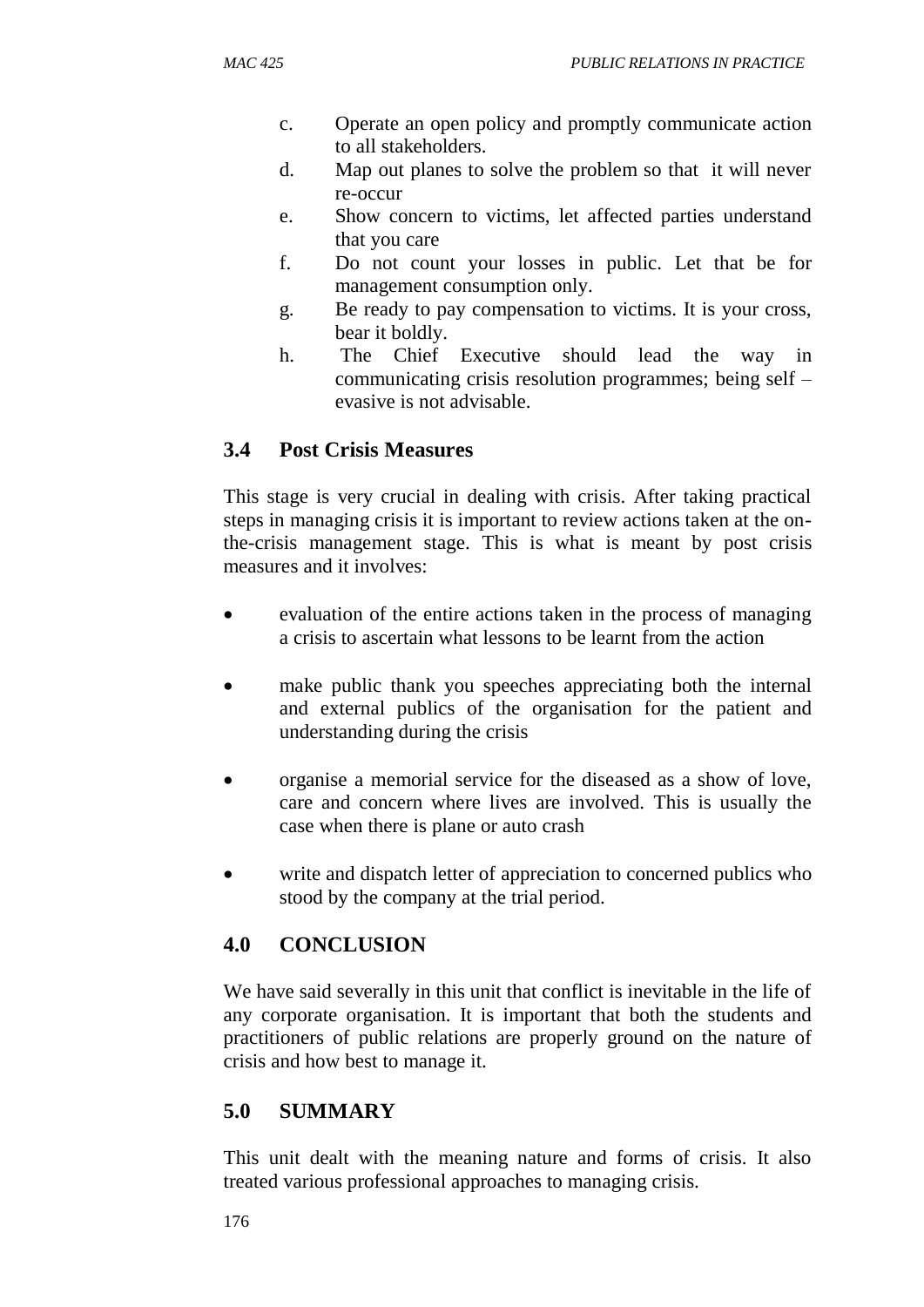#### **6.0 TUTOR-MARKED ASSIGNMENT**

Define crisis and using relevant examples, discuss various stages for managing crisis.

- Ademolekun, W. & Ekundayo, T. (2001). *Interactive Public Relations.*  Lagos: Joe-Tolaku and Associates.
- Black, S. (1989). *Introduction to Public Relations.* London: The Modino Press Limited.
- Mackey, S. (2004). "Crisis and Issues Management" In: J. Johnston & C. Zawawi (Eds). *Public Relations Theory and Practice;* Crow's Nest: Allen and Unwin
- Nwodu, L. C. (2007). *Corporate Public Relations Management.* Enugu: Precision Publishers Limited.
- Nwosu, I. E. (1996). *Public Relations Management: Principles, Issues and Application.* Lagos: Dominican.
- Summers, D. *et al.* (1995). *Long Dictionary of Contemporary English.*  England: Longman Group.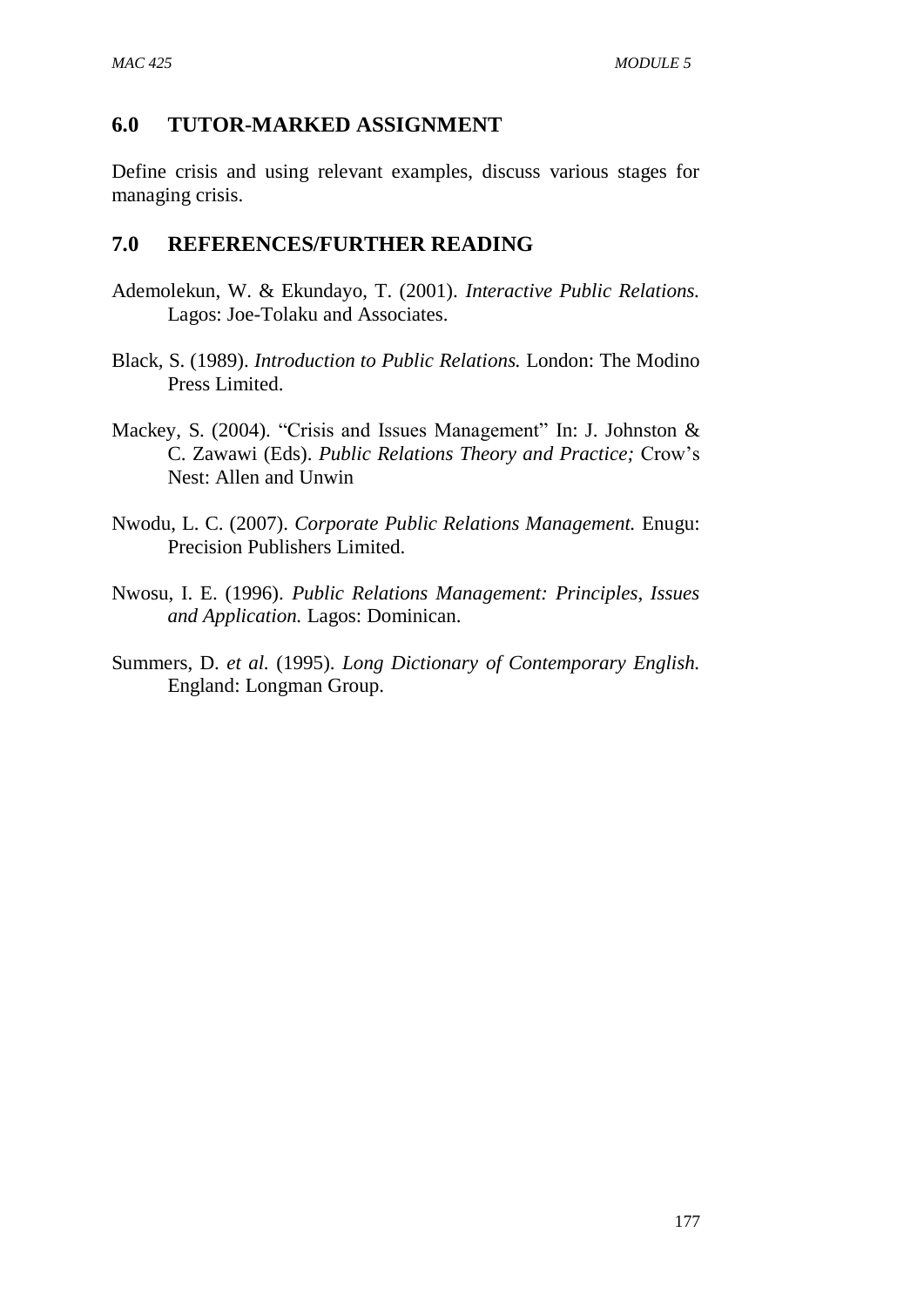## **UNIT 4 ISSUES MANAGEMENT**

#### **CONTENTS**

- 1.0 Introduction
- 2.0 Objectives
- 3.0 Main Content
	- 3.1 Issues Defined and Explained
	- 3.2 Nature of Issues
	- 3.3 Critical Steps in Issues Management
- 4.0 Conclusion
- 5.0 Summary
- 6.0 Tutor-Marked-Assignment
- 7.0 References/Further Reading

## **1.0 INTRODUCTION**

Like crisis, issues are bound to arise in governance, in corporate life and even from individual actions and inactions. This obvious fact has made issues management one of the core aspects of modern public relations management. This unit therefore exposes the students to the core of issues management.

#### **2.0 OBJECTIVES**

At the end of this unit, you should be able to:

- explain what an issue is
- discuss stages involved in issues management.

## **3.0 MAIN CONTENT**

#### **3.1 Issues Defined and Explained**

In the context of public relations practice, issues is "a condition or pressure, either internal or external, that, if it continues, will have significant effects on the functioning of the organisation or its future interests" (The Conference Board of America cited in Black, 1989:10). This definition clearly shows that for a phenomenon to build up as an issue there must be:

- i. a condition, situation or pressure upon which an issue of public interest must build on
- ii. the condition, situation or pressure must come from either within or outside the system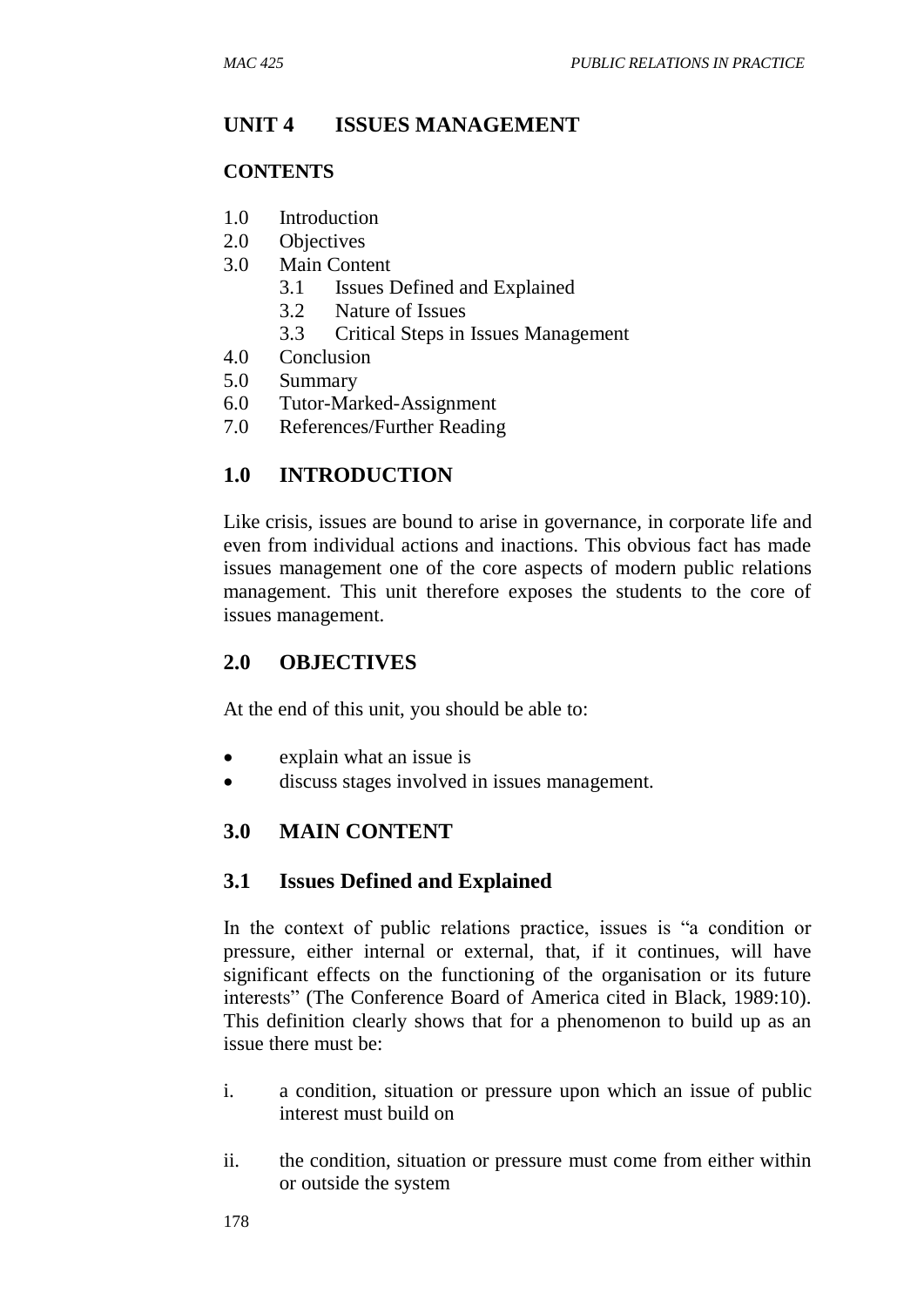- iii. the condition, situation or pressure must be properly managed to avoid its escalation
- iv. allowing the condition, situation or pressure to escalate will spell doom to either the contemporary functioning of the system or its future activities or both.

### **3.2 Nature of Issues Management**

According to Mackey (2004:334) issues management is defined as "maintaining the viability and reputation of the organisation or industry by anticipating, understanding and keeping in touch with significance currents of thought in society". Earlier, Chase (1984:78) defines issues as "the process of identifying issues, analysing those issues, setting priorities, selecting programme strategy options, implementing a programme of action and communication and evaluating effectiveness". Also, Nwosu (1996:115) defines issues management as "...tracking, analysing, collecting and presentation of data and making practical recommendations to management or administration of the organisation on issues and problems that may have negative or positive impact on the growth and survival of the organisation".

The nature of issues management can be deduced from the above definitions. The nature and essence of issues management according to Nwodu (2007:99) involves:

- a. Scanning the environment primarily to identify salient policy issue (like the introduction of 100% inspections of imported goods in Nigeria sea ports; or emerging ugly natural phenomenon like Avian Flu influenza.
- b. Sourcing for and collating sufficient data pertaining to policy issue, trend and phenomenon.
- c. Organising and analysing data obtained with a view to determining the most credible, reliable and dependable approach to handle the issue.
- d. Designing, budgeting for and enlisting management support to execute a programme of action needed to realistically address the issue.
- e. Taking stock by way of evaluating the overall programme planning and executions vis-a-vis the results obtained for purpose of pointing out what needed to be changed or reinforced in future action plans.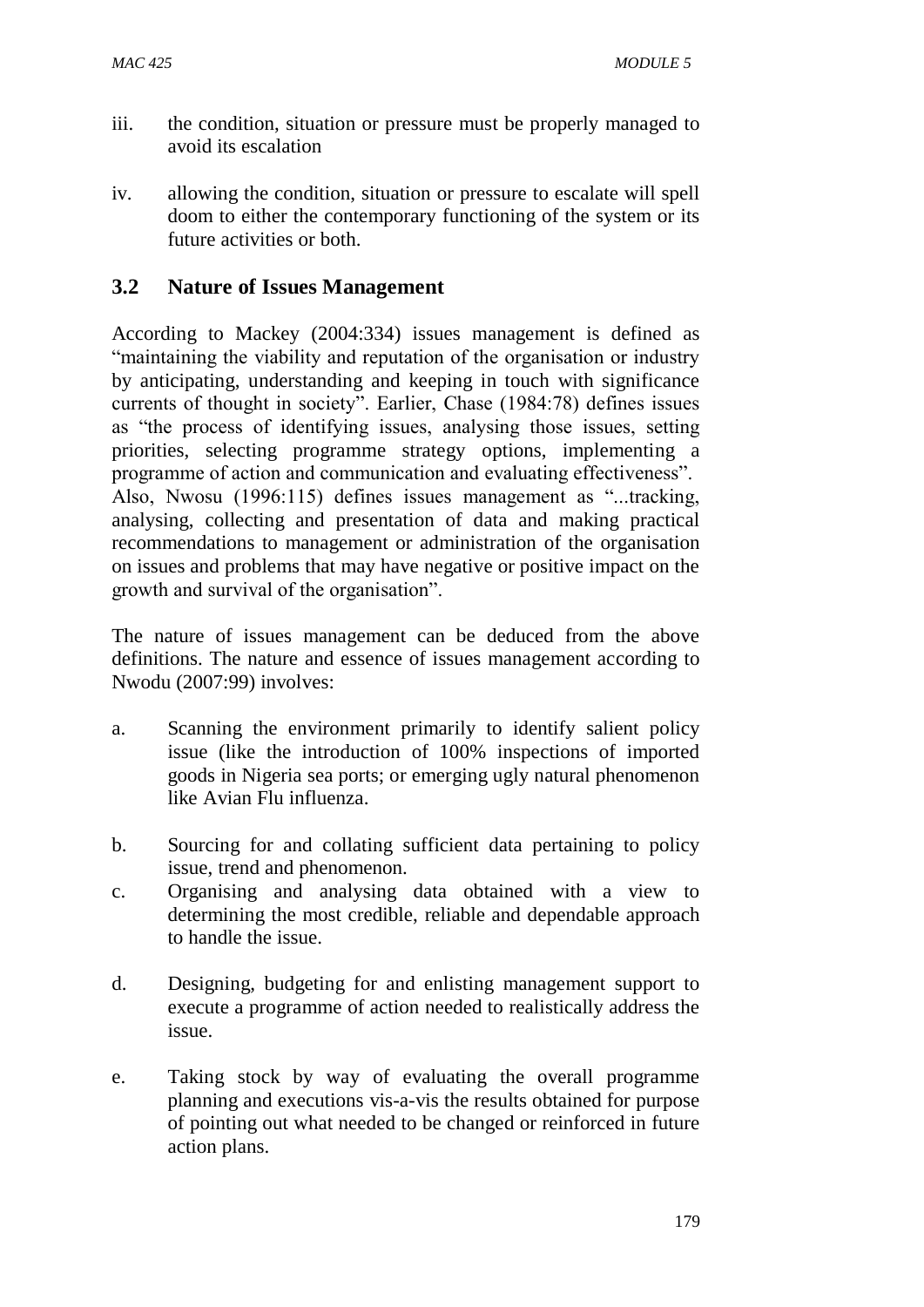### **3.3 Stages involved in Issues Management**

Scholars like Chase (1984), Ewing (1990) and Okereke (1994) have overtime tried to document stages involved in issues management. Lesely (1981) for instance prescribes seven-point approach to issues management as:

- a. structure, which sues for the establishment of issues management team in an organisation comprising of top management team
- b. preparing, by means of various research techniques for every issue opportunity
- c. identify or select the relevant publics concerned
- d. design realisable action packed plans for managing the issues
- e. set timetable, making room for flexibility
- f. establish realistic budget
- g. review and evaluate actions and results.

Okereke (1994), the in-thing is to identify the issues of interest, evaluate the issues, priorities setting, and company response and implementation while Chase (1984) insists on issues identification, issues analysis, and issues strategy options, issues action programme and evaluation of results. Nwodu (2007) synthesise all these approaches and came up with six nuggets of issues management. These are:

- 1. Issues identification which involves close monitoring sociocultural, economic, political and ecological trends within and outside the organisation to identify any emerging issue likely to affect the interest of the organisation monitoring here entails periodic opinion research, corporate image assessment and evaluation research, communication audit and content analysis/record review.
- 2. Issues analysis and salience which entails thorough and systematic issues identified during environmental scanning. The analysis will help to determine the degree of importance of the issues and how they related to the organisation.
- 3. Issues prioritisation which involves scaling or ranking the issues in terms of the urgency required to deal with the issues.
- 4. Issues programme planning which involves stating objectives and diversing strategies for dealing with the issues.
- 5. Issues programme implementation which involves putting plans into action. It simply means actualising plans already mapped out to deal with the issues.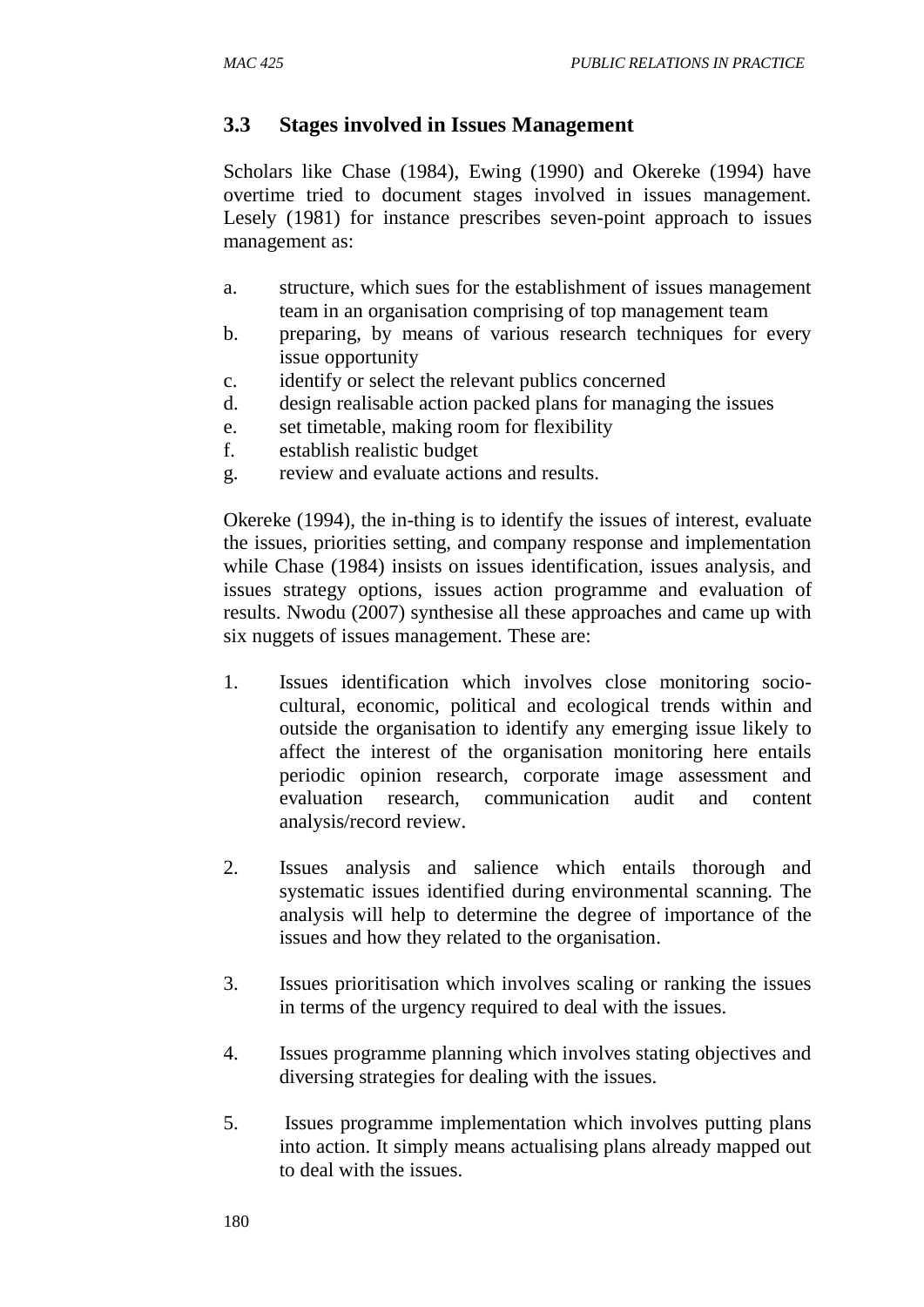6. Evaluation which entails critical review of the overall plans and actions taken in dealing with the issues.

### **4.0 CONCLUSION**

Early dictation of emerging issues and devising well-thought out plans for dealing with issues are very crucial in issues management. Every public relations practitioner and even student should therefore master how to identify and deal with issues likely to mar the image potentials of the organisation.

### **5.0 SUMMARY**

Issues management is very crucial in the life of any organisation. This unit therefore explained the meaning and nature of as well as steps in managing issues.

#### **SELF-ASSESSMENT EXERCISE**

Define and explain the concept, "Issues".

#### **6.0 TUTOR-MARKED ASSIGNMENT**

What is issues management? Mention and explain the stages involved in issues management.

- Black, S. (1989). *Introduction to Public Relations.* London: The Modino Press Ltd.
- Chase, H.W. (1984). *Issues Management: Origin of the Future*. Connecticut: Issues Action Publication.
- Ewing, R.P. (1990). "The Role of Issues Management in Managing the Bottomline." *North Western University Journal of Corporate Public Relations*. Winter, pp.10- 13.
- Lesely, P. (1986). "Checklist on Issues and Opportunity", *Public Relations Reviews,* Summer, pp.12-23.
- Mackey, S. (2004). "Crisis and issues Management." In: J. Johnston & C. Zawani.(Eds). *Public Relations Theory and Practice;* Crow's Next: Allen & Unwin.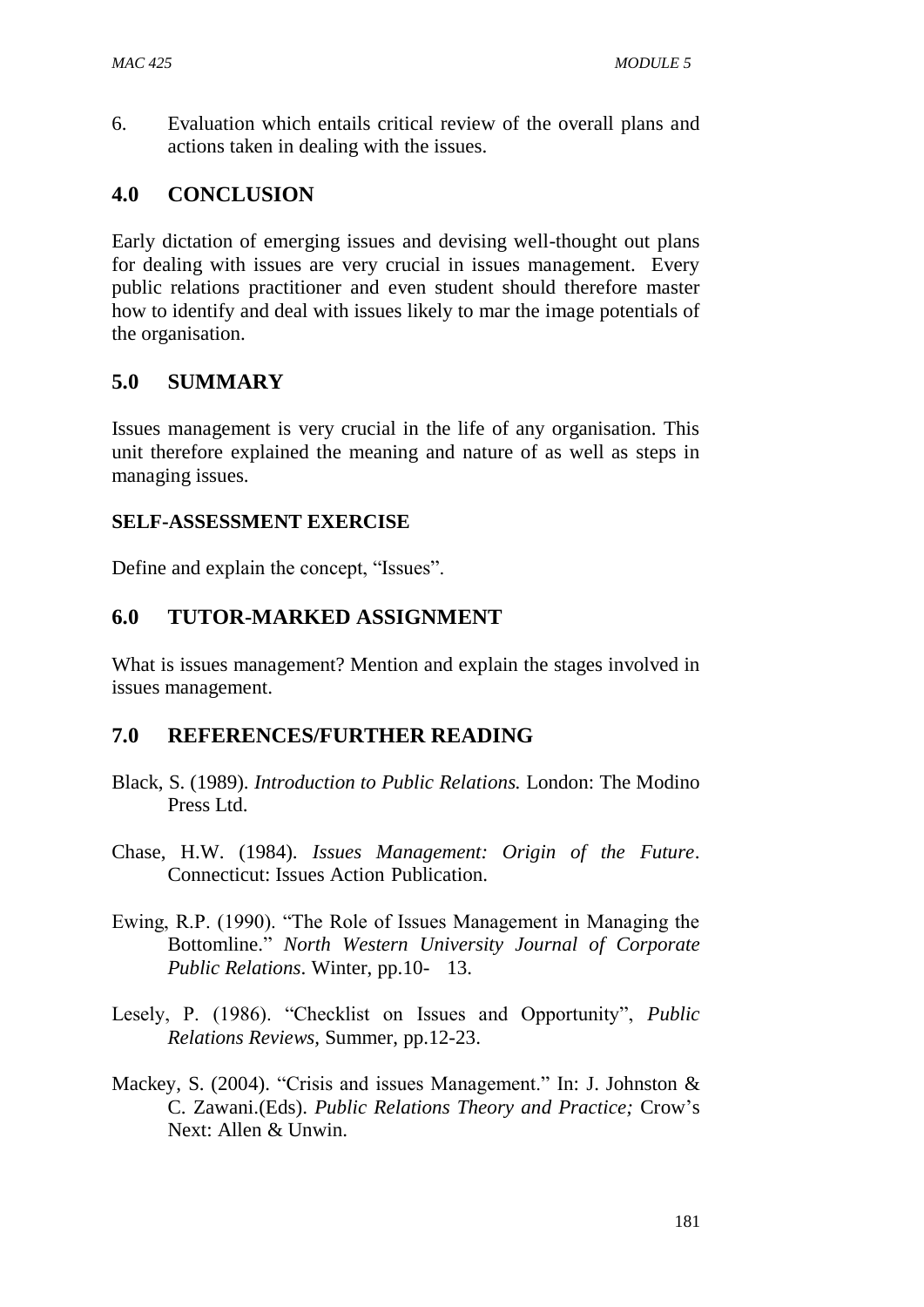- Nwodu, L.C. (2007). *Corporate Public Relations Management*; Enugu: Precision Publishers Limited.
- Nwosu, I.E. (1996). *Public Relations Management: Principles, Issues and Application.* Lagos: Dominican Publishers.
- Okereke, M. (1994). "Professionalism and Excellence: An Overview." Paper presented at the National Conference AGM of the Nigeria Institute of Public Relations, Hill Station Hotel, Jos.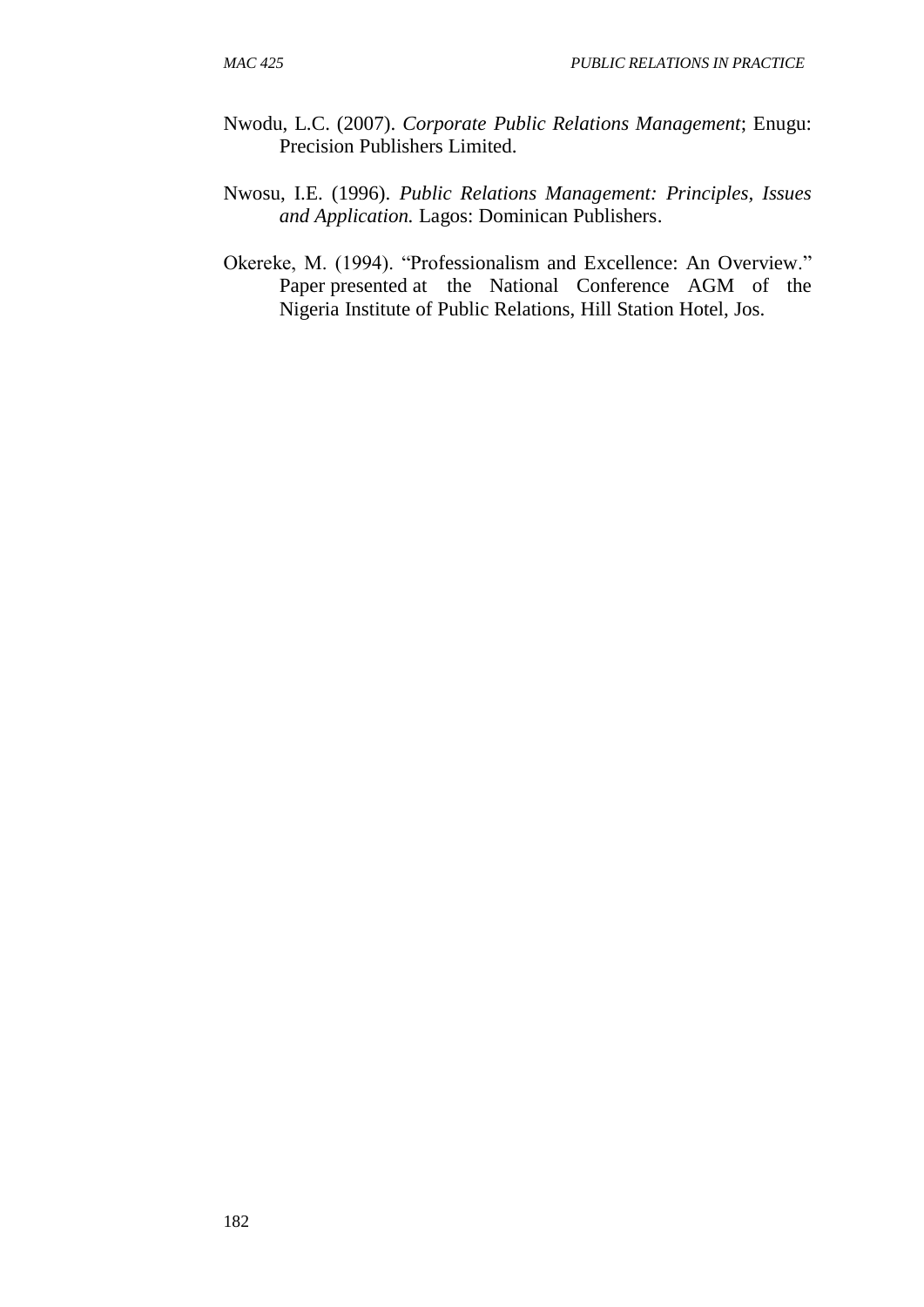# **UNIT 5 SPEECH COMMUNICATION**

### **CONTENTS**

- 1.0 Introduction
- 2.0 Objectives
- 3.0 Main Content
	- 3.1 Meaning of Speech Communication
	- 3.2 Speech Genres
	- 3.3 Speech Delivery Styles
- 4.0 Conclusion
- 5.0 Summary
- 6.0 Tutor-Marked Assignment
- 7.0 References/Further Reading

## **1.0 INTRODUCTION**

Speech writing and delivering is an essential part of public relations practice. Given that speech entails "an effort by one person to, in some way, influence a group listeners" (Ndolo, 2001: 83), it is very crucial in winning the publics sympathy to the side of an organisation. It is important that modern public relations practitioners "should of necessity, master the techniques for writing and delivery of memorable speeches capable of influencing others" (Nwodu, 2007, p.108). This unit therefore is designed to expose the students to the rudiments of speech writing and delivery as essential element of public relations practices.

## **2.0 OBJECTIVES**

At the end of this unit, you should be able to:

- explain the meaning and essence of speech communication
- list the types of speeches
- discuss the relevance of speeches in public relations practice.

## **3.0 MAIN CONTENT**

## **3.1 Meaning of Speech Communication**

According to Nwosu (1992:74) speech is a specialised essay written for oral delivery to a usually specialised audience". Going by this definition, speech communication means a specialised written communication designed for oral presentation to a specific audience.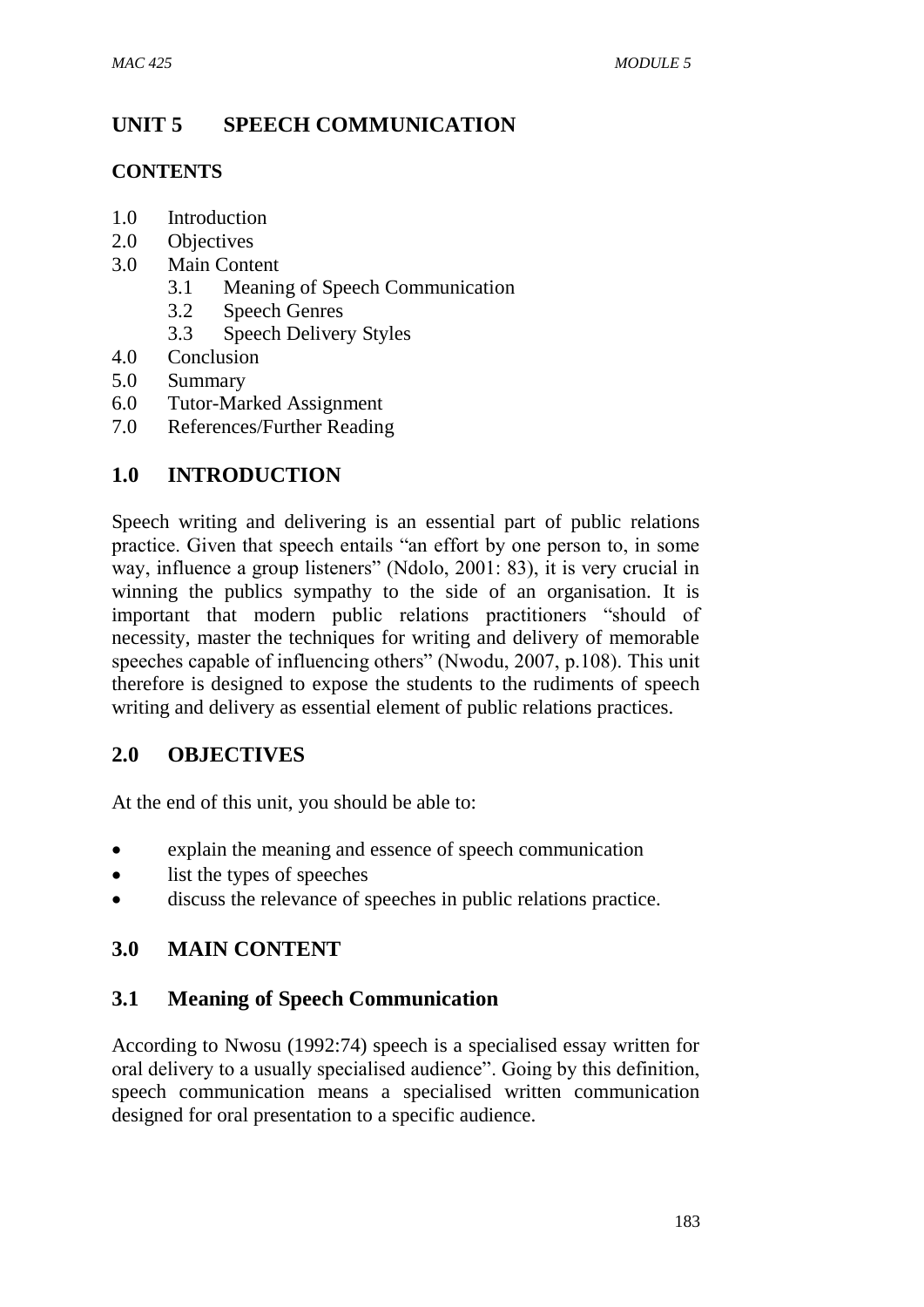It is important to note however, that speech presentation goes beyond "written essay". It extends to other forms of speech communication like impromptu and memory speeches. Broadly defined therefore speech communication is "an organised thought which could be written or unwritten designed for oral presentation in public and targeted at a given audience for the purpose of influencing the audience" (Nwodu; 2007:110). According to Nwodu (2007:110), it is deducible from the above definition that a typical speech involves:

- 1. written or unwritten well-articulated statement
- 2. formulated and presented by a speaker
- 3. in public glare
- 4. targeted at a specific audience; and
- 5. with ultimate goal of influencing them.

## **3.2 Types of Speeches**

Speeches are usually classified on the basis of the function each speech is designed to play. Speech classifications therefore included but not limited to:

- 1. Informing speeches which in public relations context, are designed to share a company's information with specific or a number of its publics. This is usually done during Annual General Meeting (AGM). During such meetings the organisation usually the executives share the success stories of their organisations as well as the challenges facing their organisations with the shareholders. According to Onwe (2003:186), "through informative speeches, information and ideas are shared, perception of reality shared, agenda set and opinion classified."
- 2. Persuasive speeches which according to Nwodu (2007:111) are usually designed to "subtly yet incisively appeal to the audience to show greater commitment to a particular action or cause. Nwodu further submits that persuasive speeches help to :
	- affect attitudes, behaviour and/or practices;
	- prompt, inspire and mobilise;
	- debunk or reinforce tradition-bound beliefs and claims; and convince doubters.

The essential tools for persuasive speeches as isolated by Nwodu (2007:112) include to graphs that can buttress the persuasive theme; booklets and charts that can enhance conviction and other documents that can support the persuader's arguments/topic.

3. Entertaining speeches which as the name implies are meant to amuse the audience. This kind of speeches usually take place when organisations organise special functions like silver or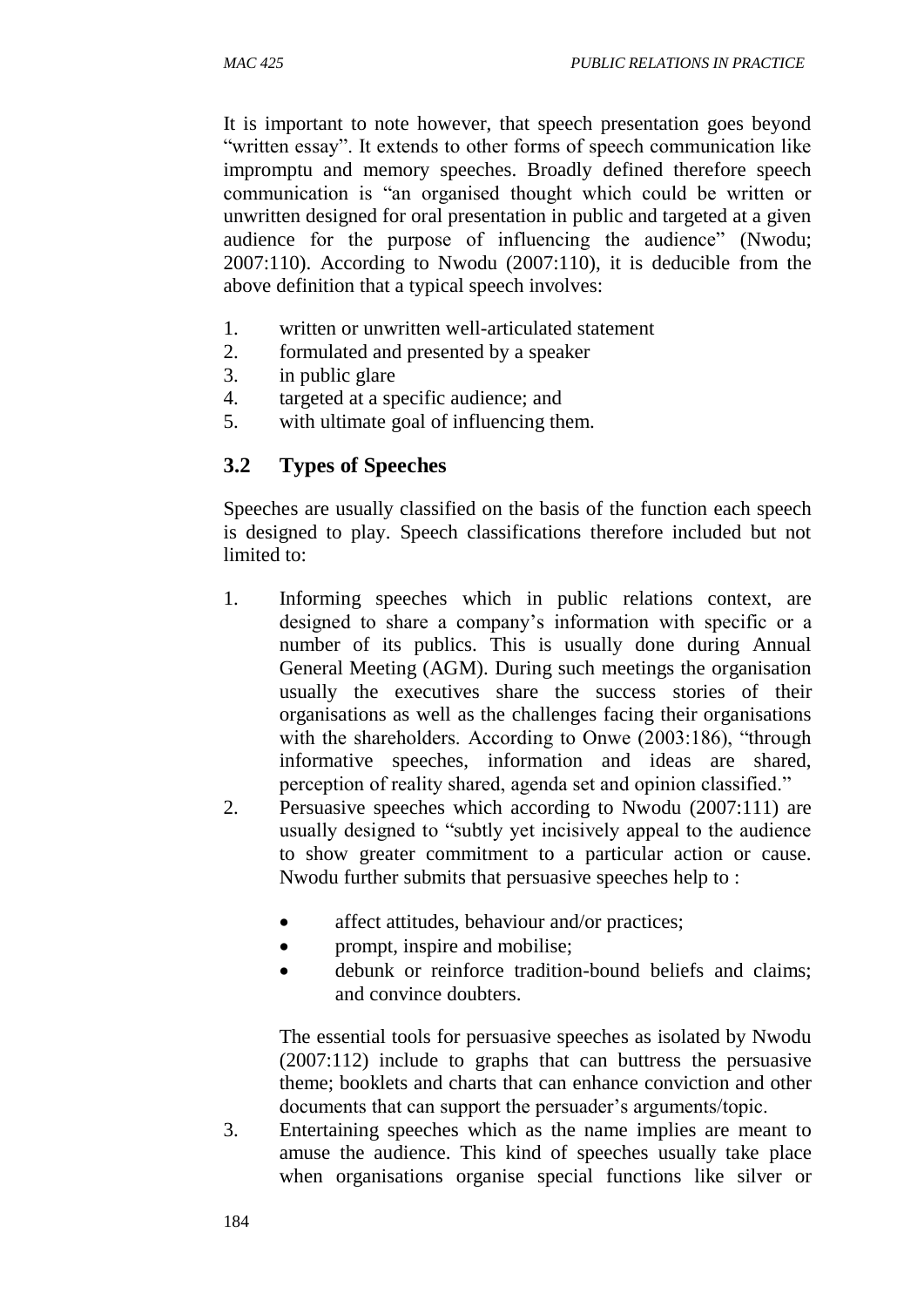golden jubilee celebration; dinner parties, end of the year parties, executives luncheon, and sundry social activities. The essence is to put the attendees in a lighter mood and leave them with sustained "pleasant, exciting and favourable impression about both the speaker and the organisation" (Nwodu, 2007:112). Entertaining speech is considered a serious public relations tool. To effectively deliver therefore, someone who has a blend of juicy sense of humour with modest sense of reason should be engaged to speak. It is instructive to note that "an uninteresting, dry, vulgar-ridden and drab speech can spoil a good occasion and leave the audience with lingering poor impression about both the speaker and the organisation behind the event"(Nwodu, 2007:112).

- 4. Technical speeches which are usually rendered by professionals in special field of endeavours. The major skill required of a speaker in this context is expertise. So the speaker should possess superior skill and erudition to be able to teach his/her professional colleagues important professional case(s). This kind of speech is usually done in conferences, in workshops and seminars.
- 5. Brief remarks which is usually a feature at the beginning or closing of an event. This kind of speech comes in form of the "opening or closing remark in an occasion; welcome or acceptance speech; vote of thanks and sundry speeches" (Nwodu, 2007:113). According to Newsom and Carrel (2001:270), "what works best for these occasions is to develop gist or context of the remark and have the speaker put them in his or her own words".

#### **3.3 Speech Delivery Styles**

Just as different types of speeches exist, so different styles of speeches also exist. This segment discusses different styles or forms of speech delivery. These are:

**a. Impromptu speech,** which according to Nwosu (1992:108) is "delivered or made with no advance notice and with little if any advanced preparation". Since it is not planned ahead of the time, it usually takes the speaker by surprise. The in thing here is that public relations managers should always get prepared at all times to deliver impromptu speeches or guide their Chief Executives on how to cope with impromptu speeches. Speech situations that could call for impromptu speech delivery includes meeting, business sessions, political rallies, cooperate carnivals, public events and plant visits. Nwodu (2007: 122) lists the secrets of success in the impromptu speeches as: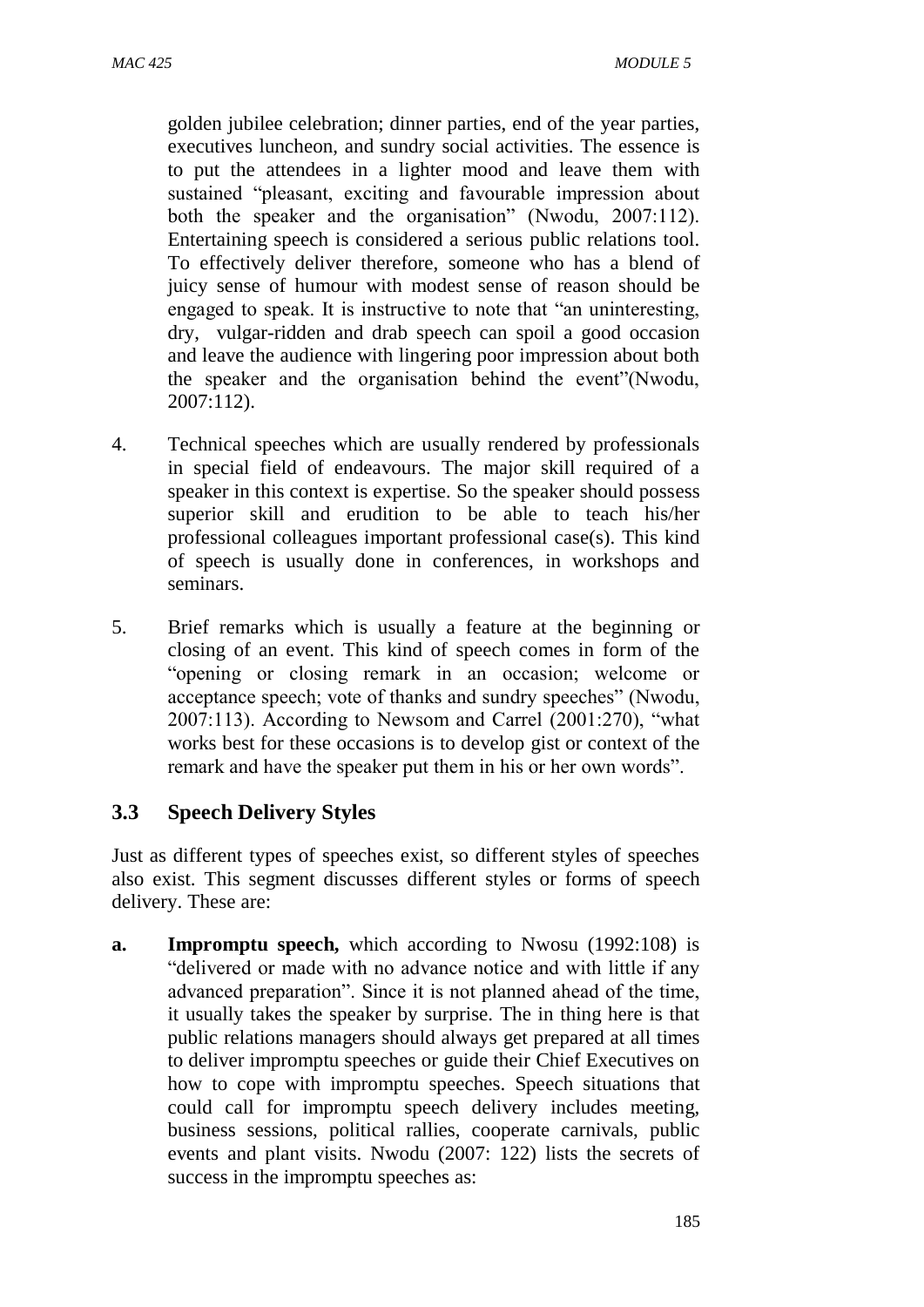- anticipation that one might be picked to deliver a speech
- listening attentively to what other speakers are saying in an occasion
- scribble some vital issues/points that come to your mind as you ponder over the theme of the speech
- be confident that you can make it.
- **b. Extemporaneous speech,** which differ from impromptu speech in many respects. One, the speaker is aware he/she is going to make a speech at given time, place and occasion. Two, the speaker prepares his/her mind by organising his/her thought on what to say and how to say. Three, the speaker prepares a full script or outline of the highlights of his/her speech. It is important to note however that although the speech may be scripted, the actual presentation does not require reading through a script. The speaker is usually deemed to be a master of his/her subject. He/she is therefore, expected to speak on the subject of the speech coherently and fluently without reading the script. Nwodu (2007:123) catalogues the advantages of extemporaneous speech delivery as follows:
	- i. it boosts audience rating of the speaker's credibility, integrity and intelligent quotient
	- ii. it is flexible in nature and therefore allows for easy adaptability and adjustability of the speech to suit the actual or real situation on ground
	- iii. it makes a speech fresh, natural, original and exciting
	- iv. it offers the speaker wide latitude of freedom to choose his words and restructures his language to suit the immediate speech situation.

Nwodu (2007:123) however, cautions that the above advantages are not automatic as the success or failure of this form of speech delivery lies more on the speaker's skill and expertise. Nwodu further adds, "when poorly handled, speaking extempore can be a nightmare to the point that the demerits easily override the merits which include unnecessary repetitions; frequent use of irritating mannerism; wrong use of words, phrases, tenses and facts; loss of audience interest and prompting the press to either misquote, under-quote or exaggerate points used by the speaker.

**c. Written speeches,** which are considered as the most important and most widely used speech delivery pattern in public relations (Nwosu, 1996:57). This is so given that "every word, phrase, sentence or idea is thoroughly vetted and the real and implied meaning ascertained before presentation" (Nwodu, 2007:124-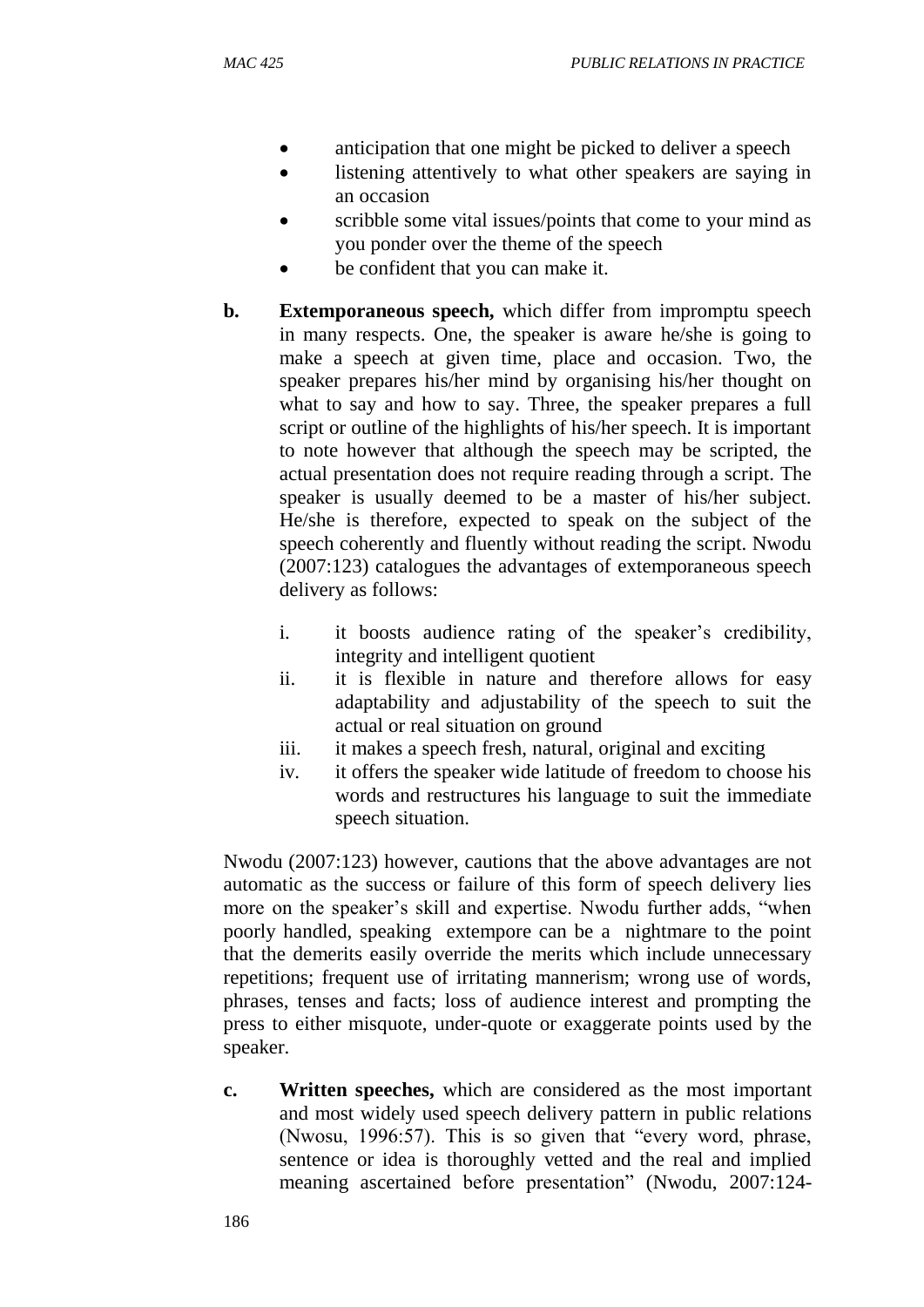125). Written speech is meant to be presented as written. This means that the presenter will not skip nor paraphrase any aspect of the speech. This does not imply that the speaker cannot pause occasionally to buttress or emphasises a point. But whenever he/she pauses to emphasise a point, he/she usually starts from where he/she stopped after the emphasis.

Most times Chief Executives rarely have time to write their speeches. The most common practice is to get their public relations practitioners to thoroughly research on the subject of their speeches and do the actual writing of the speeches for them. In preparing a speech for the chief executives, the speech writer should understand the subject matter.

In addition, he/she according to Nwodu (2007:123) should also understand the basic characteristics of the Chief Executives some of which are his/her:

- public carriage;
- proficiency in the oral and written language of communication;
- diction, tone, pitch and sundry essential qualities of oral presentation
- ability to decode meanings at the spur of the moment and by extension makes adjustments to suit the situation
- state of health (especially as it pertains to sight and ability to stand for a reasonable length of time).

Public relations executives need these data to enable them attune their written speech to suit the speech length and language level the Chief Executive can comfortably cope with. However, written speech can be presented using either verbatim or memorised approaches. While the verbatim approach requires strictly reading through the script word for word, memorised style of presentation requires occasional breaks to introduce joke, antidotes or additional facts to spice up the presentation and lively up the listeners (Nwodu, 2007:126).

Effective written speech delivery can be achieved by ensuring that the occasional breaks, jokes, antidotes or additional facts are use as brief as possible and are capable of enhancing the overall speech delivery. This is why Nwosu (1996:57) counsels that the speaker should mark "sections, paragraphs, sentences or underlines some words during rehearsal to help him do effective, meaningful, stressed, controlled, clear, organised and articulate delivery."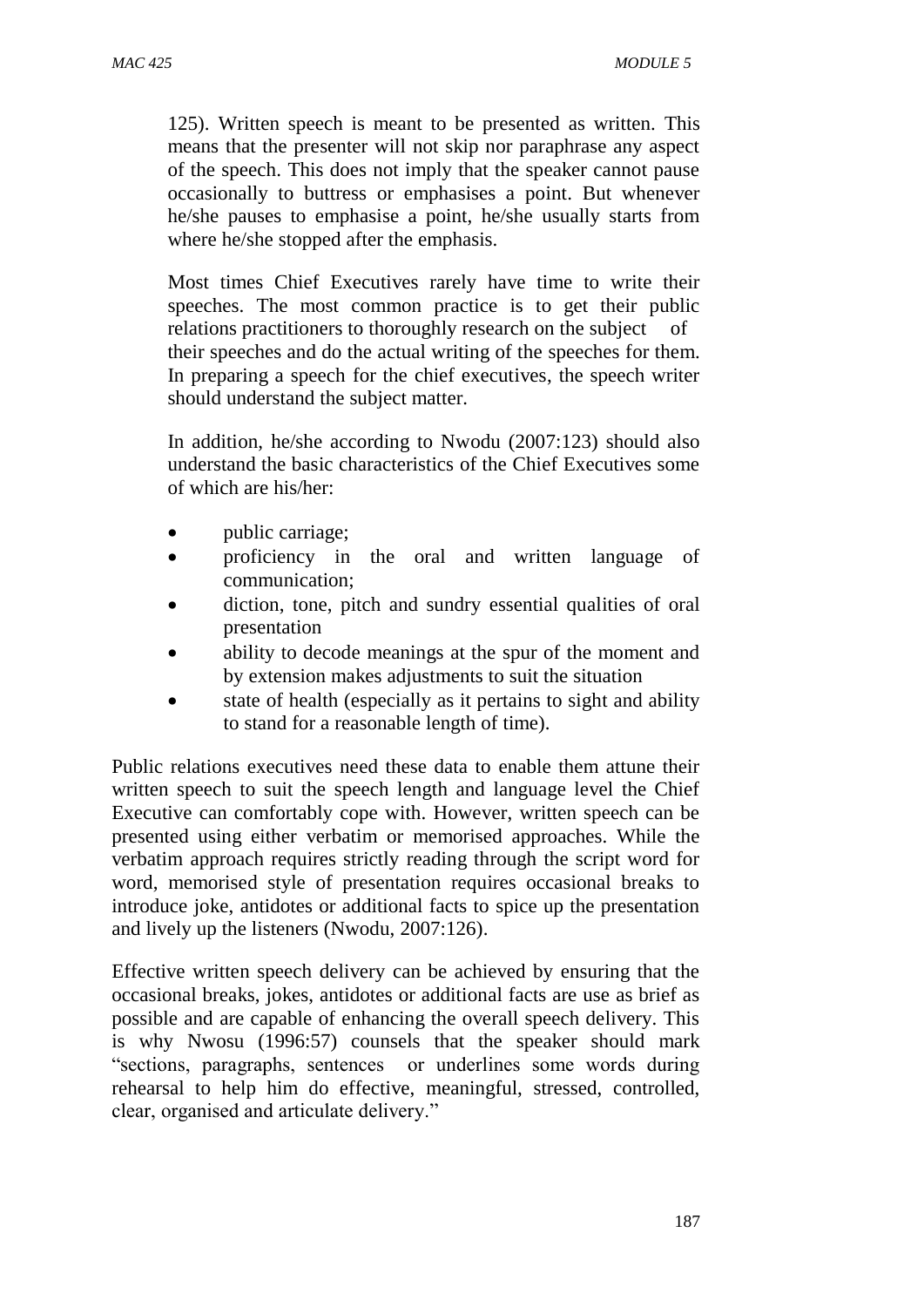#### **4.0 CONCLUSION**

From the above, it is pertinent to note that speech making helps to shore up the image and reputation of an organisation. Public relations executives should therefore see speech writing and delivery as a serious public relations activity that must be treated with serious commitment.

### **5.0 SUMMARY**

This unit discussed speech delivery as an essential tool of public relations management. Precisely, the meaning and types of speech writing and delivery were discussed. Also discussed here are the forms or styles of speech presentation.

#### **6.0 TUTOR-MARKED ASSIGNMENT**

Define speech communication and explain types of speech communications known to you.

- Farrel, T. J. & Farrel, M. M. (1997). *Public Speaking: Skills for Success.*  Chicago: Mirror Press Irwin.
- Ndolo, I.S. (2001). *Understanding Business Communication*. Lagos: Impressed Publishers.
- Newsom, D. & Carrel, B. (2001). *Public Relations Writing: Form and Style.* Belmont: Wadsworth.
- Nwodu, L.C. (2007). *Corporate Public Relations Management.* Enugu: Precision Publishers Ltd.
- Nwosu, I.E. (1996). *Public Relations Management Principles: Issues and Applications*. Lagos: Dominican.
- Nwosu, I.E. (1992). "Situational Public Speaking and Speech Delivery Techniques in Public Relations." In: I.E. Nwosu & S.O. Idemili (Eds). *Public Relations: Speech, Media, Writings and Copy.*  Enugu: Acnes Publishers.
- Onwe, E.C. (2002). "The career Dimension of Rhetorical Tradition and Modern Speech Making." In: I.E. Nwosu, J.E. Aliede, & I. Nsude (Eds). *Mass Communication: One Course, Many Professions.* Enugu: Prime Target Ltd.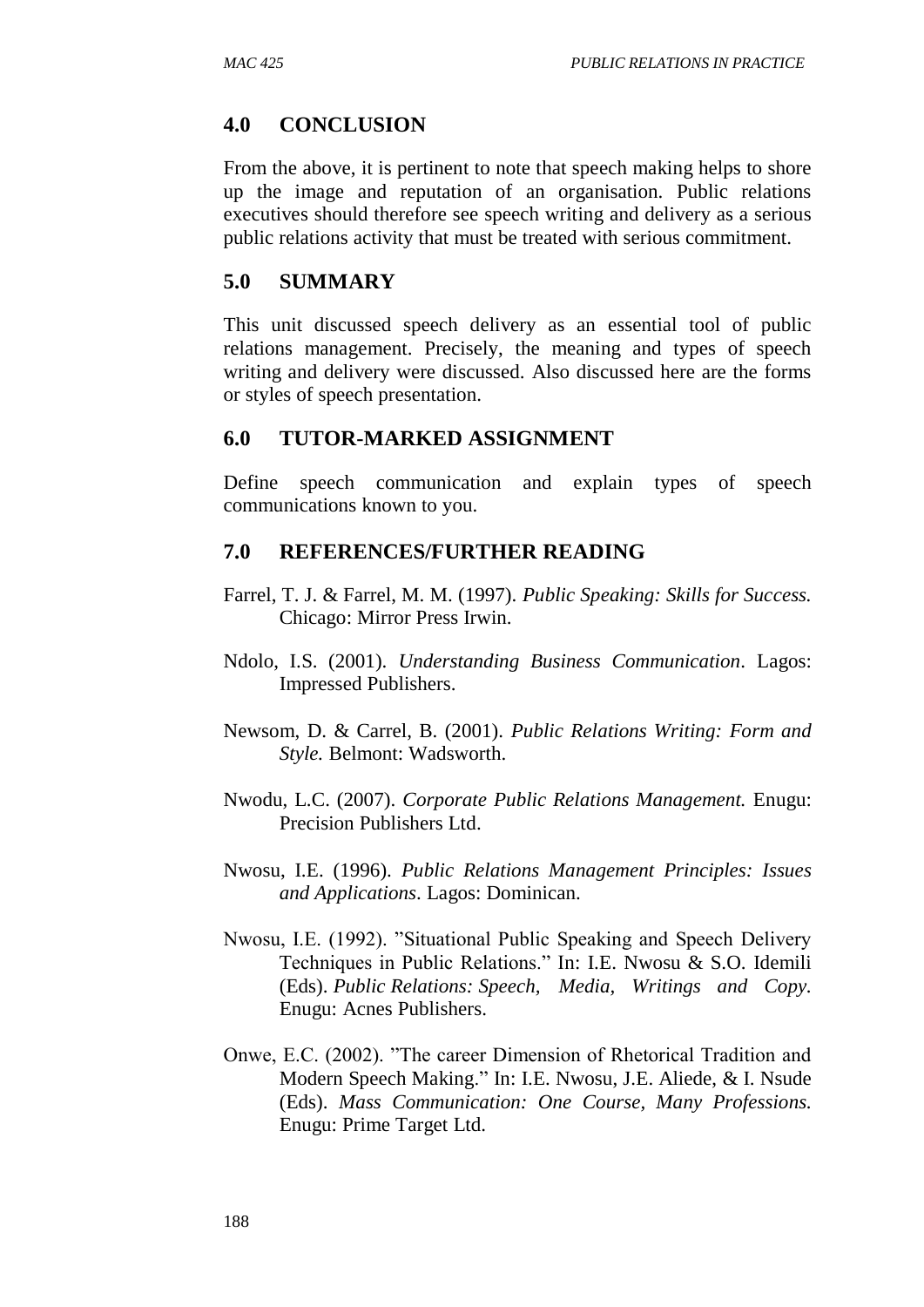# **MODULE 5 THEORIES IN PUBLIC RELATIONS PRACTICE**

- Unit 1 System Theory and PR Practice
- Unit 2 Situational Theory and PR Practice
- Unit 3 Individual Differences Theory and PR Practice
- Unit 4 Innovation Diffusion and PR Practise

# **UNIT 1 SYSTEM THEORY AND PR PRACTICE**

## **CONTENT**

- 1.0 Introduction
- 2.0 Objectives
- 3.0 Main Content
	- 3.1 System Theory: An Overview
	- 3.2 Application of System Theory in PR Practice
- 4.0 Conclusion
- 5.0 Summary
- 6.0 Tutor-Marked Assignment
- 7.0 References/Further Reading

# **1.0 INTRODUCTION**

As we noted earlier, theories help scholars and practitioners in diverse discipline to understand nebulous situations. This is why the knowledge and application of theories is important in any professional practice. This unit will therefore focus on the relevance of system theory in Public Relation practice.

# **2.0 OBJECTIVES**

At the end of this unit, you should be able to:

- state the meaning of system
- explain the major premise of system theory and the relevance in PR practice.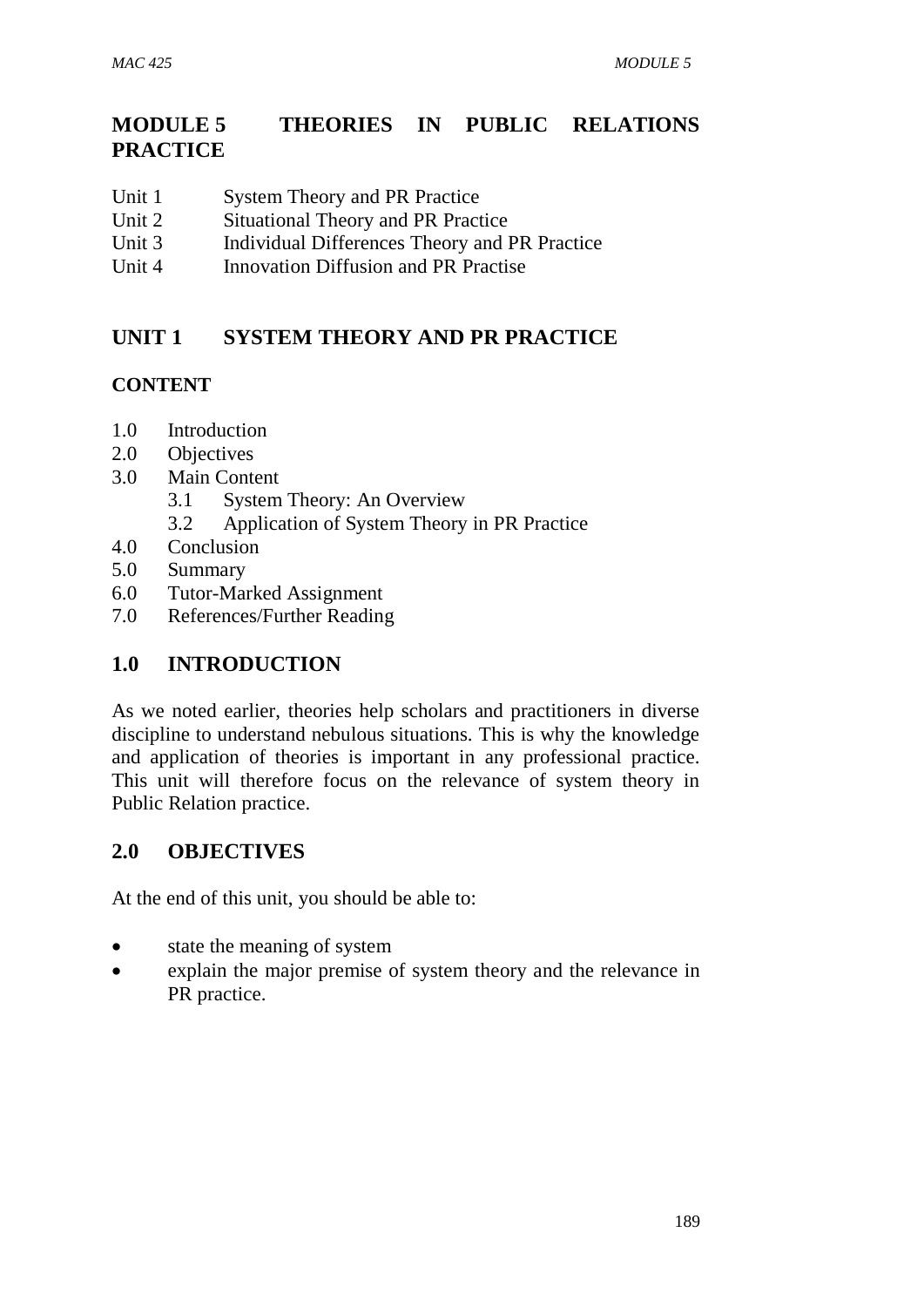# **3.0 MAIN CONTENT**

## **3.1 Understanding System as a Concept**

The concept 'system' is a complex concept. It is complex in that it is open to different interpretation in diverse fields. It is important therefore to look at system from different professional stand points.

For instance, a system in technological perspective is "the summation of related interdependent functional parts or components of a machine like computer that has various parts or components" (Nwodu, 2009:250). In the context of sociology and other related social-cum-behavioural sciences, a system is "a complex whole formed from related parts, a combination of related parts organised into a complex whole" (Encarta Dictionary, 2007). System in the natural sciences also means "a configuration of parts that are in a relationship of interdependence" (DeFleur *et al*., 1971:47).

All these boil down to the same fact. The fact that a system must be a 'whole' and the whole must comprise of related parts that makes it.

## **3.2 System Theory: An Overview**

From the above, it is clear that system theory is simply a theory that helps us to understand how a system functions. Simply put, the theory according to Nwodu (2009:251) states that "in a system, the whole is greater than the summation of its component parts". According to Dougherty and Pfaltzgraff (1990:136-137), the theory emphasises:

> A series of relationships among independent and dependent variables in which, changes in one or more variables are accompanied or followed by changes in other variables or combination or variables.

Nwodu (2009:251) captures the major premise of the theory where he submits that the theory postulates that:

> A nexus of functional parts must come or be assembled together with each parts functioning in a differential manner that compliments rather than contradicts the function or role of the other parts to the extent that a problem in one part affects the functioning of the whole which is the system.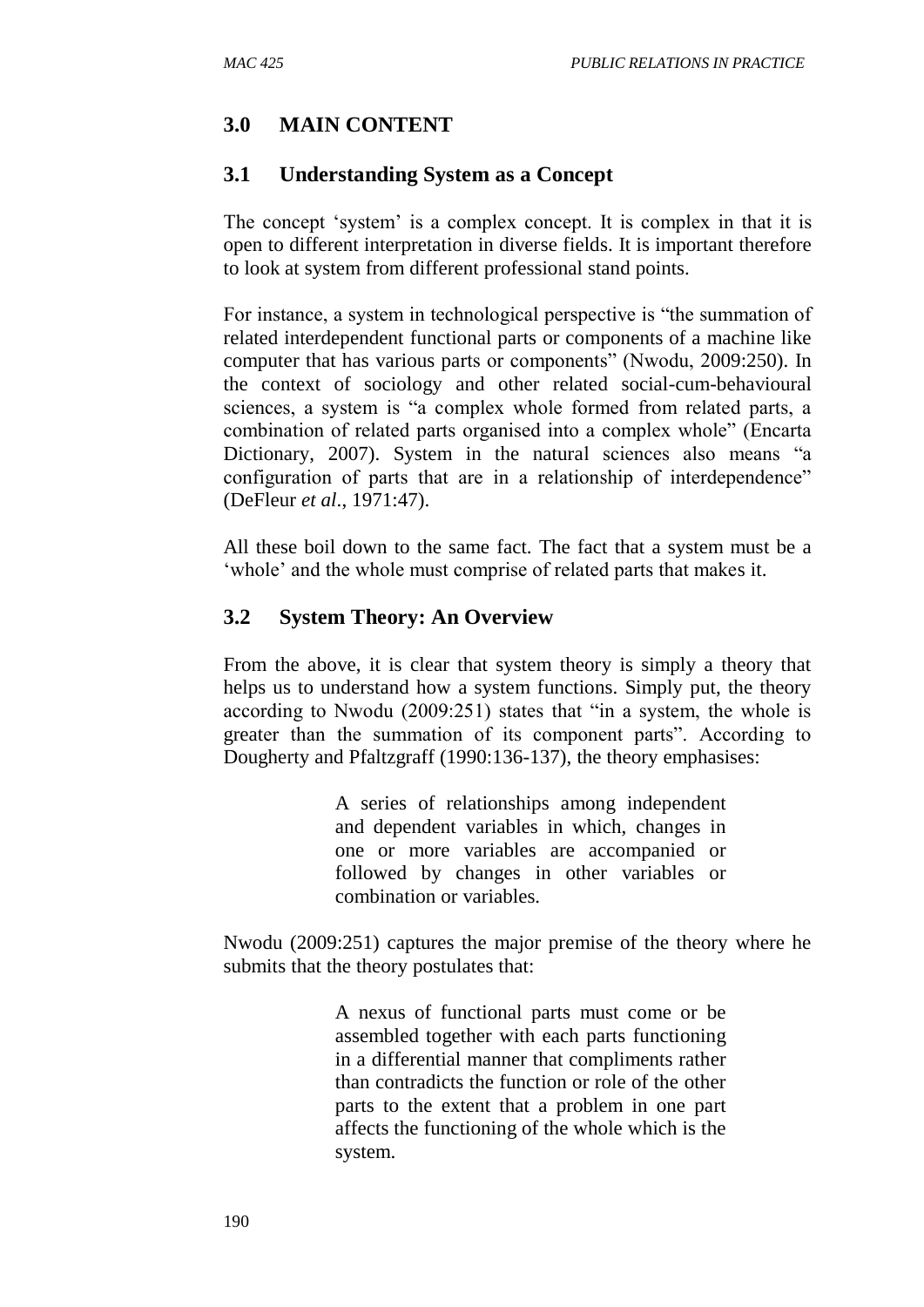Nwodu further admits that the theory "offers a realistic understanding as well as practical approach to managing complexities of human existence". And these complexities include those arising from public relations practice.

# **3.2 Application of System Theory in PR Practice**

According to Mackey (2004:47):

Open system theory suggests that we can draw a picture of communication which can help us map the public relations and other information process of an organisation. The map will show the routes of inputs, throughputs and feedback of messages and opinions which affect understandings and relationships.

Mackey further informs that "used intelligently by public relations strategists, this analysis can help discover where and how an organisation talks to itself and others, and what needs to be done to keep all this conversation on message." This clearly establishes the relevance of system theory in public relations practice. The knowledge of the theory will equip the practitioner to:

- 1. Appreciate that his/her organisation is first an organic part of the larger society in which it exists and must conduct its business activities in a manner compatible and consistent with the laws and norms of the society.
- 2. The organisation is also a whole in a way with the publics as organic parts. Therefore, official communications must be fashioned in a manner that would not unnecessarily hurt any of the publics of the organisation regardless of whether such public is internal or external.
- 3. Engage in effective monitoring of communication arising from parts (publics) of the organisation that may affect the interest and image of the whole and fashion out proper public relations response or strategy that would properly address it before it gets out of hand.

# **4.0 CONCLUSION**

Proper application of system theory enhances public relations practice. Every professional therefore, needs to learn it, know it and be able to apply it in their professional practices in order to excel.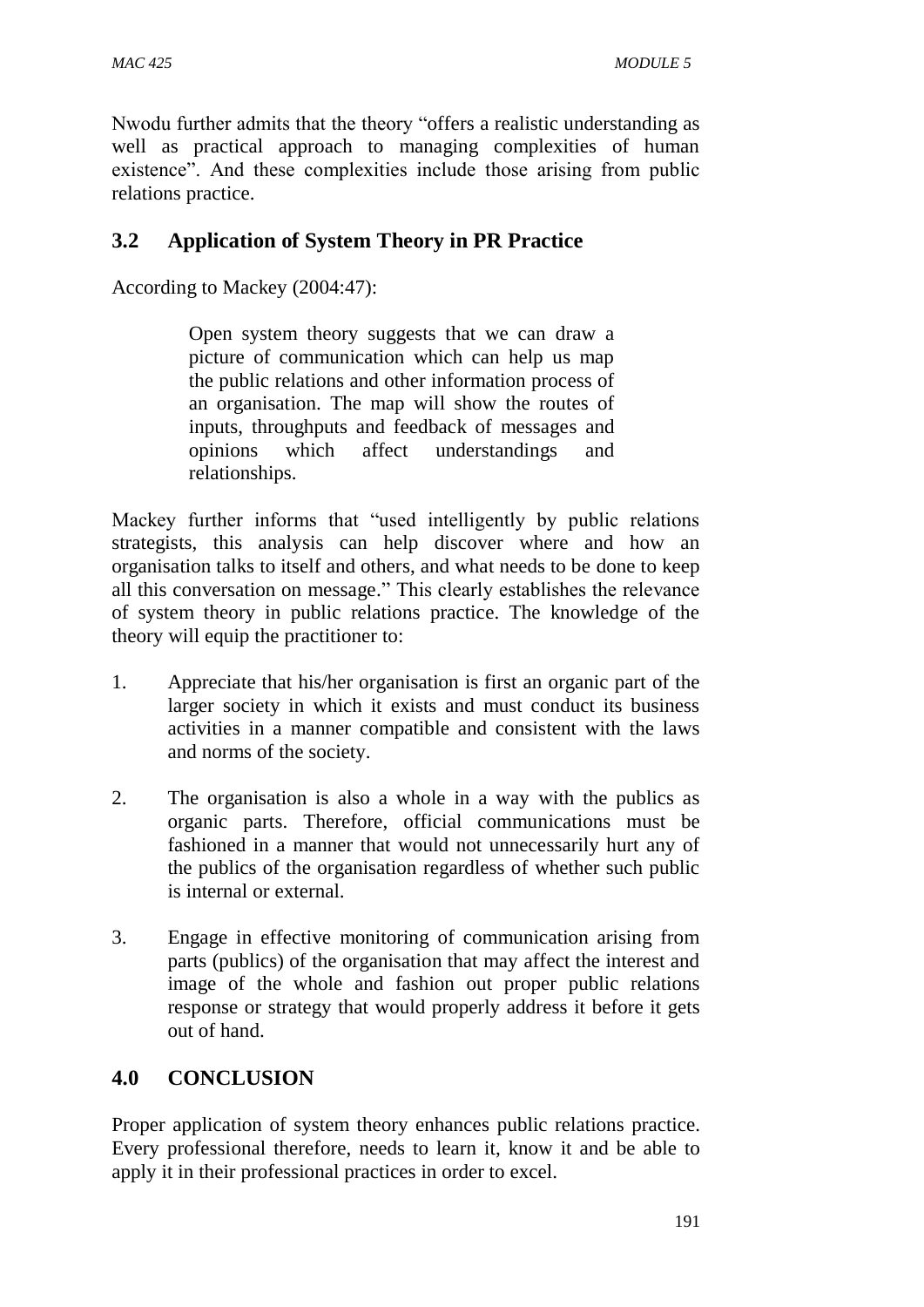## **5.0 SUMMARY**

This unit discussed the meaning of system as it relates to system theory. It also discussed the relevance of system theory in public relations practice.

#### **SELF-ASSESSMENT EXERCISE**

Define and explain the concept, 'System'.

#### **6.0 TUTOR-MARKED ASSIGNMENT**

Explain the major premise of system theory and how it relates to public relations practice.

- Churchman, C. W. (1979). *The System Theory and its Enemies.* New York: Basic Books Inc, Publishers.
- DeFleur, L. M., D'Antonio, W. V. & DeFleur, L. B. ((1971). *Sociology: Man in Society.* Illinois: Scott, Foresman and Company.
- Dougherty, J. E. & Pfaltzgraff Jr., R. (4th ed.). (1990). *Contending Theories of International Relations.* New York: Harper & Row Publishers.
- Mackey, S. (2004). "Theoretical Perspectives" In: J. Johnston & C. Zawawi (Eds.). *Public Relations Theory and Practice.* Crow's Nest: Allen & Unwin.
- Nwodu, L. C. (2009). "System Theory, Media and Public-Private Partnership for Nigeria's Development. An Applicatory Analysis." In: O. S. A. Obikeze *et al.* (Eds). *Dynamics of Public-Private Sector Management in Nigeria.* Enugu: Rhyce Kerex.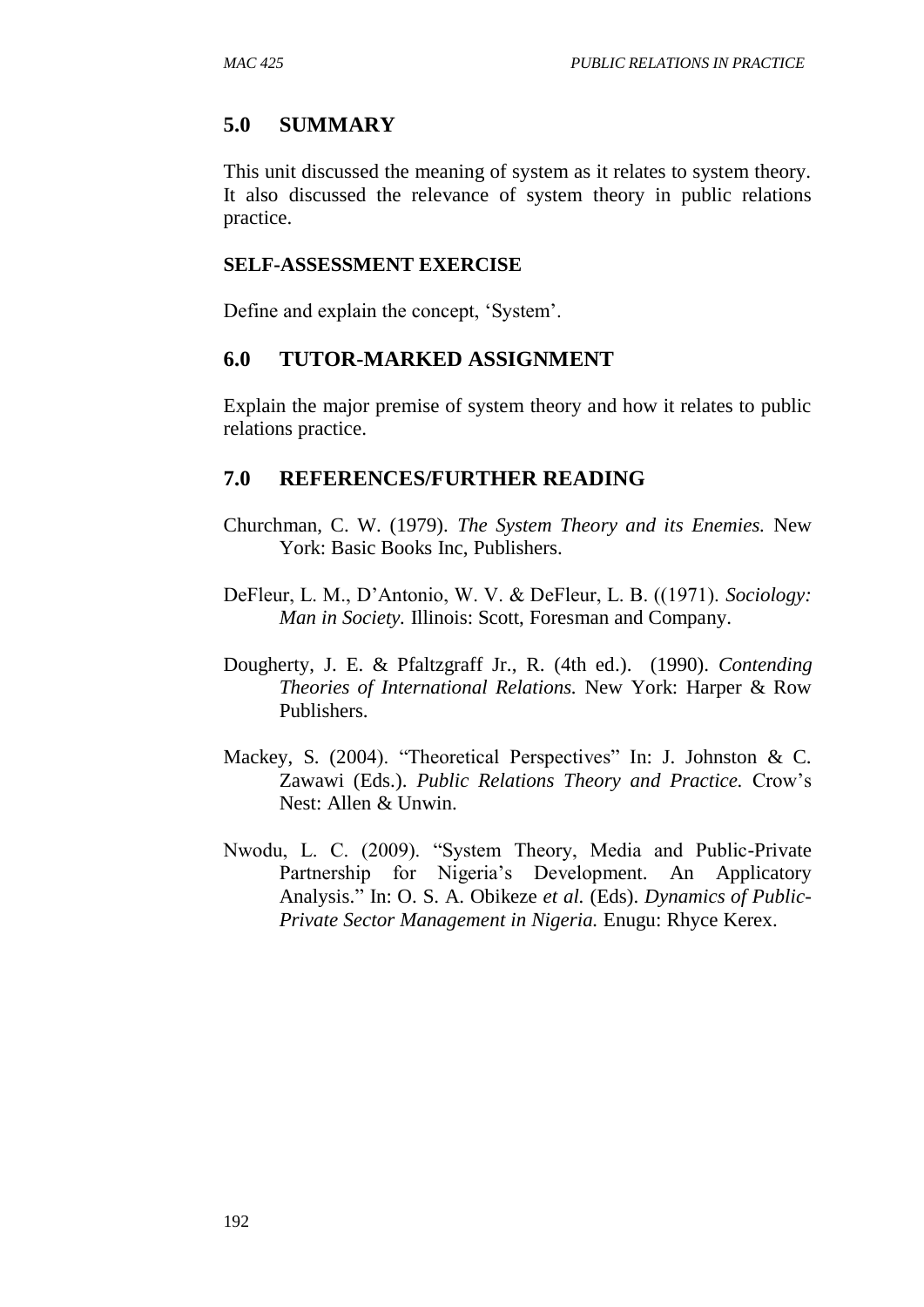# **UNIT 2 SITUATIONAL THEORY AND PUBLIC RELATIONS PRACTICE**

#### **CONTENTS**

- 1.0 Introduction
- 2.0 Objectives
- 3.0 Main Content
	- 3.1 Meaning and Major Premise of Situational Theory
	- 3.2 Relationship of Situational Theory and PR Practice
- 4.0 Conclusion
- 5.0 Summary
- 6.0 Tutor-Marked Assignment
- 7.0 References/Further Reading

## **1.0 INTRODUCTION**

A public of an organisation can react or fail to react to a given corporate policy or action based on its perception of the policy or action. Situational theory offers a deeper understanding of this maxim. The unit will therefore discuss the area of application of knowledge of situational theory in public relations practice.

## **2.0 OBJECTIVES**

At the end of this unit, you should be able to:

- explain the major propositions of situational theory
- discuss the relevance of the theory in public relations practice.

# **3.0 MAIN CONTENT**

## **3.1 Meaning and Major Premise of Situational Theory**

The Situational theory was developed by Grunnig and Hunt (1984:160). It is one of the major theories developed under public relations scholarship. According to Mackey (2004:43) "the theory suggests that the situation in which people find themselves influences whether or not they will protest or try to get their opinions heard".

And since the publics of an organisation are many, the theory helps public relations practitioners to classify their publics based on their situational dispositions to issues. The publics of an organisation according to Grunnig and Hunt (1984:160) can be grouped into: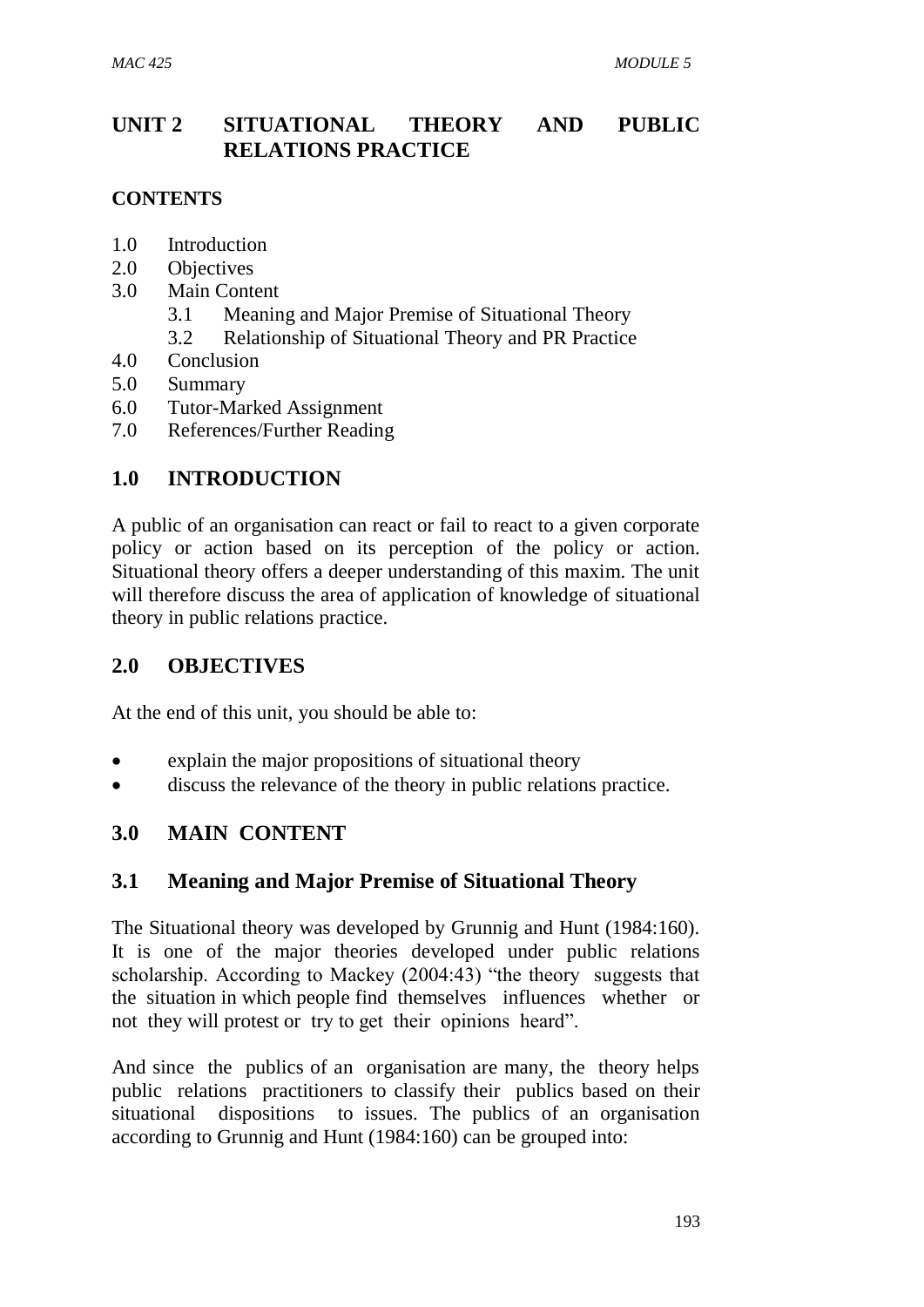- i. publics that are active on all issues of public relations
- ii. publics that are apathetic on all issues
- iii. publics that are active only on issues that involve nearly everyone in the population - such as drink driving or environmental pollution; and
- iv. single issue publics such as neighbourhood activities or 'save the whale' protesters.

Situational theory therefore postulates that clear classification of the publics of an organisation into these groups help immensely to determine specific programmes for specific publics. According to Mackey (2004:630) theories provides three independent variables for predicting people:

- 1. **Problem Recognition:** Do people recognise a problem which should be fixed for instance, global warming) and do they think about it.
- 2. **Constraint Recognition:** Do people think there is very little they can do about an issue for instance, global warming because of the political complexities and their ability to understand those complexities or to assert any political power?
- 3 **Level of Involvement:** The extent to which they are affected by the problem for instance, people on low-lying pacific atolls may recognise and feel very involved in the issues of global warming even though they see big constraints on what they can do about it in terms of protesting to oversee governments and polluting industries.

## **3.2 Implications of Situational Theory to Public Relations Practice**

Knowledge of situational theory is very crucial in public relations practice. It means that the degree at which people recognise a situation as a problems; get involved and ably affect the situation determine to a large extent how active or passive they tend to exhibit to a communication behaviour.

The implication is that organisations can use knowledge of the theory to fathom "which groups of people are unlikely to protest even if their interests are harmed, because they do not feel they have the literacy, unity or because they fear retaliation in a political or economic sense" (Mackey, 2004:63).There are therefore, situations where powerful and wealth organisations may deal with powerless or disadvantaged groups within and outside the organisation. When such is the case, ethical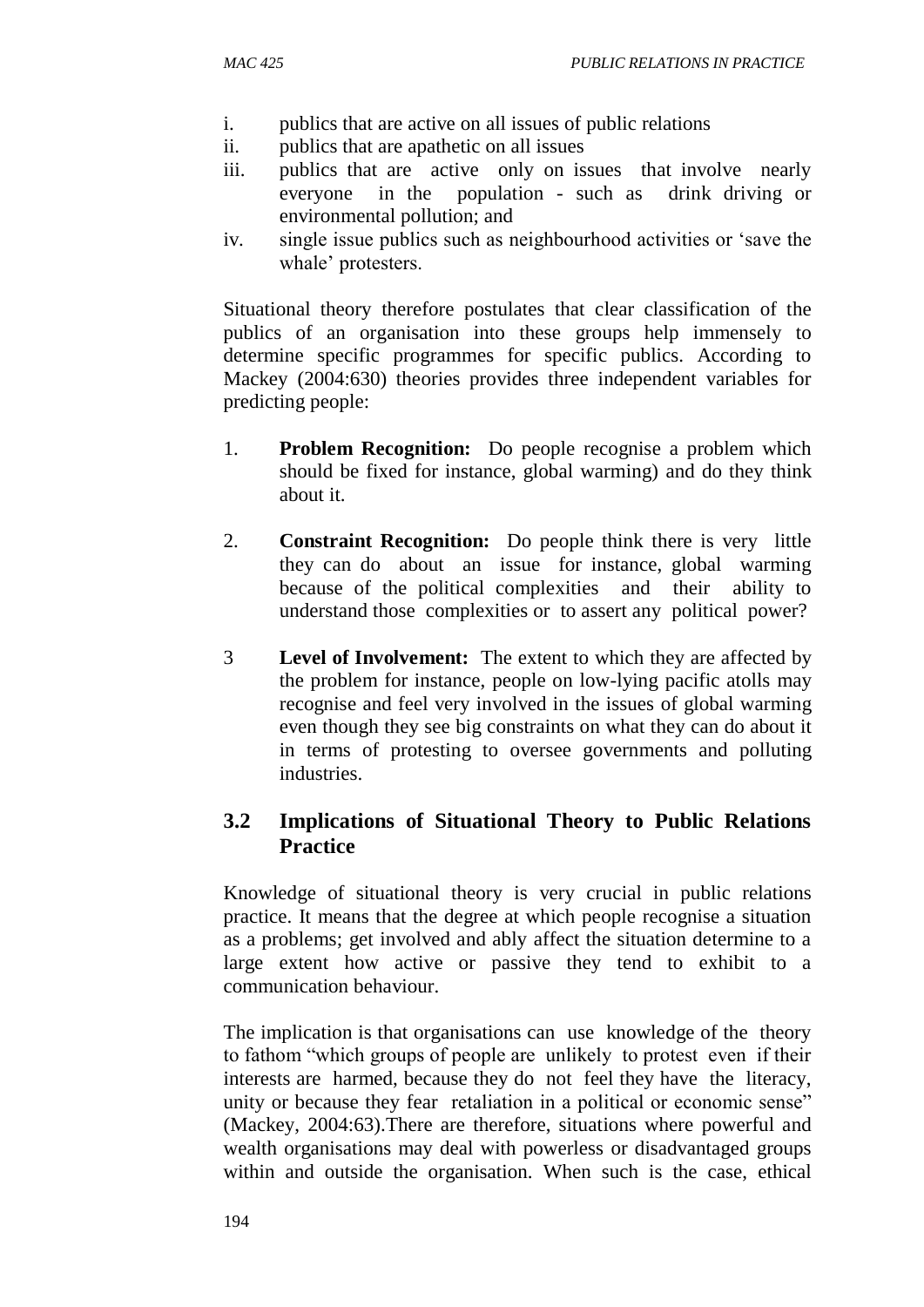public relations according to Dervit and McComas (2003) cited in Mackey (2004:.63) requires a community based intervention. This according to the Scholars will reduce the barriers of severely constrained publics by ensuring that the disadvantaged groups should be "protected, compensated and given training and communication resources in order to change such situations".

## **4.0 CONCLUSION**

The situations in which various publics of an organisation find themselves vary significantly. While some are found in advantaged situation, others may be in disadvantaged situation. The situational theory helps public practitioners to determine the disadvantaged groups or publics of an organisation and the right public relations programmes to apply in order to assign the burden of the disadvantaged group.

## **5.0 SUMMARY**

This unit is concerned with the situational theory of public relations practice. Discussions here therefore covered the meaning and major premise of situational theory and how it applies to public relations practice.

## **6.0 TUTOR-MARKED ASSIGNMENT**

Explain the major premise of situational theory pointing out how it applies to public relations practice.

- Gruning, J. & Hunt, T. (1984). *Managing Public Relations*. New York: Holt Rinehart and Winston.
- Mackey, S. (2004). "Theoretical Perspectives." In: Johnston J. & Zawawi C. (Eds.). *Public Relations Theory and Practice*. Crow's Nest: Allen and Unwin.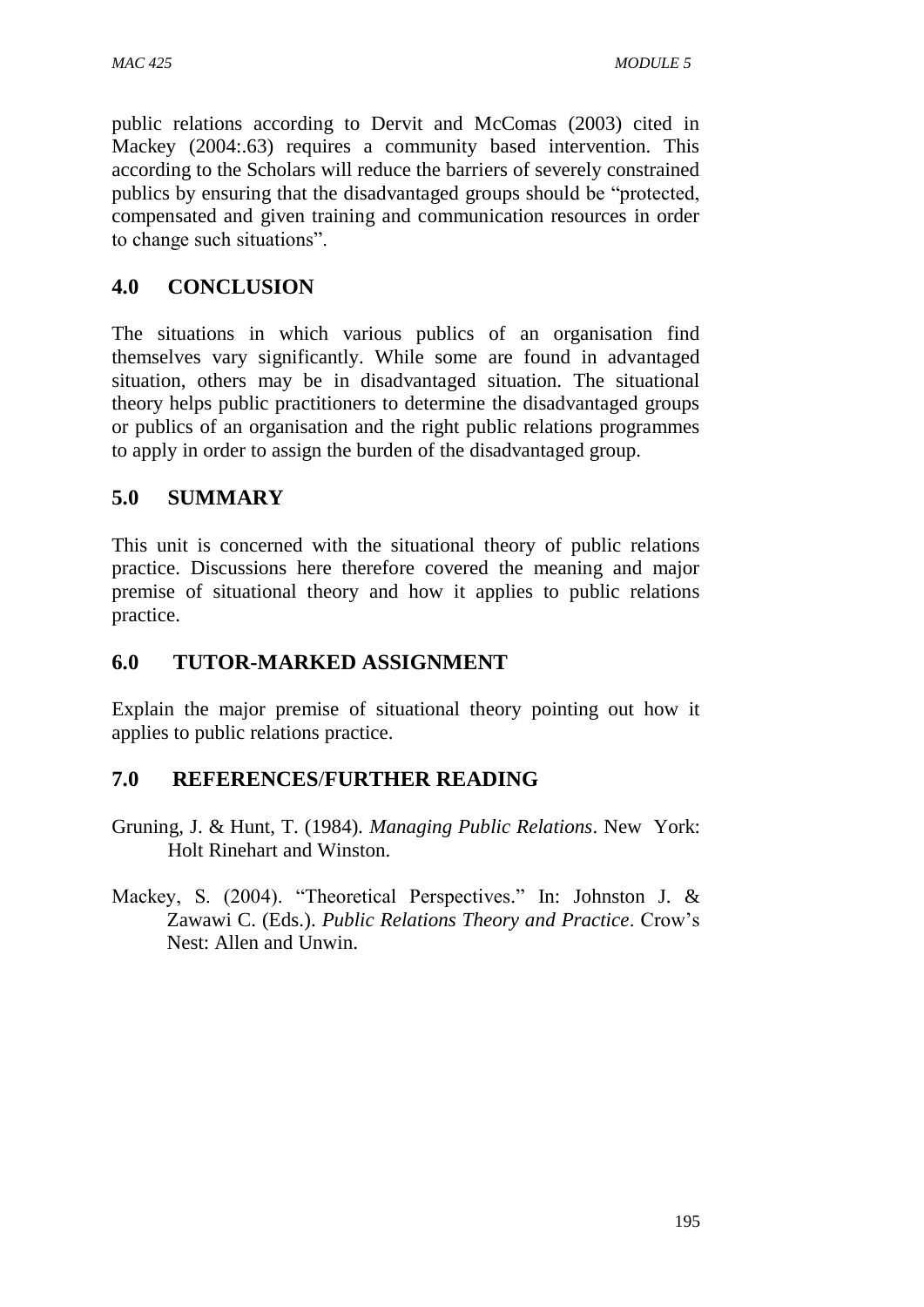## **UNIT 3 INDIVIDUAL DIFFERENCES THEORY AND PR PRACTICE**

#### **CONTENTS**

- 1.0 Introduction
- 2.0 Objectives
- 3.0 Main Content
	- 3.1 Background to Individual Differences Theory
	- 3.2 Understanding Individual Differences Theory
	- 3.3 Application of Individual Difference Theory in PR Practice
- 4.0 Conclusion
- 5.0 Summary
- 6.0 Tutor–Marked Assignment
- 7.0 References/Further Reading

## **1.0 INTRODUCTION**

As individuals vary in a number of ways, so do communities, organisations and situations vary significantly. So what works in given situation may or may not work in another situation given their variability. This unit therefore explains how we can tap on the knowledge of individual differences to enhance our professional practice (public relations practice in particular).

## **2.0 OBJECTIVES**

At the end of this unit, you should be able to:

- explain the major preposition of the individual differences theory
- discuss how the theory applies to public relations practice.

## **3.0 MAIN CONTENT**

## **3.1 Background to Individual Differences Theory**

The major pioneer assumption regarding media effects is that mass mediated communication posses magical powers. The assumption was that audience members react to mass media content on impulse. The import is that "mass mediated messages have inoculation effects on the mass media audience" (Nwodu, 2007:261). That is to say that mass media audience member's react to mass media content in the same fashion one would react when hit by bullet or pricked by needle.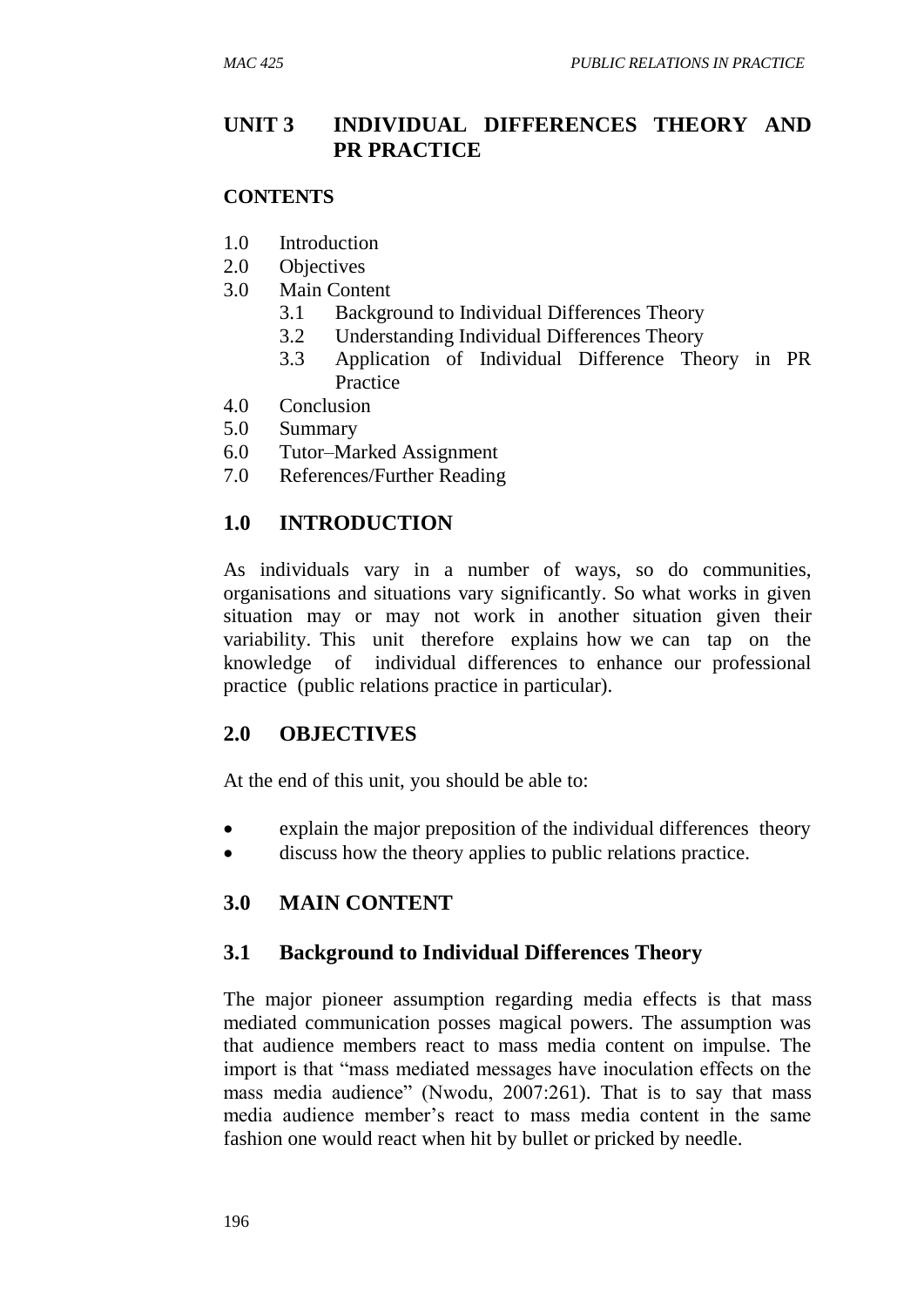It was not long before communication and psychology scholars discovered that the all powerful media effects, dubbed 'Bullet' or 'Needle' Theory was based on wrong assumption. This discovery was based on series of studies on media effects. One of the outcomes of those series of studies is the Individual Differences Theory.

## **3.2 Understanding the Individual Differences Theory**

Individual differences according to Nwodu (2007:261) hinges on the premise that as mass media audience members differ so their responses to a given mass media content differ. Nwodu further submits that Kernels of the theory are:

- a. No two individual react or respond in similar way or manner to a given communication signal or stimulus.
- b. No particular individual responds to the same stimulus the same way all the time.
- c. The underpinning of the theory therefore is that since no two individuals nor a particular individual can feel, react and interact the same way all the time based on a given mass media content ; programmes targeted at the audience members should reflect their social needs, psychological disposition, and their cultural realities.

## **3.3 Application of Individual Differences Theory to PR Practice**

Knowledge of individual differences theory is very crucial to public relations practice (particularly in community relations practice). This is so given that the publics of a corporate organisation vary. And as they vary, so there is need to package specific public relations programme to suit specific public. For instance, while the customers (external publics) of an organisation may need the occasional Christmas party to encourage them to continue to patronise the organisation, the workers (internal publics) may need more than a Christmas party. Thus packaging Christmas gift for them in addition to the party would encourage them to put in more commitment to duty. Also shareholders would want an increase either in their dividend or bonus share or both. In applying individual differences theory to public relations practice therefore would require the public relations officers to:

• See each of the major public of the organisation as separate entity whose needs and expectations from the company vary.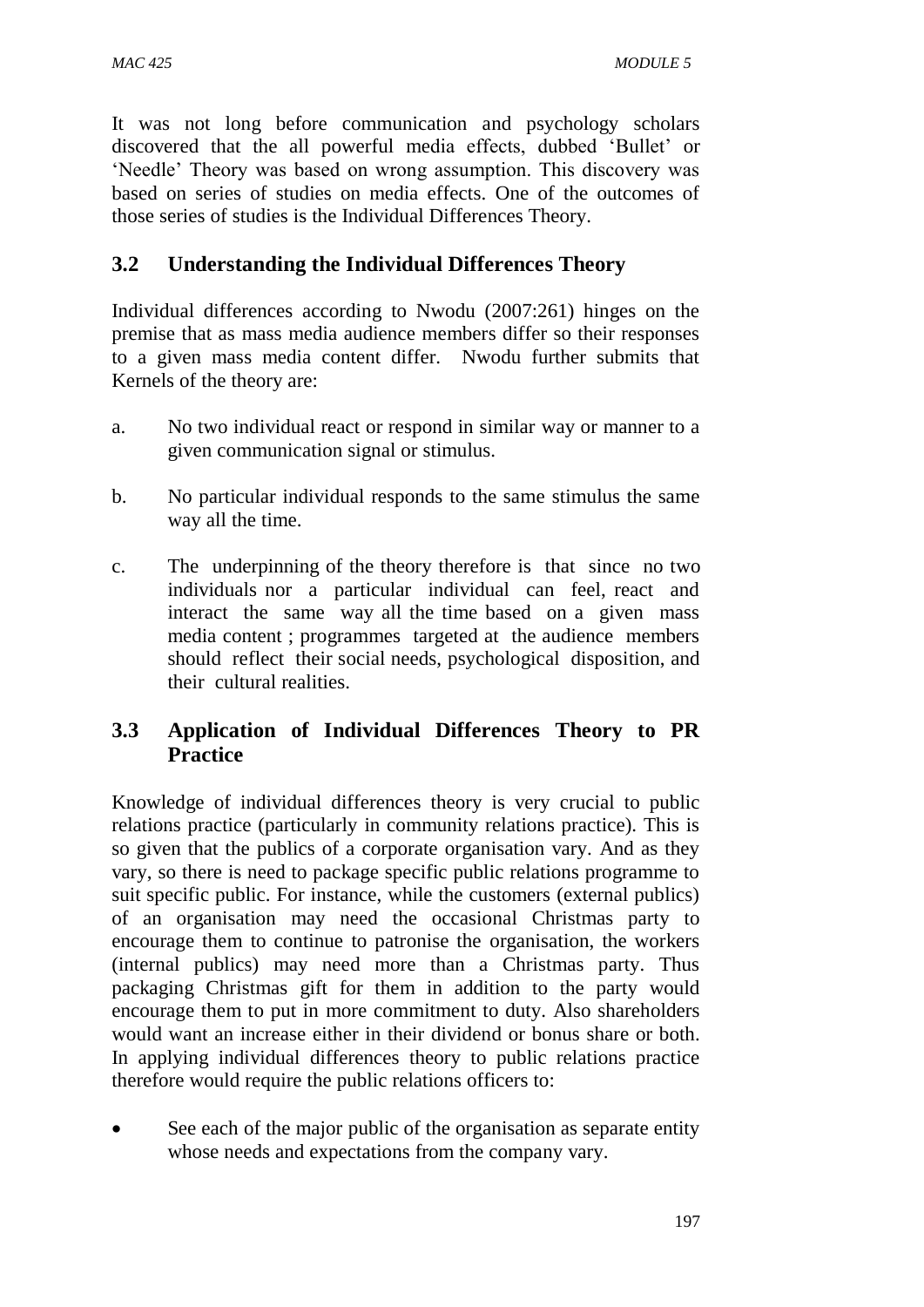- Design different public relations programmes for each of the major publics in line with their varied characteristics, needs and expectations.
- Perceive each major public as a very dynamic social system. In view of this programmes designed for them should not be static. It should be reviewed from time to time in line with their emerging priority needs.
- Avoid generalising that what worked for a given public will work for the other or that what worked for a public last year will still work for the same public this year.

# **4.0 CONCLUSION**

The publics of an organisation are usually very many. As many as they are, therefore, so they differ in size, characteristics, need and expectation. Public relations officers as a matter of necessity needs to understand all these and tailor their public relations programmes in line with these differences in order to be effective. This is why the practitioners need to be grounded in knowledge of individual difference theory.

# **5.0 SUMMARY**

A summary of the issues discussed here include the base for the birth of the Individual Differences Theory, the major propositions of the theory and how the theory applies to public relations practice.

# **6.0 TUTOR-MARKED ASSIGNMENT**

Discuss the major propositions of the Individual Differences Theory and how it applies to public relations practice.

# **7.0 REFERENCES/FURTHER READING**

Grifins, E.M. (1991). *A First Look at Communication Theory*. New York: McGraw–Hill.

Myers, D.G. (1986). *Psychology.* New York: Worth Publishing.

Nwodu, L.C. (2007). *Corporate Public Relations Management*. Enugu: Precision Publishing Company Ltd.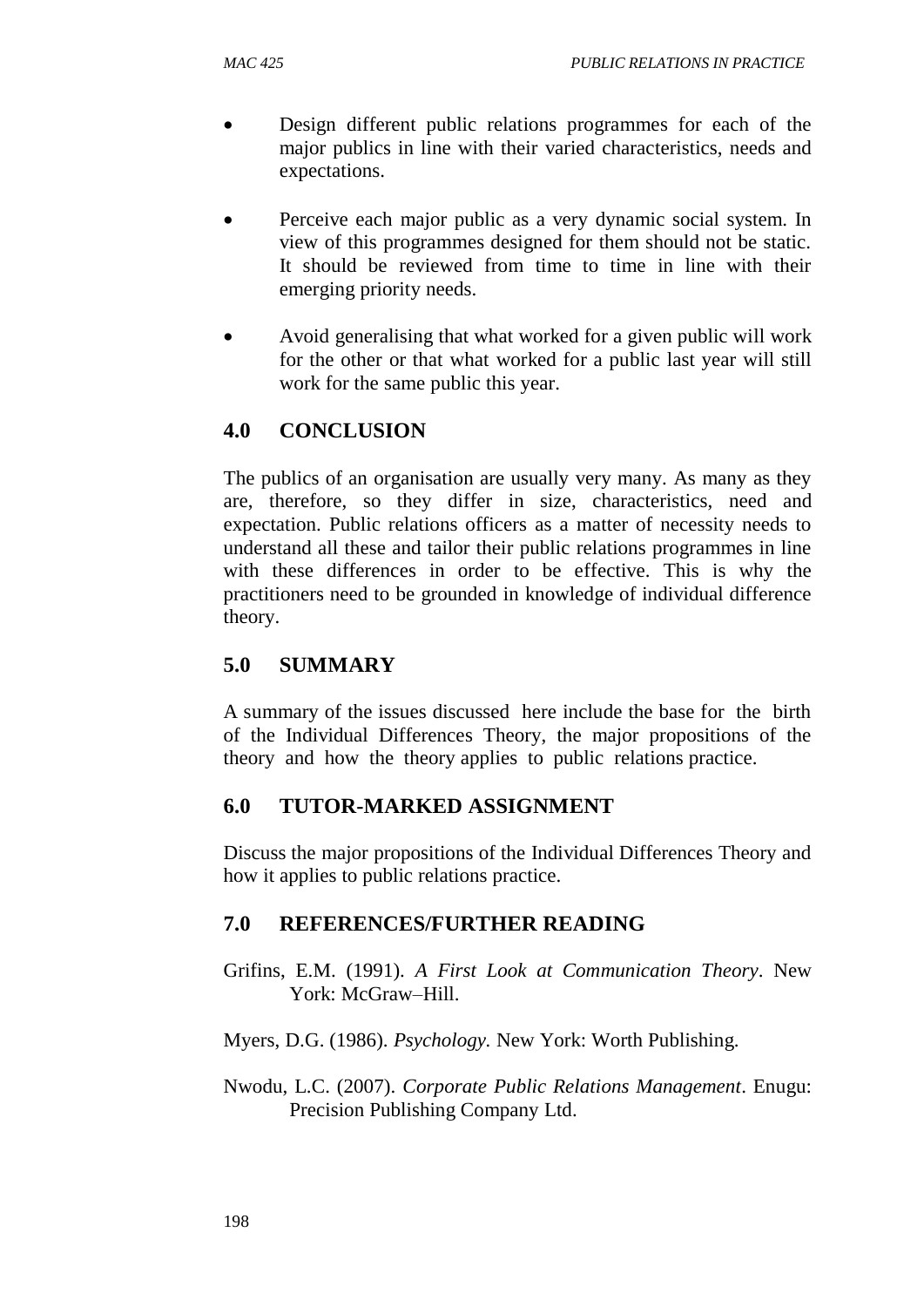# **UNIT 4 INNOVATION DIFFUSION AND PUBLIC RELATIONS PRACTICE**

#### **CONTENTS**

- 1.0 Introduction
- 2.0 Objectives
- 3.0 Main Content
	- 3.1 Conceptualising Innovation and Diffusion
	- 3.2 Major Premise of the Theory
	- 3.3 Innovation Diffusion and Public Relations Practice
- 4.0 Conclusion
- 5.0 Summary
- 6.0 Tutor–Marked Assignment
- 7.0 References/Further Reading

### **1.0 INTRODUCTION**

The Innovation Diffusion Theory is one of the theories that aid public relations knowledge and practice. It is therefore, important that students be exposed to the theory and how it relates to public relations practice. This is the major concern in this unit.

### **2.0 OBJECTIVES**

At the end of this unit, you should be able to:

- explain the meaning of innovation and diffusion
- discuss the theoretical premise of innovations diffusion
- explain the relevance of innovation diffusion theory in public relations practice.

### **3.0 MAIN CONTENT**

### **3.1 Conceptualising Innovation and Diffusion**

Two key concepts combine to make up what we know today as Innovation Diffusion. These are "Innovation" and "Diffusion". These key concepts need to be properly explained to facilitate our understanding of Innovation diffusion theory.

Thus, 'innovation' means an idea, practice or object perceived as new by an individual (Rodger and Shoemaker, 1971). According to Nwodu (2007:263), the "idea, practice or objective of innovation may not be entirely new to the target or individual."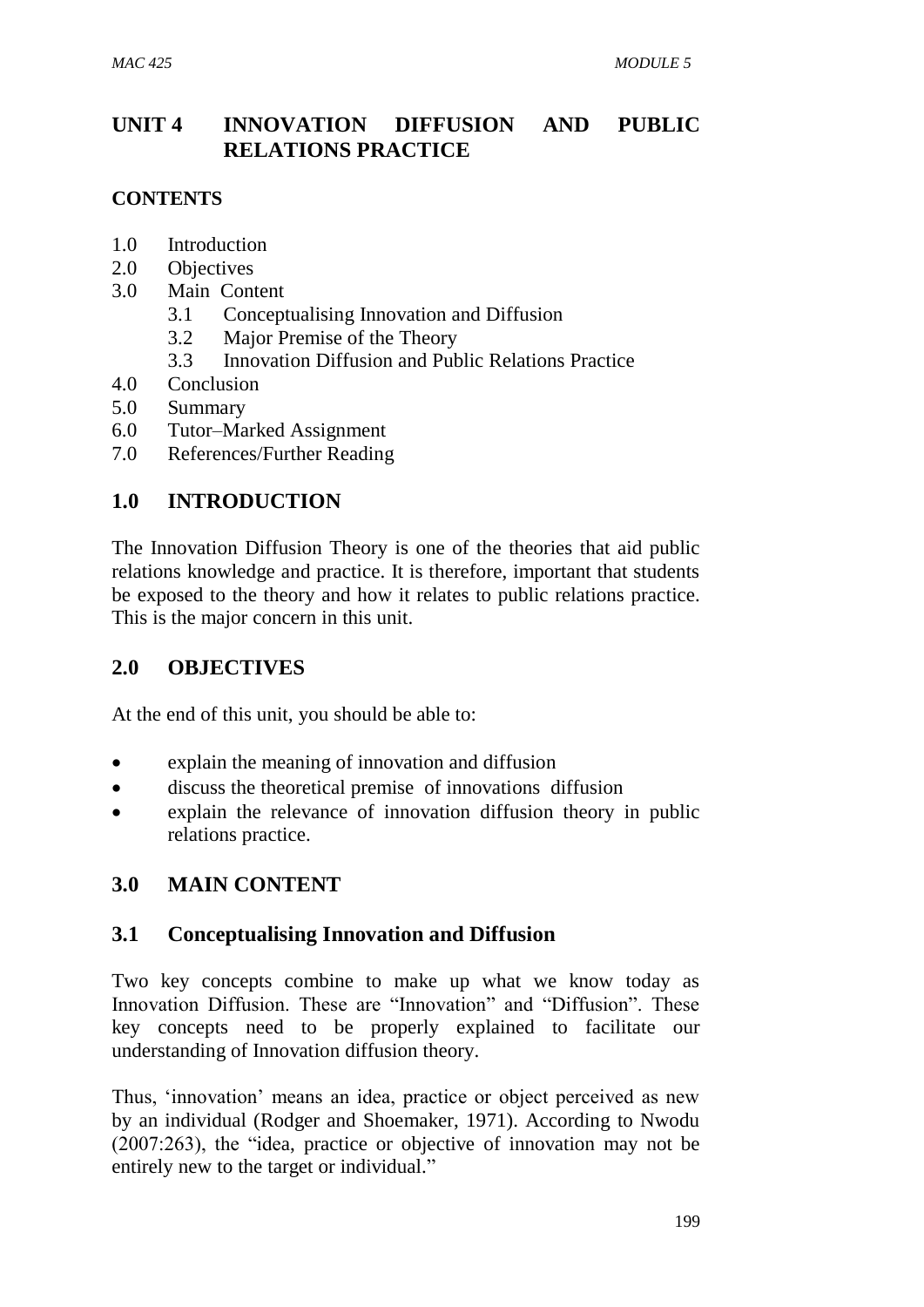The new thing here may not mean that the idea is entirely new to the individual concerned . The new thing could be that the individual has no identifiable disposition to the new "idea, practice or object". The onus therefore lies on the public relations practitioners to design affective programme that will aid individual to take a particular intended disposition towards the idea, project or objective being projected. Worthy of note here is that the disposition could be favourable, unfavourable or neutral depending on what the mission is.

The next concept that requires clear explanation here is diffusion. This, according to Katz (1961), is "the process of spread of a given new idea, or practice over time via specifiable channels, through a social structure." According to Nwodu (2007:264) could be as small as a clan or as large as a nation." However, social structure in the context of our discussion refers to various publics of an organisation. This is why Nwodu further submits that diffusion involves:

- i. evolution of an idea or practice that is novel (new);
- ii. use of identifiable channels or practice; and
- iii. defining a social group that will benefit from the idea or practice.

### **3.2 Major Premise of Innovation Diffusion Theory**

We have explained the meaning of innovation and diffusion in the segment above. A synergy between the two concepts gave rise to diffusion of innovation or innovation diffusion. As an amalgam, innovation diffusion therefore means:

> strategic dissemination of persuasive information about a new idea or practice among a target social groups with a view to convincing members of the groups to accept, practice, adopt and internalising the new idea or practice for their own good.

Innovation diffusion therefore means getting people in touch with new ideas , convincing the people to adopt the ideas and by extension drop their old or crude ways of doing things. The theory explains the conditions imperative for the adoption of new idea. Rogers (1983:15–16) however, isolates five factors which should guide innovators in measuring the strength an innovation programme. These factors as explained by Nwodu (2007:263-264) are:

1. **Relative advantage:** Which measures or assesses the level of superiority of the innovation over the idea or the practice it is meant to replace or better still, innovate.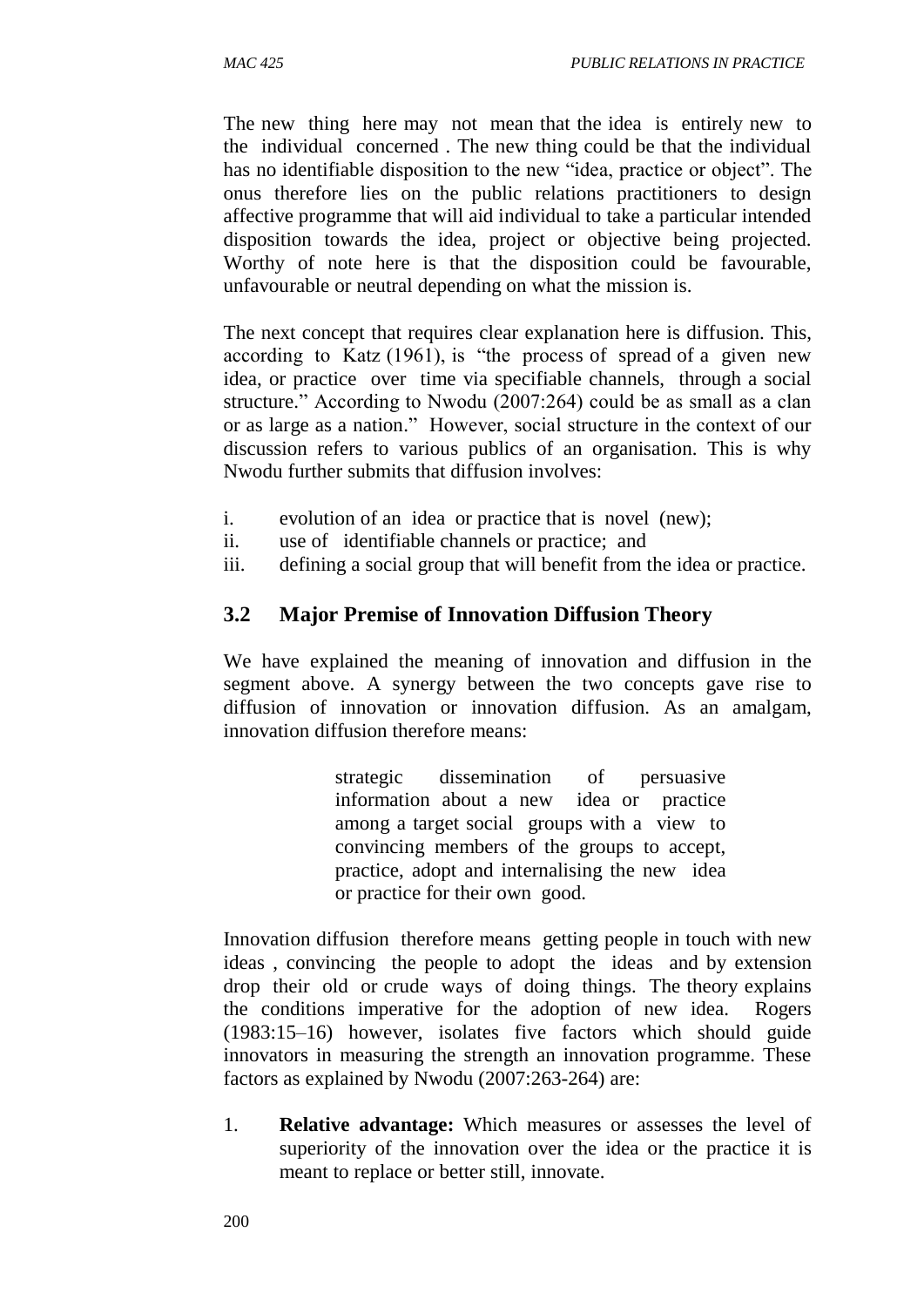- 2. **Compatibility:** This measures or assesses the degrees of compatibility or consequence of the innovation with executing ideas or practice vis-a-vis the needs of the targets of innovation.
- 3. **Complexity:** Which determines the extent the innovation is likely to be perceived by potential adopters as complex, ambiguous, hard to comprehend and difficult to use.
- 4. **Triability:** This is concerned with the degree of susceptibility of the innovation to experimentation, using small group drawn from potential adopters.
- 5. **Observability:** This emphasises visible manifestation of the innovation on the adopters.

### **3.3 Innovation Diffusion and Public Relations Practice**

It is important to re-emphasise that for innovation to diffuse, the idea to be diffused must past through certain stage which are:

- i. the awareness or knowledge stage where the individual in a social groups age is exposed to the nature and importance of innovation
- ii. formation stage, where the potential adopters are persuaded to form favourable opinion about the innovation
- iii. doing stage, where the individual tries or begins to practise or implement the innovation
- iv. adoption stage where the individual makes decisions to embrace and imbibe the innovation based on self conviction
- v. advocacy stage, where the individual begins to testify to the efficiency of the innovation by talking with others to try out the innovation.

The question at this juncture is how does the theory apply to public relations practice? The answer is simply a lot. Public relation practice is all about maintaining and sustaining favourable image between an organisation and the publics. In doing this, businesses according to Nwodu (2007:206) "often engage in the propagation or execution of ideas or practices respectively that are novel to the publics of the organisation". Continuing, Nwodu argues that:

> Such novel ideas, practices and/or projects if not properly managed, may fail to yield the desired goal. The failure in the acceptance and adoption of innovation may not strictly mean that the publics deliberately decided to resist the innovation. The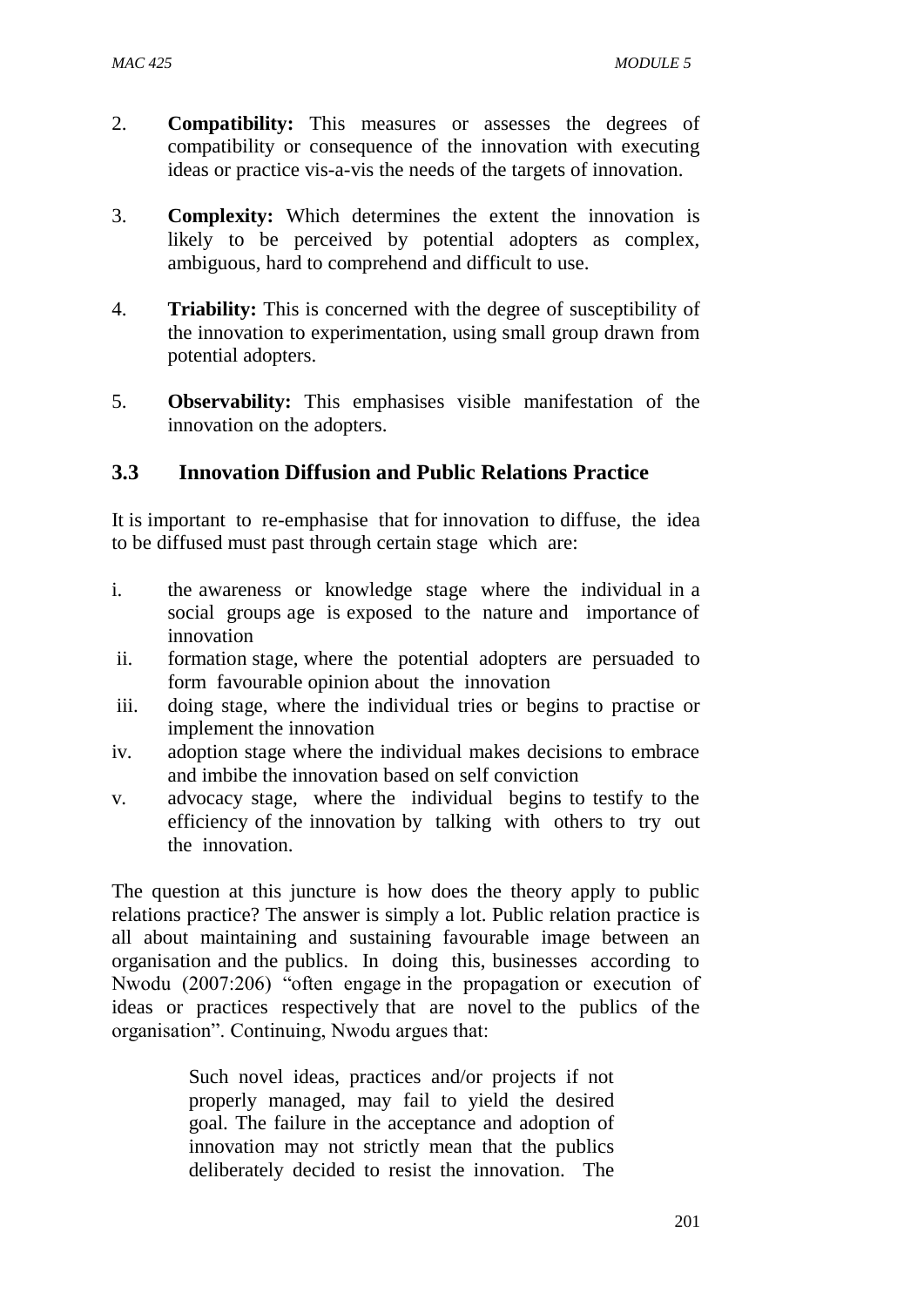problem may at times lie with the diffusion of innovation.

This is highly instructive. It means public relations practitioners should be well concerned with how they package and manage their image laundering programme activities. Knowledge of innovation diffusion will therefore aid public relations practice in:

- i. Planning realistic and effective public relations programmes that will be beneficial to the publics to the extent of encouraging adoption;
- ii. Designing messages of innovation that are highly informative to the extent of increasing the publics' knowledge about the innovative idea, practice or project;
- iii. Packaging and delivering innovation programmes in a manner that will encourage the publics to be favourably disposed to the programme;
- iv. Creating healthier atmosphere for encouraging the programme targets to start implementing innovation ideas, practice or practice;
- v. Enable public relations programme planners to fashion out practicable strategies for encouraging public relations programme target to adopt and internalise innovative programmes as well as encouraging others to develop favourable disposition towards the programme; and
- vi. Determining appropriate medium or media vehicle that could carry the message of innovation for effective diffusion (Nwodu: 266-267).

### **4.0 CONCLUSION**

Knowledge of the innovation diffusion theory is very crucial in public relations programme planning and execution. Scholars, practitioners and students of public relations should of necessity, understand the major premise of the theory and be able to apply in design their public relations programme.